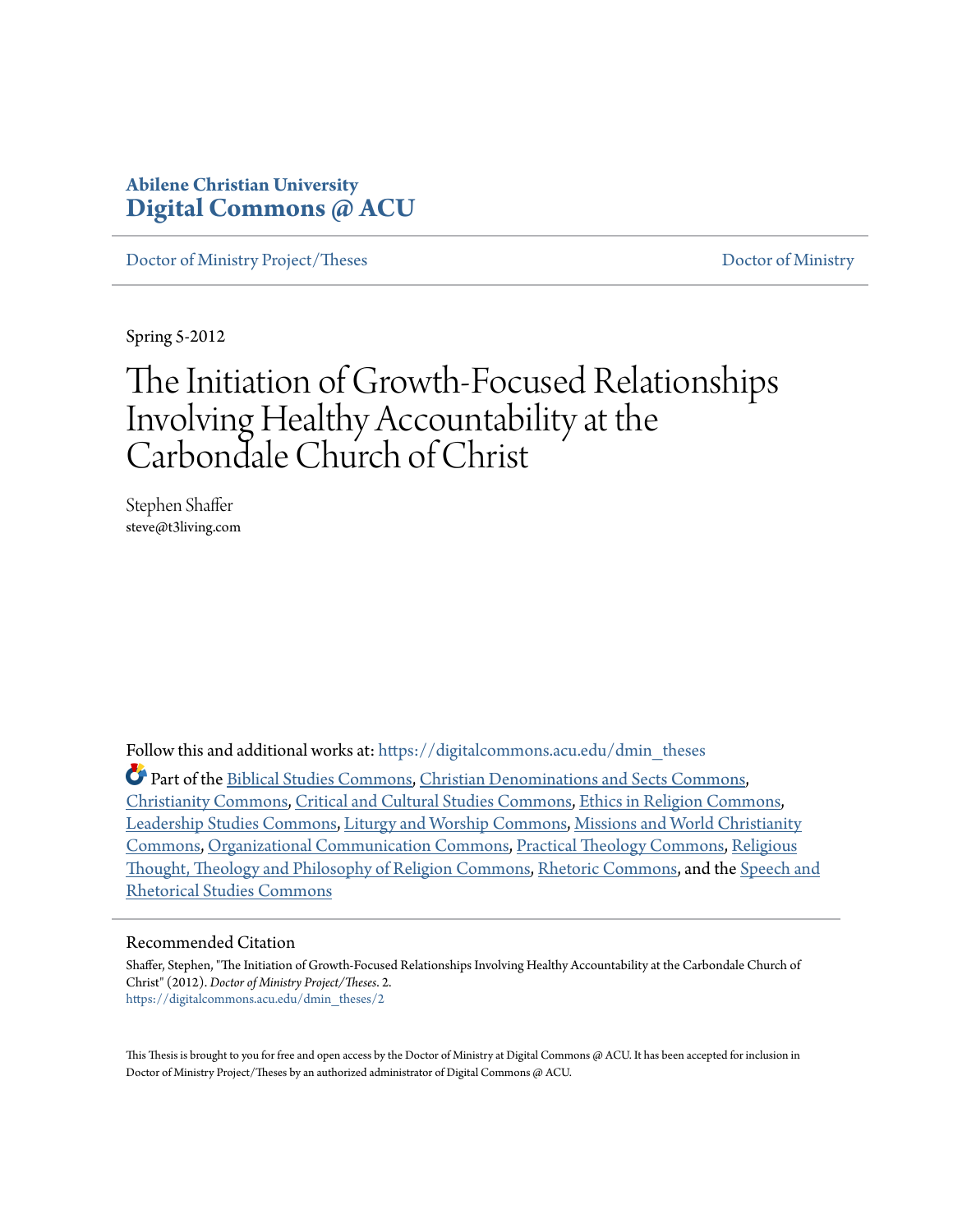# ABSTRACT

After several years of transition, the Carbondale Church of Christ is in the early stages of becoming a spiritual growth-focused community. However, the emerging growth community appears to reflect the prevailing cultural assumptions that growth is a personal, private, and an individual task. To shape this emergent growth culture, this project initiated a group of congregational opinion leaders, organized in pairs, into the practice of growth-focused relationships involving healthy accountability. The initiation involved a theological orientation followed by a four-week healthy accountability praxis.

The theological framework of the project involved three main aspects. First, the project used the body image of Romans 12 to establish the Christian community, not the individual, as the *telos* of the fully realized human ontology. Second, using Alasdair MacIntyre's definition of a practice, I argued that the means of growth needed to be reflective of the desired ends of spiritual growth. Thus as a practice, spiritual growth activities must involve relationships since the ultimate *telos* is a relational community. It is inconsistent with the goal of realizing an interdependent and interrelated body ontology to pursue Christian spiritual growth via isolated individually focused means. Finally, community virtues derived from Romans 12 provided practical guides for practicing growth-focused relationships in a virtuous manner.

Data for the qualitative research came from three different sources: researcher, insiders, and an outside expert. Abductive analysis of the three sources indicates that the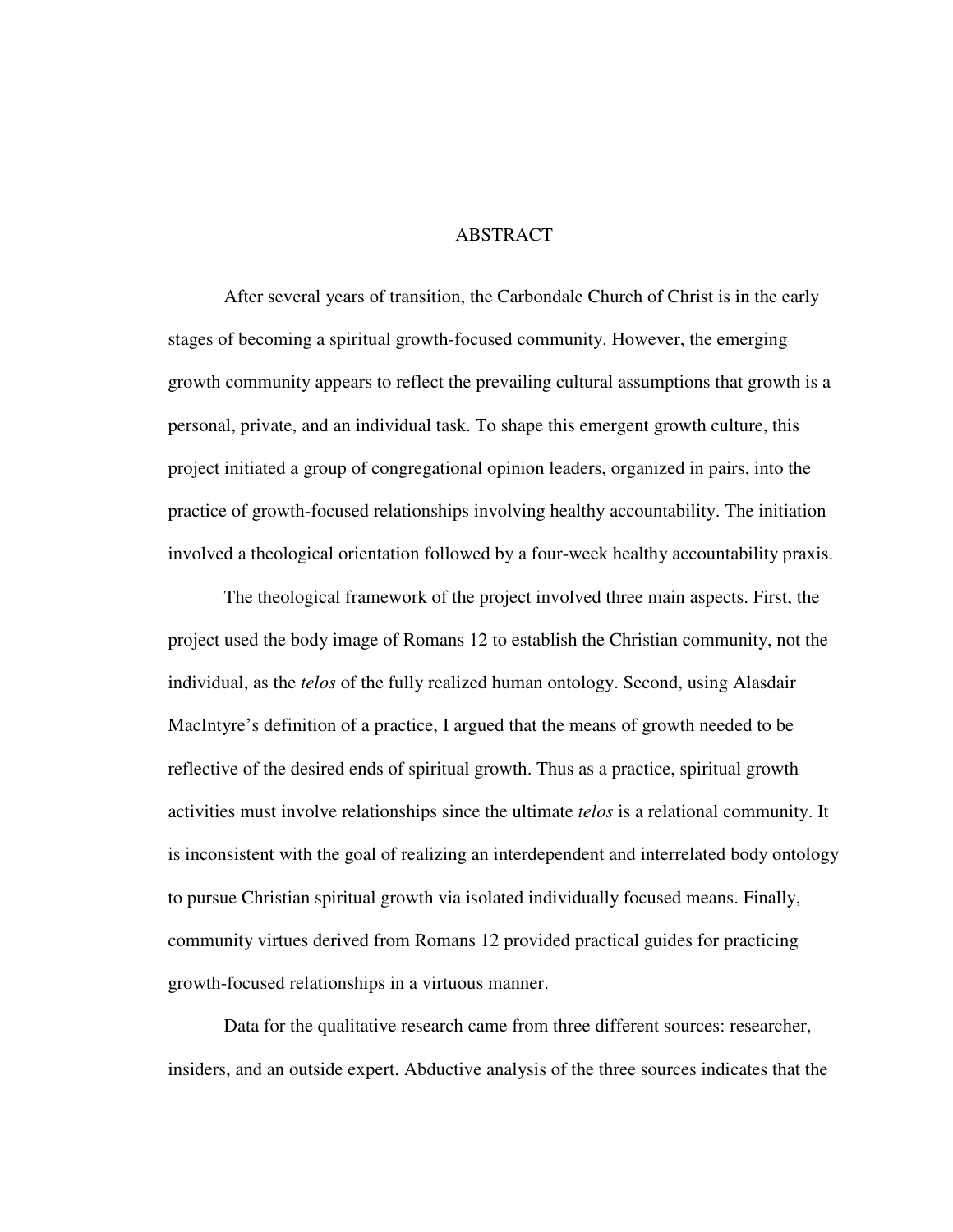participants were initiated into a new community practice that resulted in personal growth, strengthening of relationships, and the practice of virtues. Additional discoveries included significant insights concerning the participants' motives and goals for growth, their interest in relationships, and the importance of training and structures associated with new practices in a congregational setting. In total, the project successfully initiated a group of influential members of the Carbondale Church of Christ into the practice of growth-focused relationships involving healthy accountability.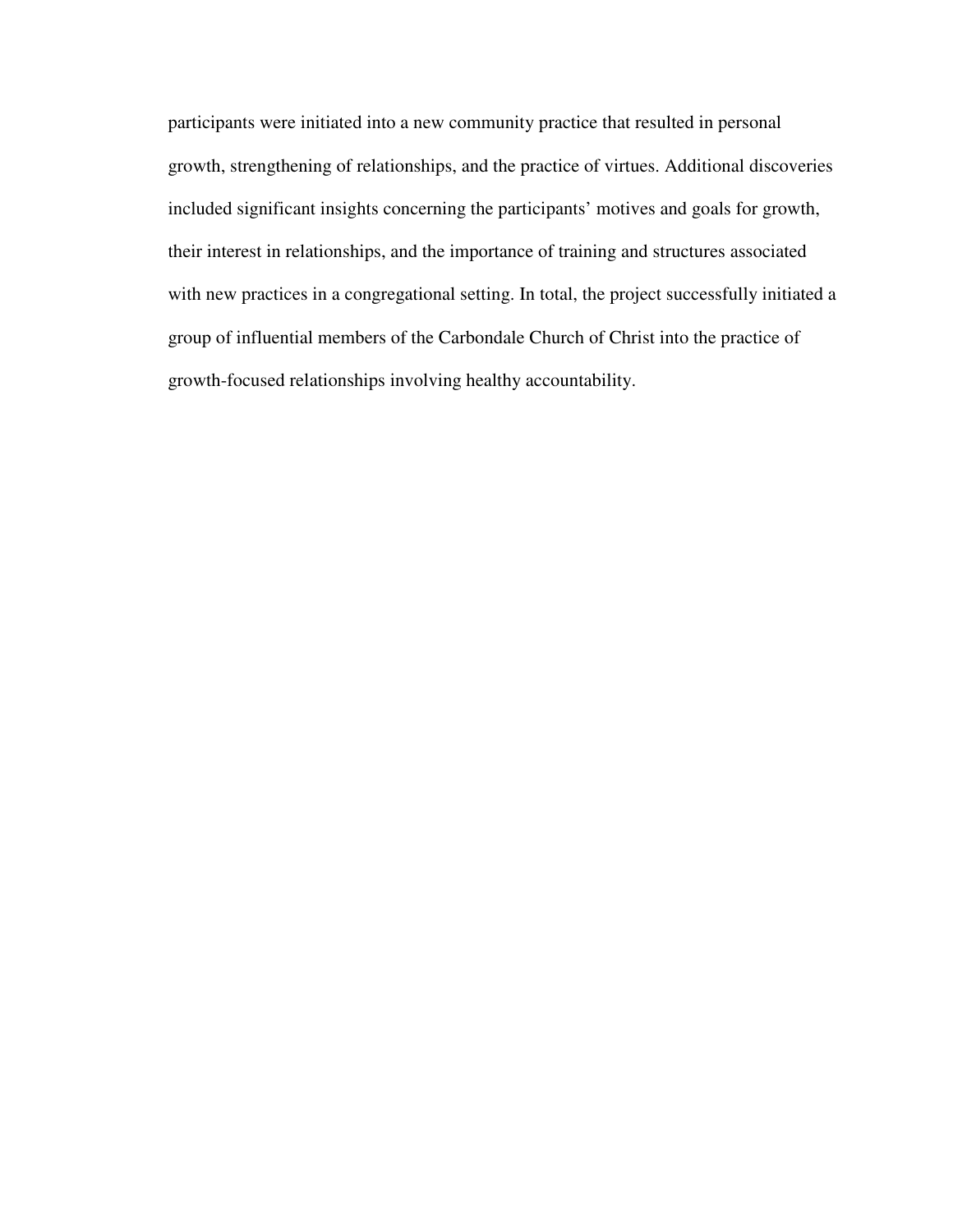# THE INITIATION OF GROWTH-FOCUSED RELATIONSHIPS INVOLVING HEALTHY ACCOUNTABILITY AT THE CARBONDALE CHURCH OF CHRIST

A Thesis

Presented to

The Faculty of the Graduate School of Theology

Abilene Christian University

In Partial Fulfillment

of the Requirements for the Degree

Doctor of Ministry

By

Stephen Shaffer

May 2012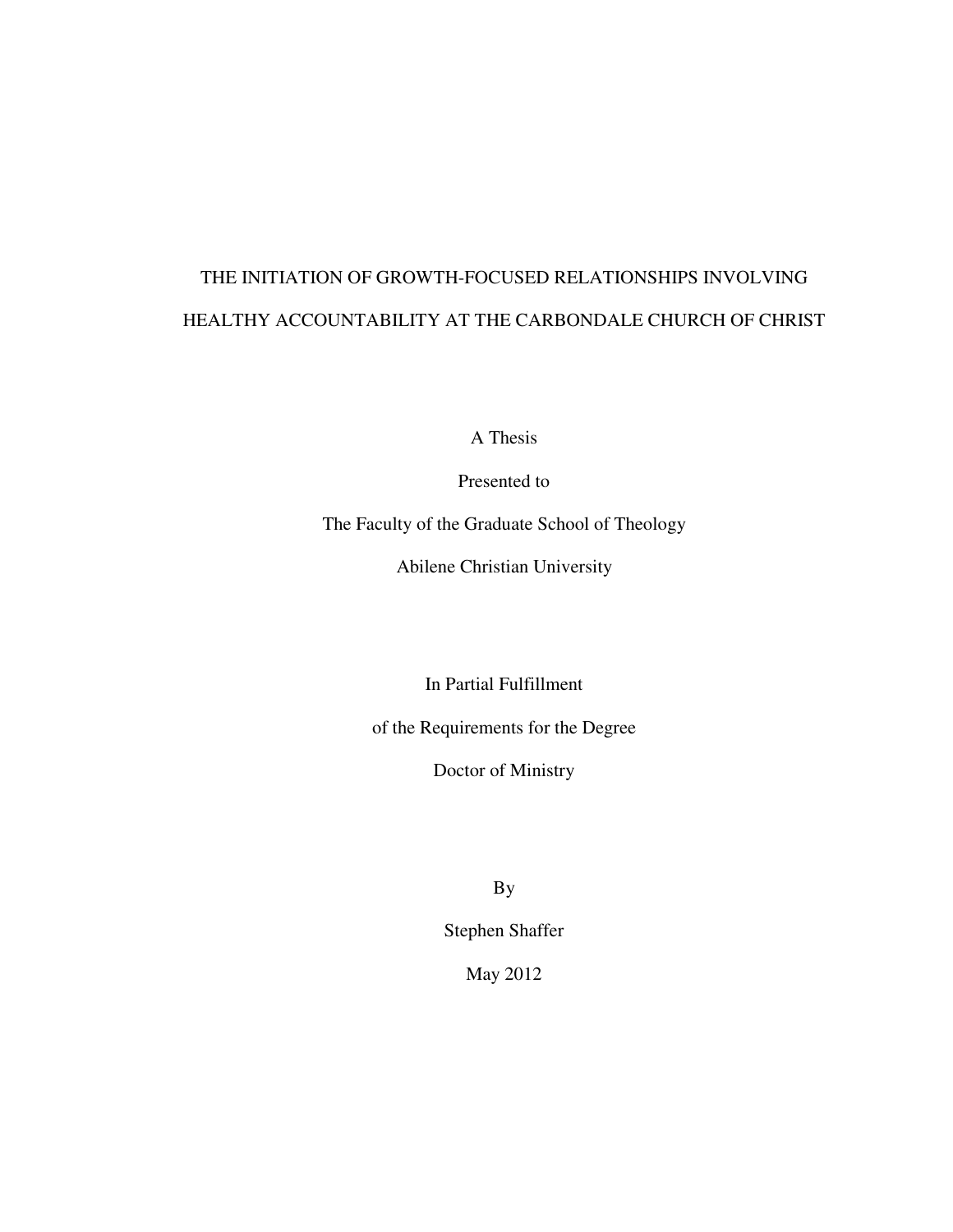This thesis, directed and approved by the candidate's committee, has been accepted by the Graduate Council of Abilene Christian University in partial fulfillment of the requirements for the degree

Doctor of Ministry

\_\_\_\_\_\_\_\_\_\_\_\_\_\_\_\_\_\_\_\_\_\_\_\_\_\_\_\_\_\_\_\_\_\_\_\_ Dean of the Graduate School

Date

\_\_\_\_\_\_\_\_\_\_\_\_\_\_\_\_\_\_\_\_\_\_\_\_\_\_\_\_\_\_\_\_\_\_\_\_

\_\_\_\_\_\_\_\_\_\_\_\_\_\_\_\_\_\_\_\_\_\_\_\_\_\_\_\_\_\_\_\_\_\_\_\_

\_\_\_\_\_\_\_\_\_\_\_\_\_\_\_\_\_\_\_\_\_\_\_\_\_\_\_\_\_\_\_\_\_\_\_\_

\_\_\_\_\_\_\_\_\_\_\_\_\_\_\_\_\_\_\_\_\_\_\_\_\_\_\_\_\_\_\_\_\_\_\_\_

Thesis Committee

Chair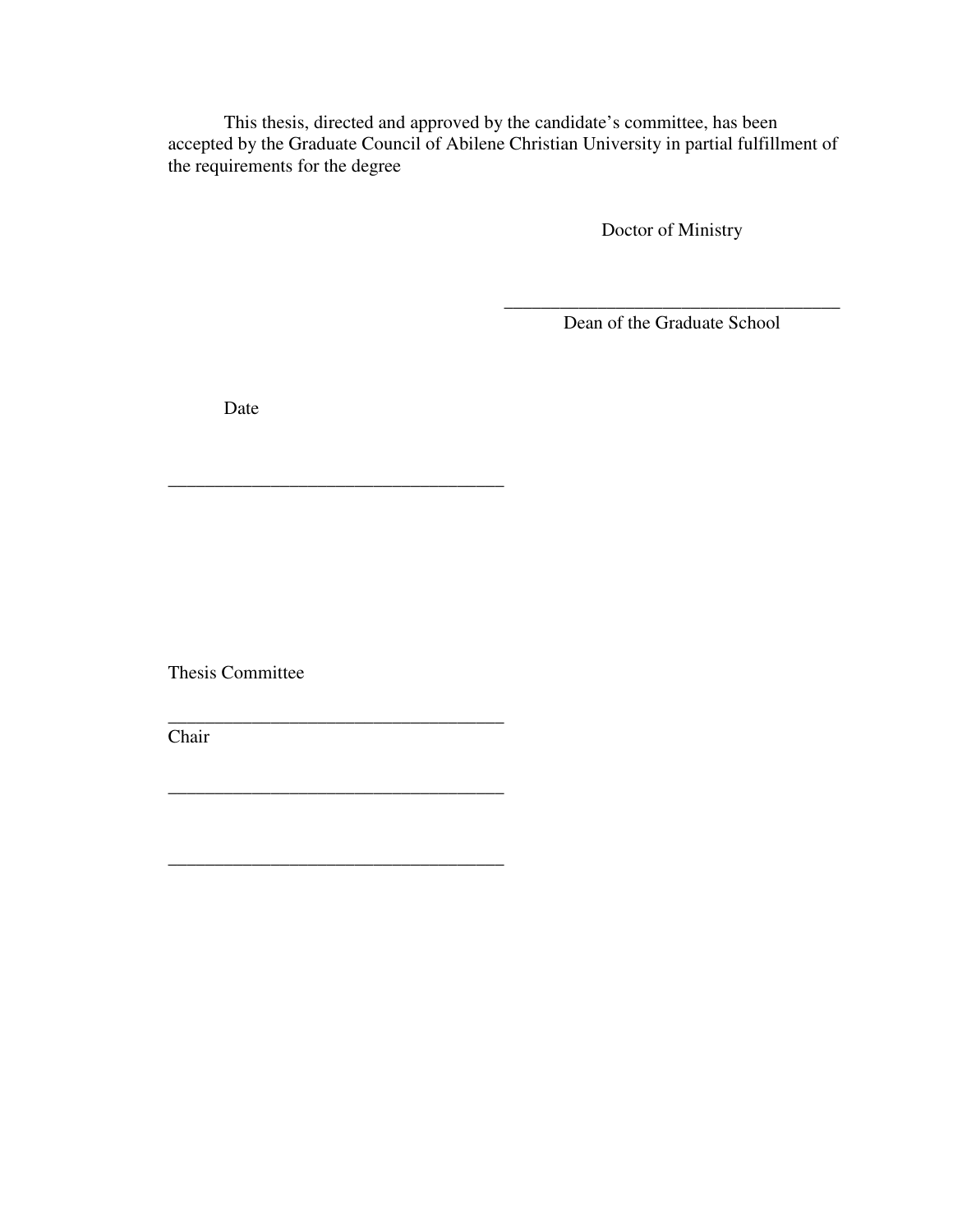To my wife, Becky, for her patience and support on the journey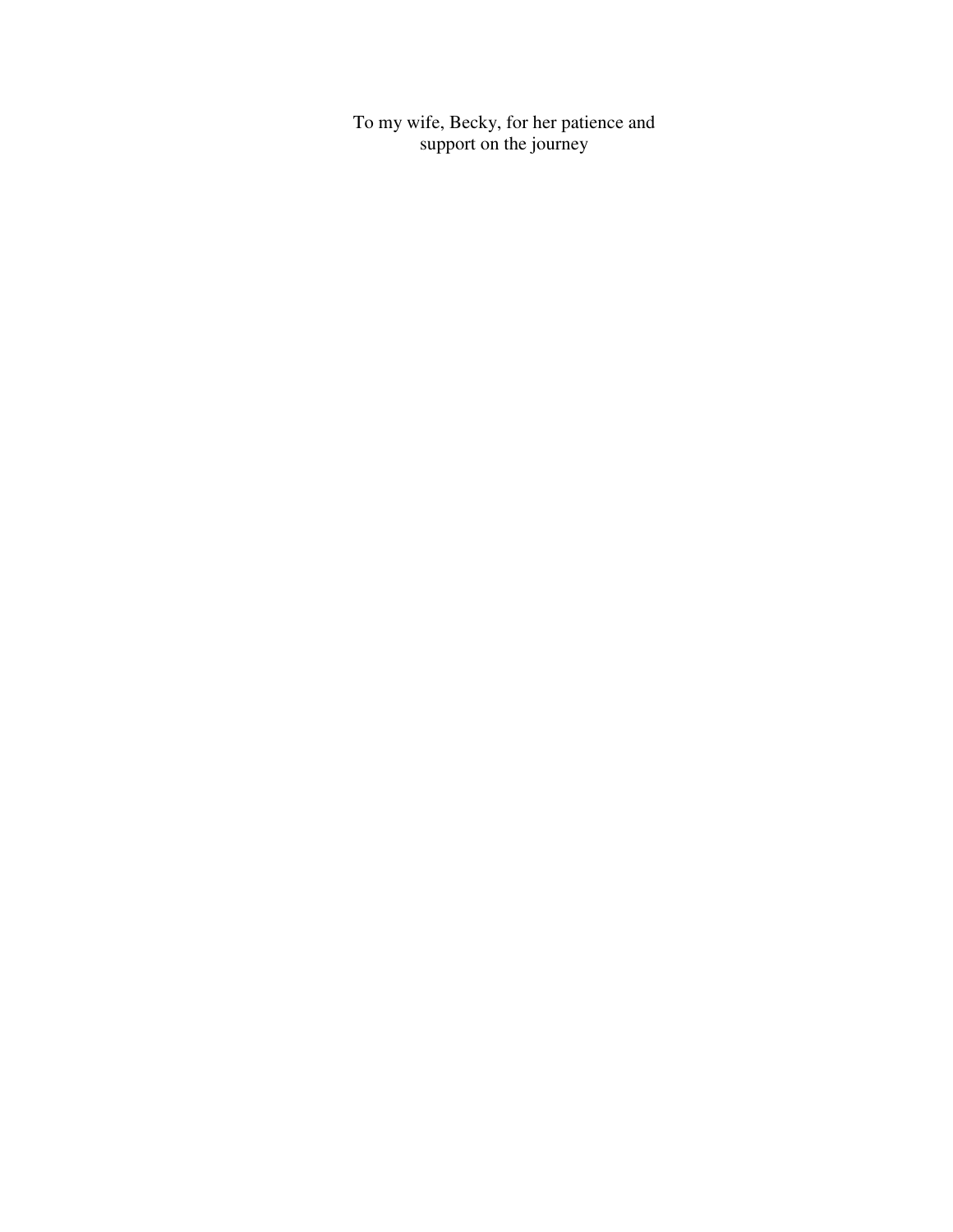# TABLE OF CONTENTS

| I.      |  |
|---------|--|
|         |  |
|         |  |
|         |  |
|         |  |
|         |  |
|         |  |
|         |  |
|         |  |
| $\Pi$ . |  |
|         |  |
|         |  |
|         |  |
|         |  |
|         |  |
| Ш.      |  |
|         |  |
|         |  |
|         |  |
| IV.     |  |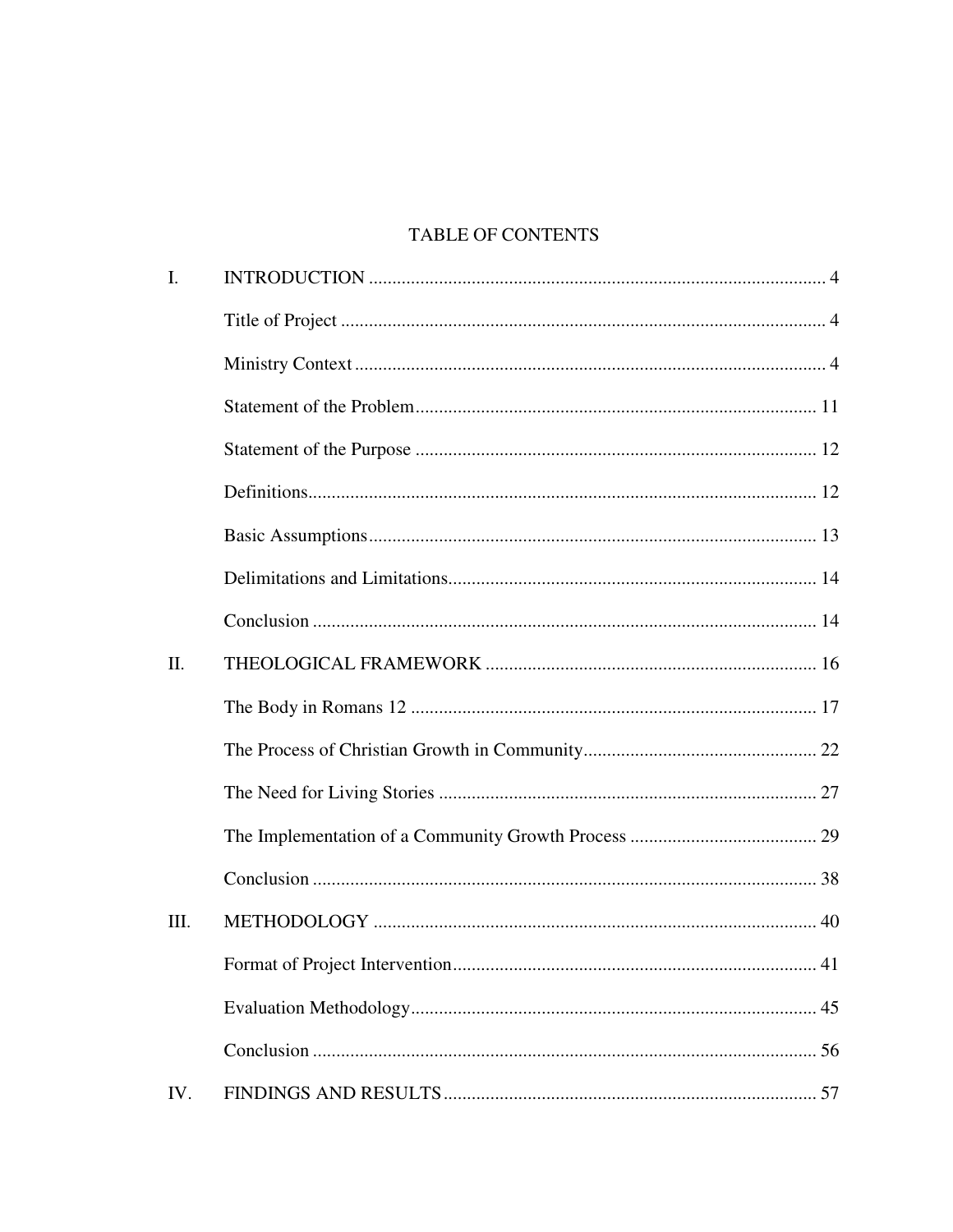| V.                 |  |  |  |  |
|--------------------|--|--|--|--|
|                    |  |  |  |  |
|                    |  |  |  |  |
|                    |  |  |  |  |
|                    |  |  |  |  |
|                    |  |  |  |  |
|                    |  |  |  |  |
|                    |  |  |  |  |
| <b>APPENDICIES</b> |  |  |  |  |
|                    |  |  |  |  |
|                    |  |  |  |  |
|                    |  |  |  |  |
|                    |  |  |  |  |
|                    |  |  |  |  |
|                    |  |  |  |  |
|                    |  |  |  |  |
|                    |  |  |  |  |
| Ι.                 |  |  |  |  |
|                    |  |  |  |  |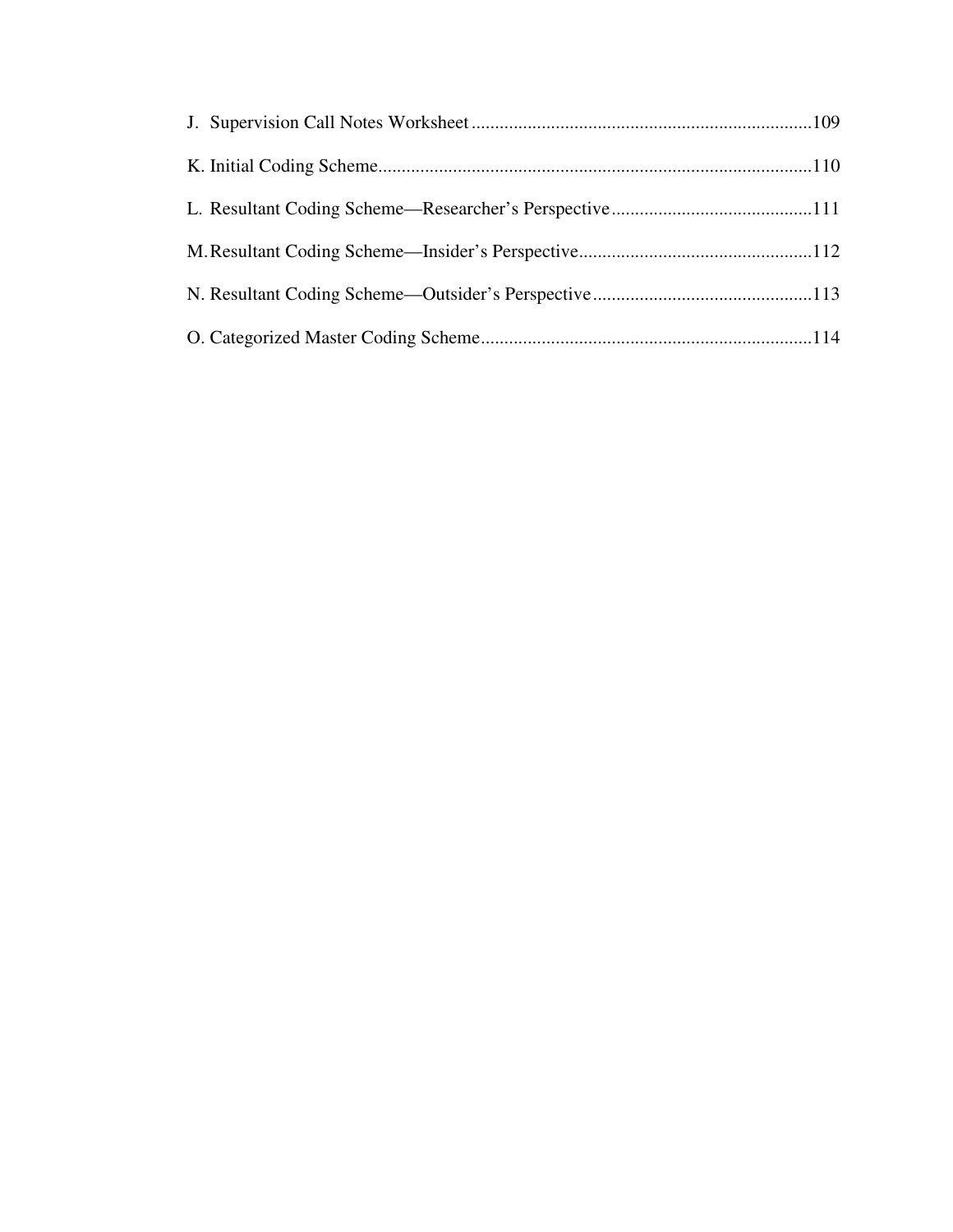# CHAPTER I

### **INTRODUCTION**

The Carbondale Church of Christ<sup>1</sup> has been declining in attendance and organizational vision since 1983. Over the last twenty years, the leadership has attempted to address these declines using managerial and program focused approaches with limited success. Recently, the leadership adopted a new vision for the congregation focused on spiritual formation and becoming a "growing community." For the past three years, the leadership has labored to establish the new focus and change the culture of the congregation. While there are signs that the transformation is advancing, there are also signs that the strategy is beginning to stall. A thorough description of the congregation's life stage will provide the necessary context for this project.

### **Title of Project**

The title of this project is "The Initiation of Growth-Focused Relationships Involving Healthy Accountability at the Carbondale Church of Christ." I hope that introducing a healthy relational form of spiritual growth will advance the congregation's realization of the "growing community" vision.

#### **Ministry Context**

The CCC is in the midst of transition and transformation. A Bullard life cycle model provides a helpful framework for understanding the challenges of the current

 $<sup>1</sup>$  Herein referred to as CCC.</sup>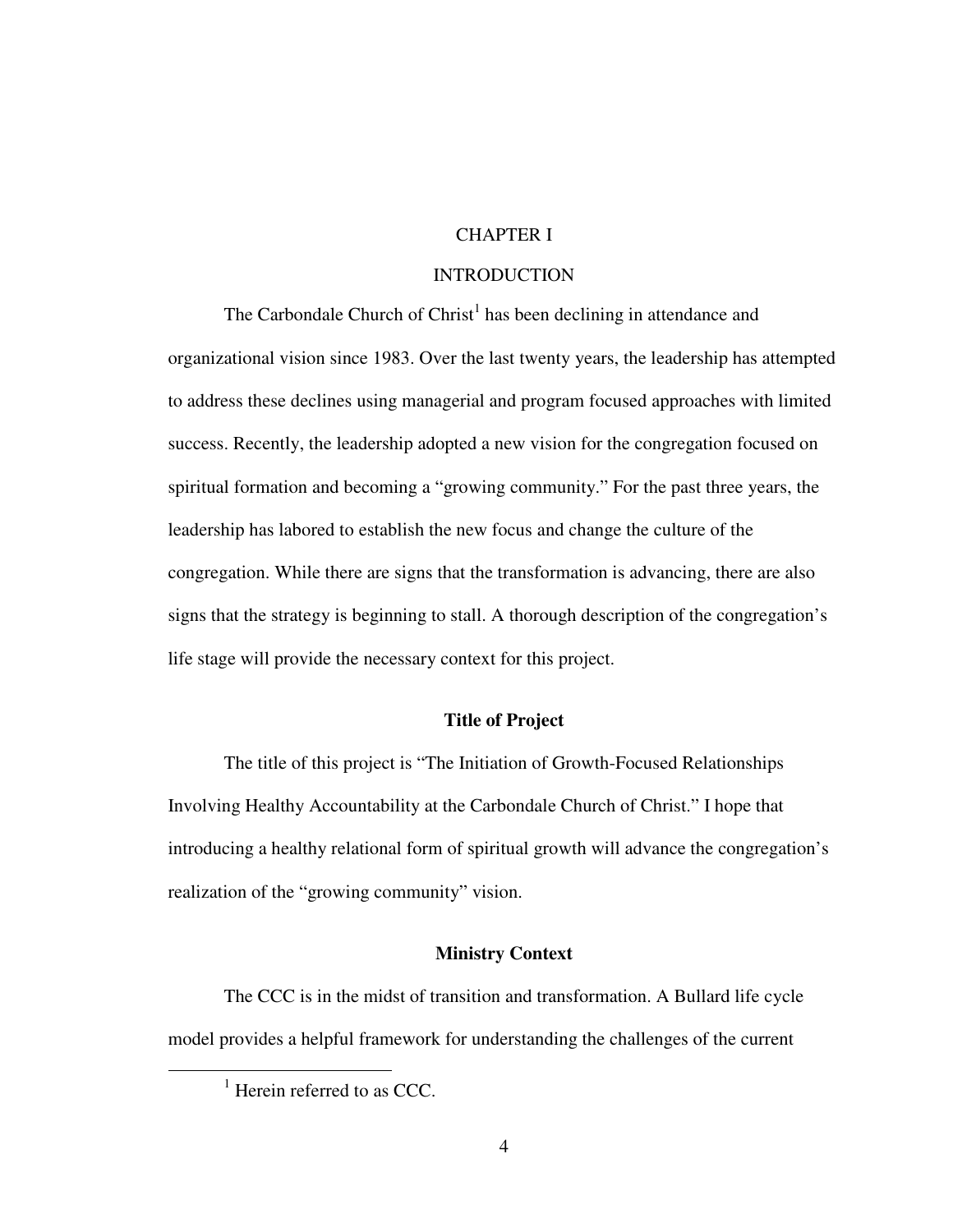context.<sup>2</sup> The Bullard life cycle model asserts that congregations, like people, have a natural, progressive life cycle. Bullard divides the life of a congregation into five phases: early growth, late growth, prime, early aging, and late aging. Furthermore, Bullard asserts that each stage of the life cycle corresponds to how the organization focuses its energies among four areas: vision, relationships, programs, and management. A brief examination of the CCC history using the Bullard model will illuminate the challenges facing the congregation.

#### Bullard Early and Late Growth Phases

The CCC began in 1936 as a home gathering committed to the vision of establishing a non-instrumental restoration movement congregation. During its first decade, the congregation remained a small house church, at times consisting of only three faithful women who kept the vision alive. The chartering of Southern Illinois University in 1947 began an era of improved economic stability and demographic expansion in the region, allowing the church to build a building in 1949. For the next decade, the church's growth correlated with the growth of the surrounding community, fueled by coal mining and university expansion. The increased attendance, growing organizational structure, and excitement over the new building are indicative of Bullard's early and late growth phases. A fire in 1957 destroyed the first building, causing the congregation to remain focused upon early life cycle concerns of establishment and stability and delayed the transition from a late growth stage to a prime stage. The prolonged existence of the

<sup>&</sup>lt;sup>2</sup> George Bullard, "The Life Cycle and Stages of Congregational Development," George Bullard's Journey, accessed June 29, 2011, http://bullardjournal.blogs.com/ bullardjournal/2008/03/the-life-cycle.html.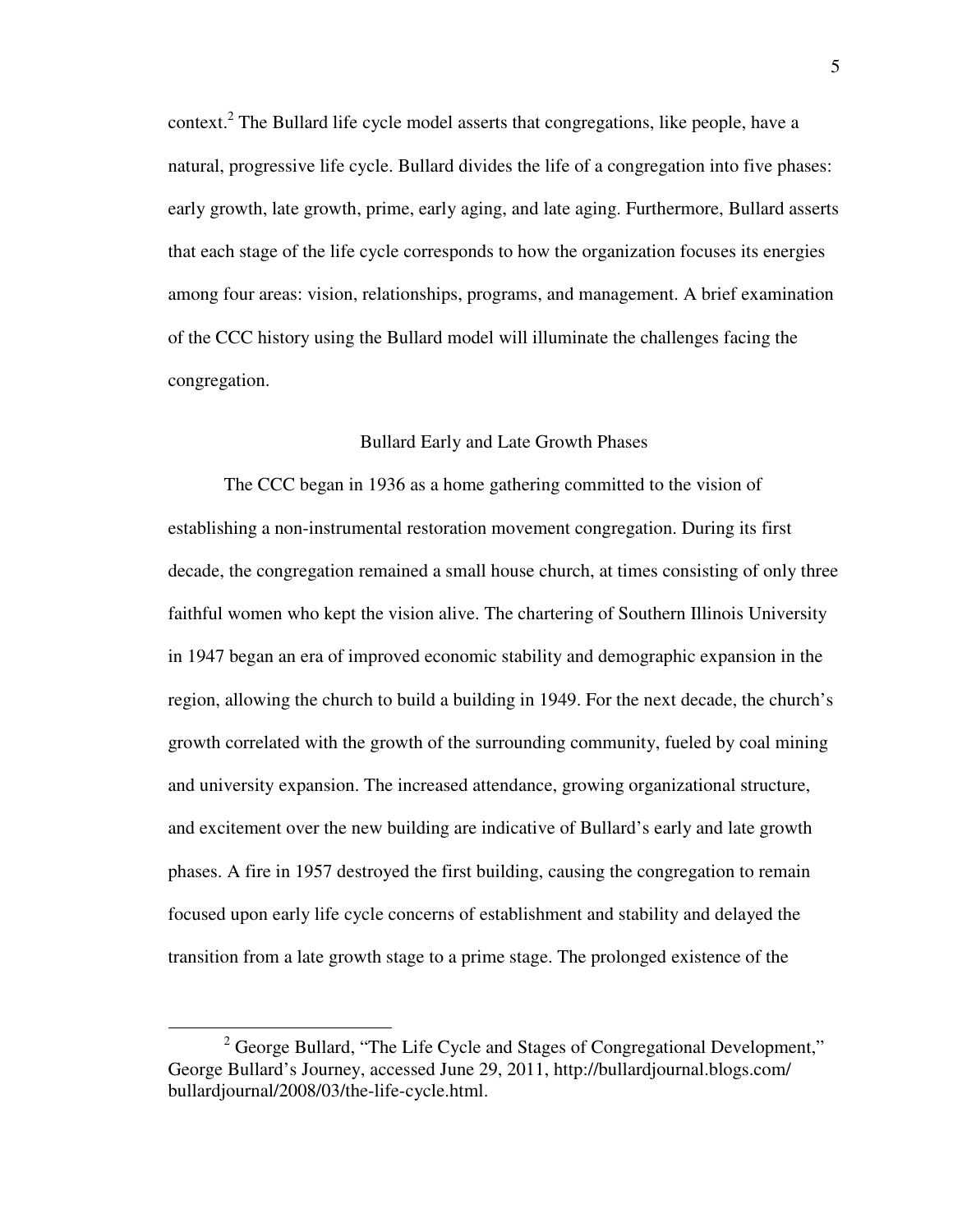congregation as a small house church combined with the building fire caused the life cycle growth phase to last twenty-five years.

#### Bullard Prime Phase

The growth of the congregation during the 1960s, 1970s, and early 1980s correlated with the expansion of coal production and university growth during the same period. Numeric growth in the 1960s spawned several building expansion programs. At the same time, the congregation initiated substantial programs: planting an African American congregation, conducting a sizeable bus ministry, and hosting a campus ministry. The numeric growth combined with the expansion of ministry programs signal a congregation in the prime phase of the Bullard cycles.

Environmental concerns over high-sulfur coal shifted coal production away from Southern Illinois, triggering an economic decline. Ironically, 1983, the year of the congregation's peak attendance of 136, was also the year that all four elders resigned, leaving the congregation without leadership and without vision. Organizational momentum kept some of the programs operating until 1992 when the bus ministry ended. The lack of leadership, the decline in economics, the decreasing attendance, and the lack of vision are signs that the congregation was transitioning from a prime to an early aging life cycle phase.

#### Bullard Early Aging Phase

Conflict and the lack of elder leadership from 1983 until 1996 forced the congregation to focus more on management concerns and less on vision. This internal focus perpetuated the life cycle progression and prevented redevelopment. A new eldership in 1996 ushered in an era of stability that emphasized inclusion, management,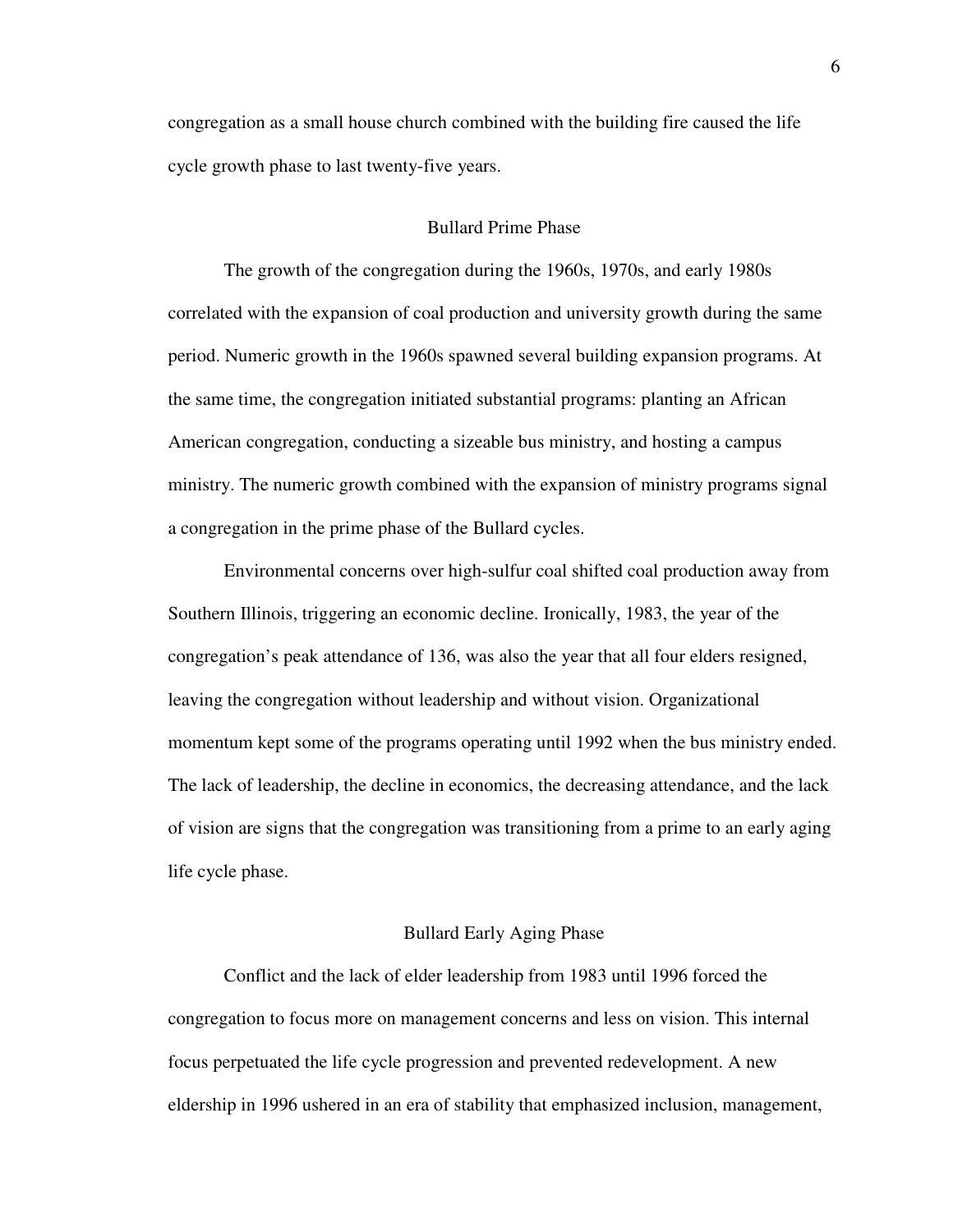and organizational health. For the next eight years, the new leadership was successful at solidifying operations, fostering a friendly culture, and stabilizing the finances but struggled to establish a new vision. Without a new vision, the congregation inevitably advanced deeply into the early aging phase. By 2004, the congregation was desperately searching for a means of growth, unaware that they were on the brink of entering a late aging life cycle phase.

#### Late Aging or Rebirth

When I arrived in 2004, the congregation was anxious for growth, and on the surface, the congregation appeared well-positioned for progress. The leadership consisted of two elders and five deacons, and the atmosphere of the congregation was energetic without signs of division or conflict. As I began my new ministry, I followed the allure of organizational success and together with the leadership created a vision to restart the campus ministry and simultaneously make the congregation more accessible to visitors by organizing small groups. Within my first year, we hired a campus minister, launched small groups, and installed one new deacon and one new elder. Instead of fostering growth, the flurry of efforts stressed the stability culture of the organization and triggered several negative reactions.

By 2006 the campus minister had resigned after a brief nine-month tenure, the leadership had abandoned the small group ministry, three deacons had resigned, and the attendance had fallen by 30%. The early hopes for growth and organizational success were broken, and the congregation was in crisis. At this point, it was clear that the congregation had entered a late aging life cycle stage and the initial attempts at redevelopment and rebirth had failed. The revival of the congregation demanded a new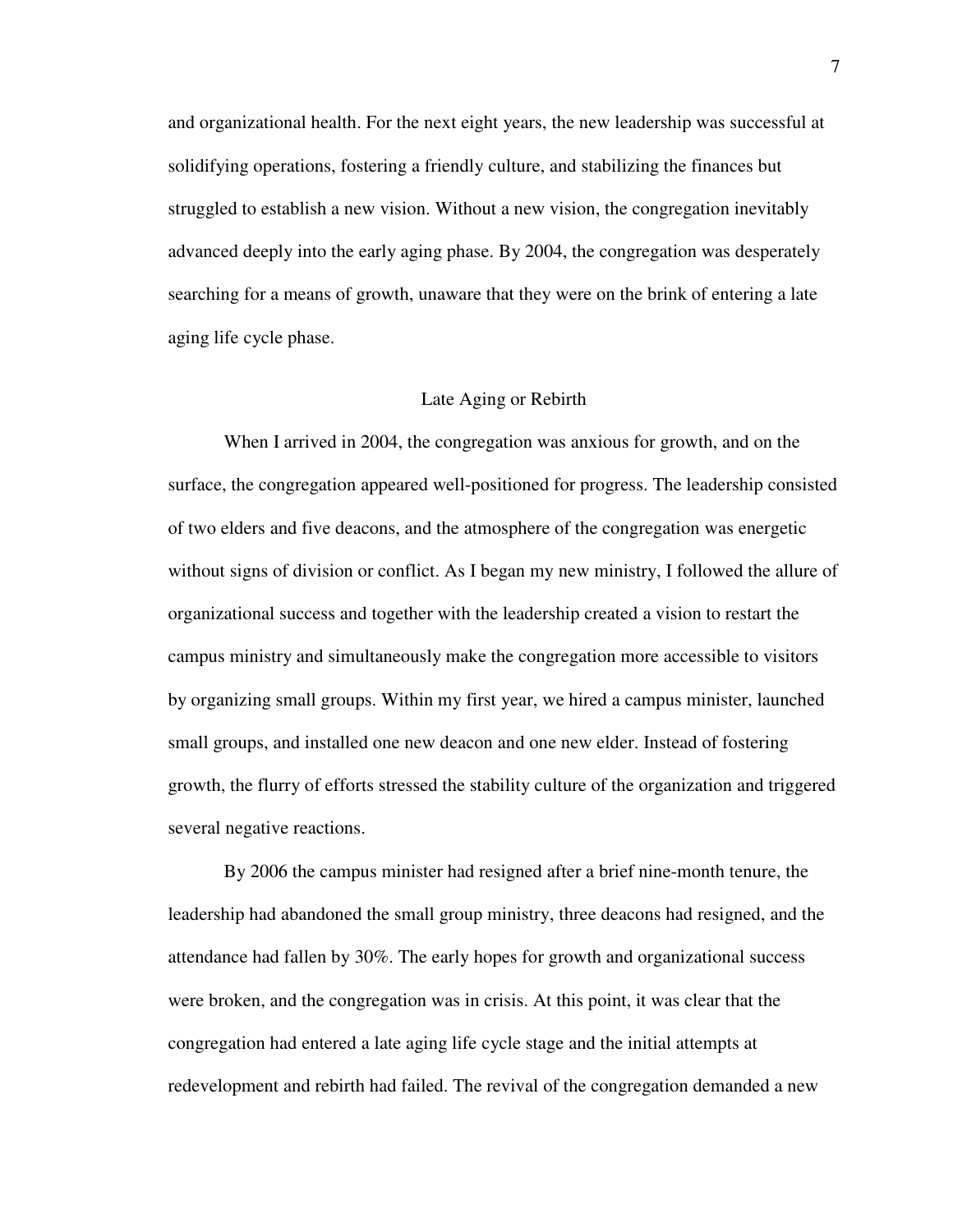vision, but before that new vision could emerge, the old organizationally focused vision had to die. This symbolic death occurred when a long-term elder resigned and moved away from the congregation.

#### Rebirth and Revision

The Bullard life cycle model describes the natural progression of congregations over the course of time, unless there are intentional efforts or unforeseen circumstances that change the pattern. Like Newton's first law of motion, congregations will progress toward decline unless acted upon by an outside force. To avoid the eventuality of decline, congregational leaders must attempt to interrupt the aging process by intentionally updating the shared vision and restarting the life cycle sequence. Leaders can initiate rebirth and revision efforts at any stage of the congregational life cycle, but the prognosis for a successful rebirth decreases as the congregation nears old age. The change in CCC leadership provided the opportunity to revision the foundation of the congregation. In 2008 the leadership and I began to focus on spiritual formation. Teaching and preaching centered on growth topics: being intentional, grace, discipleship, and spiritual growth. The leadership adopted a shepherding model and restructured the leadership meetings. The new meetings involved regular prayer for each member, sharing personal growth goals, and regularly discussing the growth needs of the congregation. The topical focus of the teaching expanded to emphasize discipleship viewed through a narrative hermeneutic. In 2009 the leadership extended the emphasis on spiritual formation by challenging each member of the congregation to establish personal spiritual growth goals. Leadership reinforced the challenge by publicly sharing their own personal growth goals.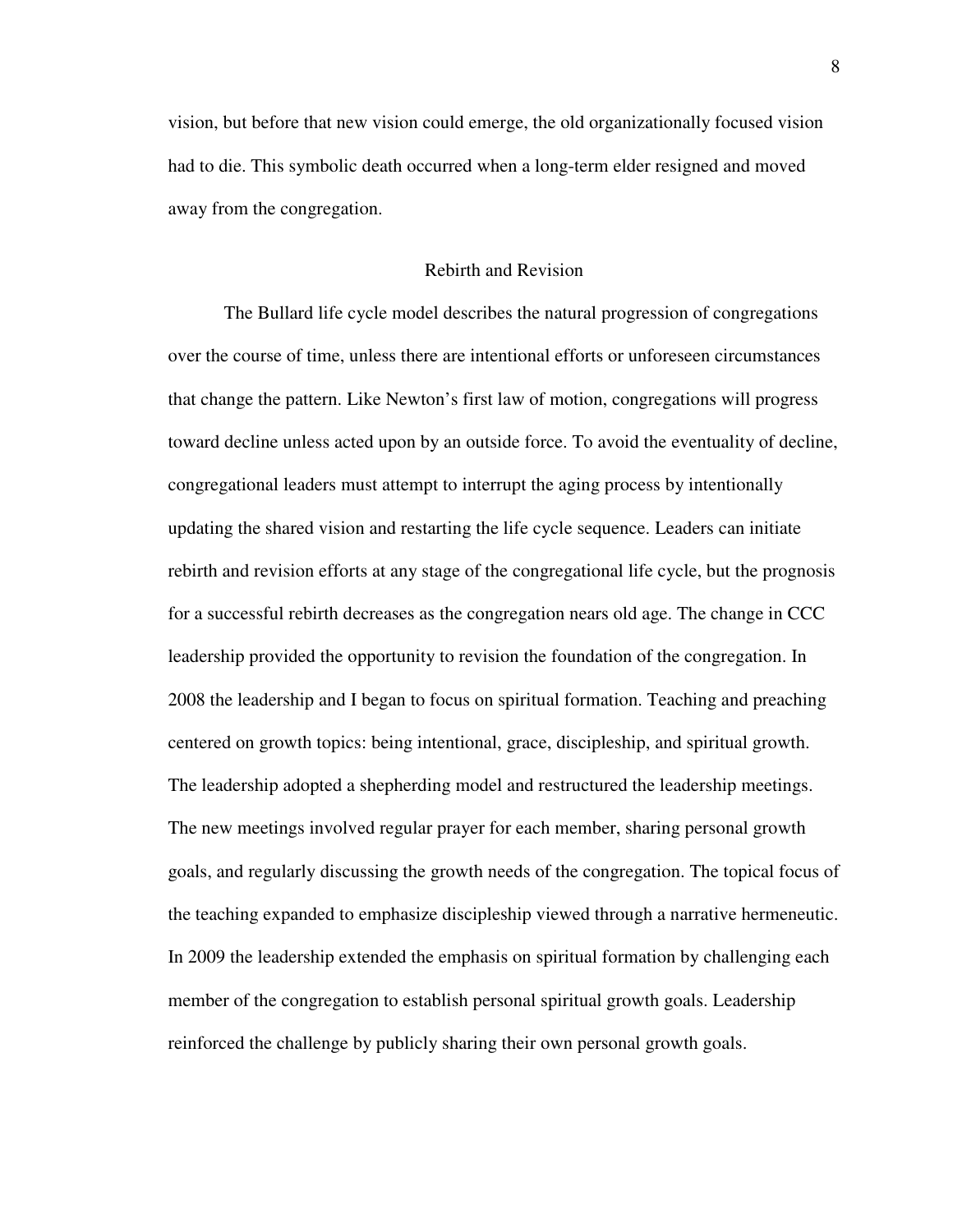In 2010 the leadership continued to emphasize spiritual formation and personal growth introducing a congregational journal. The journal outlined daily Bible readings and a weekly spiritual discipline. These journals synchronized the congregation around a singular reading schedule, and the synchronization provided gentle group accountability. The congregation received the journals with great success, and many people reported a new enthusiasm for daily Bible reading, although there was less enthusiasm for the suggested spiritual disciplines. Overall, the journals quickly became a cultural centerpiece of the congregation as evidenced by the frequent references during classes and worship and the way members shared copies of the journals with friends. Despite their quick adoption and success, the daily reading structure of the journals introduced an additional layer of complication and stress on the congregation. The Sunday Bible classes continued to follow an annual schedule of eight six-week cycles that did not synchronize with the journal readings. People struggled to keep up with the journal readings, leaving little time to read the Sunday Bible class materials. The reading structure of the journals provided an excellent tool for synchronizing congregational thought, but inadvertently perpetuated guilt-motivated and task-oriented forms of spiritual formation.

In 2011 I convinced the leadership to restructure the teaching program. The new program combined the journal readings with the Sunday Bible class studies, focusing on depth over volume. In addition, the new journals reduced the assigned readings to one passage per week of approximately one chapter in length. Daily prompts in the journals encouraged participants to reread the same passage each day with different emphases similar to lectio divina or dwelling in the Word. The weekly reading also became the basis of the Sunday Bible class and sermon. The hope was that this reduction in the sheer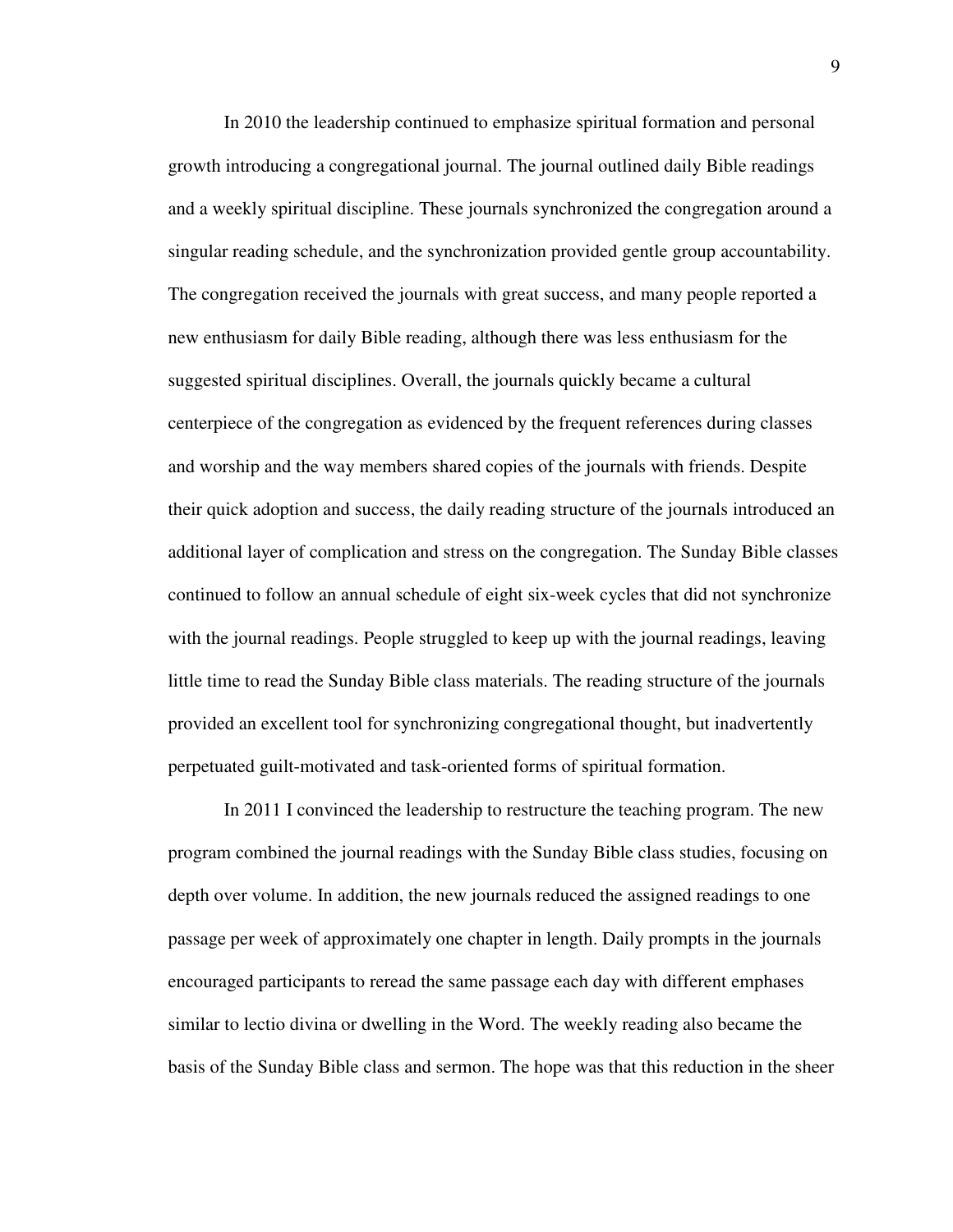amount of information would result in increased participation and increased depth of reflection upon the selected texts.

#### Summary of Current Growth Culture

At the start of this investigation, the congregation appeared to be experiencing rebirth, and from a Bullard perspective, was in an early growth life cycle phase with a new vision of being a growth community. Several anecdotal indicators supported this view. First, after four years of consistent teaching on spiritual growth, the members of the congregation were aware of the desirability of spiritual growth and were maturing in their view of discipleship. Second, comments and questions in Bible classes indicated that members felt comfortable expressing variant beliefs. This was a sign that they had embraced the teachings on grace. Third, members frequently mentioned in casual conversations that they were attempting to follow the journal Bible readings and had experimented with spiritual disciplines. This behavior was a positive response to the recent leadership efforts to encourage growth and the use of corporate reading resources. Fourth, the congregation was beginning to retain new attenders. On any given Sunday, approximately thirty percent of those in attendance were people who had been part of the congregation for less than two years, and many of them were new Christians. These newcomers frequently mentioned that they found the congregation welcoming and felt it was a place where they could grow in their faith. Finally, the Wednesday night meals and Sunday night discussions evidenced a vibrant family atmosphere with wide age groups engaging in a variety of creative activities with little anxiety over doctrinal and practice concerns.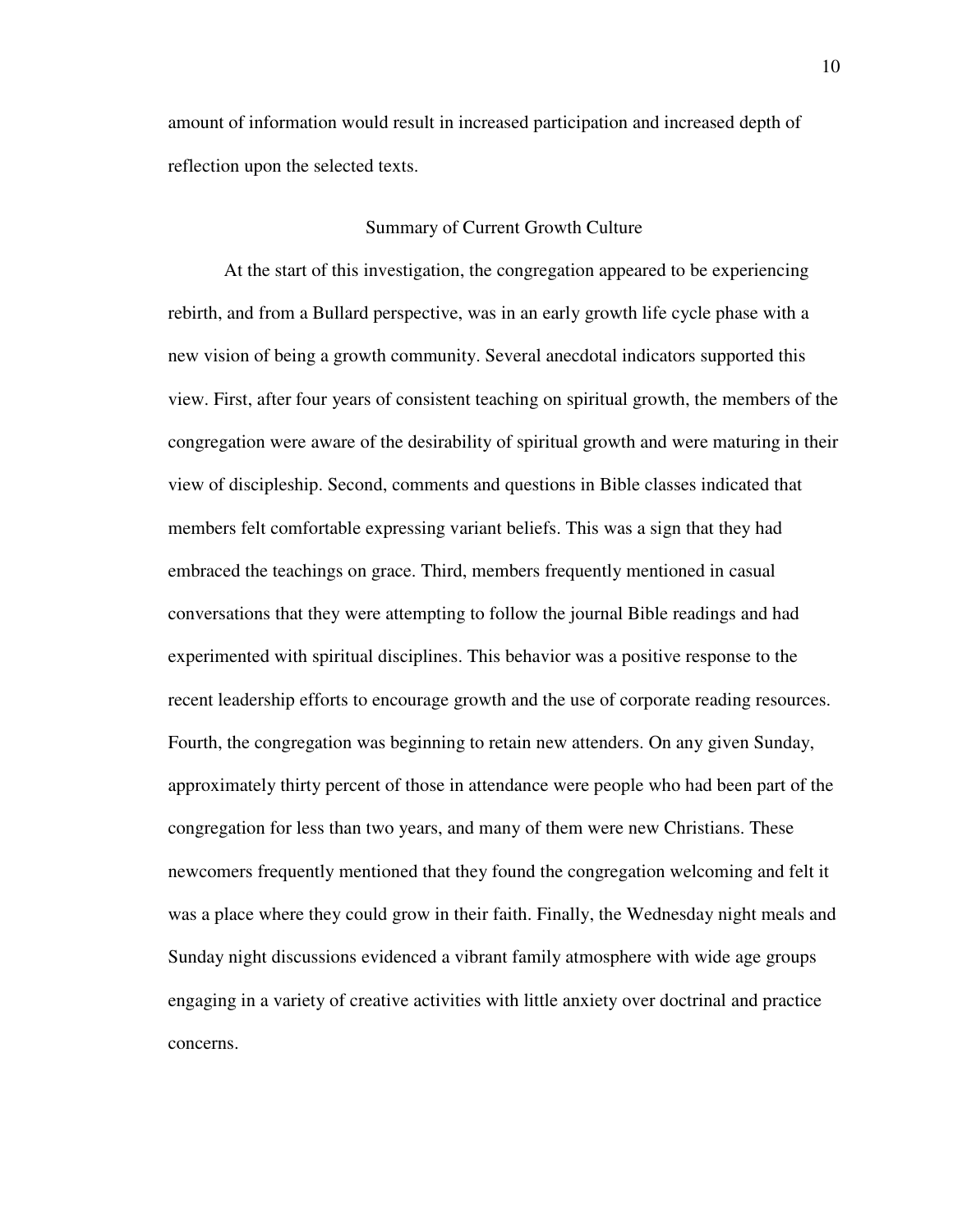#### **Statement of the Problem**

The emphasis on growth resulted in a revitalized interest in personal reading and prayer, but not in increasing engagement or interaction between members on the topic of growth. As I listened to the conversations in and around the church setting, there was little talk of spiritual growth, no interaction around spiritual growth goals, and no corporate sense of support in the process of growth other than setting the expectation and providing the tools. In one-on-one conversations, I detected an increased interest in personal spiritual growth, but this did not result in the emergence of new leaders. In addition, I saw only limited evidence that people were increasing their participation in the life of the congregation. These observations indicated that the congregation, while beginning to grow spiritually, was pursuing growth as individuals rather than in community. While these individual efforts were laudable, they reflected the surrounding culture's emphasis on individuality and missed the quality and intensity afforded by healthy accountability.<sup>3</sup> This project sees the lack of growth-focused relationships that involve healthy accountability as a problem to address.

<sup>&</sup>lt;sup>3</sup> The emergence of new forms of intimate relationships and the decline of social capital are evidences of the individualizing trend of late modern culture. Beck and Beck-Gernsheim note the trend toward contract-styled marriages designed to protect individual interests at the expense of togetherness and closeness. See Ulrich Beck and Elisabeth Beck-Gernsheim, *The Normal Chaos of Love*, trans. Mark Ritter and Jane Wiebel (Malden, MA: Polity Press, 1995), 97-8; Giddens identifies the emergence of a new form of relationship he labels as a "pure relationship," saying, "A pure relationship . . . exists solely for whatever rewards that relationship as such can deliver." This form of relationship prioritizes immediate individually defined self-interests. See Anthony Giddens, *Modernity and Self-identity: Self and Society in the Late Modern Age* (Stanford, CA: Stanford University Press, 2006), 6; Putnam explores the changes in various aspects of American culture concluding, that there is an overall decrease in social capital. See Robert D. Putnam, *Bowling Alone* (New York: Simon & Schuster, 2000), 25.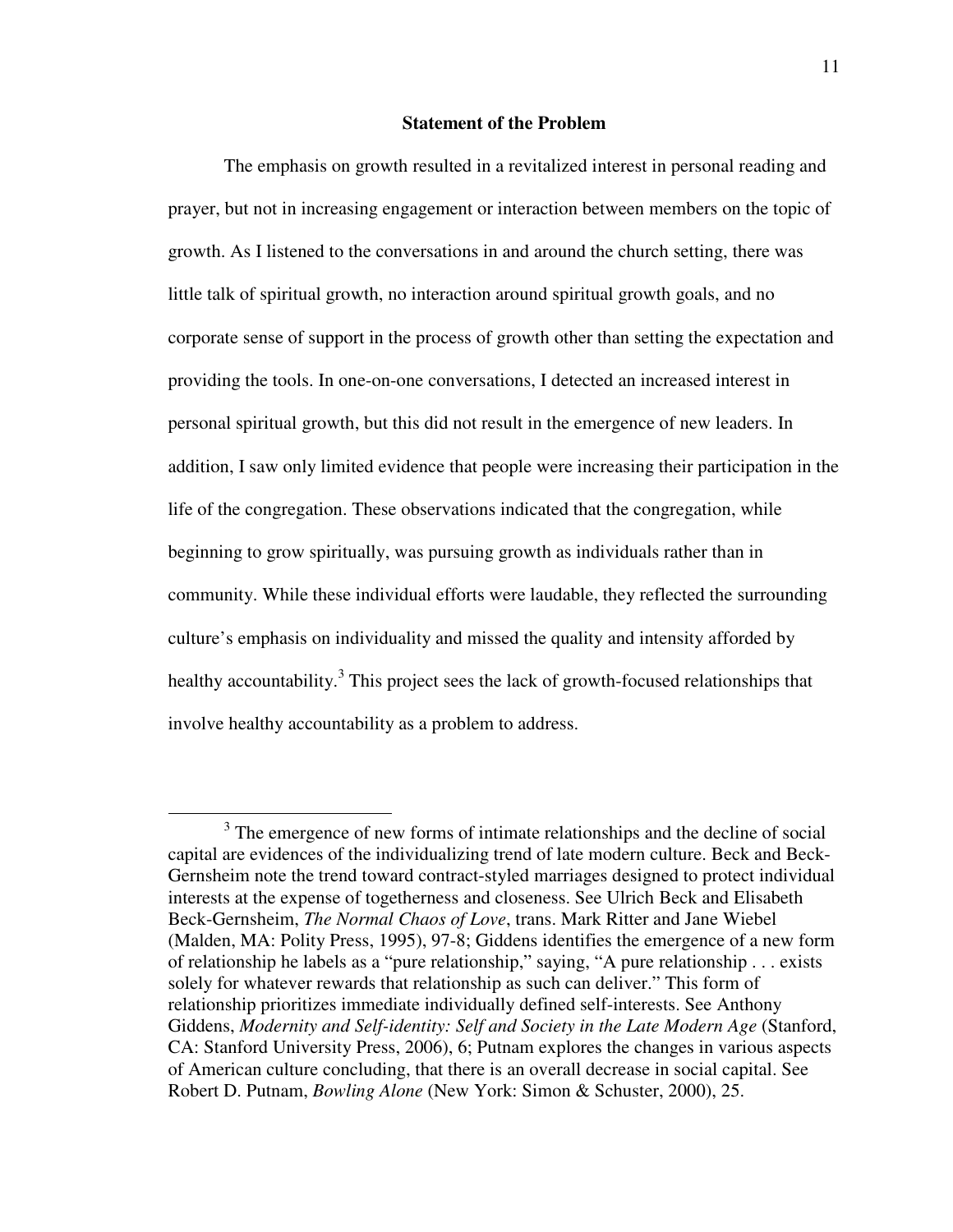#### **Statement of the Purpose**

The private and individual approach to spiritual growth reflects the privacy and individuality lauded by the surrounding culture. People resist and avoid growth-focused relationships involving accountability because the dominant culture encourages individual efforts and believes faith is a private topic.<sup>4</sup> In addition, people are concerned about any form of accountability because they fear abusive forms of accountability.<sup>5</sup> Changing this culture within the subculture of the church will take time and healthy experiences. The purpose of this project was to initiate growth-focused relationships involving healthy accountability.

#### **Definitions**

Growth-focused relationships. For the purposes of this project, a growth-focused relationship includes any intentional conversation or interaction between two or more individuals for initiating, sustaining, or enhancing spiritual growth. Spiritual growth, as used here, refers to any form of maturation as a disciple of Christ. Growth may involve the reduction of sinful habits, the increase in Spirit-led activities, increasing submission to the will of God, or fuller realization of a role or calling within the life of the church.

<sup>4</sup> James V. Brownson et al., *Stormfront: The Good News of God* (Grand Rapids: Eerdmans, 2003), 9; Brad Kallenberg, *Live to Tell: Evangelism for a Postmodern Age* (Grand Rapids: Brazos, 2002), 16; Jürgen Moltmann, *Theology of Hope*, trans. James W. Leitch (Minneapolis: Fortress Press, 1993), 304-10.

<sup>&</sup>lt;sup>5</sup> Some members of the Carbondale Church of Christ developed a negative impression of accountability relationships because of how discipling movements associated with the Churches of Christ abused these relationships. It was common for these discipling movements to assign individuals to a specific leader and force them to follow the instructions of that leader. These radicalized forms of discipleship were prominently critiqued by the media. See R. N. Ostling and S. S. Gregory, "Keepers of the Flock," *Time* 139, no. 20 (May 18, 1992): 62; Timothy R. Callahan, "'Boston Movement' Founder Quits," *Christianity Today* 47, no. 3 (March 2003): 26.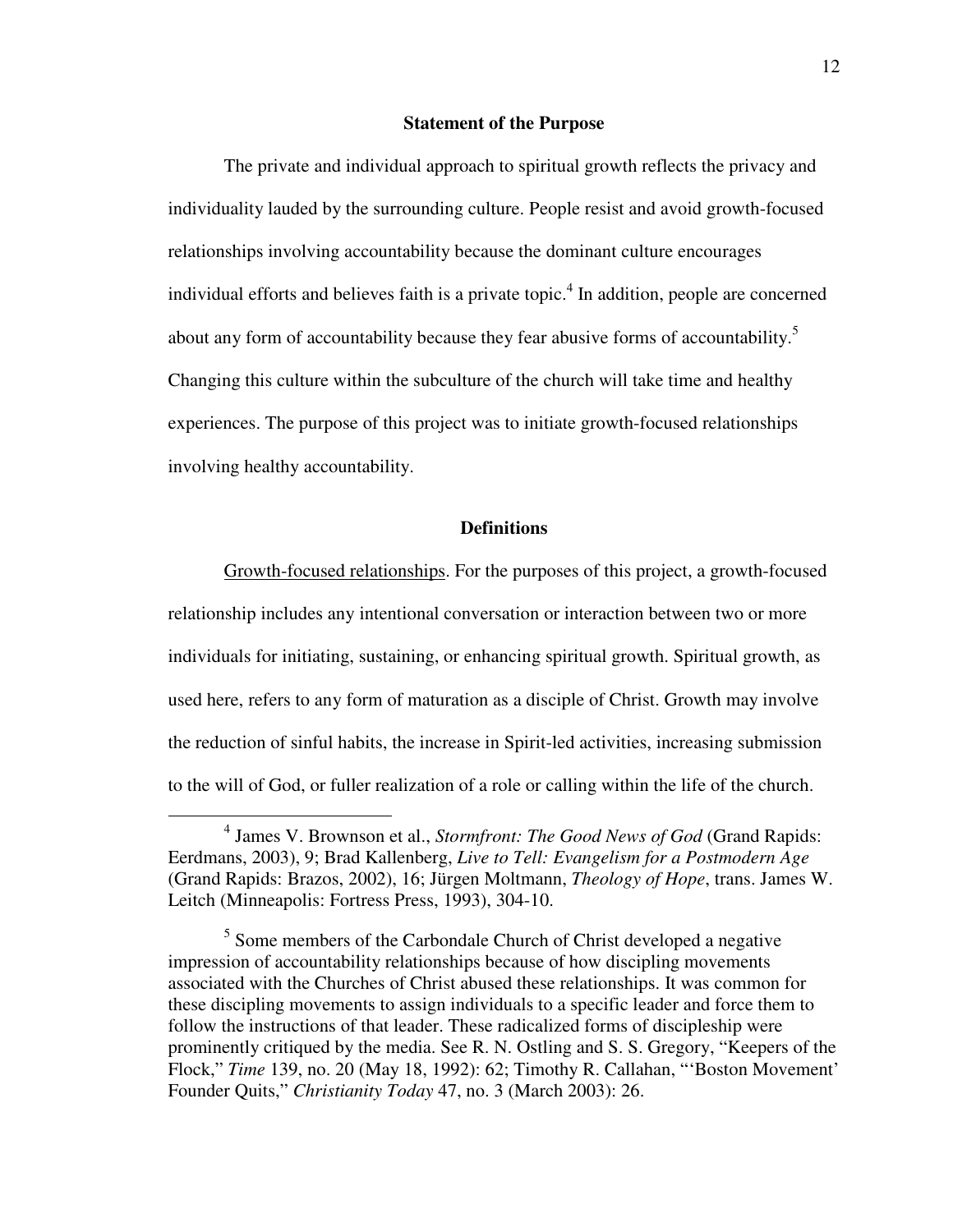Growth-focused relationships resemble Christian practices because relationships naturally imply an on-going activity that Christians pursue as part of their life in God.<sup>6</sup> These growth-focused accountability relationships are personal, but not necessarily formalized as they would be in a mentoring, coaching, or spiritual direction application.

Accountability. For the purposes of this project, the term accountability refers to any interaction between two or more individuals for the purpose of reminding or reflecting upon a previously established personal commitment to a specific form of spiritual growth.

#### **Basic Assumptions**

This project addressed the growth culture of the CCC. In particular, the project sought to address specific factors within the CCC culture that limited the intensity and relational quality of the observed spiritual growth activities. The proposed intervention to initiate growth-focused relationships involving healthy accountability built upon the leadership efforts detailed in the congregational context above, including establishing the biblical teachings concerning spiritual growth, creating a cultural expectation for growth, fostering a supportive atmosphere for growth, and providing tools for spiritual growth. Since these efforts appeared well established within the congregation, it was not necessary to address them within this project or to assume their existence; they were observed features of the existing CCC culture. This project, however, did assume that members of the CCC were not simply aware of the need for spiritual growth, but were also motivated to grow.

<sup>6</sup> Craig Dykstra and Dorothy C. Bass, *Practicing Theology* (Grand Rapids: Eerdmans, 2002), 18.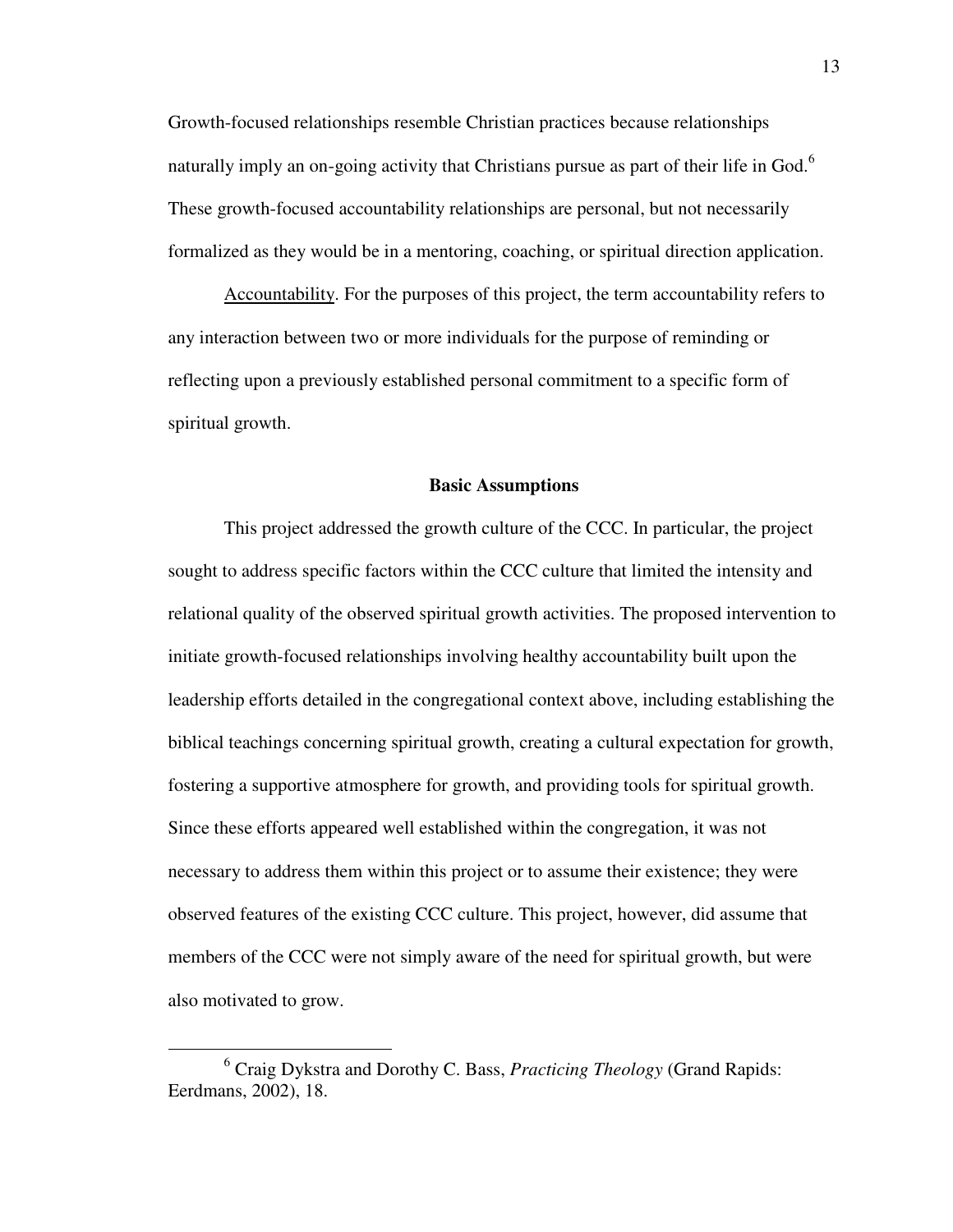#### **Delimitations and Limitations**

The structure and nature of this study involved both limitations and delimitations. This study concerned the complex patterns of social behavior involved in spiritual growth within a congregation. The nature of this study demanded a detailed understanding of the congregational culture from the researcher's participation within the culture. To achieve this degree of depth, the study focused on a select group of people within the CCC. This narrow focus delimited the conclusions of the study because (1) I examined only the ministry context of the CCC, and (2) the project involved only those who participated in the workshop/praxis.

The study also involved limitations. The limitations stemmed from the inherent complexity involved in studying the human behavior of spiritual growth and the relatively short-term duration of the intervention. The conclusions reached within this study were limited by the following:

1. The length of the intervention limited the realizable depth of transformation and/or the magnitude of realized growth. The sustainability of the process and the sustainability of the individual transformations could not be assessed within the timeframe of the study.

2. The depth or superficiality of the growth goal selected by a participant selflimited the realized growth. Some participants did not realize growth because they selflimit their personal risk and exposure during the experiment.

# **Conclusion**

The Carbondale Church of Christ is in an early stage of the congregational life cycle seeking to become a community focused on spiritual growth. The culture and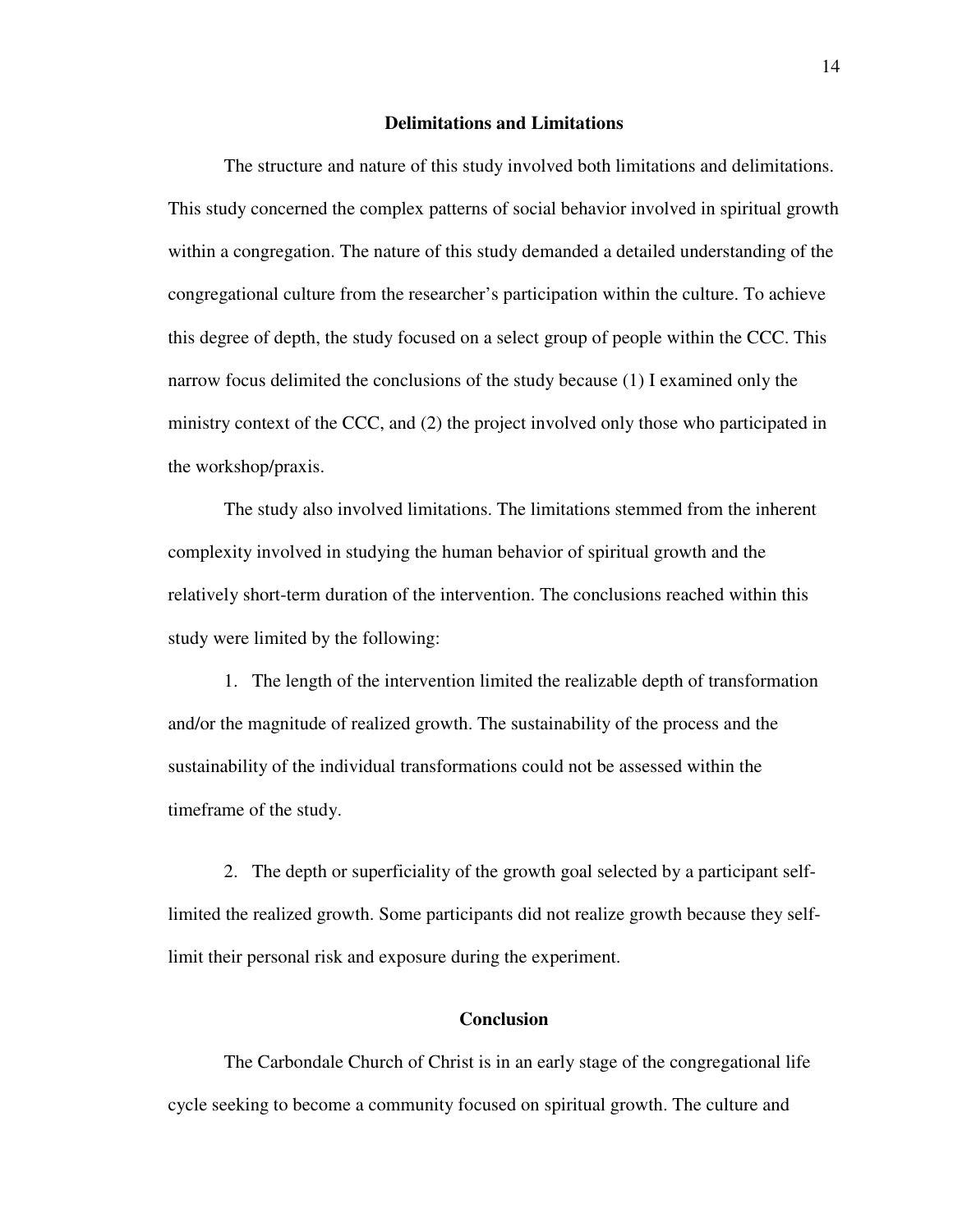patterns established during this formative stage will define the congregation for many years into the future. While there are signs that the growth culture is beginning to take shape, there are also signs of the prevailing cultural assumption that faith and growth are private topics. It is an important time to shape the congregation's emerging growth culture by grounding its vision in a community understanding of the church and providing positive experiences with growth-focused relationships.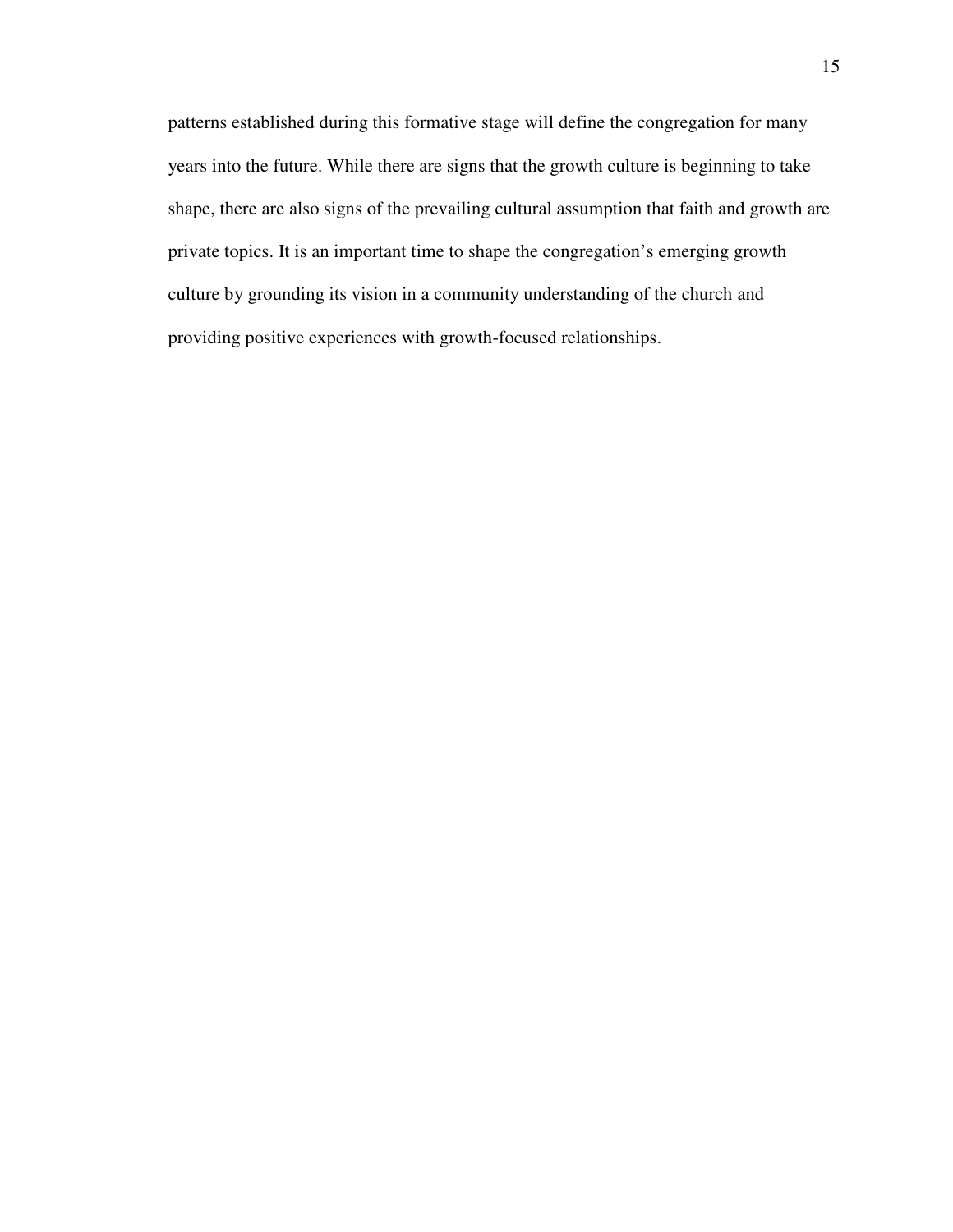# CHAPTER II

# THEOLOGICAL FRAMEWORK

My basic approach was to define spiritual growth as a community process involving relationships because the goal of spiritual growth involves an intensification of a communal form of life. The Christian community, not the individual, is the *telos* of the fully realized human potential. In an individually focused modern world, the challenge rests on understanding growth from this community perspective. The argument will proceed in three stages. First, I will establish that the *telos* of humanity is life as community by looking at Romans 12. Second, I will argue that Christian spiritual growth is a practice; thus, the process for realizing the *telos* of community must involve the community. The community plays an integral role as both the means and the ends of Christian growth. Having established the *telos* and the process, I will conclude this section with a series of virtues inherent in the pursuit of the *telos*.

A central premise of this investigation is to establish that the Christian community, not the individual, is the *telos* of Christian growth. Because the prevailing cultural view of community shapes the church, it is necessary to establish the nature of the community on theological terms. This section argues that (1) the community is the essential ontology of life in Christ, (2) life in community is by nature interrelated and interdependent, and (3) growth from the community perspective is not the process of becoming a community but rather realizing the fullness of life as community with

16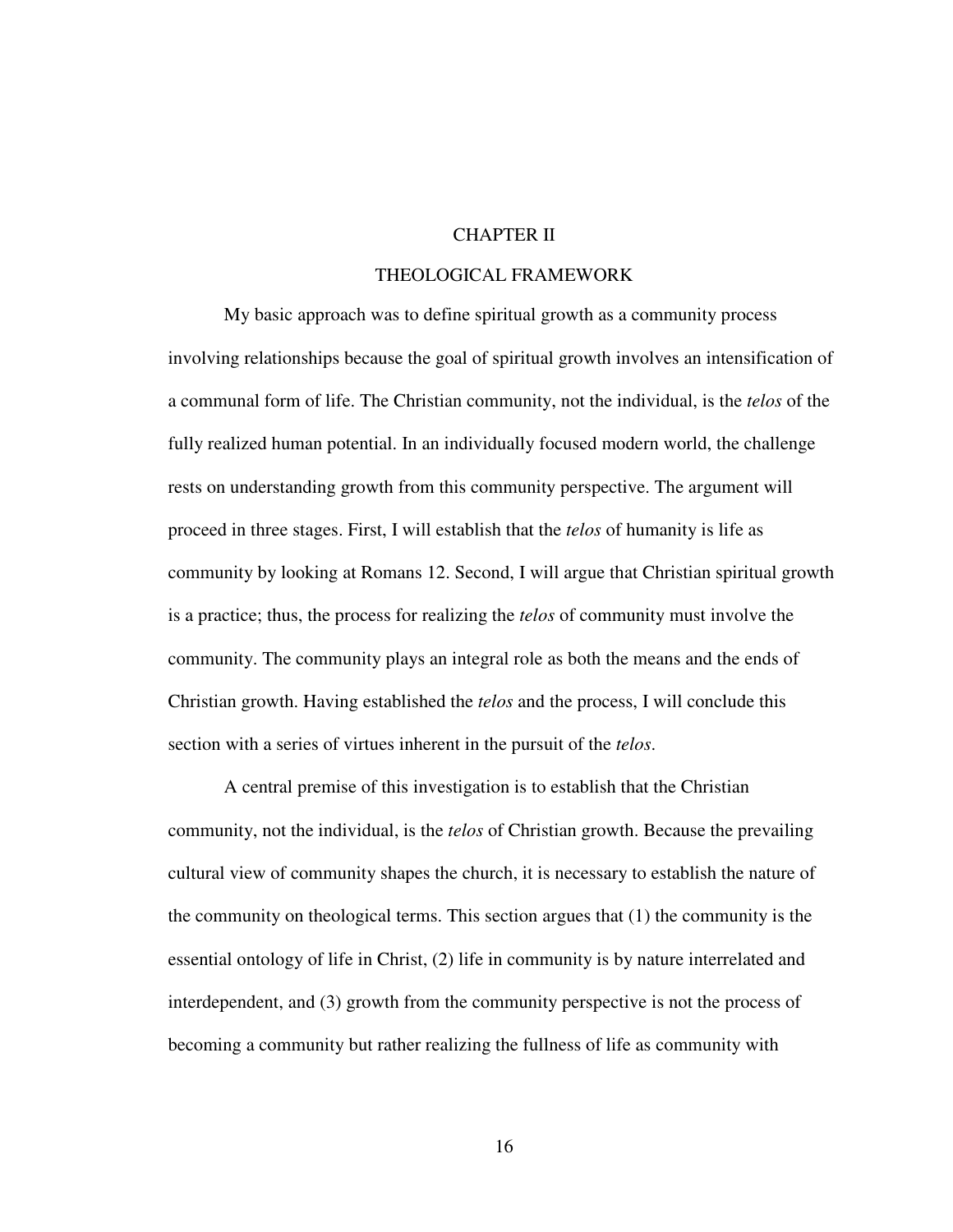increasing interdependence and interrelatedness. Romans 12 discusses the body in the context of growth and provides a natural place to anchor this discussion.

#### **The Body in Romans 12**

In Romans, Paul uses a progression of images to depict the group aspect of the church. While the entire letter to the Christians in Rome addresses the interrelationship between Jews and Gentiles, the word "church" does not appear until chapter 16. Furthermore, while Paul's characteristic term for the collective life of the church is "body," the term body does not appear until chapter 12. To understand Paul's use of the term "body" in chapter 12, it is important to trace his progression of ideas concerning the shared life of Christians with a careful focus on the transition between chapters 11 and  $12.<sup>1</sup>$ 

The opening purpose statements of Romans declare Paul's intent to explicate his gospel "first for the Jew, then for the Gentile" (Rom 1:16 NIV). As collective terms, Jew and Gentile are ethnic designations stressing the universality of the gospel message but saying very little about the nature of the interrelationships. Moving through the letter, Paul employs a variety of phrases for the collective people of God, including "Jew inwardly" (Rom 2:29 NIV), "Abraham's offspring" (Rom 4:16 NIV), "those baptized into Christ" (Rom 6:3 NIV), "those who are in Christ Jesus" (Rom 8:1 NIV), "sons of God" (Rom 8:14 NIV), and "children of promise" (Rom 9:8 NIV). All of these collective designations focus on the relationship between God and the individual and only tangentially imply the nature of the interrelationship of the members. These primarily

<sup>&</sup>lt;sup>1</sup> James D. G. Dunn, *The Theology of Paul the Apostle* (Grand Rapids: Eerdmans, 1998), 548. Dunn notes the importance of the transition.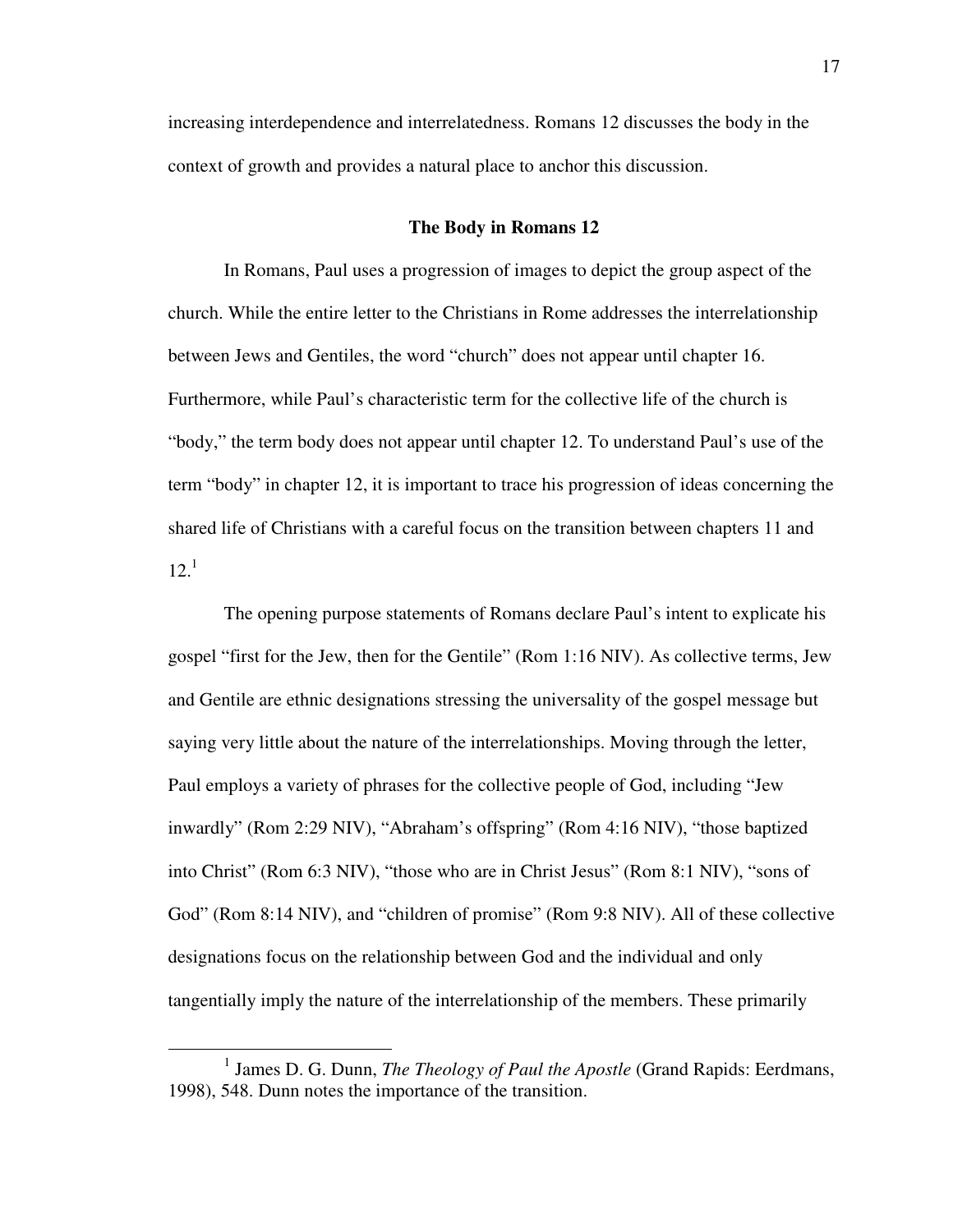family images derive naturally from Paul's anchoring his argument in the promise to Abraham. While the family image implies a certain degree of interrelationship among the members, the nature of that interrelationship remains abstract. Finally, in chapter 12, Paul advances away from the family-focused "Israel by faith" collective designation to the body as the primary collective image. $2$ 

The opening verses of chapter 12 represent the hinge of the transition from the simple collectives of ethnic Israel and faith Israel to an interdependent body. This change in collective images is coincident with Paul's shift toward paranesis signaling that the living form of the church in Rome must reflect the new reality in Christ that Paul has been describing in the previous chapters. Paul opens chapter 12, saying, "I urge you to present your bodies (plural) as a living sacrifice (singular)."<sup>3</sup> The collective people of God worship and honor God by offering up their plurality as a sacrifice of unity. It is one sacrifice, comprised of the voluntarily presented offerings of each individual's body.<sup>4</sup> Paul's use of body here signals the importance of a physically embodied gospel, one that involves personal actions, not just ideas. Nevertheless, when connected with the churchas-body image, it forms a trajectory of thought moving from individual lives through sacrifice to a collective existence as one body. For Paul, the essence of true worship involves both body and mind. The presented bodies (Rom 12:1 NIV) combine with a transformed mind (Rom 12:2 NIV), giving birth to a form of life that pleases God (Rom

 $\overline{a}$ 

4 Joseph A. Fitzmeyer, *Romans* (AB 33; New York: Doubleday, 1992), 638; D. Edmond Hiebert, "Presentation and Transformation: An Exposition of Romans 12:1-2," *Bibliotheca Sacra* 151 (July-September 1994): 309-24.

 $<sup>2</sup>$  Ibid.</sup>

<sup>3</sup> Richard B. Hays, *The Moral Vision of the New Testament* (New York: Harper Collins, 1996), 36.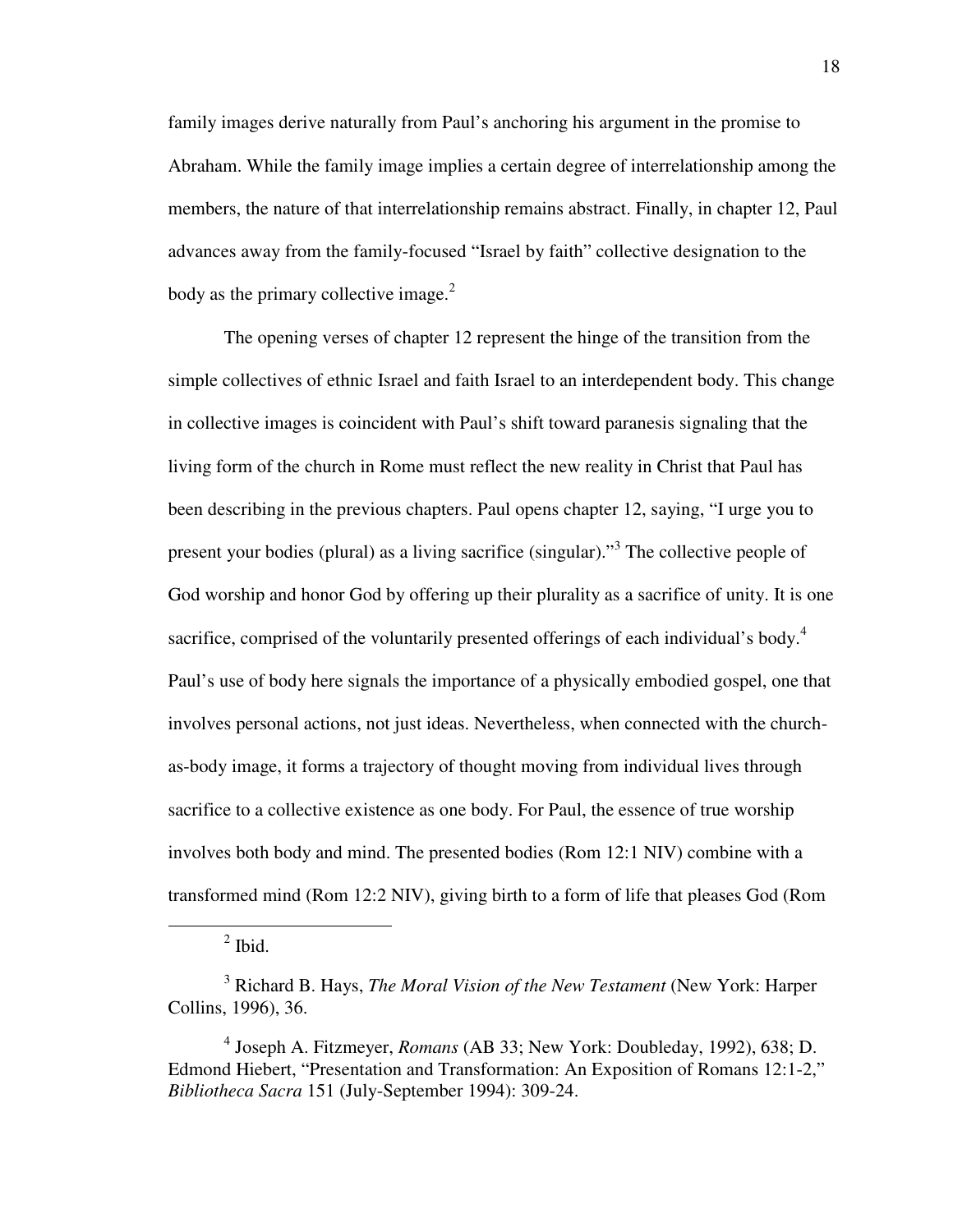12:1 NIV).<sup>5</sup> The primary challenge, as signaled by Paul's eschatological "pattern of this world" (12:2 NIV) is for the people of God to recognize their existence in a new world as part of the new age.<sup>6</sup> Like baptism (Rom 6:1f NIV) and heart circumcision (Rom 2:29 NIV), the central cult of the new community consists in giving up the individuality of the bodies plural as a sacrifice through a transformed mind to give life to a new and singular body.

In Romans 12:3-8, Paul presents his new collective image for life "in Christ" that is the result of the voluntary sacrifice of individual bodies. Paul describes the new collective, saying, "Just as each of us has one body with many members . . . in Christ we who are many form one body, and each member belongs to all the others" (Rom 12:5 NIV). By using the biological human body as an image, Paul asserts that life in Christ involves an essential unity. This essential unity is the result of reflecting upon our specific place, role, or function within the collective body of Christ with respect to our gifts. The shift in focus is important. Paul's urging the Romans to "think soberly" (Rom 12:3 NIV) upon how God is expressing his grace through them shifts their attention away from the ethnic comparisons evident in earlier chapters and anchors their identity in the activity of God. This is unity based upon the work of God rather than unity based upon a corporate objective or personal goal.

To say that the church is a body can mean several things, but Paul has a particular image for the body in mind. His image of a body is one where "each member belongs to all the others" (Rom 12:5 NIV). A human body is not a simple collective. It differs from

<sup>5</sup> N. T. Wright, *NIB* 10:704.

 $<sup>6</sup>$  Ibid.</sup>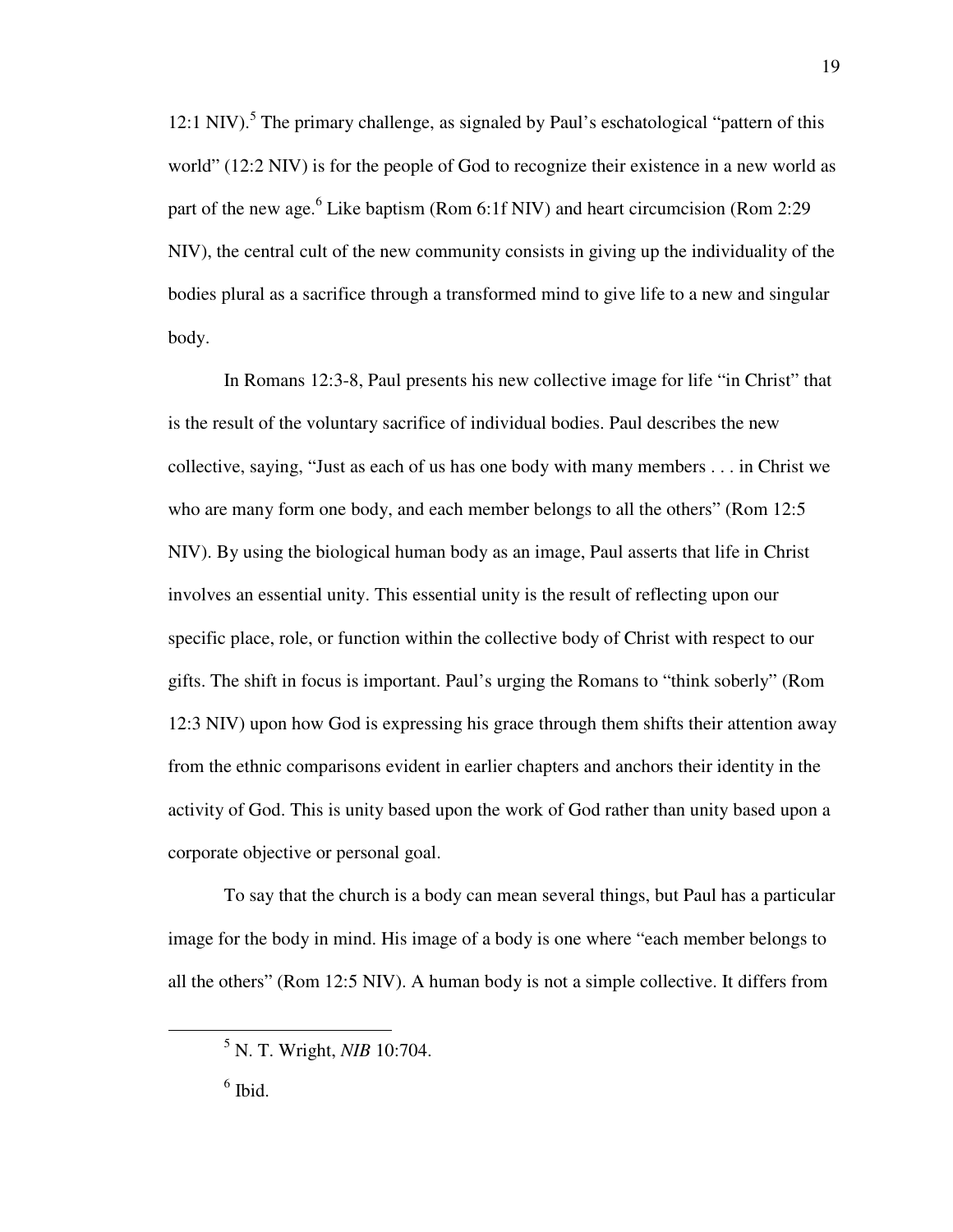other collective images such as team, corporation, or family. In these collectives, the individual members have an existence apart from the team, corporation, or family. In a human body, there is no life for individual body parts outside the human body. Thus, by analogy, there also is no existence as a Christian outside the "body of Christ." The body existence is the essential, ontological form of life for members of the new humanity. Paul's presentation of this bodily existence involves several notable features.

First, the body life is both ontological and progressive. It is ontological because there is no alternative form of Christian life other than the collective body. That is the meaning of Paul's "in Christ" (Rom 12:5 NIV). At the same time, the body life of the Christian is progressive in that it involves a continuous presentation of self as a sacrifice involving the transformation of the mind.<sup>7</sup> While individual Christians exist as full "members" of the one body in Christ, they are also still moving towards a full realization via progressive transformation. This infers that spiritual growth does not lead to the creation of the body; rather spiritual growth brings about the fulfillment of what already exists in Christ. This progressive aspect is punctuated when Paul presses for the pursuit of excellence for each gift using phrases such as "If a person's gift is. . . " let them use them "generously" or "diligently" or "cheerfully." The transformation of mind results in an increasing quality or intensity of the participation of the individual member in the collective life of the body.

<sup>7</sup> Ben Witherington III, *Paul's Letter to the Romans: A Socio-Rhetorical Commentary* (Grand Rapids: Eerdmans, 2004), 286. Witherington notes the imperative, present continual tense of "conform" and "transform." Given the context of a progressive "renewing of the mind" (12:2), the aorist verb "present" should also be understood with a continual and ongoing sense.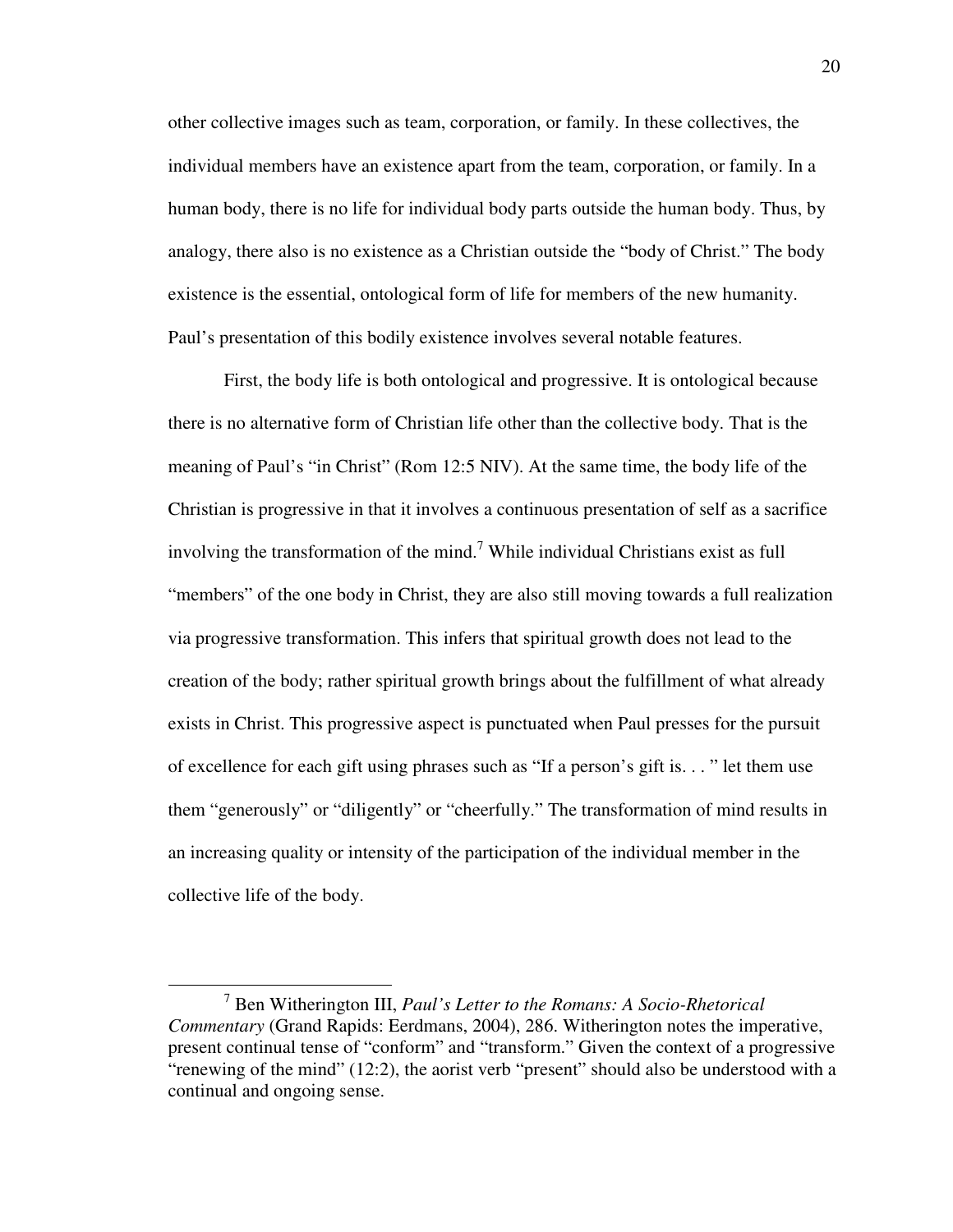Second, the language of the body involves both unity and diversity. The emphasis on "one body" stresses unity while the variety of gifts presents diversity. Romans emphasizes unity. Paul's choice of a body image was familiar to his audience, but the body image in chapter 12 modifies that popular notion of the body politic. There are frequent examples of ancient rhetoric employing the *topos* of a body to discuss matters of concern for the city or state. While the classical political theory appeals to the essential nature of the city as a body, the *topos* functions to urge unity through the proper attitude of the individual members.<sup>8</sup> Thus the classic image emphasizes the goal of functioning as well as a human body, asserting the body as the ideal form for what the community could become. While Paul also employs the body image to urge unity, his argument begins with the belief that the body describes the real and essential shared life of the members. This unity originates from the incorporation into the singular resurrected body of Christ and is the work of the Spirit, not the result of the activity of the members or their political association. $9$  Accordingly, as Paul employs the image, he is not saying that the church should become a well-functioning organization but rather that the church is ontologically a body and challenges them to live as they essentially are.

Third, life in the body is both a personal pursuit under the control of the individual Christian and at the same time something that is assigned and distributed by God. Paul is clear. God determines the distribution of gifts within the body. Individuals,

<sup>8</sup> Margaret M. Mitchell, *Paul and the Rhetoric of Reconciliation: An Exegetical Investigation of the Language and Composition of 1 Corinthians* (Louisville: John Knox, 1991), 157-59.

<sup>9</sup> N. T. Wright, *NIB* 10:710; Ben Witherington III, *Conflict and Community in Corinth: A Socio-Rhetorical Commentary on 1 and 2 Corinthians* (Grand Rapids: Eerdmans, 1995), 255.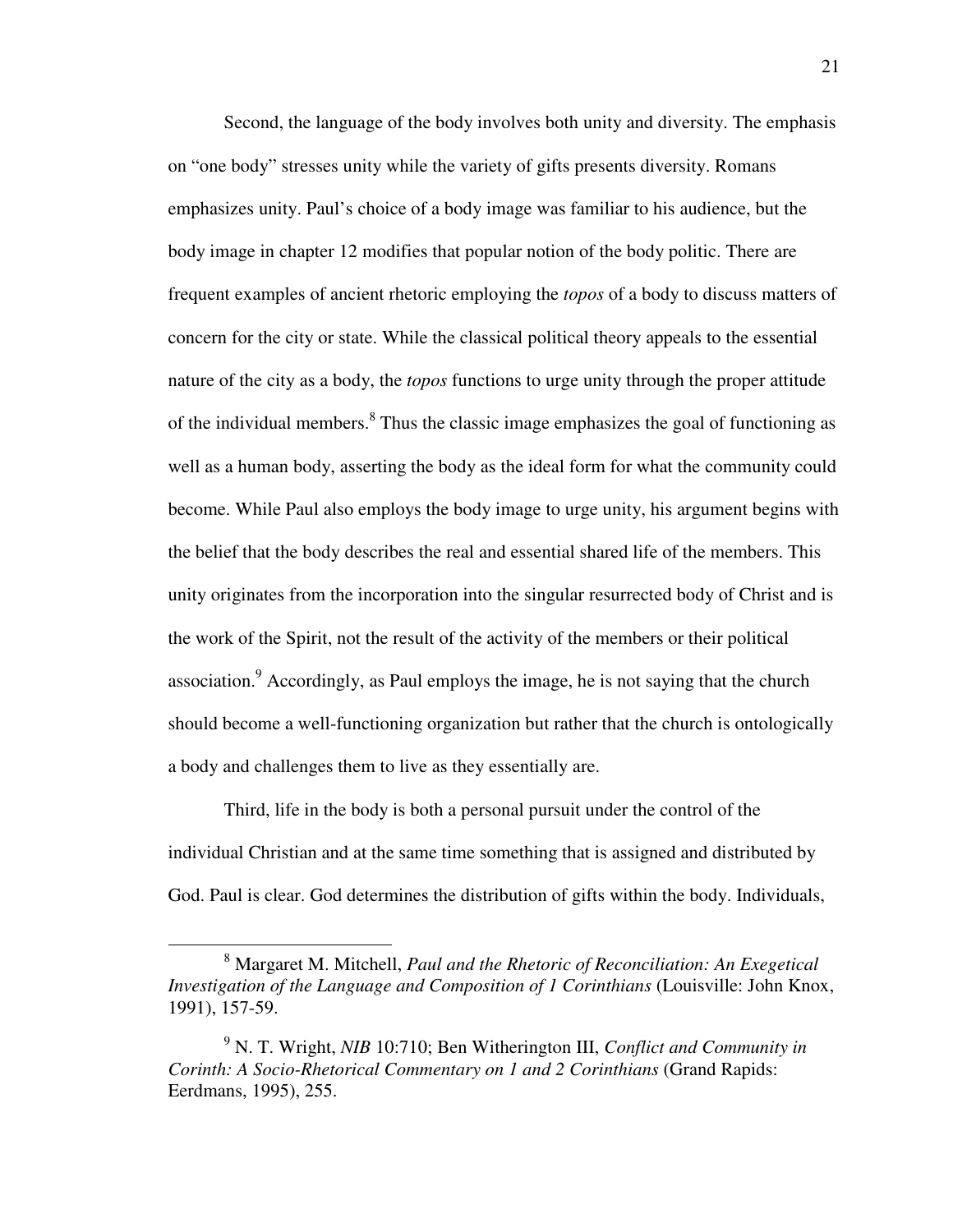however, must pursue the quality and intensity of their offering of that gift for the shared life within the body. God's distribution of gifts is the primary source of organic organization.

This brings my argument to its first milestone, which is to establish that the body is the ontological *telos* of human existence in Christ. There are no Christians outside the body, and as part of the body all members are interrelated, interdependent, and mutually essential. The singular body identity replaces the earlier ethno-centric and belief-centric collectives. It is worth emphasizing this point in light of the dominant cultural understanding of collectives. Paul's body image describes something very different from a modern social club, corporation, or even popular conceptions of congregations. Culturally, we focus first on the individual and then upon the collective. Individuals assemble to form the collective. Paul's argument moves in the opposite direction. If we project Paul's body image toward the eschatological horizon, the interrelated nature of body life would move toward the mutual interrelationship of the triune community of Father, Son, and Holy Spirit.<sup>10</sup>

#### **The Process of Christian Growth in Community**

Having defined the ultimate form, or *telos,* of Christian growth in terms of the realization of the fullness of community, my attention now turns to the process involved in reaching that goal. If there is a goal, there is a process. The concept of a process involves two independent dimensions of time and quality.

<sup>10</sup> Miroslav Volf, "Being as God Is: Trinity and Generosity," in *God's Life in Trinity*, ed. Miroslav Volf and Michael Velker (Minneapolis: Fortress, 2006), 4.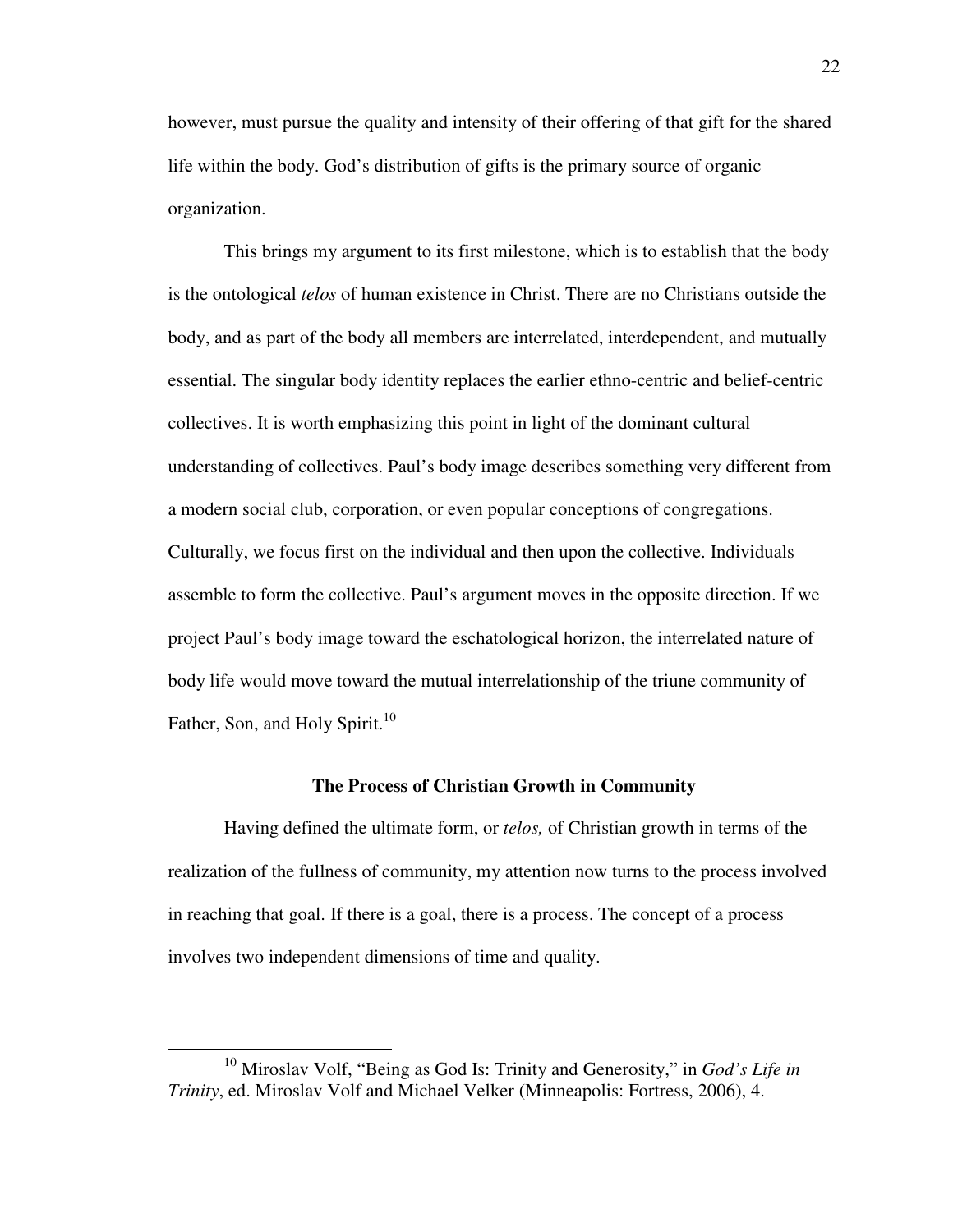The first dimension of a process is time, the sequential and progressive aspect of pursuing the *telos*. Human development implies a natural, almost unavoidable, progress whereas a process implies the results of intentional work or effort. Narratives and journeys are common alternative analogies that capture much of the same quality.<sup>11</sup> The progressive aspect recognizes that Christian growth is a continual life of pursuing the ultimate realization of community. Hauerwas has said,

Conversion is something never merely accomplished but remains also always in front of them. Thus growth in the Christian life is not required only because we are morally deficient, but also because the God who has called us is infinitely rich. Therefore, conversion denotes the necessity of a turning of the self that is so fundamental that the self is placed on a path of growth for which there is no end.<sup>12</sup>

The sequential and progressive nature of Christian growth also acknowledges our basic human existence as beings living within the confines of time. The continuity of the self from moment to moment inextricably links me-in-the-present with both me-in-thepast and me-in-the-future. Even when people change, growing to a degree that others describe them as "different people," they, nevertheless, remain the same essential self connected to their own history just as they pursue a future continuous with but different from their present. Our lives of growth are time-bound progressive processes.

The second aspect of a process concerns the quality and character of the activities involved in the pursuit of Christian growth toward the *telos* of community. For the Greeks, the virtues (arête) were the "qualities that cause a thing to perform its function

<sup>&</sup>lt;sup>11</sup> Alasdair MacIntyre, *After Virtue*, 3rd ed. (Notre Dame: University of Notre Dame Press, 2007), 174.

<sup>12</sup> Stanley Hauerwas, *A Community of Character: Toward a Constructive Christian Social Ethic* (Notre Dame: University of Notre Dame Press, 1981), 131.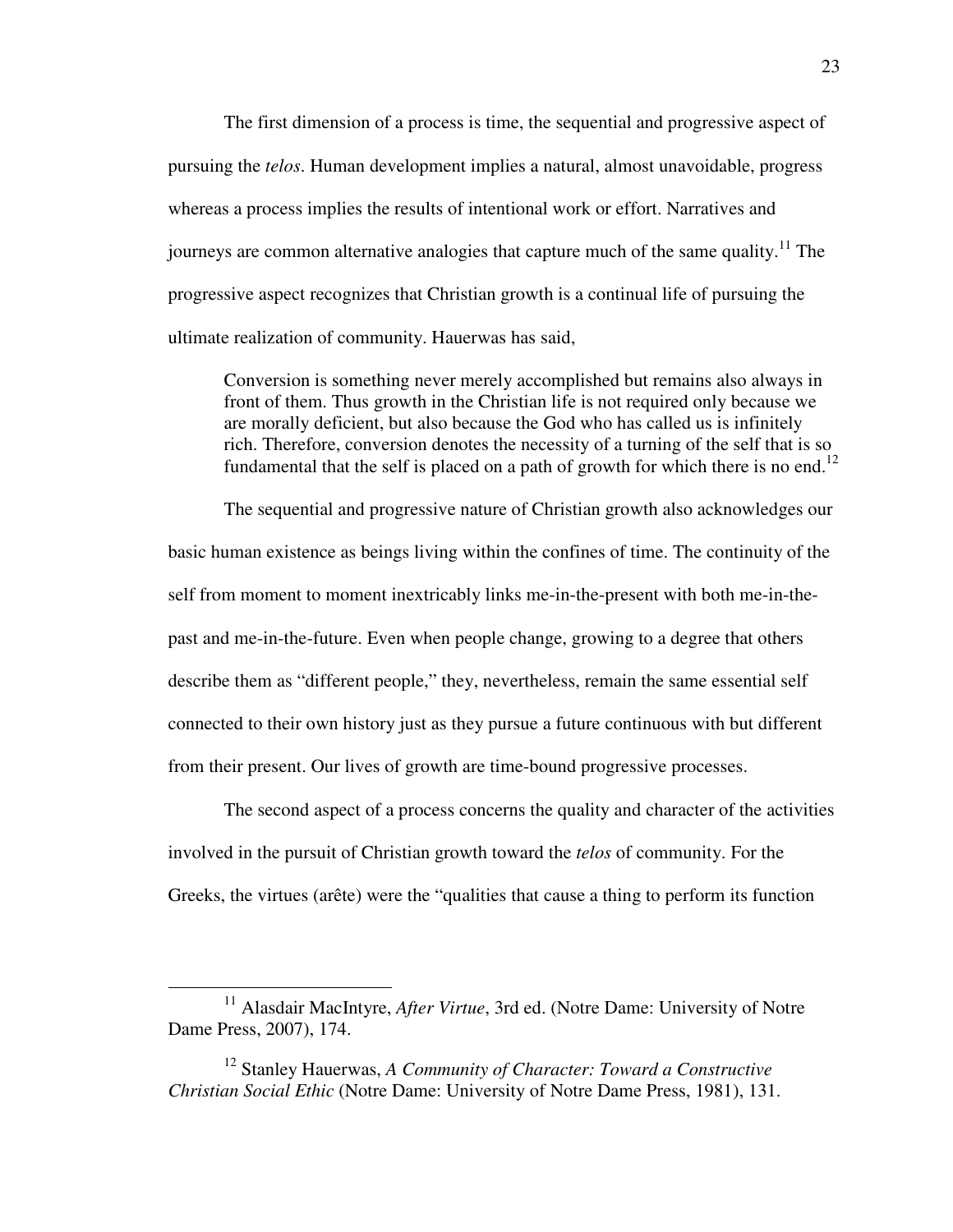well."<sup>13</sup> If the *telos* of Christian growth is to live as a perfect body community, then Christian communities will embody those qualities that cause them to be excellent communities. They will be communities of virtue where the practice of virtues enhances the essence of the *telos*. It would be inconsistent with the *telos* of living as an interdependent and interrelated body if the process of becoming increasingly interdependent relied upon independence and autonomy. It would be inconsistent with the *telos* of living as an interrelated body if the process of becoming increasingly interrelated employed only privatized personal growth efforts. This is a particular kind of process, one that embodies the qualities of the desired end within the activities that comprise the progressive appropriation of that end. This particular kind of process is called a practice. Alasdair MacIntyre has defined a practice as,

A coherent and complex form of socially established cooperative human activity through which goods internal to that form of activity are realized in the course of trying to achieve those standards of excellence which are appropriate to, and partially definitive of, that form of activity, with the result that human powers to achieve excellence, and human conceptions of the ends and goods involved, are systematically extended.<sup>14</sup>

For our purposes the "complex form of socially established cooperative human activity" is descriptive of both the individual Christian practices of prayer, Bible reading, worship, evangelism, benevolence, and the grand collection of such activities seen as the coherent complex practice of the Christian community. Following MacIntyre's definition, the efforts involved in "trying to achieve" the goal of being an excellent form of Christian community will result in "goods internal" that are consistent with the "standards of

 $13$  Ibid., 111.

<sup>14</sup> MacIntyre, *After Virtue*, 187.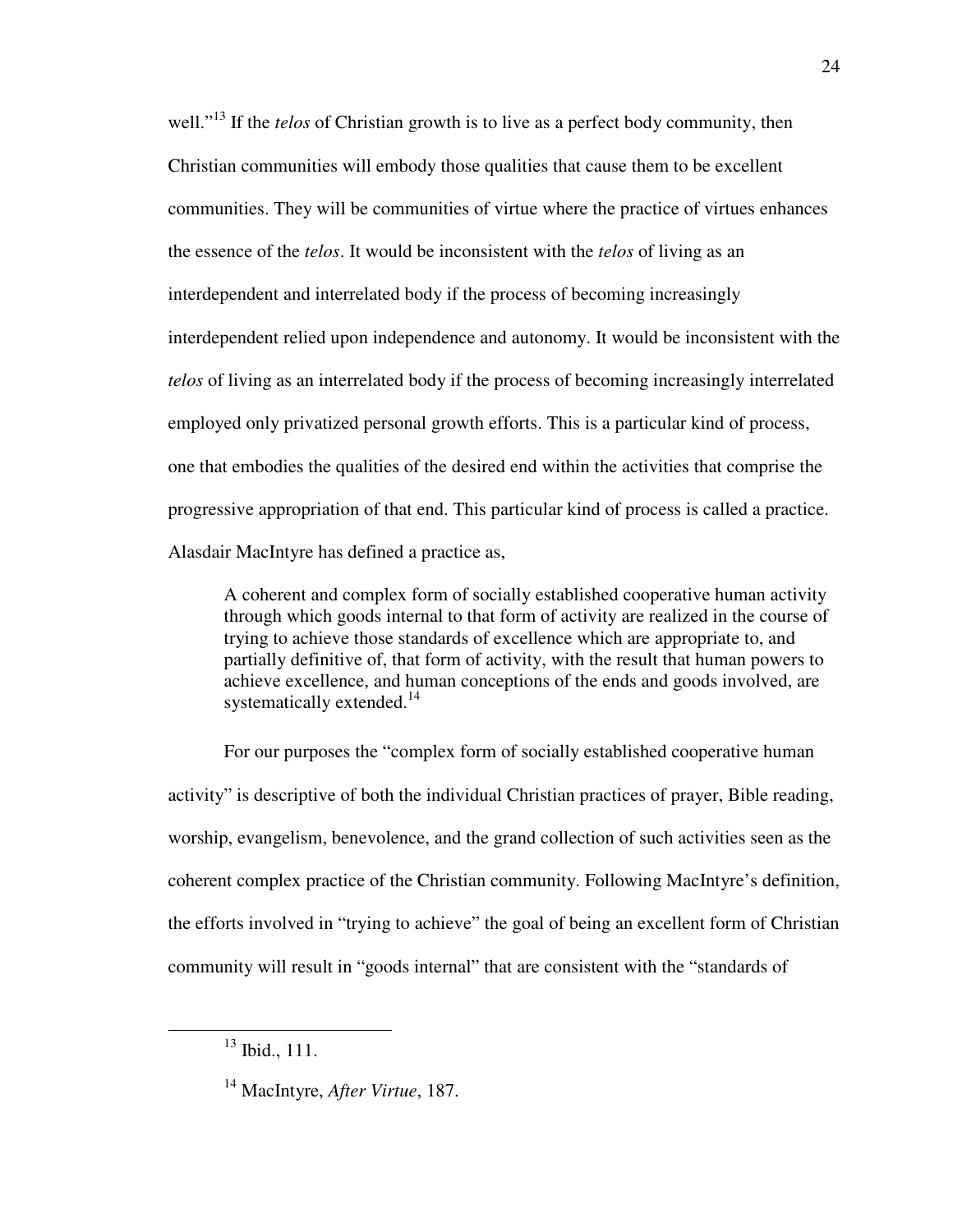excellence" associated with the "form of activity." We have already said that our standards of excellence for a Christian community involve the interrelated and interdependent relationships among the members of a body. Thus the efforts employed in the pursuit of excellence as a community will involve life-as-community as the "goods internal" to those efforts. The pursuit of the *telos* of community must involve interrelated and interdependent community relationships for growth. It is important to clarify two possible misunderstandings of this point. First, as I have already said, one of the measures of excellence associated with the Christian community consists of their interdependent interrelationships. Consequently, it would be inconsistent with the *telos* of living as an interrelated body if the process of becoming increasingly interrelated employed only privatized personal growth efforts. Likewise, it would be inconsistent with the nature of a practice if the interrelated and interdependent relationships of the Christian body were merely means of achieving a *telos* of increased individualized autonomy.

MacIntyre's definition constrains the pursuit of becoming an excellent Christian community to reliance upon means consistent with the *telos*. However, there is something more in the definition. MacIntyre also asserts that if the means are consistent with the ends, then the concept of the ends will also be "systematically extended." Thus the conception of what it means to be an excellent Christian community will continually deepen and expand if the community is involved in those efforts necessary for achieving the goal. Thus our Christian growth efforts employed to realize the goal of being an increasingly interrelated and interdependent community would also extend our understanding of what it means to live as an interrelated and interdependent community.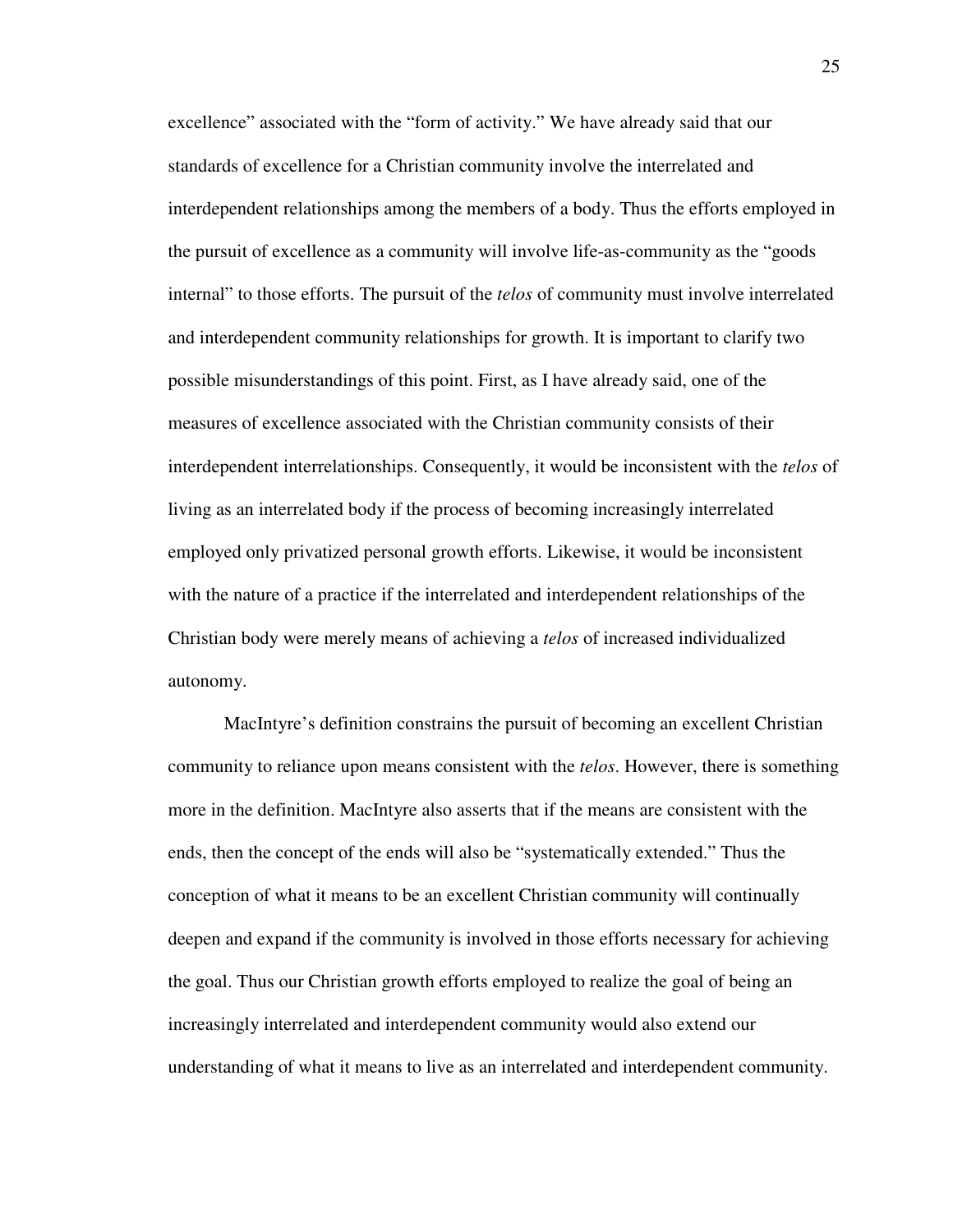Perhaps this recursive dimension to the growth practice may explain how our culture has reached the current anemic understanding of community. If we substitute modernity's goal of realizing individual potential into the definition of the practice, then the goods internal to this practice would involve personal, private, and independent efforts, and the "systematic extension" of the cultural understanding of what it means to be a community would continually reflect the importance of independence and the individual. The *telos* of the practice defines the means of the practice.

From the practice perspective, however, the correction to this anemic understanding of community involves both a redefinition and a retooling of the efforts used to reach the goal. It will be impossible to reach the goal of an interdependent and interrelated community by simply addressing the definition of community. In order to understand what it means to live as community, we must engage in interrelated and interdependent practices. Simply talking about community or explaining the meaning of community will not achieve the desired end. It is only by actually being community that we can become community. There are many practices commonly associated with Christianity such as prayer, Bible reading, singing, sharing the Eucharist, and helping others. These activities are practices insofar as they embody the desired ends of Christian community. Activities pursued privately and individually will systematically extend privacy and individuality. The only way to cultivate a communal *telos* is to engage Christian practices as a community. As I have already argued, there is an important difference between a collection of people engaged in individual Christian activity and an interrelated, interdependent community of Christians. Simply praying, singing, and eating the Lord's Supper in the same place at the same time cannot achieve the desired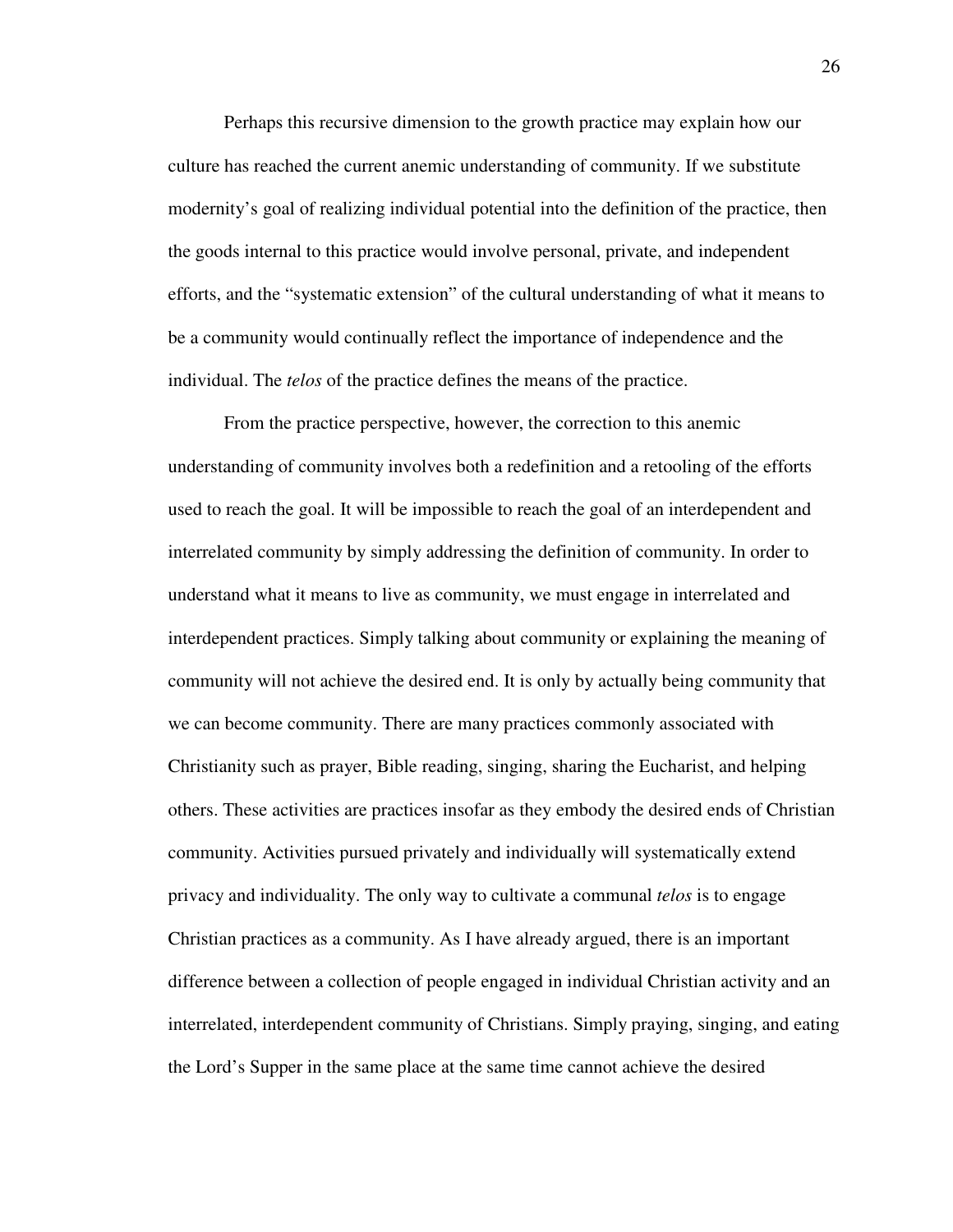interrelated, interdependent *telos* of Christian community. In order to become an interdependent and interrelated community, we must engage in the process of becoming as a community effort. We must both conceive and practice the activities of Christianity in ways that involve interrelating and promote interdependence. Our means of growth and transformation must involve each other in order for the growth and transformation to promote a communal *telos*.

#### **The Need for Living Stories**

Heroic stories and epic tales that emerge from the community help shape the imagination of what it means to live as community. The narrative depiction of the life of Jesus, the early church, and the heroic stories of ancient civilizations all serve to concretize the abstract virtues in real lives contingent in real histories.<sup>15</sup> These stories are imaginative because they project the familiar toward the ultimate, but they are also practical in that they concretize the abstract. The stories of Jesus' relationship with the disciples, Jesus' prayer of unity with the Father and among the followers, the accounts of the church in Acts 2, even the creedal depictions of the mutual life of God all create an imagination of what is possible and desirable. In our culture, we have a need for stories that capture the imagination for the mutually interrelated life. Stories that foster a collective imagination around life in relationship.

Both the theology of interdependent community and the praxis of the community are required to realize the body *telos*. If we imagined a group of newly converted disciples striving to be transformed into the body image of Christ, they would face three

<sup>15</sup> Ibid., 121ff; Stanley Hauerwas, *The Peaceable Kingdom: A Primer in Christian Ethics* (Notre Dame: University of Notre Dame Press, 1983), 107.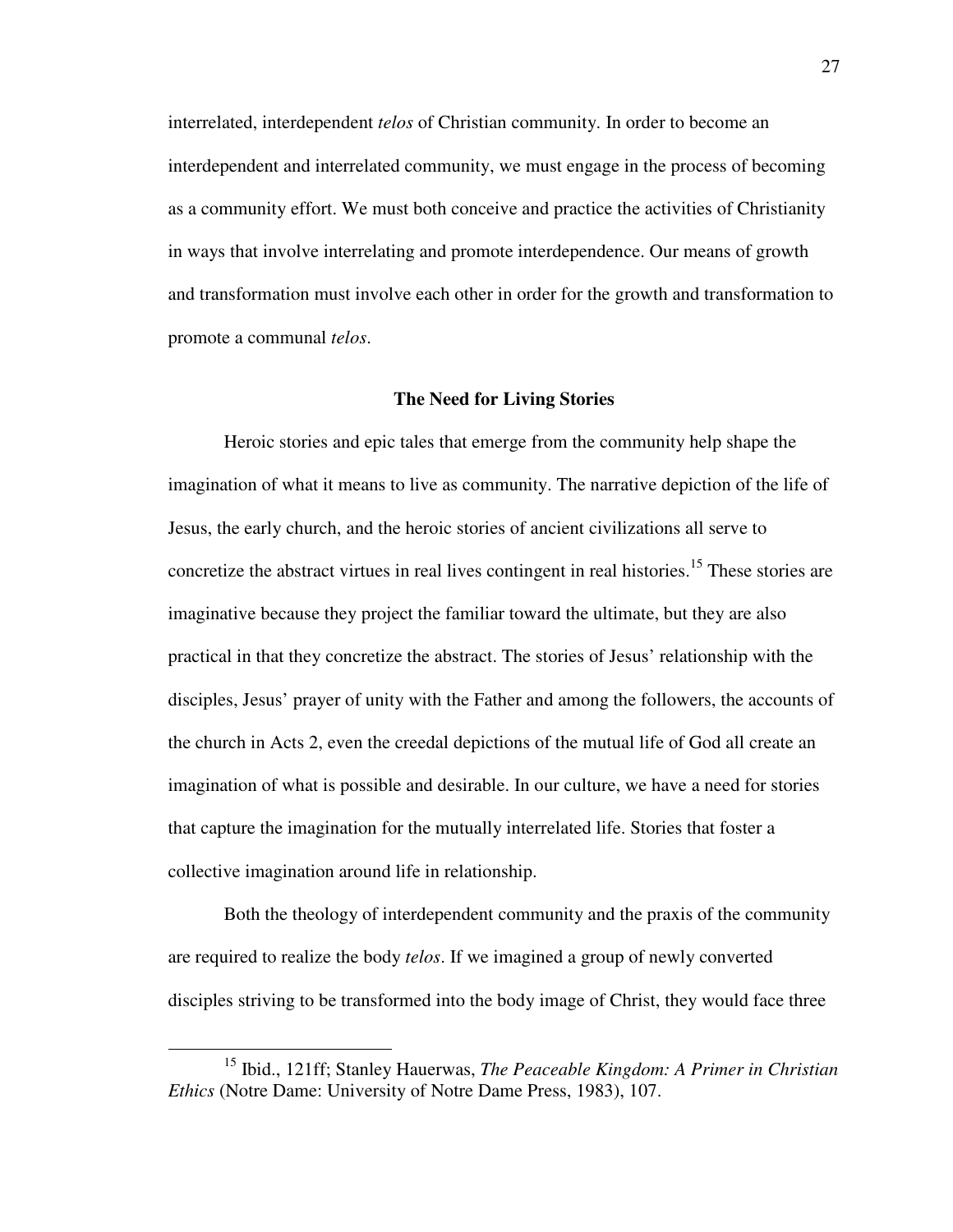significant challenges. First, according to the definition of a practice, their ability to conceive of the *telos* nature and praxis of such a community will be limited by their neophyte status. Second, as a community they will lack intra-community stories capable of forming the imagination of their new life. Third, Christian communities are relational systems, and the premise of systems theory is that systems always seek homeostasis.<sup>16</sup> Thus these newly formed communities will naturally tend to reinforce the status-quo form of life and resist change. These three challenges are easy to identify for a newly formed church but are equally applicable to any church that chooses to adopt a new *telos*. Achieving the change will be difficult; sustaining the change will demand constant effort. Hauerwas echoes this concern, wondering if the church can "provide a polity sufficient to sustain the differences [of the rival narratives] necessary for discussion."<sup>17</sup> The power of the surrounding culture's individualism, cynicism, and the "desperation of fanaticism" must be countered by powerful stories that arise from real-life experiences within communities that result from community-based efforts for Christian growth.<sup>18</sup> On the one hand, countering the natural tendencies of anonymous individuality demands bold communal practices of openness and transparency. On the other hand, the means of change must be consistent with the character of the desired *telos*. Forcing and coercing a desirable behavior cannot achieve the desired end. I once heard a technology futurist say, "don't mistake a clear view for a short distance."<sup>19</sup> While the *telos* of an interrelated and

<sup>16</sup> Edwin H. Friedman, *Generation to Generation: Family Process in Church and Synagogue* (New York: The Guilford Press, 1985), 23-4.

<sup>17</sup> Hauerwas, *A Community of Character*, 96.

<sup>18</sup> Ibid., 127.

 $19$  Paul Saffo collaborated on a project I worked on while at Kodak.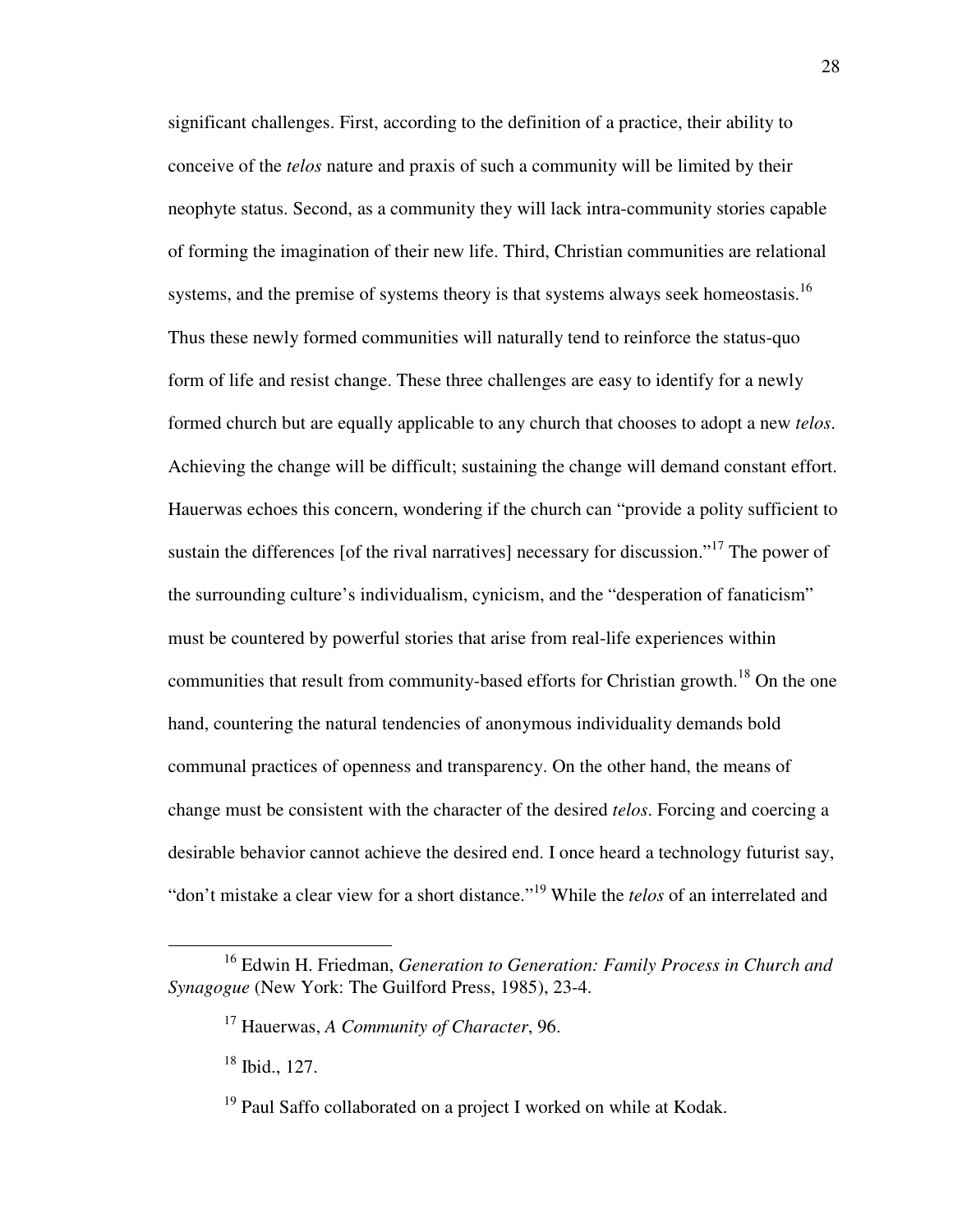interdependent community is clear, traveling the distance from where we are to that *telos* will not be short or easy.

#### **The Implementation of a Community Growth Process**

I have argued that the goal of Christian growth is to realize an increasingly interrelated, interdependent form of community that reflects the mutual membership of the body. I have also argued that the process, the specific activities used to pursue the growth goal, should be consistent with the goal itself and involve interrelated and interdependent relationships within the community. The next two sections will address practical considerations involved in reaching *telos* of community. The first section will propose growth-focused relationships as a practical means of moving toward the goal. The second section will examine several guiding virtues that arise from Paul's presentation of Romans that will further refine the nature and character of the *telos* and the process.

#### Growth-focused Relationships

This project seeks to increase the use of growth-focused relationships, involving healthy accountability as one realization of how the interrelated community reflects the *telos* of the community. The central question we must address is "How can the community become more involved in the growth process of individuals?" We must not overlook the current ways the community is already involved in the growth process of individuals within the community. The collective and shared activities of worship, the Lord's Supper, preaching, and Bible classes all involve the community. The assembled presence of each member provides a powerful form of shared identity and encouragement. Consistent with Paul's argument to the Corinthians, the sharing of "one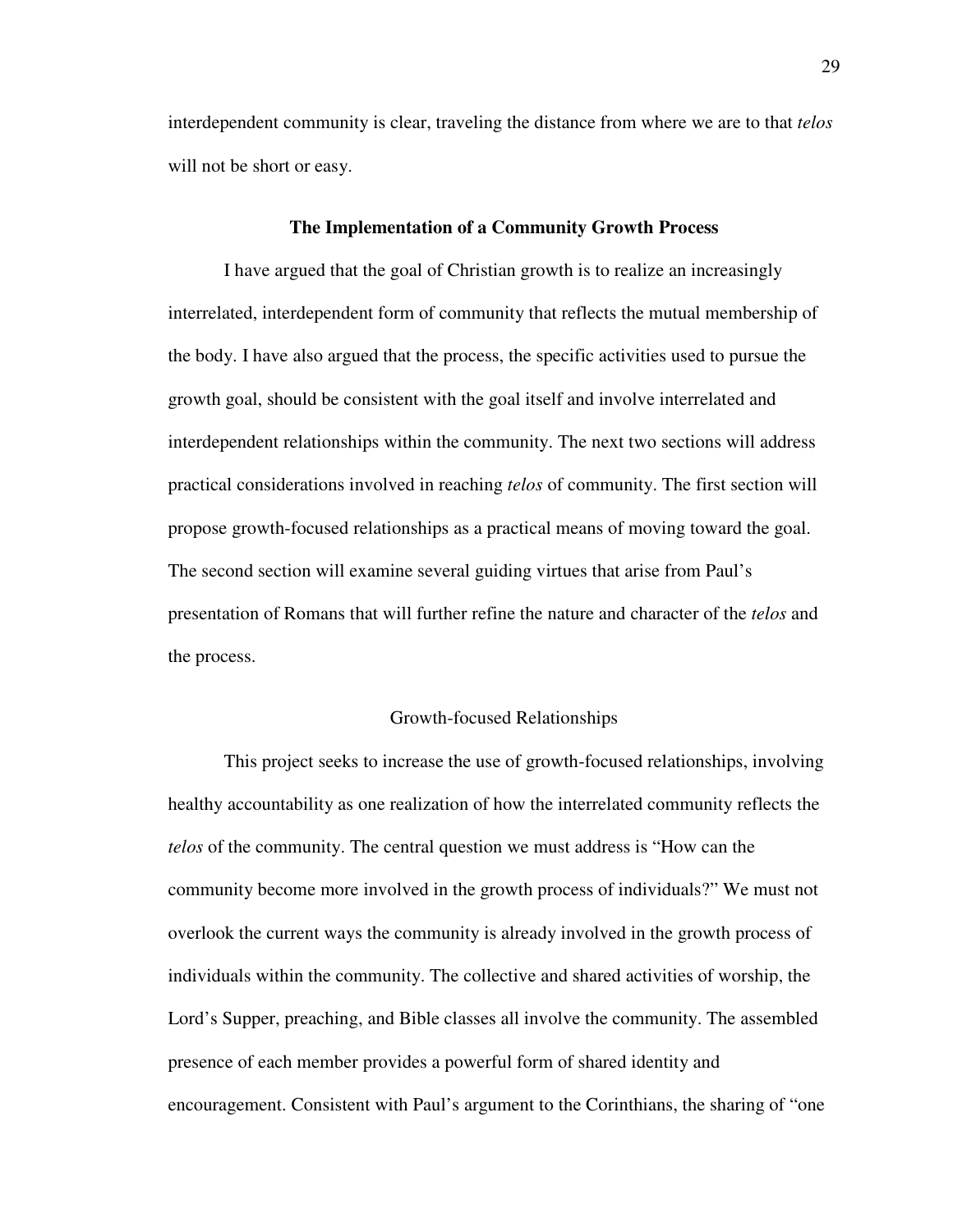loaf" (1 Cor 10:17 NIV) is a participation in the body of Christ. The mutual participation of the community in singing, hearing the word, and communion powerfully shape the affections of individual members.<sup>20</sup> However, while these activities of the assembly are important for the life of community and provide a certain degree of character shaping, as large-group activities, they cannot provide a sufficient focus on individual growth agendas. The encounter with the Word, the table, and presence of God prepare the individual heart with an understanding of the specific needs for growth within the context of a community, but in most congregations, the assembly simply raises awareness of general needs for growth, while the actual efforts for growth are pursued as private individuals. The praxis of growth in the average congregation displays an underlying belief that isolated private individual efforts for Christian growth are all that is necessary to build the body of Christ. This assumption fails in two significant ways. First, as we have already argued, the goal of Christian growth is the realization of interdependent and interrelated community, not simply strong individuals. Individuals who have relied upon individual and private efforts for growth are not likely to become suddenly interdependent and interrelated. This common approach imagines the wrong goal for Christian growth. Second, even if the goal is corrected, individual efforts are inconsistent with the process nature of realizing the goal. Employing individual efforts for the realization of community places the "goods" of the process external to the "means."

The goal was to pursue a form of growth-focused relationship that involved a high degree of interrelationship and interdependence. While it is theoretically possible to maintain mutually interrelated and interdependent relationships with a multitude of

<sup>20</sup> Kendra G. Hotz and Matthew T. Matthews, *Shaping the Christian Life: Worship and the Religious Affections* (Louisville: John Knox, 2006), 3-32.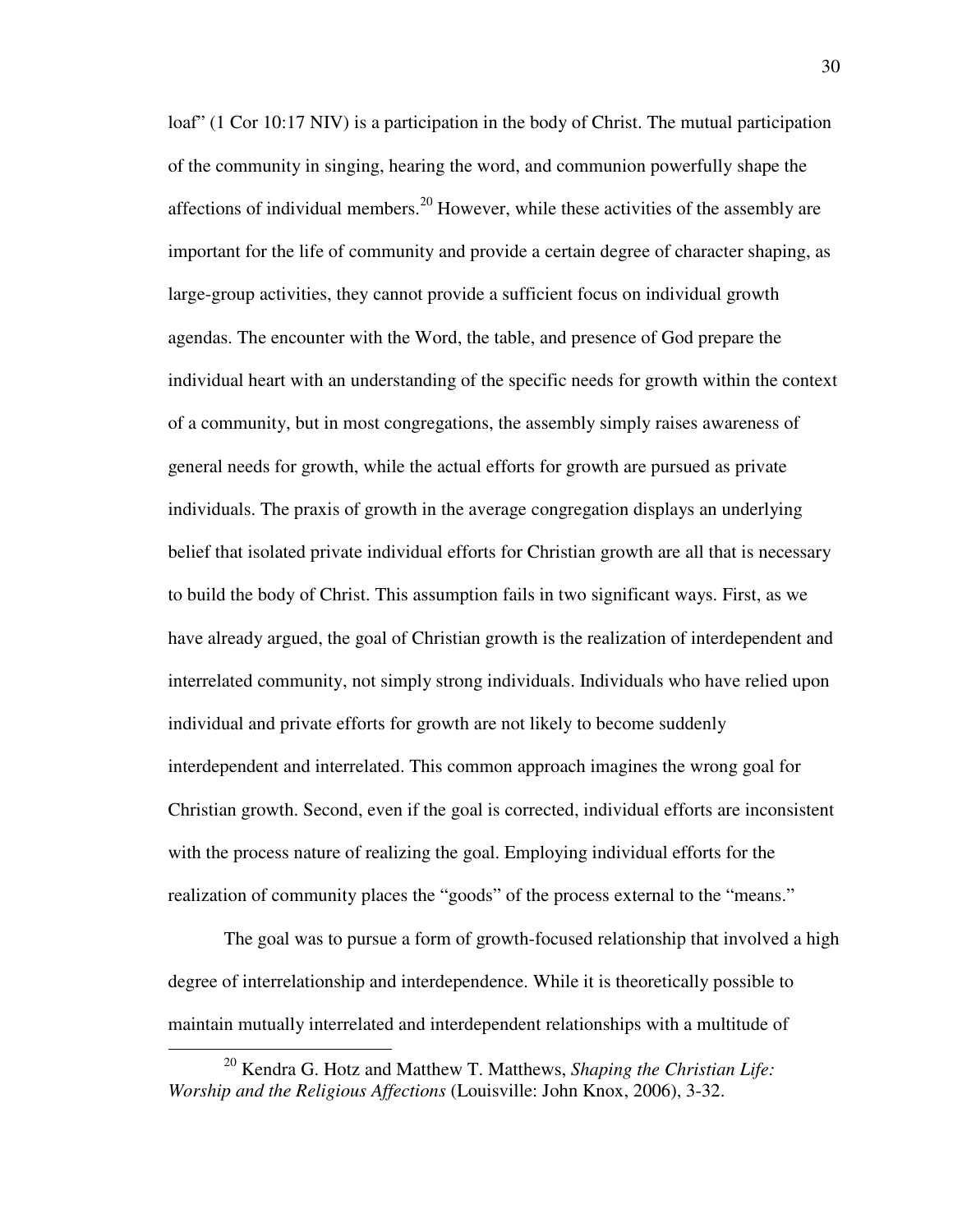people, from a practical perspective most people struggle to maintain such intimate relationships with a very small number of people. Since, in the present context, most people consider growth a very private topic, the involvement of even one or two people in the process would reflect a significant advancement toward our goal. As people make this move to involve others in the growth process, it is important that these relationship are guided by and reflective of the "standards of excellence," or virtues associated with the *telos*. How we interrelate and interdepend in the process of growth must be consistent with the goal.

#### Keeping Christian Growth in Relationship a Virtuous Process

My goal in this section is to highlight several process virtues affecting growth relationships, anchoring these virtues in Romans 12 and the theological framework already proposed. The following virtues and vices should guide the growth-focused relationships.

## *In Freedom*

 $\overline{a}$ 

From Romans 12:1, I noted that individuals present their bodies. This presentation reflects the free and voluntary submission that God seeks. God allows humanity to live in freedom, but calls them to submit to his will in order to realize their full potential. Even Jesus was free to choose his actions, and he left an example of one who freely chose to submit to the will of the Father.<sup>21</sup> While I have argued that the *telos* of human existence is the interrelated community, the realization of this *telos* must involve the free, voluntary, and mutual submission in a growth-focused relationship. Another expression of freedom

 $21$  Volf, "Being as God Is," 7-8.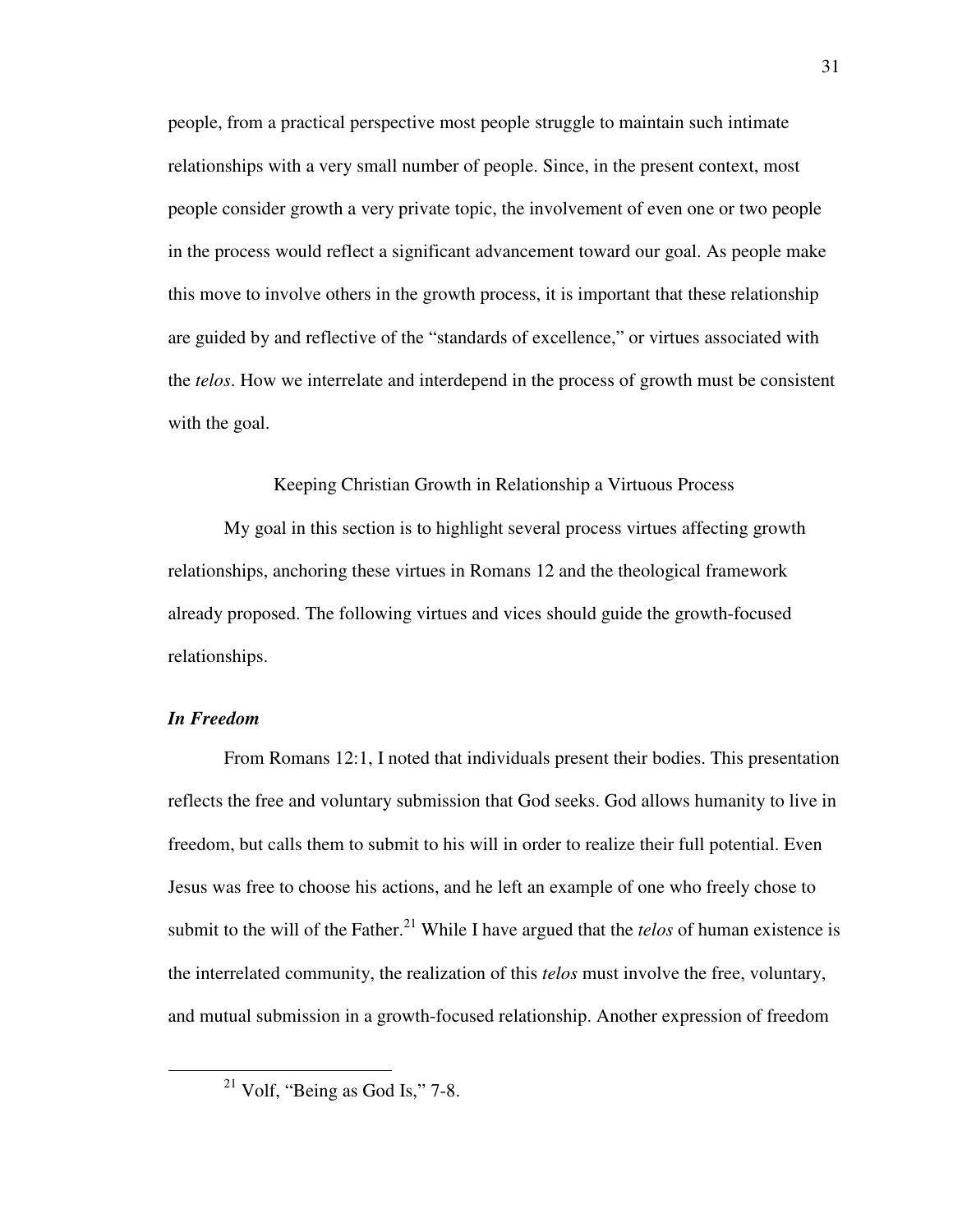within growth-focused relationships is to allow each individual to freely choose how they will submit to the will of God in a particular aspect of life by allowing them to chose their growth goals. The corresponding vice would be for others to presume to know or impose a particular growth goal on the other

### *As Unique Creations*

As discussed earlier, Paul's primary analogy for the community is the body. He specifically uses this analogy to emphasize both the unity and diversity of grace-enabled gifts within the community. While each member of the body is also a member of each other, the goal of living as a body should be that each member realizes a unique participation within the body. The uniqueness is the expression of God's choice to manifest grace in different forms for the sake of the body as a whole. Growth-focused relationships must honor the uniqueness of form, function, and nature of individuals and avoid imposing their own ideas or designs upon the other.

## *In Love*

Growth-focused relationships are enacted in love. Paul often uses God's love of humanity as the paradigm for our love for one another. Coercive behavior modification techniques may be effective at shaping behaviors, but they are counterproductive in realizing the *telos* described because they do not conform to the nature of the goal. Conditional love says to the other, "I will love you when you change," while unconditional love says, "I will love you so that you are free to change." Paul reflects on God's approach to change in Romans 5, saying, "You see, at just the right time, when we were still powerless, Christ died for the ungodly. Very rarely will anyone die for a righteous person, though for a good person someone might possibly dare to die. But God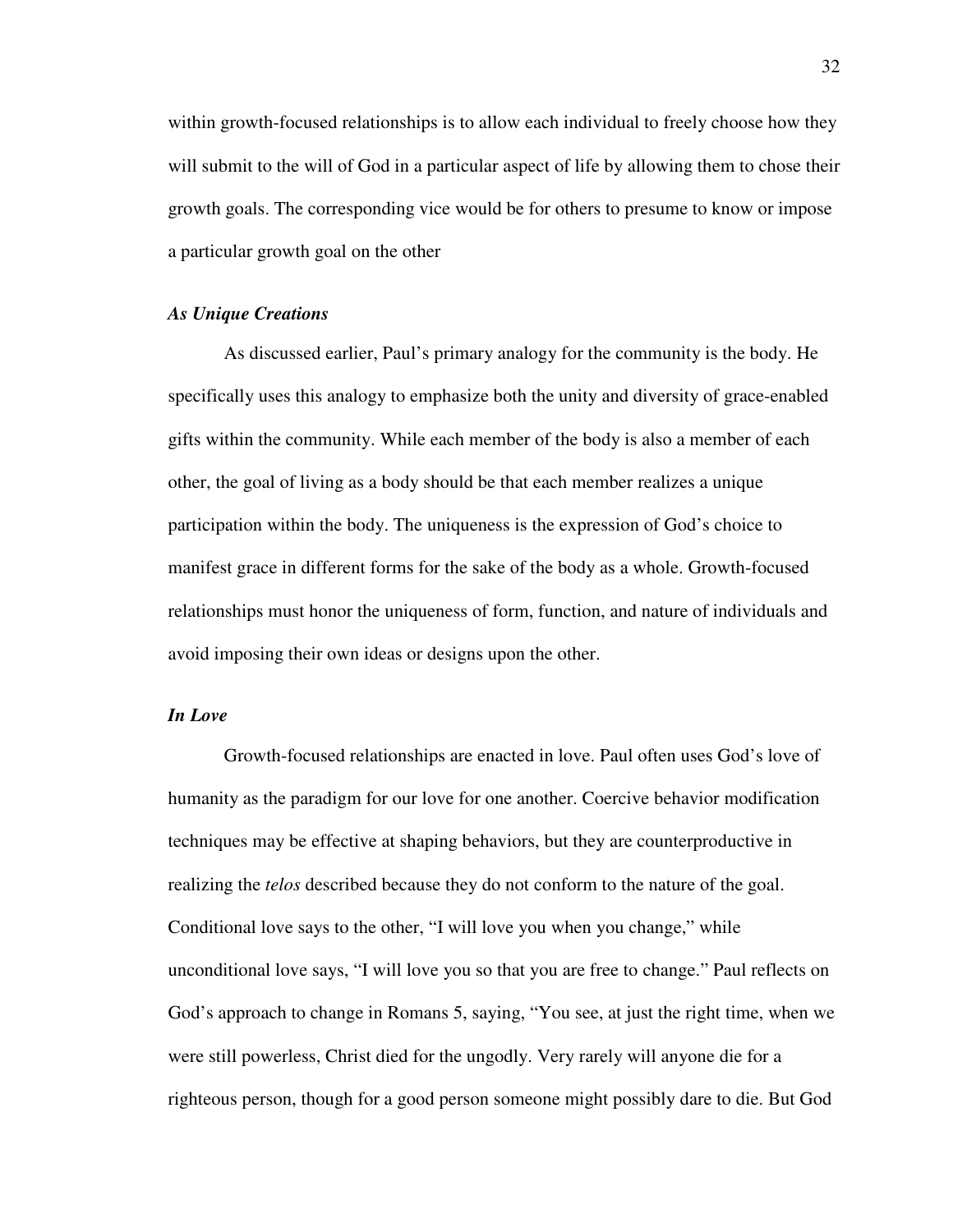demonstrates his own love for us in this: While we were still sinners, Christ died for us." (Rom 5:6-8 TNIV). God's love toward us is not conditioned upon our progress in the process of transformation. Instead, God displays his love towards us so that we can be empowered to change. Growth relationships modeled upon this pattern will be relationships based upon mutual, loving commitment that does not depend upon the pace or progress in growth.

In Romans 12:9-13 Paul describes life in the body, offering a series of participles that read like a bulleted list of virtues or a Jewish code. The bulleted list comes under the opening heading of sincere love.<sup>22</sup> Witherington notes, "Paul is deconstructing or redirecting some of the major values of the culture."<sup>23</sup> These injunctions equally challenge the North American culture of individualism and autonomy. Several of these imperatives will be important in the practical application of growth-focused relationships.

#### *Be Devoted to One Another*

 $\overline{a}$ 

Devotion characterizes the type of relationship expected within the body. Devotion is an intense form of commitment that goes far beyond being merely friendly, cordial, and even helpful or supportive. Devotion in the process of growth implies that my investment in another persons growth will remain solid despite diversions, lack of progress, reversals, or even that persons limited commitment to change.

<sup>&</sup>lt;sup>22</sup> N. T. Wright, *NIB* 10:707, 711; Wright considers Rom 12:1-13 a section where the imperatives of Rom 12:9-13 are focused on life within the community. See also Witherington, *Romans*, 292.

<sup>23</sup> Witherington, *Romans*, 293.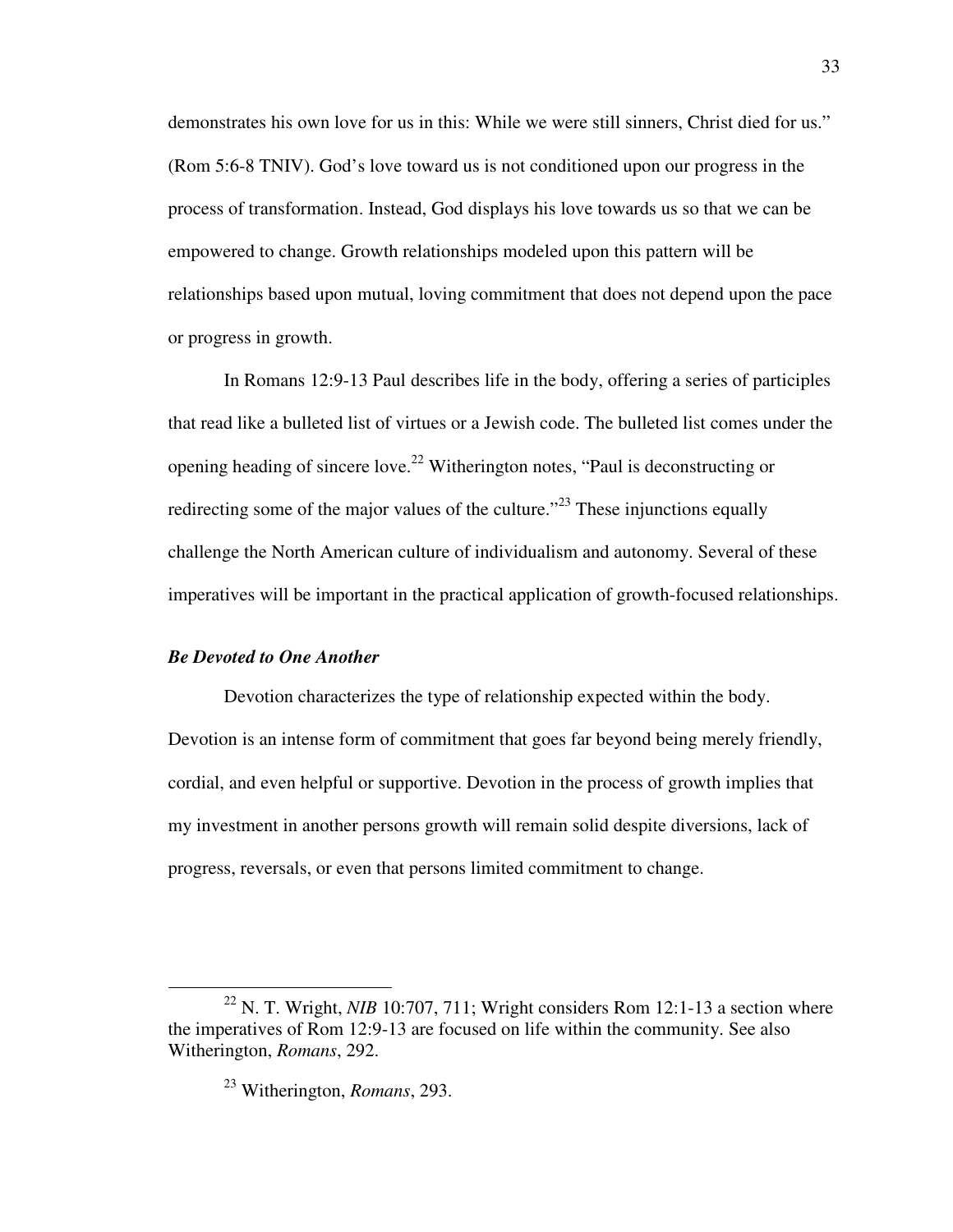## *Honor One Another*

To honor one another in a growth-focused relationship would be expressed in the willingness to respect the other's growth goals, specific plans for change, and opinions about priorities. Conversationally, over-expressing opinions and giving unwanted advice dishonor the other and represent a form of epistemic injustice. When people discount, deny, dismiss, or rebuff an opinion from a credible source, they enact epistemic injustice. Within growth relationships, the process of change involves successes and failures, wisdom and folly, reasons and excuses. Within all of these, the person pursuing growth must be considered the primary knower. Despite what one person thinks they "know" about another, the person with the goal, the desire to change, and the definition of success must be honored with epistemic justice. $24$ 

#### *Keep Your Spiritual Fervor*

 $\overline{a}$ 

Spiritual fervor expresses the Spirit's desire to move ahead. There is little room for complacency, inactivity, or ambiguity regarding the life that God created. In the context of spiritual growth, intentionality and intensity express spiritual fervor. Healthy accountability is one means for helping each other maintain focus on self-declared growth goals.

## *Joyful in Hope, Patient in Affliction, Faithful in Prayer*

Hope is essential for spiritual growth. Without the hope of progress, growth, or change, there is little motive to invest the energy necessary for change. We live in a

<sup>24</sup> Miranda Fricker, *Epistemic Injustice: Power and the Ethics of Knowing* (Oxford: Oxford University Press, 2007), 20.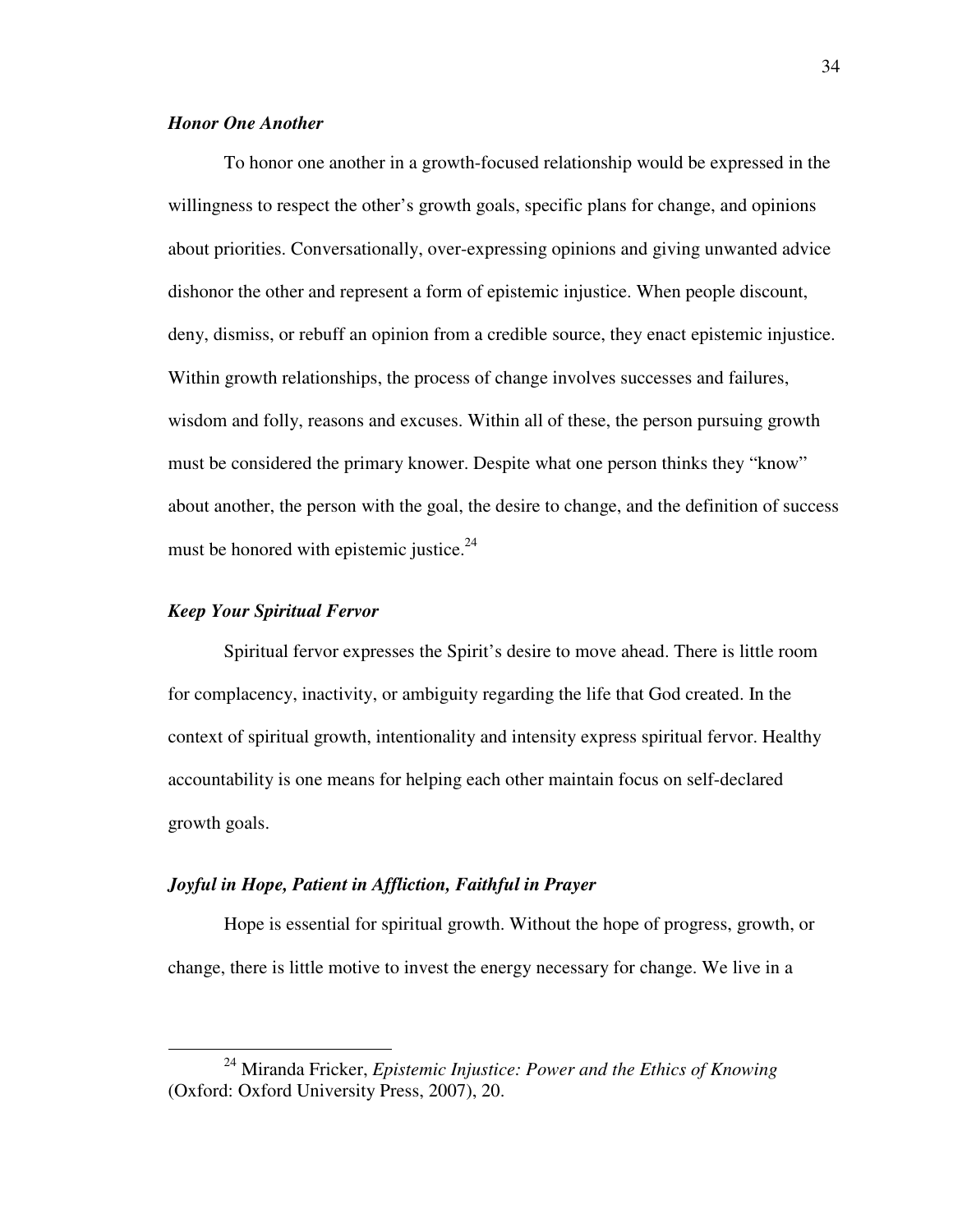culture that expresses their hopelessness in constant cynicism or fanaticism.<sup>25</sup> Hope is the firm grasp of God's powerfully open future, confident that God can and will bring his promises to fruition. There is always a path forward.<sup>26</sup> Within growth-focused relationships, it is important that each partner seek to believe in hope and trust in God's power for the future. Perhaps that explains why Paul directly links hope with affliction and prayer. Growth and change are difficult endeavors. At times, we arrive at a lacuna or wander aimlessly unsure of what to change. As partners in growth, we must remain patient and invest our energies in prayer for each other's growth.

### *As an End and Not As a Means*

 $\overline{a}$ 

Finally, there is one additional virtue that does not come directly from Romans 12:9-13. Utilitarian ethics emphasizes the ends and is indifferent to the means. All that matters is accomplishing the desired end. By contrast, virtue ethics argues that the means must, at a minimum, be reflective of and consistent with the ends. Simply using others to achieve one's own personal growth goals would be a utilitarian separation of the means from the ends of the growth process. Growth relationships must not conceive of others as tools for growth but as necessary members and participants in the process. As an individual seeking growth toward the *telos* of community, I must struggle against the prevailing cultural narrative that emphasizes the priority of realizing personal agendas.<sup>27</sup> The other, the growth partner, is integral to the process. Growth-focused relationships

<sup>25</sup> Hauerwas, *A Community of Character*, 127.

<sup>26</sup> Moltmann, *Theology of Hope*, 37-68.

<sup>27</sup> Bryan Stone, *Evangelism after Christendom: The Theology and Practice of Christian Witness* (Grand Rapids: Brazos, 2006), 163.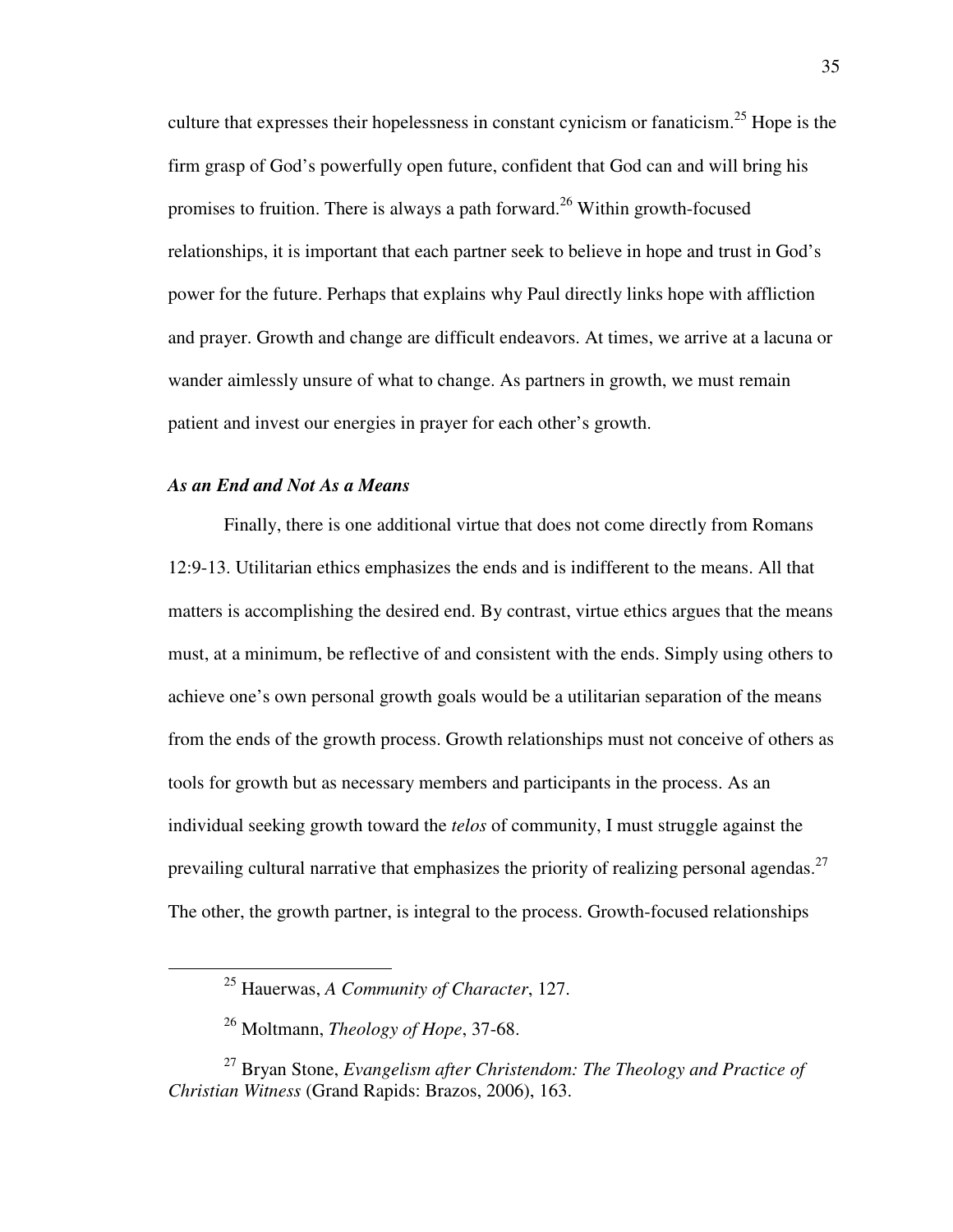should be enacted in such a way that strengthens the relationship while pursuing the desired growth.

#### Perspectives on Implementation

Thus far in this section, I have proposed growth-focused relationships as a practical means of transforming personal spiritual growth into a relational practice consistent with the *telos* of an interrelated and interdependent body ontology. In addition, I examined Paul's community virtues as they applied to the relational spiritual growth process. Before jumping directly into an implementation of growth-focused relationships in a congregational setting, it is useful to stand back and consider some implications of what we have examined in this section. Congregations are heterogeneous groups of people at various stages of spiritual growth. We have seen that MacIntyrian practices not only align the means and ends but also systematically extend the understanding of the *telos*. Therefore, at every point in time in the life of a congregation, there will be some who conceptualize the interdependent and interrelated community in ways that are closer to the *telos* than others. For the purposes of this thought exercise, we can simplistically conceive of two subgroups within a congregation: one with a more mature conceptualization of the *telos,* which I will refer to as farsighted, and one with a less mature conceptualization of the *telos,* which I will refer to as nearsighted. It would be natural for the farsighted group to want the nearsighted group to see what they see so that the congregation as a whole would continue to grow. Our review of the nature of a practice indicated that progression toward the *telos* required both cognitive conceptualization and experiential means. In addition, the types of means employed for progress must be consistent with the virtues associated with the *telos*.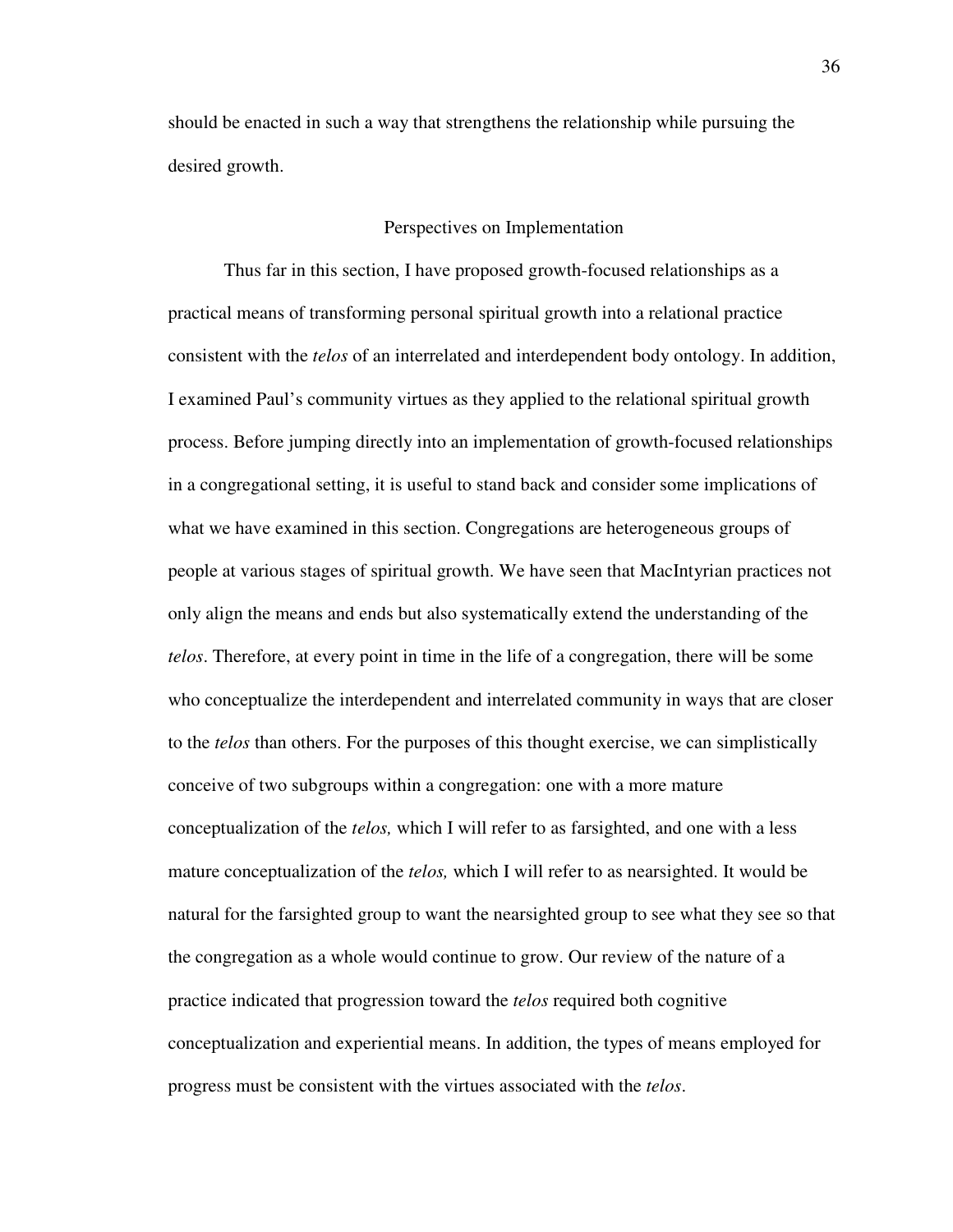When the gap between the farsighted and nearsighted members is large, it would not be surprising for the farsighted members to become impatient and even frustrated with the progress of the nearsighted. In this situation, the farsighted members may lose sight of the relationship between the means and ends of virtuous practices and advocate means that violate the virtues of the *telos*. Even if these accelerating means are effective for catalyzing change, they will be catalyzing change that is inconsistent with the *telos,* and the effect will be the creation of a community different from the one imagined.

Hauerwas has at times suggested various tactics designed to close the gap between his farsighted vision of Christian community and the nearsighted concepts common to American Christian culture. In one lecture, Hauerwas used the topic of business ethics to suggest that the real issue lay with the "independence of spirit that democracies putatively want to encourage." When asked for his solution to this gap, he proposed that "[the church] should start by requiring all those currently in the church, as well as anyone who wished to join the church, to declare what they earn in public."<sup>28</sup> Requiring members of the community to make these public statements violates the fundamental means-must-reflect-the-desired-ends premise of virtuous communities. It may be true that the *telos* of Christian community would include such public statements as a way for the community to sustain its shared values of interdependence and interrelationship, but if those declarations are not voluntary, then law, not virtue, is sustaining the community. The ends of such coercive means will be a different community than the imagined *telos*. Hauerwas is right to emphasize the role of imitation in the formation of community, but voluntary imitation is something different from

<sup>&</sup>lt;sup>28</sup> Stanley Hauerwas, "Discipleship as a Craft, Church as a Disciplined Community," *Christian Century* 108, no. 27 (October 2, 1991): 883.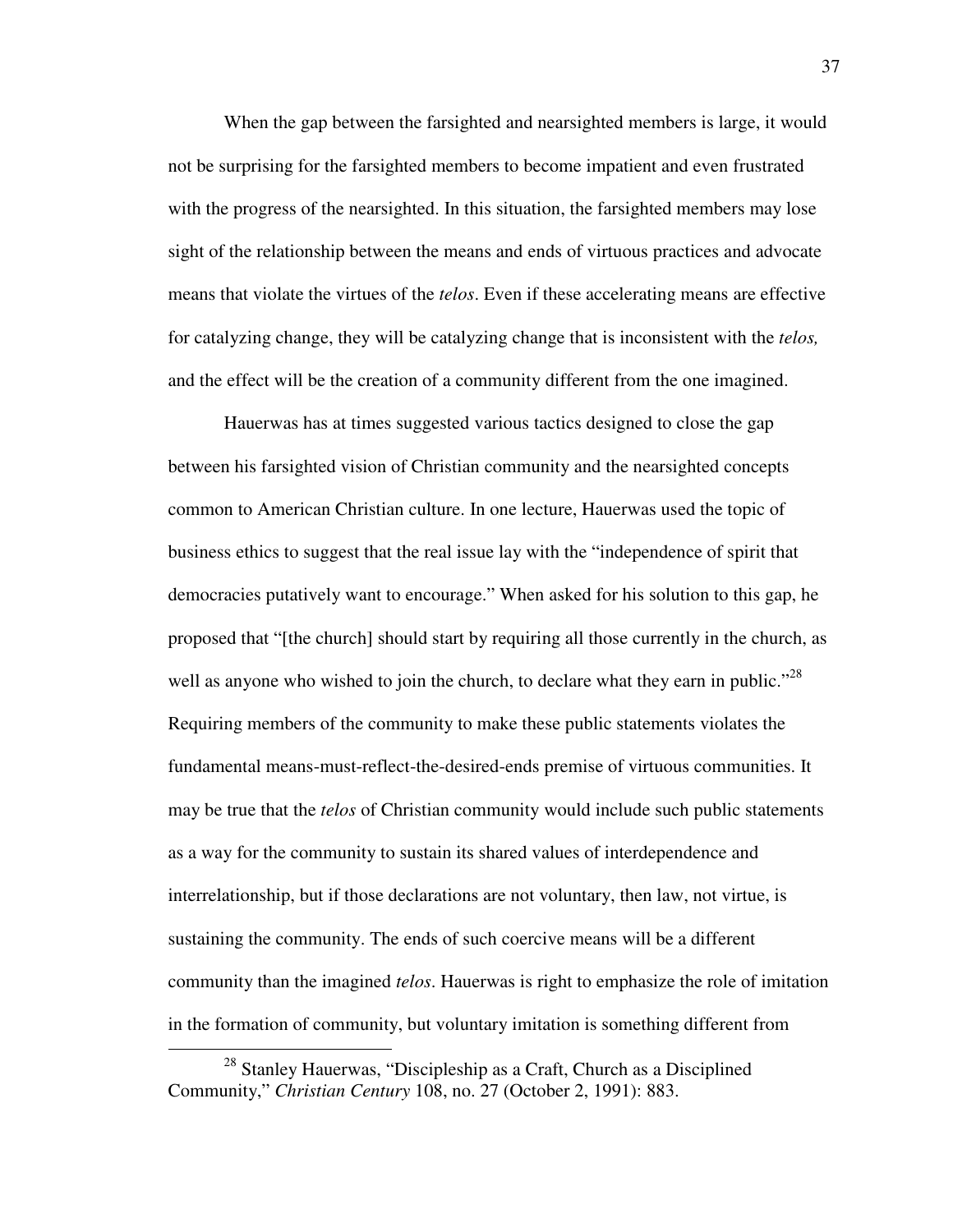required proclamation. A virtuous alternative would be for the farsighted members to proclaim their income voluntarily and invite others to do the same. A truly disciplined community must focus on the means, not the imagined ends.

As we have already seen, there are no pragmatic shortcuts to the steady, intentional efforts of farsighted leaders' voluntarily offering their transforming lives as a public sacrifice of independence inviting others to do the same. As the community grows and matures, the understanding of what it means to live as a body will continue to extend toward the ultimate *telos*. However, the gap between farsighted and nearsighted members will never disappear. New members to the community will always be nearsighted, and farsighted members must remember that the journey of transformation involves the continuous sacrifice of autonomy for the sake of the body. Furthermore, the entire process of realizing the *telos* perfection of the body is the work of God, who empowers transformation and distributes spiritual gifts to individuals for the good of the whole. For this project, growth-focused relationships involving healthy accountability are merely one means of a disciplined pursuit of the body *telos*. The virtues of the *telos* community must guide all aspects of these growth-focused relationships.

#### **Conclusion**

The Christian community, not the individual, is the *telos* of the fully realized human potential. Christian spiritual growth is a communal practice that promotes individual spiritual formation and the intensification of body life that is interrelated and mutually interdependent. According to Romans 12, this *telos* results from the voluntary sacrifice of individuality for the sake of mutual interdependence. As a practice, spiritual growth must involve relationships in the process of pursing the *telos* of community. It is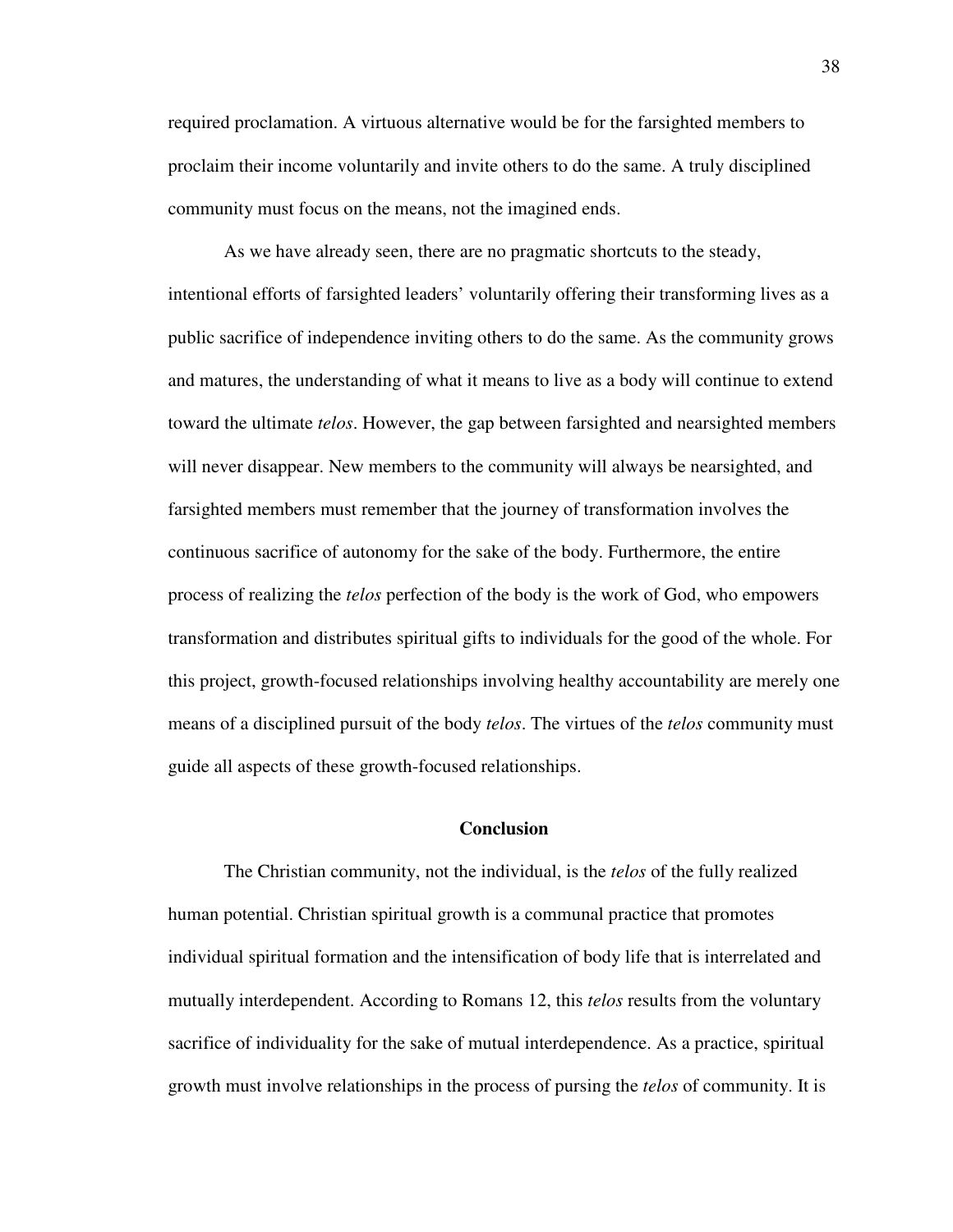inconsistent with the goal of realizing mutual interdependence and interrelatedness to pursue Christian spiritual growth via isolated individually focused means. It is also inconsistent with the *telos* of community to use the community simply as a means to realize an independent individual identity. Finally, the community virtues of freedom, uniqueness, love, devotion, honor, and hope must shape the communal practice of Christian spiritual growth, keeping the means of growth consistent with the desired *telos* of a virtuous Christian community.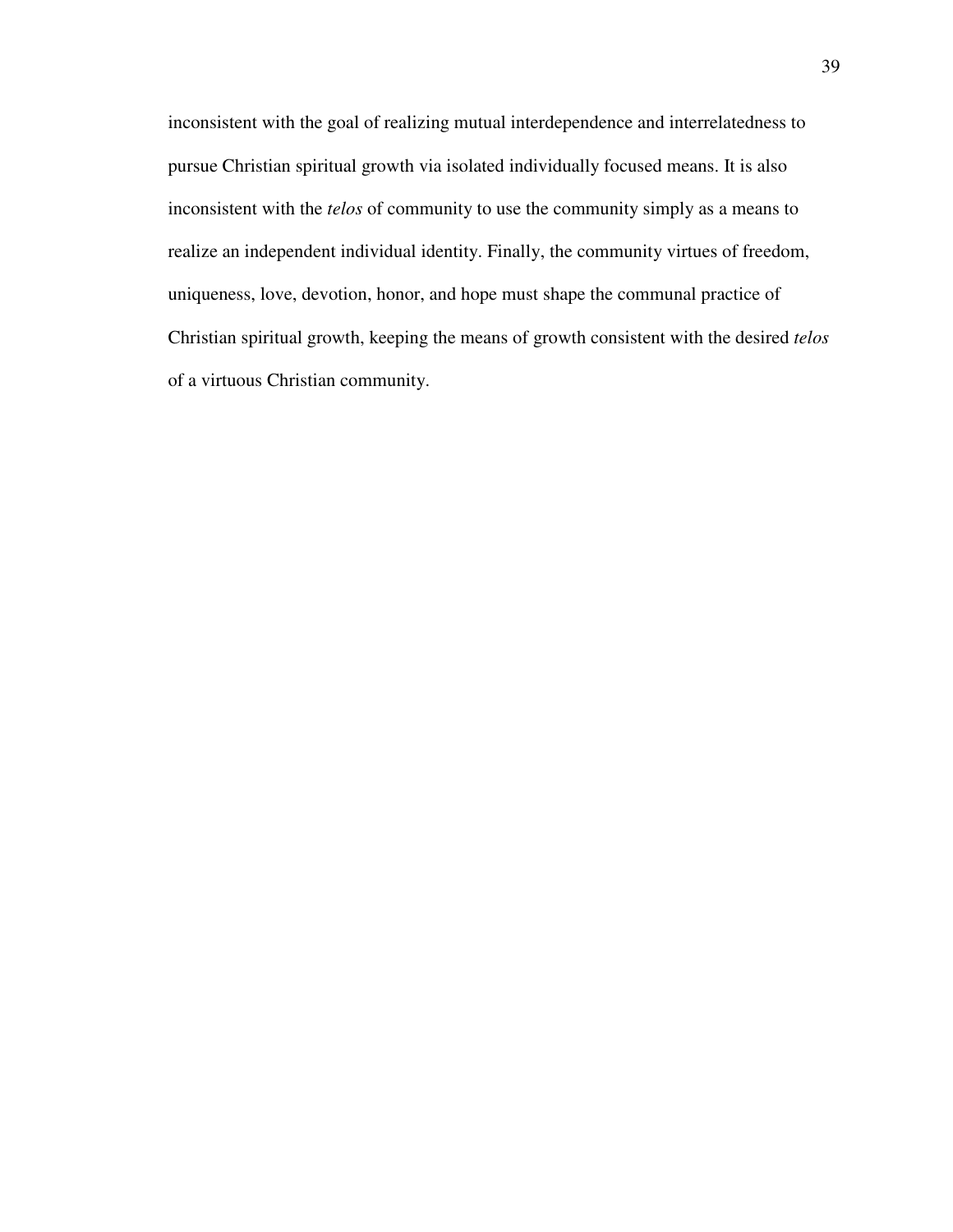## CHAPTER III

## **METHODOLOGY**

Within a culture that treats faith and personal growth as private topics, people naturally lack the experience of inviting others to participate in their growth initiatives. This project prepared a small group of people to engage in growth as a community practice by initiating growth-focused relationships involving healthy accountability. The group preparation involved both a theological reorientation and an experiential praxis with the hope that the combination provided a positive foundation for ongoing expansion of the communal practice of healthy accountability and growth-focused relationships. The nature of the project intervention suggested a qualitative research approach.

Qualitative research is "grounded in the social world of experience"<sup>1</sup> and focuses on the meanings associated with human experiences.<sup>2</sup> Rather than the detached noninvolvement preferred by quantitative approaches, qualitative research involves the researcher as the instrument of inquiry and leverages his or her direct involvement as a means to obtain greater detail about the phenomena under investigation.<sup>3</sup> This study originated from my observations of the individually focused and privatized approaches to spiritual growth within the CCC and sought to improve those patterns by reframing the

<sup>&</sup>lt;sup>1</sup> Tim Sensing, *Qualitative Research: A Multi-Methods Approach to Projects for Doctor of Ministry Theses* (Eugene OR: Wipf & Stock, 2011), 57.

<sup>2</sup> Michael Quinn Patton, *Qualitative Research and Evaluation Methods*, 3rd ed. (Thousand Oaks, CA: Sage, 2002), 33.

 $3$  Ibid., 12-14.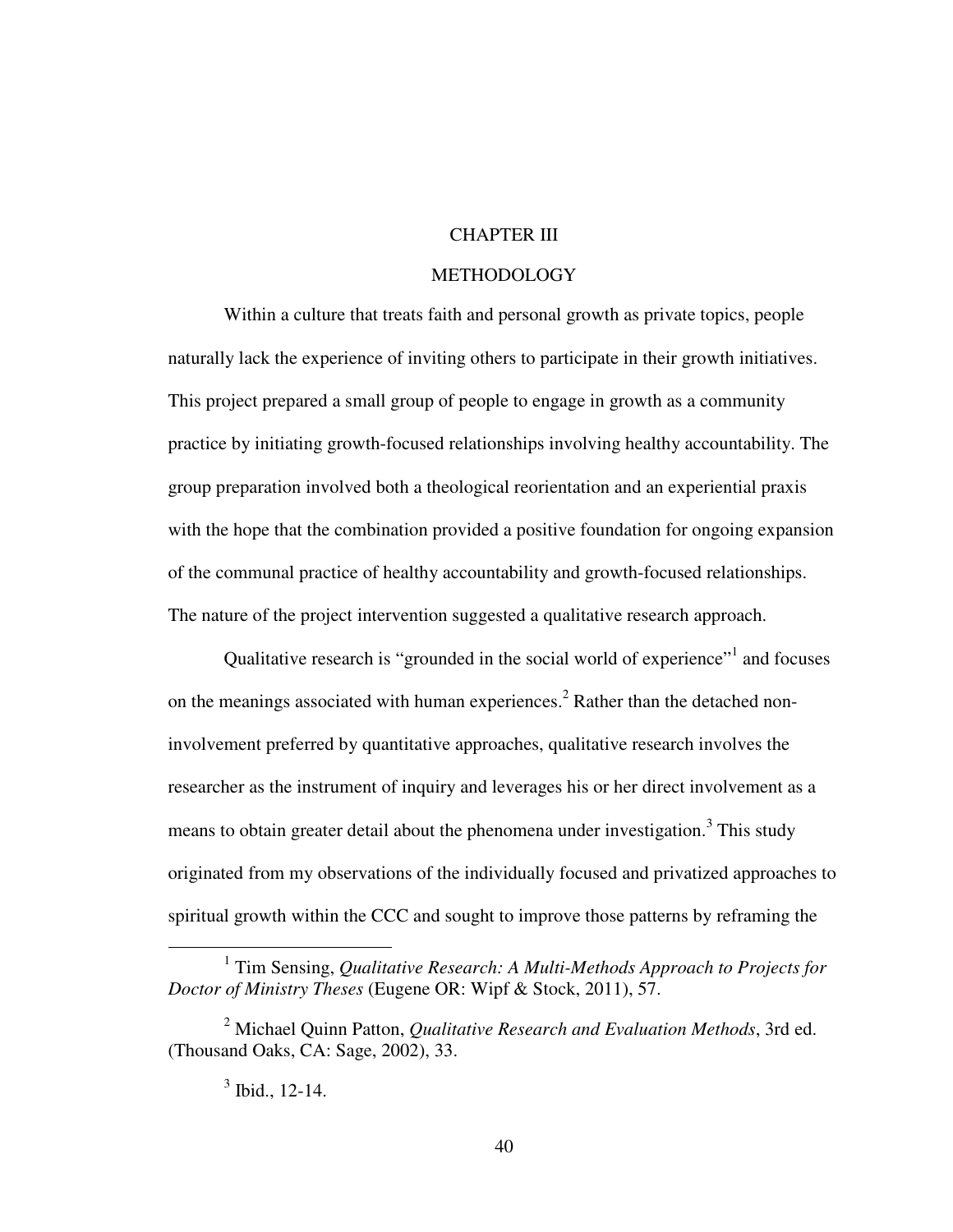theological foundation and providing an alternative relationship experience. This section will detail the intervention, data sources, data-gathering protocols, and data analysis approaches.

# **Format of Project Intervention**

### Overview of Intervention

The intervention proceeded in two phases. In the first phase, I trained participant pairs using a four-hour workshop on involving others in healthy growth-focused relationships thus changing Christian growth into a community practice. In the second phase, the trained participant pairs practiced healthy accountability on a selected growth topic for four weeks in a supervised praxis.

### Participants

The intervention involved eight participants, grouped as participant pairs. The recruiting of these participant pairs involved criterion-based purposive sampling to recruit the first member of each pair and snowball sampling to recruit the second. $4$  Criterionbased purposive sampling begins by determining a description of an optimum member. For this project, an optimum member was a person who was motivated to grow and who had the potential for influencing the rest of the congregation according to the purpose of this project. I recruited four initial participants, three female and one male, to serve as primary members of the intervention group using the following criteria: over age 18, regular participants of the CCC, and interested in spiritual growth. To enhance the potential that this project would expand the practice of growth relationships within the

<sup>4</sup> Sensing, *Qualitative Research*, 83-84.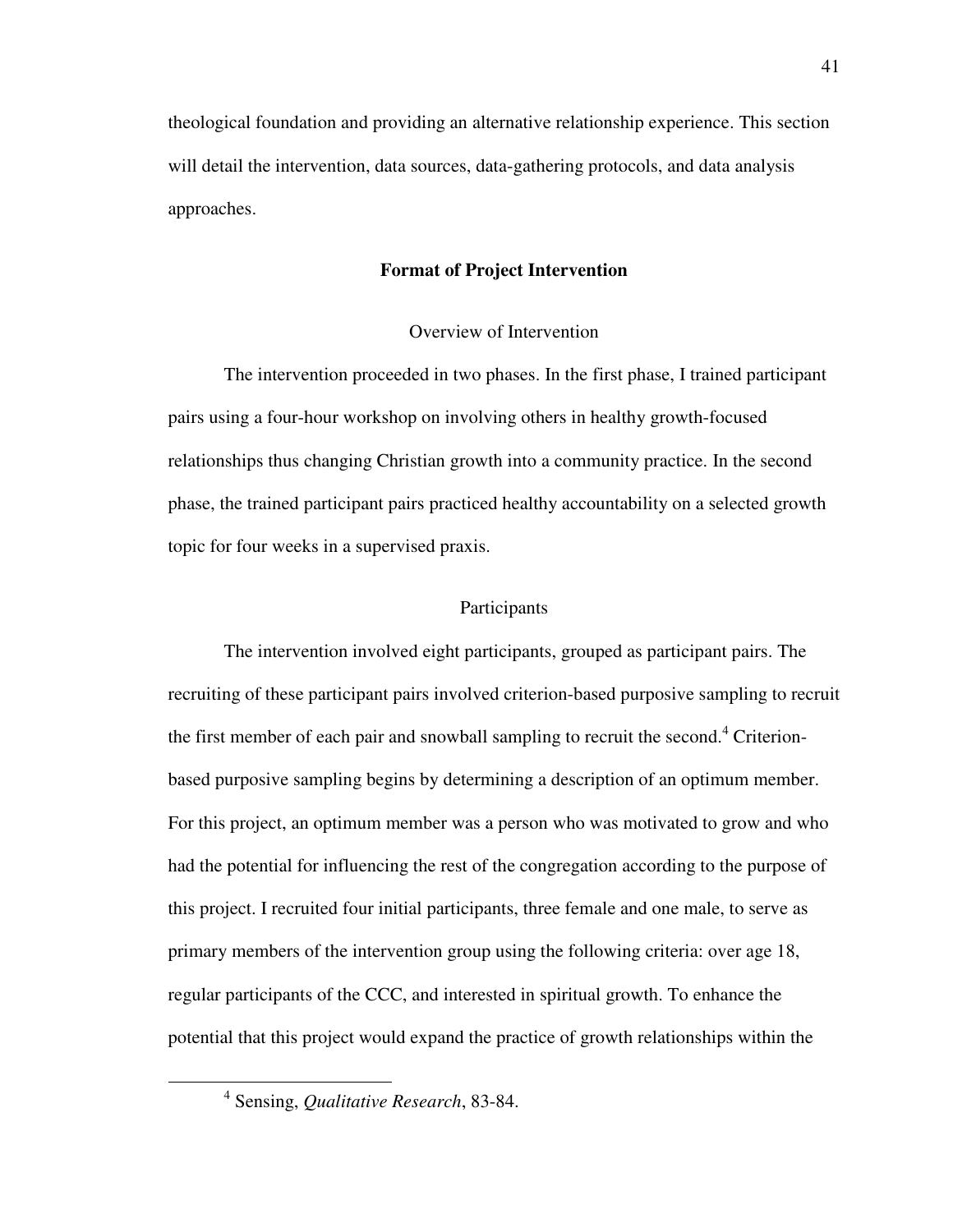CCC, I gave priority to participants who had already been identified as opinion leaders in an earlier congregational study.<sup>5</sup>

The initial criterion-recruited participants then recruited a partner using a snowball sampling approach. Snowball sampling utilizes the natural social network of one set of participants to access another group.<sup>6</sup> Often these natural social networks allow researchers to access hard-to-reach populations because they are invisible members of a social subculture.<sup>7</sup> The application of snowball sampling in this project allowed the first set of participants to work within their own social network to link to a participant partner whom they trusted. The relational comfort of the participant pairs was critical because the project expected each pair to practice healthy accountability, an expectation that was unfamiliar or uncomfortable at the start. Beginning the praxis with participant pairs in which relational trust already existed increased the likelihood for a positive experience capable of catalyzing the congregation as a whole. To maintain the quality of the participant group, the initial participants were required to recruit partners with the following criteria: over age 18, the same gender as their recruiter, interested in growth, and a regular participant of the CCC. A sample of the recruiting correspondence is provided in appendix A.

<sup>&</sup>lt;sup>5</sup> Stephen Shaffer, "Congregational Study of the Carbondale Church of Christ" (class project, Abilene Christian University, May 2009).

<sup>&</sup>lt;sup>6</sup> Chaim Noy, "Sampling Knowledge: The Hermeneutics of Snowball Sampling in Qualitative Research," *International Journal of Social Research Methodology* 11 (2008): 327–44.

 $7$  Wim van den Brink, et al., "How to Find Future Ecstasy-users: Targeted and Snowball Sampling in an Ethically Sensitive Context," *Addictive Behaviors* 32, no. 8 (August 2007): 1705-13.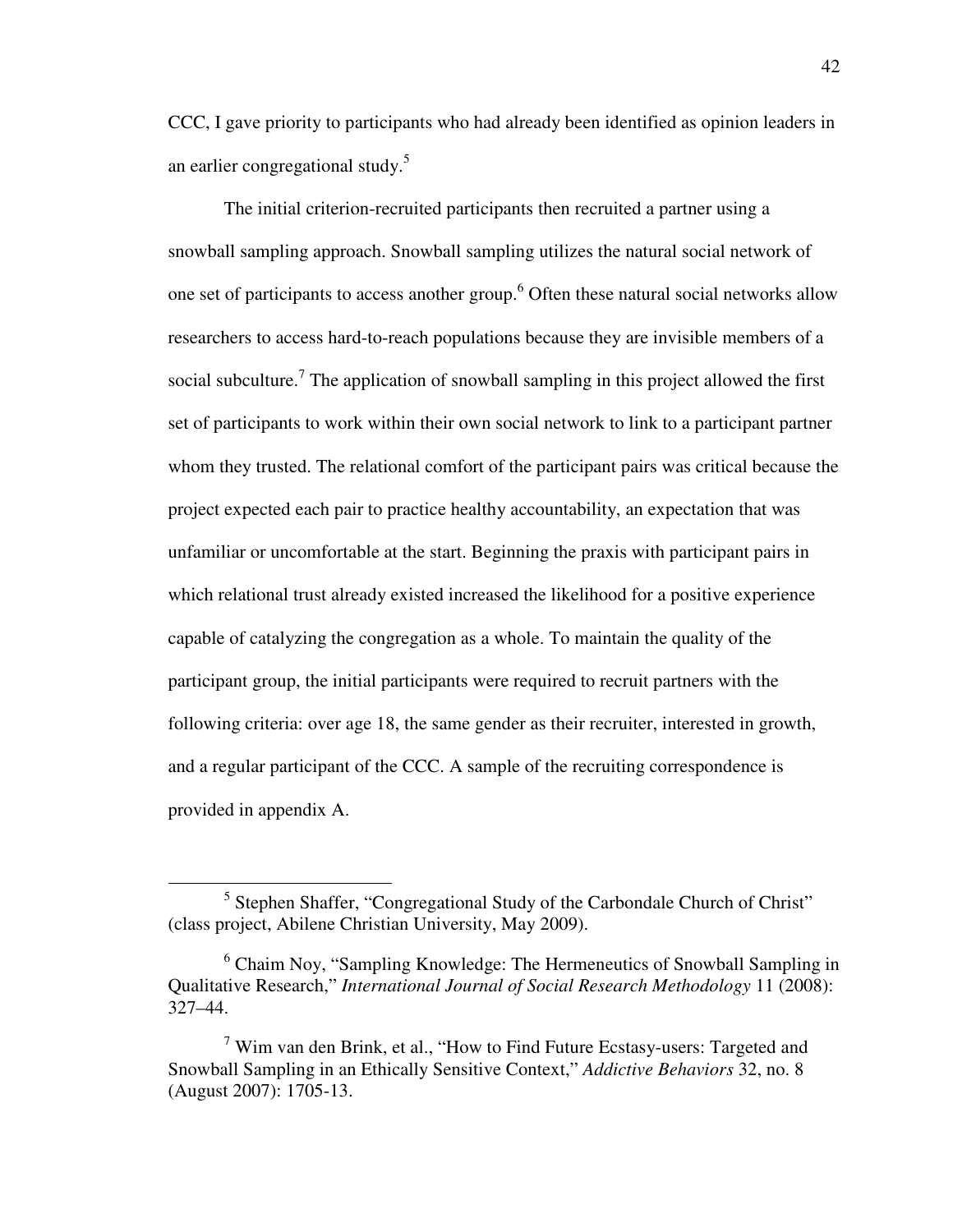#### Workshop Phase

All participants attended a four-hour workshop consisting of three sixty-minute sessions with intermittent breaks. The workshop provided a theological foundation framing Christian growth as a relationship practice and prepared participants for the praxis of healthy accountability. Each of the workshop sessions began with a presentation followed by a reflection exercise and concluded with a group exercise. The workshop took place in the Family Room of the Carbondale Church of Christ building on Sunday September 25, 2011, from 12:30 to 4:30 PM. Lunch was provided, and childcare was made available as needed. The following paragraphs summarize the content of the three sessions, and detailed outlines are provided in appendix B.

### *Session 1—Growing as a Body*

Presentation—"Growing as a Body"—The presentation explained the theological contours of Romans 12, contrasting the essential ontology of a body with that of an individual to establish the community as the *telos* of Christian spiritual growth.

Reflection—Connecting to the idea of a *telos*, each participant identified a list of possible growth goals they were willing to pursue in the praxis based upon the presentation. To help them identify potential goals, I provided a growth goal worksheet shown in appendix C.

Exercise—I helped the group to select the growth goal they used in the praxis phase using the following questions:

- 1. Which of the goals listed deepens your life within the body?
- 2. Which of the goals are you most motivated to work on?
- 3. Which of the goals can realize noticeable progress within 4 weeks?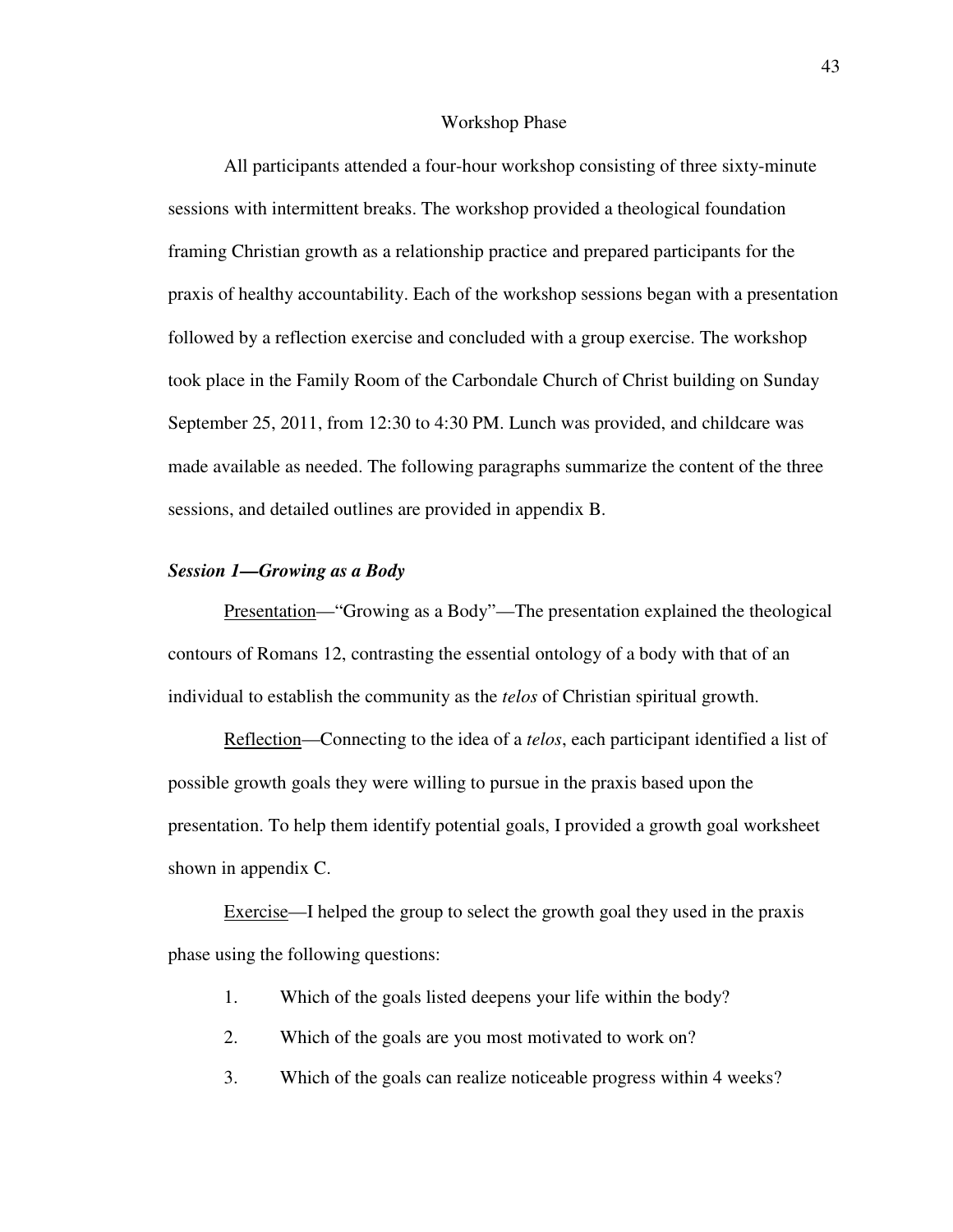After narrowing the list of goals, the participants selected a single goal and further specified that goal using a SMART goal worksheet provided in appendix  $D<sup>8</sup>$ .

# *Session 2—Spiritual Growth Is a Community Practice*

Presentation—"The Nature of a Practice"—The presentation highlighted the nature of a practice where the ends are reflective of the means and specifically emphasized the importance of the Romans 12 virtues associated with body life.

Reflection—Participants practiced identifying body life virtues and vices as they relate to the practice of accountability by reviewing a list of conversational excerpts and identifying the virtue or vice involved in the example. The virtue and vice summary along with the conversation snippet exercise is detailed in appendix E.

Exercise—The virtue/vice worksheet was discussed as a group. Following this interaction, the participant pairs shared their identified growth goals while their partner listened without comment.

### *Session 3—Healthy Accountability*

 $\overline{a}$ 

Presentation—"Healthy Accountability"—The presentation examined latent anxieties connected to the practice of accountability and introduced a procedure for the practice of healthy specific accountability.<sup>9</sup>

Reflection—Participants then completed a handout that specifies in detail how they wanted to practice healthy accountability for their selected growth goal during the

<sup>8</sup> Tony Stolzfus, *Leadership Coaching: The Disciplines, Skills, and Heart of a Christian Coach* (Virginia Beach: Stolzfus, 2005), 135-36.

<sup>9</sup> Stolzfus, *Leadership Coaching*, 261-67.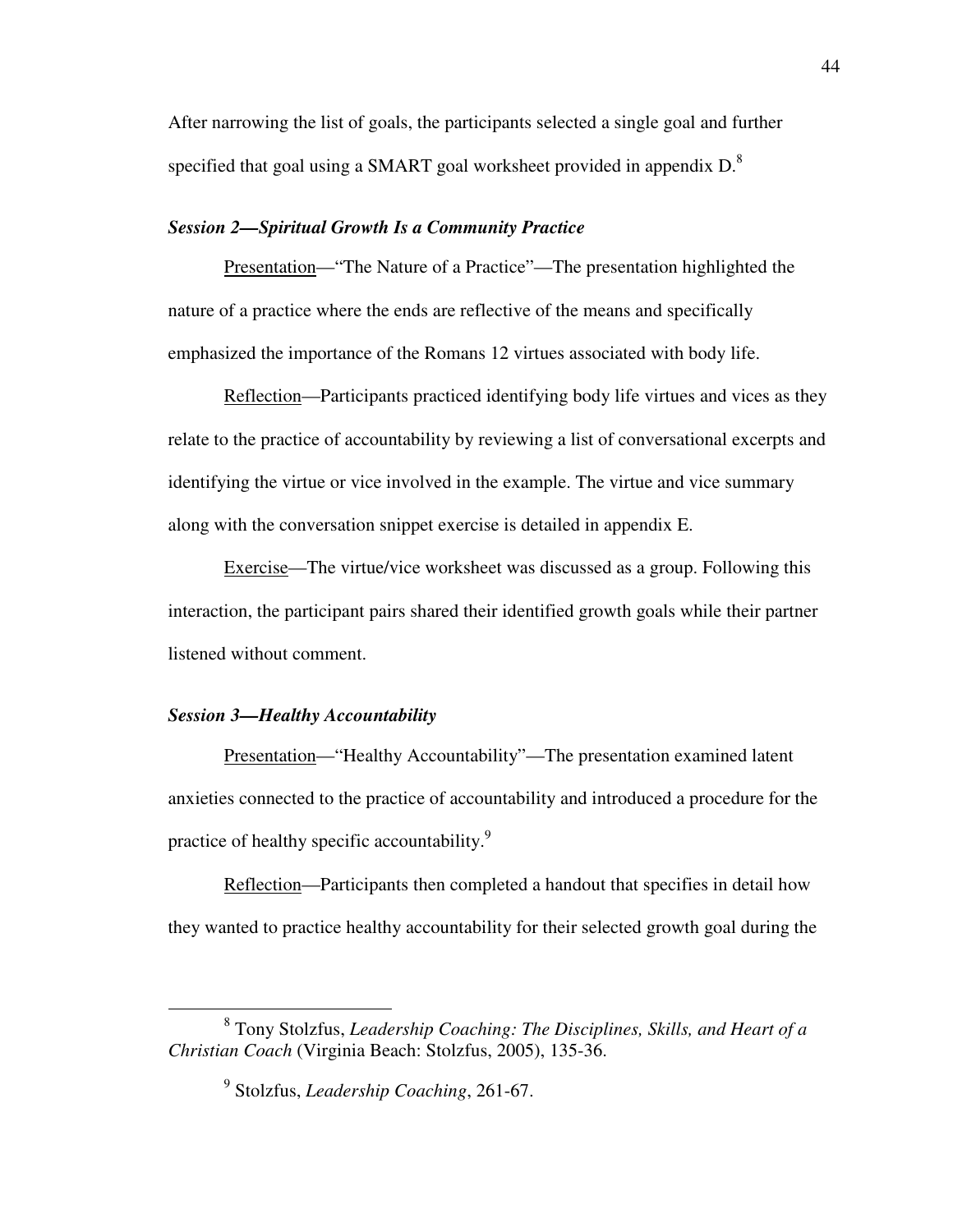praxis phase. The summary of healthy accountability and agreement worksheet is provided in appendix F.

Exercise—The participants shared their healthy accountability plans with their partners, refining and agreeing to the details as a team.

#### Supervised Praxis Phase

The praxis experience lasted four weeks during which the participant pairs conducted their agreed upon healthy accountability conversations at least once per week. The accountability conversations were simple and not expected to take more than ten minutes each week. During the praxis phase, I contacted each of the participants weekly by phone to ask them several open questions about the ongoing accountability praxis. The purpose of these weekly supervision calls was to ensure that the process of accountability remained healthy and to address misunderstandings of process, procedure, and purpose.<sup>10</sup>

### **Evaluation Methodology**

This section describes the particular methods used to gather data and the subsequent analysis of those data to determine how the intervention has affected the CCC. Specifically, my goal was to determine the extent of initiation that the participants had toward the practice of growth-focused relationships involving healthy accountability.

<sup>&</sup>lt;sup>10</sup> The use of phone conversations has become commonplace within coaching and many spiritual direction settings. The use of phone instead of face-to-face meetings, while introducing some limitations for the interpretation of body language and gesture, will enhance the rate of successfully completed conversations.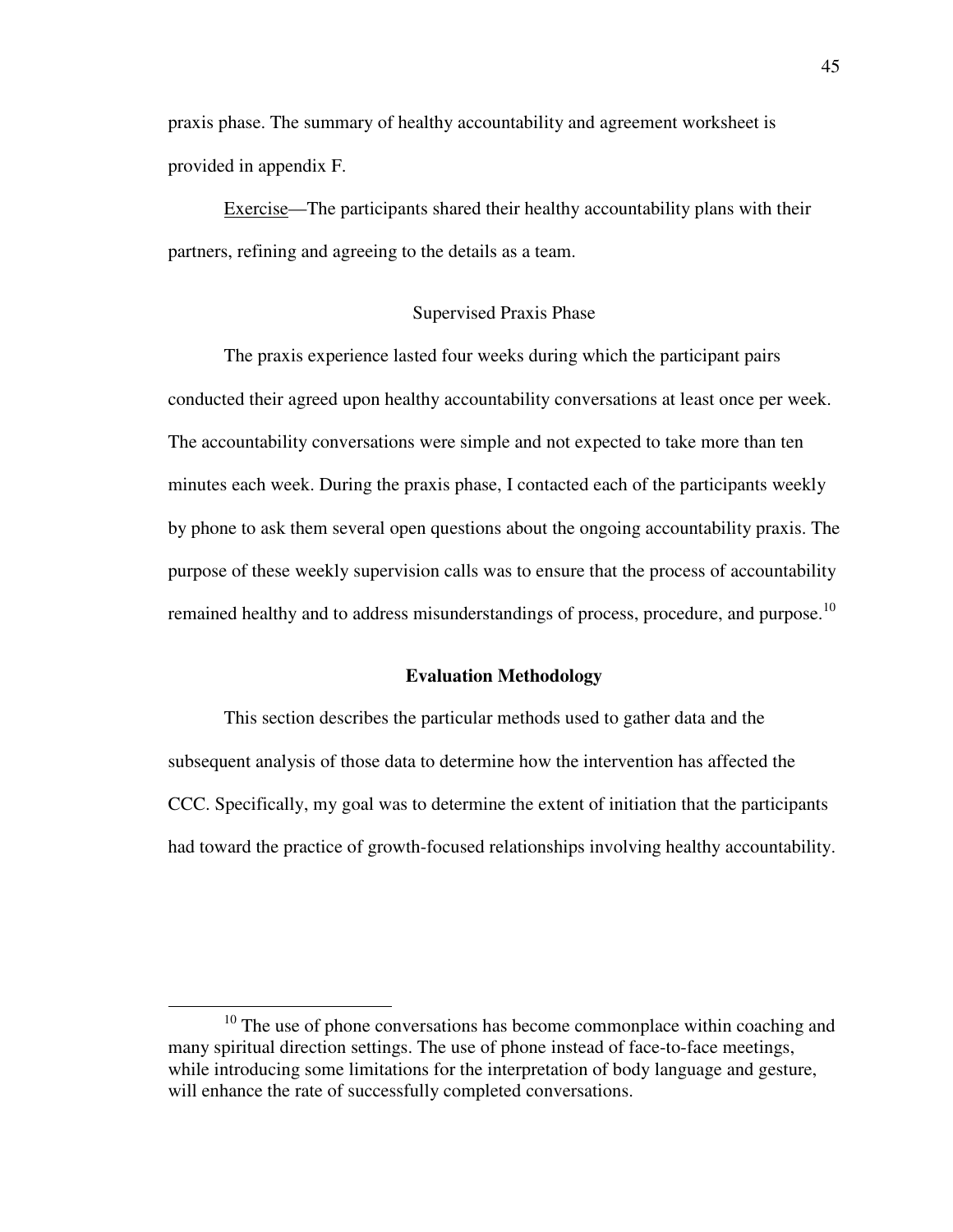#### Data Triangulation

The evaluation methodology used data triangulation combining three different perspectives: an insider, an outsider, and the researcher.<sup>11</sup> This multi-angle approach reduced the risk of relying upon single sources and their inherent biases and limitations. The three different sources of data allowed opportunities to identify both convergence and divergence between the sources. Convergence increases the credibility and reinforces the findings. Divergence provides important insights about the observed phenomena and often leads to understandings that were invisible within a single source. Thus the multiangle data approach improves the validity of the findings.<sup>12</sup> The data collection methods used varied from source to source, optimizing the collection method to the situation.

# Insider's Perspective

The participant pairs involved in the intervention provided the insider's perspective via an individual interview with the investigator at the end of the praxis. By the end of the praxis phase, the participants had completed the workshop and four weeks of healthy accountability with their partners, providing an information-rich data source. As the sole source of insider data, it was vital to capture their perspectives in a timely manner so that the details of their recollections remained clear. These interviews were conducted between October 24 and October 26 immediately following the fourth week of praxis and used a predetermined interview structure to minimize data collection variations.

<sup>&</sup>lt;sup>11</sup> Sensing, *Qualitative Research*, 73. Data triangulation employs three different data sources to increase the understanding of the underlying phenomena.

<sup>12</sup> Patton, *Qualitative Research and Evaluation Methods*, 556.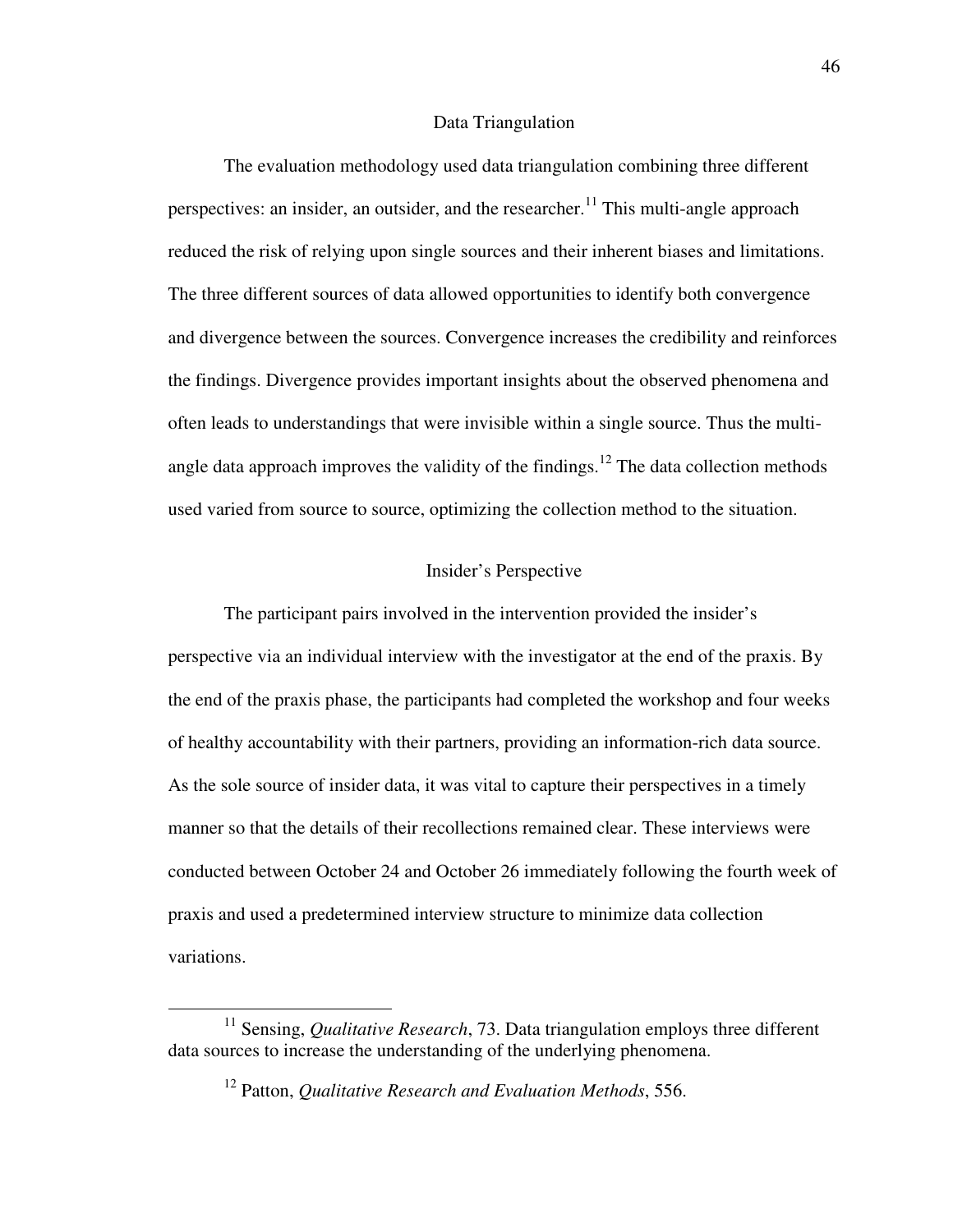The interview methodology employed an interview guide specifying the topics to cover along with suggested questions. The form used in the interviews is provided in appendix G. This approach allowed me to maintain consistency while providing the flexibility to explore the topical areas using appropriate follow-up questions.<sup>13</sup> The insider interviews addressed the following topics:

- 1. Participant's understanding of the goal of Christian growth
- 2. Participant's understanding of growth-focused relationships as an example of the role the community plays in the growth process
- 3. Participant's understanding of the virtues and vices associated with growth-focused relationships
- 4. Participant's perceived benefits of healthy accountability
- 5. Participant's attitudes toward healthy accountability
- 6. Participant's experience with the accountability process
- 7. The likelihood that the participant will continue using healthy accountability to sustain their spiritual growth efforts

## Outsider's Perspective

Dr. Earl Lavender served as the outside expert and provided his interpretation of the groups' degree of initiation into the use of growth-focused relationships involving healthy accountability. Lavender is the executive director of the Institute for Christian Spirituality, the director of Missional Studies, and a professor in the College of Bible at Lipscomb University. Lavender provided a unique blend of academic expertise in the field of Christian spirituality with years of active involvement in church ministry.

Lavender's assessment employed a group interview of the participants. He followed an interview guide that specified the topics of interest but did not specify the

 $13$  Ibid., 343-44.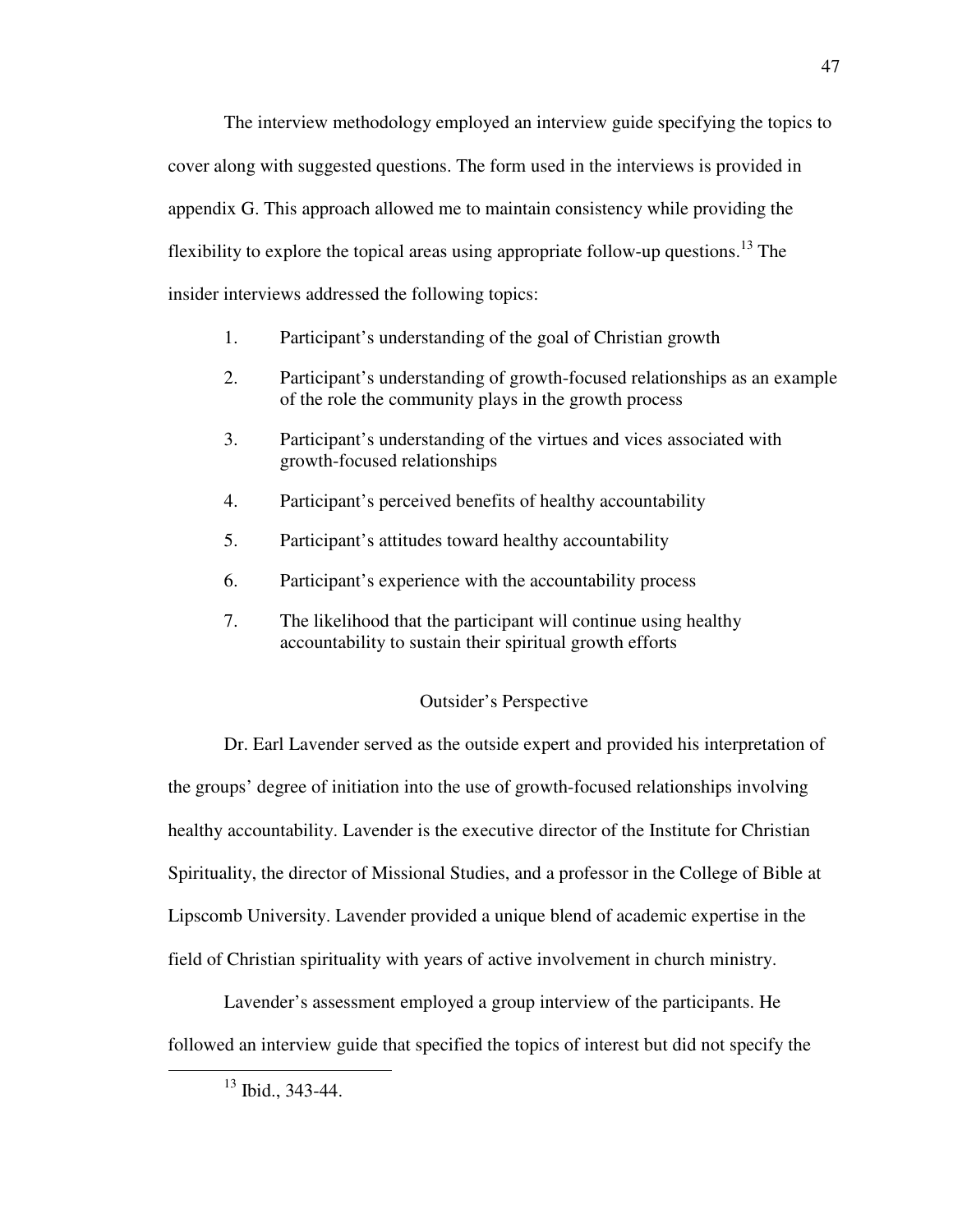specific questions used. This approach insured that important topics were included in the interview while providing Lavender flexibility to explore the topical areas using appropriate follow-up questions.<sup>14</sup> The group interview examined the following topics:

- 1. Participant's understanding of the body nature of Christian community and practice
- 2. Participant's understanding of growth-focused relationships as an example of the role the community plays in the growth process
- 3. Participant's experience and attitude with the accountability process used in the praxis
- 4. The likelihood that the participant will continue using healthy accountability to sustain the spiritual growth efforts

# Researcher's Perspective

During the intervention, I captured field notes based upon my observations during the workshop, the weekly one-on-one praxis supervision calls, and observations made throughout the intervention. The data collection method used for each of these sources follows.

# *Workshop Observation*

The workshop provided the first opportunity to gather data for this project. Since I was the presenter of the workshop, a non-participant observer captured observations of the action during the workshop.

The selection of the non-participant observer considered the effects of the observer upon the participants.<sup>15</sup> I was concerned that the relationship of the observer to

 $14$  Ibid.

 $15$  Ibid., 326.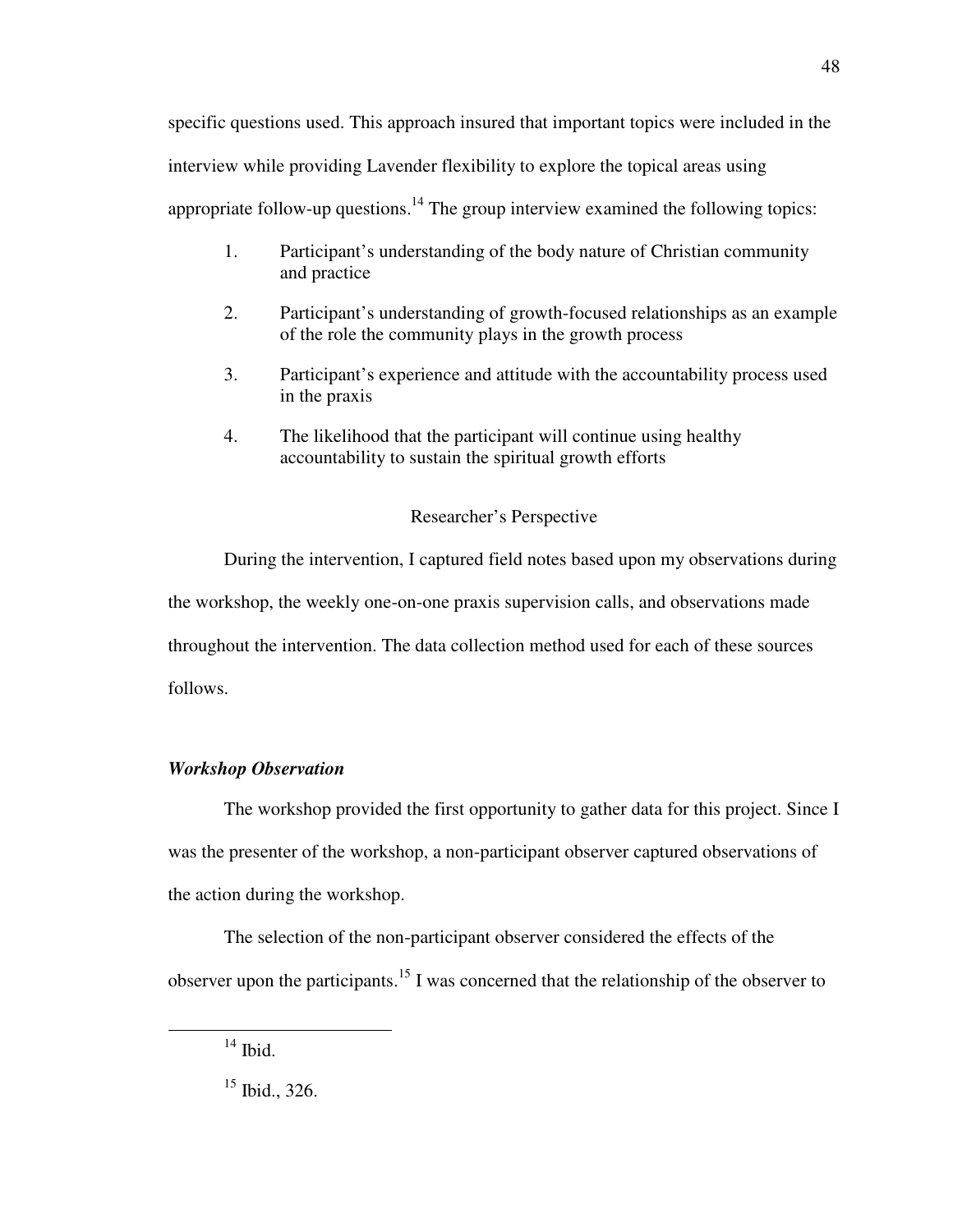the participants in the workshop would introduce distractions and affect how closely participants paid attention to the presentations. I did not want the participants to be uncomfortable with maintaining privacy and become concerned about the observer's note taking or that the observer's prior relationship with one or more of the participants would cause them to be concerned about the approval or disapproval of the observer. For these reasons, I took the following precautions. First, I introduced the non-participant observer to the workshop participants at the start of the workshop with an explanation of their role. Second, I provided a short description of the kinds of notes the observer was going to capture. Third, I asked the workshop participants to express any concerns or ask any questions they had about the observation before the workshop sessions began.

The qualifications of the non-participant observer were a crucial aspect of gathering quality notes. The individual's considered for this role had the following qualifications: (1) trustworthy based upon their reputation or professional qualifications to avoid undue concerns about privacy and non-biased capturing of notes, (2) unrelated to the researcher to avoid biasing the observations, (3) attentive to details, and (4) adept at quick note writing.

Not everything that occurred in the workshop was of interest to the project, and attending to unimportant activities had the potential to prevent capturing important data. To prevent this, an observation protocol was developed to aid the non-participant observer and is provided in appendix H, along with note taking worksheets provided in appendix  $I^{16}$ 

<sup>16</sup> Scott L. Thumma, "Methods for Congregational Study," in *Studying Congregations: A New Handbook*, ed. Nancy Ammerman et al. (Nashville: Abingdon, 1998), 199-203.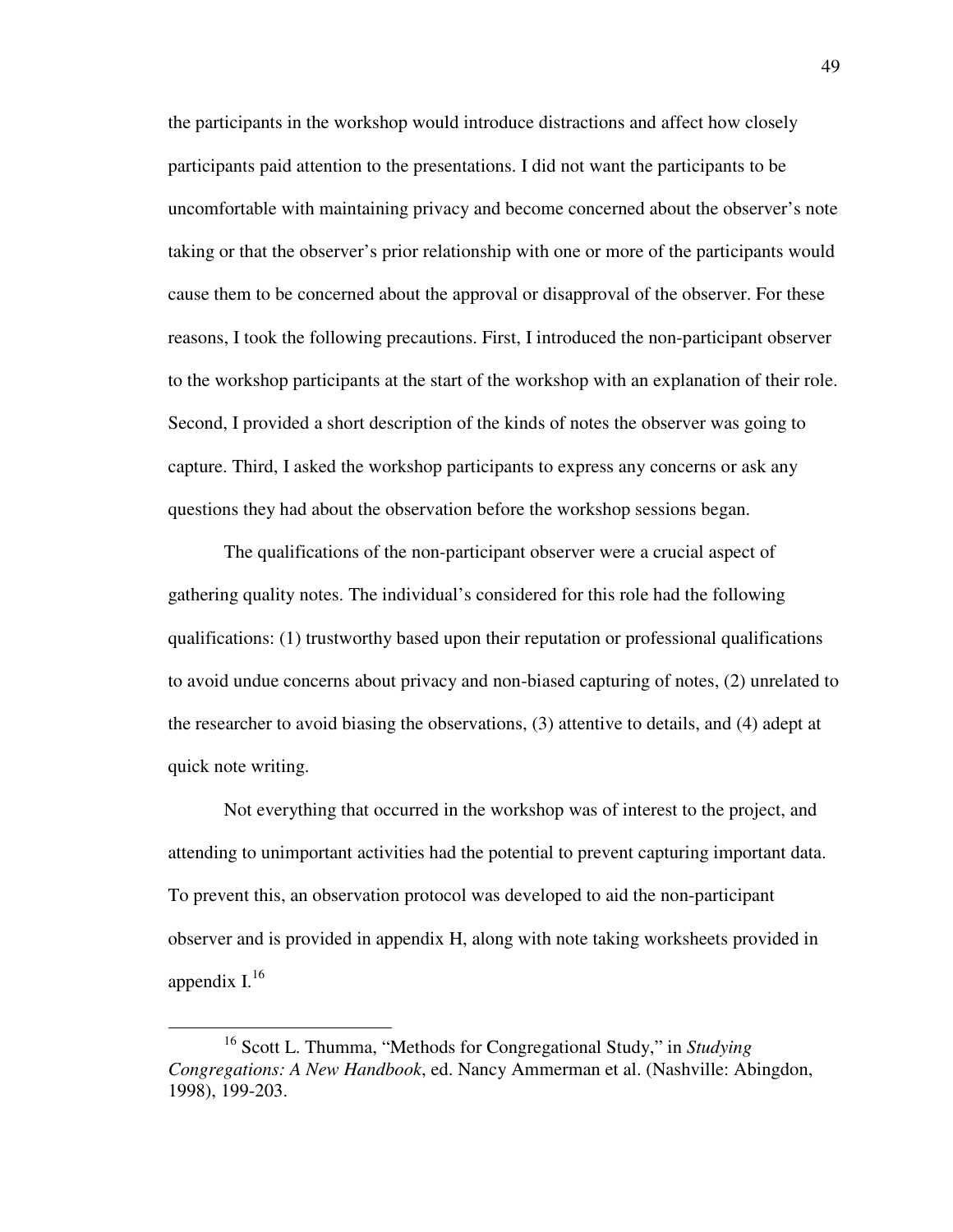### *Supervision Sessions Interview Protocol*

The supervision interviews consisted of a weekly phone call with each participant to gather data for the evaluation and monitor the ongoing intervention. This dual purposed structure suggested an interview method that combined an interview guide approach with an informal conversational interview.<sup>17</sup> As the interviewer, I asked each participant four specific prewritten questions. These four questions provided an important consistency between the interviews. I used additional probes and follow-up questions as necessary in a conversational style. As necessary, I provided clarification and addressed any concerns expressed by the participants. These supervision interviews were typically brief, lasting less than ten minutes. I recorded responses to the interview questions using a call note worksheet provided in appendix J and added detailed observations in my field notes. The insider interview questions were as follows:

- 1. What occurred in your peer conversations this week?
- 2. What modifications did you and/or your peer make to your goals or accountability agreement?
- 3. What issues or concerns do you have?
- 4. What reflections or observations do you have about spiritual growth and healthy accountability?

## *Additional Field Note Protocol*

 $\overline{a}$ 

In addition to the specific field notes during the workshop and supervision sessions, I captured observations from other settings involving the intervention participants. Specifically, I was interested in ad-hoc conversations involving intervention concepts between participants or between participants and non-participants.

<sup>17</sup> Patton, *Qualitative Research and Evaluation Methods*, 342-44.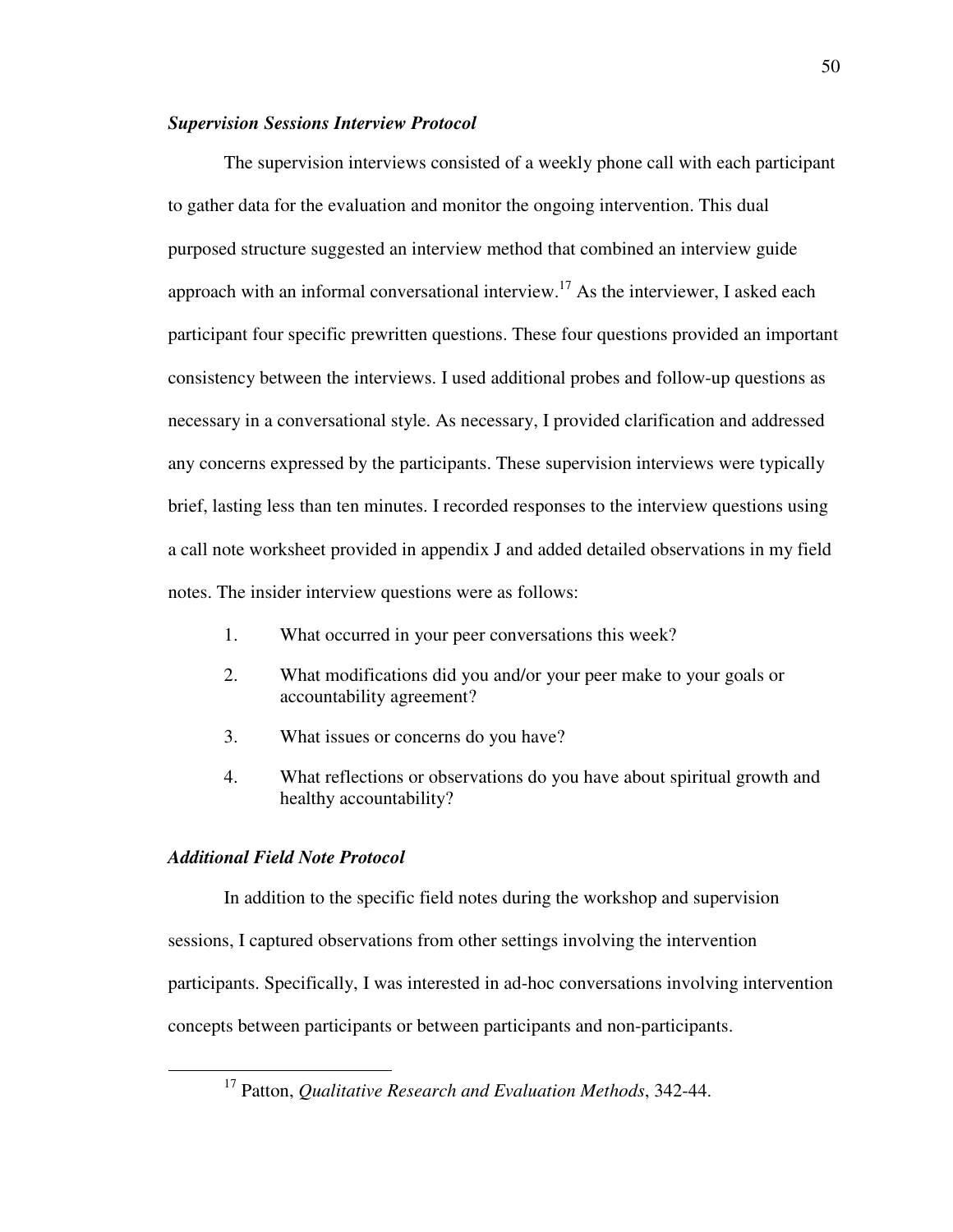#### Interpretation

Qualitative data analysis techniques guided the interpretation of the data collected from the three sources. The goal of the interpretation was not to compare before and after but rather to form a thick description of the participant community's ongoing life as seen through the lens of the project purpose. Patton suggests an inductive approach that moves from data to learning, following the steps of "coding, classifying, categorizing, and labeling."<sup>18</sup> This open approach allows the broadest discoveries based solely upon the collected data. This approach seems most appropriate to studying completely unknown phenomena. Bogdan and Taylor recommend a more deductive process that begins with developing a preliminary story line derived from the project purpose. In their approach, this preliminary story line seeds the spiral analysis process with an initial thread directly tied to the study structure.<sup>19</sup> The deductive approach assumes some preliminary knowledge of the phenomena under investigation. While this initial story line helps focus attention on the salient information in the interpretation process, there is also some danger that the predetermined focus will result in the researcher's seeing only what they expected to see in the data. This project originated with the researcher's a priori personal experiences as a member of the community under investigation. As a result, the interpretation could not advance in a purely inductive fashion because it was impossible to isolate my prior experiences with the congregation from those associated with this investigation. This led to the natural conclusion that the interpretation approach for this

<sup>18</sup> Ibid., 463.

<sup>19</sup> Steven J. Taylor and Robert Bogdan, *Introduction to Qualitative Research Methods: A Guidebook and Resource,* 3rd ed. (New York: John Wiley & Sons, 1998), 150-55.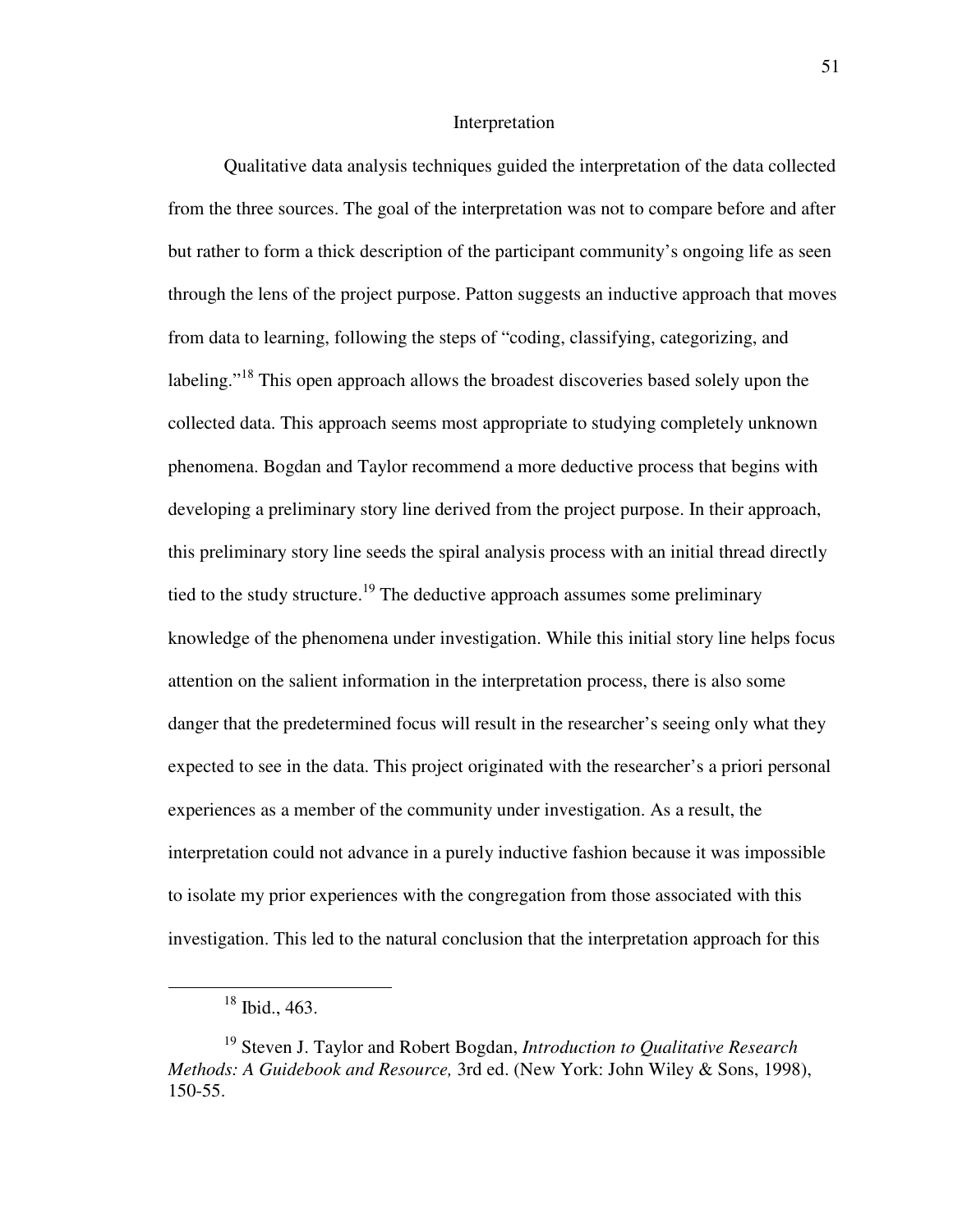project would follow an abductive structure combining both inductive and deductive features in a three-phased process.<sup>20</sup>

Phase 1 was a deductive component that occurred prior to data collection and involved identifying a preliminary story line for the interpretation and a tentative coding scheme. Phase 2 proceeded inductively, moving from data to meaning by carefully reviewing the collected data, refining the phase 1 coding scheme, and identifying patterns and themes. In this phase, the data collected from each of the three perspectives (insider, outsider, and researcher) were analyzed as independent data sources. In phase 3, the analysis compared the data from the three perspectives. The following sections describe each of these phases in more detail.

#### *Phase 1—Preliminary Storyline and Coding Scheme*

 $\overline{a}$ 

Phase 1 of the interpretation involved the identification of an interpretive storyline and preliminary coding scheme. These preliminary activities served as the initial analysis framework for the data review in phase 2. Identifying an interpretive storyline and initial coding scheme helped anchor the analysis to the stated project purpose. Unlike some more general ethnographic studies, this project began with an identified problem and aimed at a predetermined purpose. While the study had the potential to produce insights unrelated to the intended purpose, the data interpretation focused solely upon improving the researcher's understanding of the stated purpose. This deductive step explicitly acknowledges that the project had a stated goal and that the researcher had *a-priori*

<sup>20</sup> Mary Clark Moschella, *Ethnography as a Pastoral Practice: An Introduction* (Cleveland: Pilgrim Press, 2008), 171.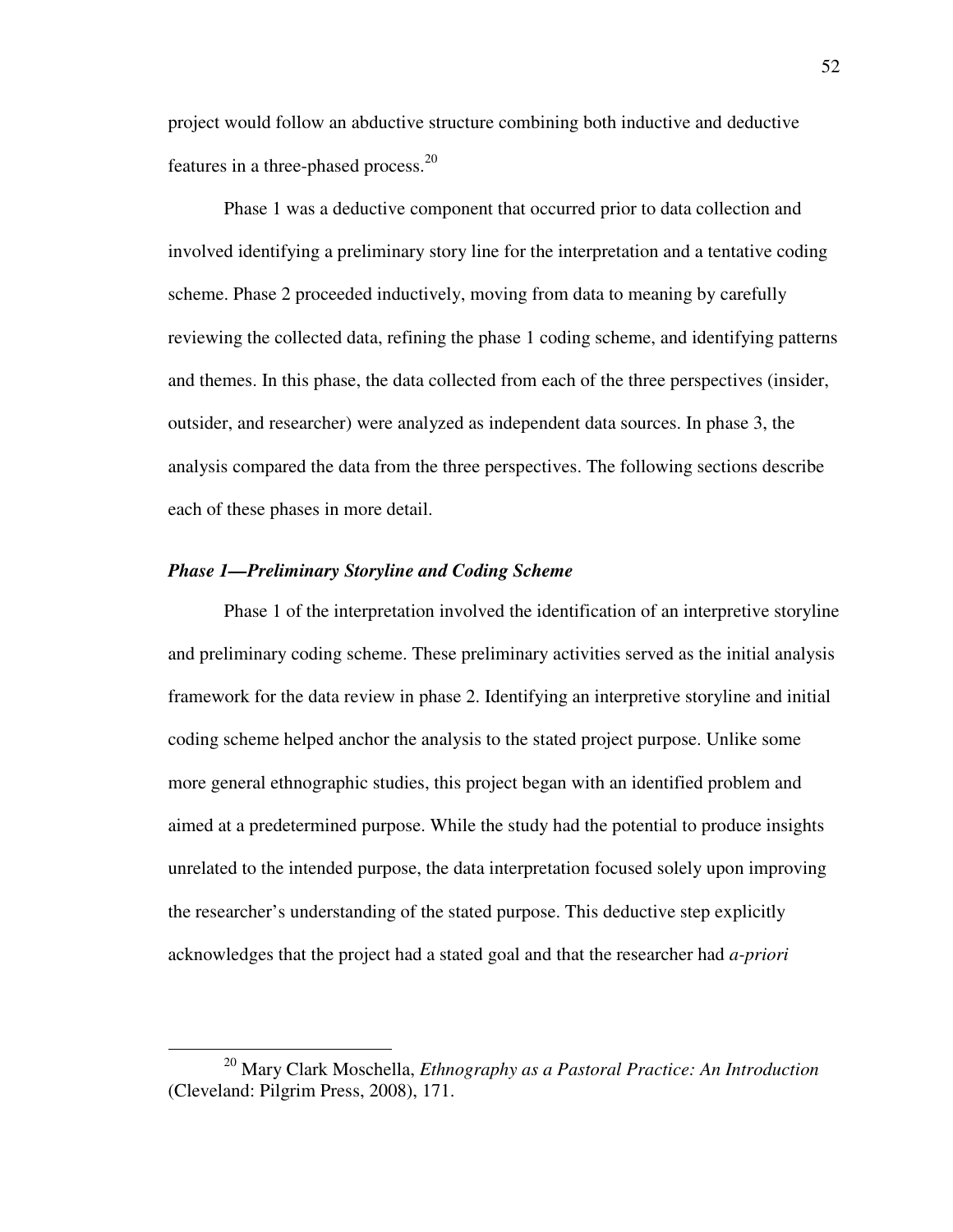experience with the community. As the analysis proceeded in phase 2, the preliminary coding scheme was modified to ensure that the codes fit the data and not vise-versa.<sup>21</sup>

#### Initial storyline

The initial storyline derived from the project purpose and explicitly stated the desired results. The storyline of this project suggested that, by reframing the theological importance of the body away from a simple collective and toward an interrelated, interdependent body and providing a positive experience with healthy accountability, the participants would be more motivated and open to involving others in their personal spiritual growth efforts.

### Initial coding scheme

 $\overline{a}$ 

The project purpose and theological framework determined the initial coding scheme. The primary focus of this project involved attitudes and theological understandings about involving others in personal growth efforts. The project assumed that the default privatization of growth originated from the surrounding cultural emphasis on individuality and independence. In addition, the project presumed that there were latent anxieties associated with accountability that combined with those cultural influences to limit or prevent its practice. Thus the project sought to introduce a change in the theological understanding of the body that challenged the cultural presupposition and provided a positive and healthy experience of accountability, challenging the latent anxieties. These project interests and purpose were reflected in the initial coding scheme provided in appendix K.

<sup>21</sup> Taylor, *Introduction to Qualitative Research*, 152.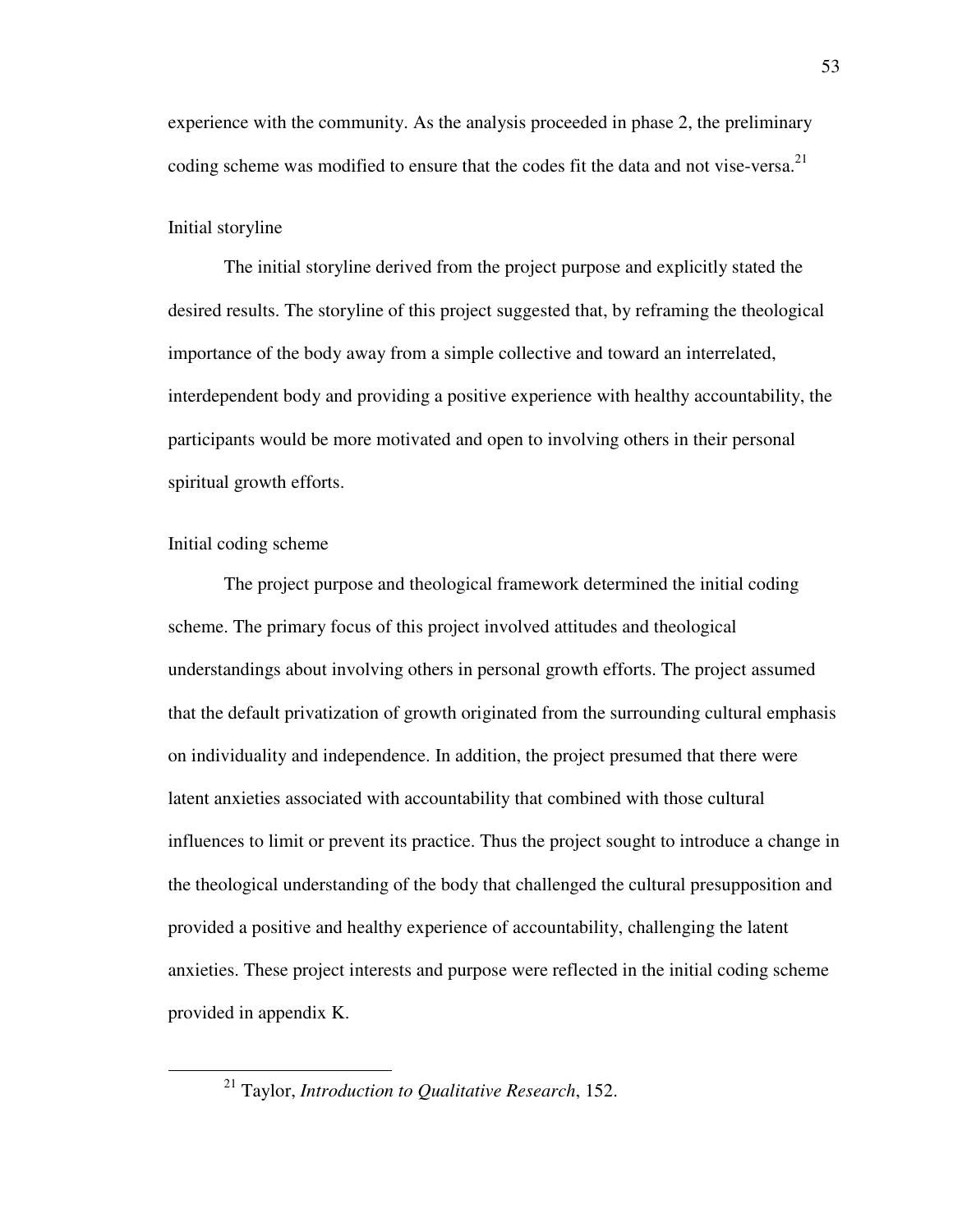### *Phase 2—Reviewing Data Sources Independently*

In phase 2 of the interpretation, the data from each of the triangulated sources were analyzed independently. The data collected from each source were entered into a word processor file organized by source, by collection type, and by participant where appropriate. Multiple statements and/or sentences were separated into separate lines, and the data were tabularized to form one row per statement. The analysis of each source began with the preliminary coding scheme identified in phase 1 and proceeded through repeated reviews until the resulting coding scheme stabilized. I examined all the data from one triangulation source at a time and applied a structured sequence of readings:

- 1. I read and reread all the data collected associated with the triangulation source to gain a sense of the whole. $^{22}$
- 2. For each document in the group, I read each one all the way through, making simple notes in the margin of my impressions and thoughts.
- 3. I reread the same document applying Moschella's literal lens and modified the coding scheme from phase 1. Each statement was assigned one or more codes, and these codes were entered into the table in the literal column. If new codes were needed, the preliminary coding scheme was extended by adding the new code and writing its definition into a new table similar to the one provided in appendix L. Steps 2 and 3 were repeated for all documents within the triangulation group.
- 4. I reread each document, applying Moschella's interpretive lens, assigning codes to each statement, and entering those codes into the table in the interpretive column. If new codes were needed, the preliminary coding scheme was extended by adding the new code and writing its definition into a new table.
- 5. I reread each document, applying Moschella's reflexive lens, assigning codes to each statement, and entering those codes into the table in the reflexive column. If new codes were needed, the preliminary coding

<sup>22</sup> Moschella, *Ethnography as a Pastoral Practice*, 168. I am applying Moschella's idea of immersion to one data source at a time.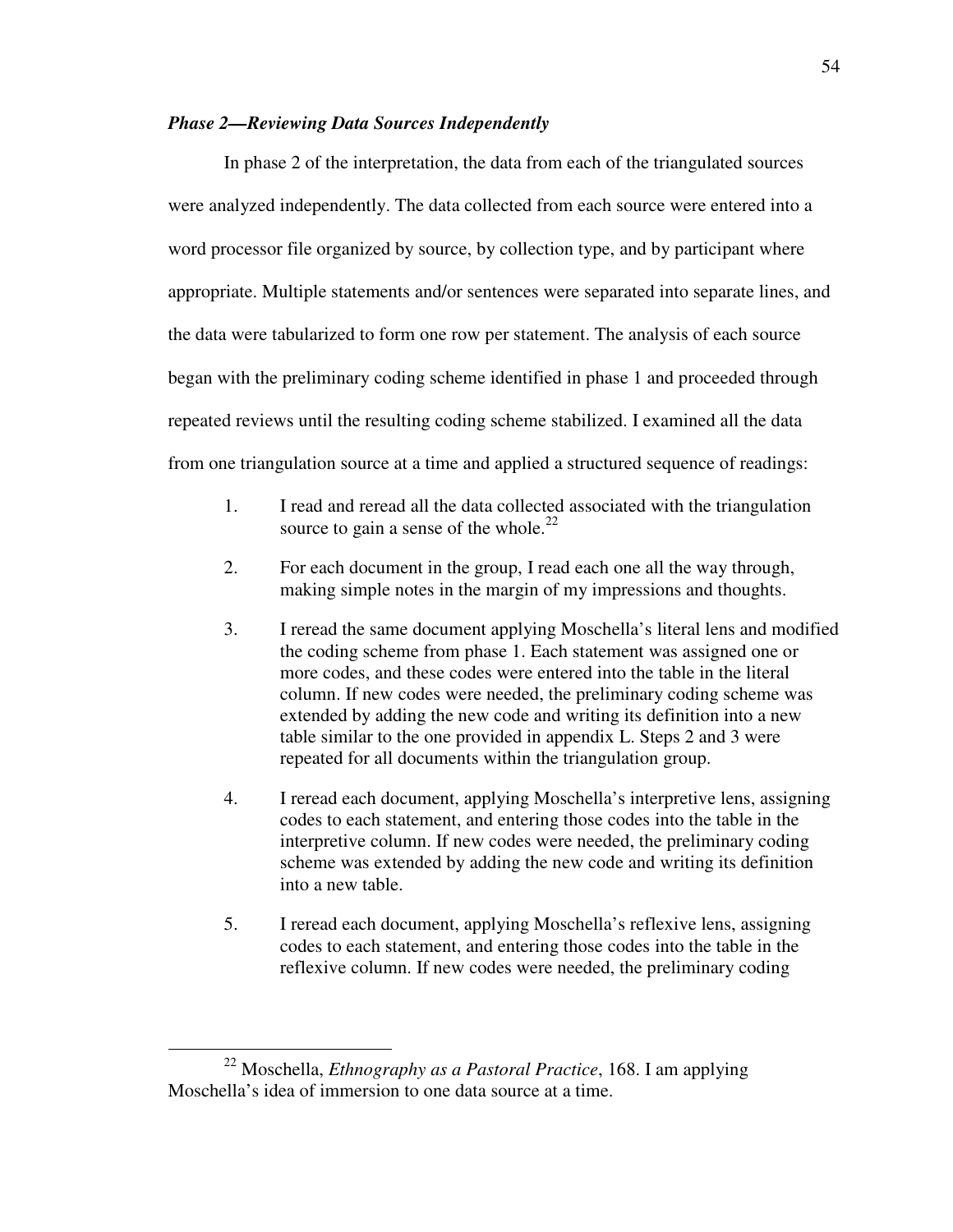scheme was extended by adding the new code and writing its definition into a new table. $^{23}$ 

6. Once all the data from a particular source were coded, the data were loaded into a database. Statements that were assigned more than one code were duplicated so that each database entry consisted of one statement along with one literal, one interpretive, and one reflexive code as determined by the previous steps. The database system was used to generate reports organized by code, and these reports were reviewed for coding consistency, and adjustments were made as needed. Once all of the coding was rechecked, final reports were generated and used to identify themes.

I repeated this sequence for each of the triangulation source document collections allowing each source to develop its voice before placing those voices in conversation with the other sources. At the conclusion of phase 2, each data source had a source specific coding scheme, a list of themes, and a collection of observations and notes.

## *Phase 3—Comparisons of Data Sources*

Phase 3 of the interpretation analyzed the data sources in conjunction with one another. By comparing both the raw documentary evidence and the resulting coding indices, convergences, silences, and slippages became evident.<sup>24</sup> Convergences appeared when two or more sources indicated significant similarities in coded content or the resulting coding index. Slippages appeared when one source of data offered insights that did not appear among the others or when sources contradicted one another. The differences in the resultant coding schemes among the data sources provided three unique perspectives, and the variations enhanced the findings of the project.<sup>25</sup> The analysis

 $23$  Ibid., 172.

<sup>24</sup> Sensing, *Qualitative Research*, 197.

<sup>25</sup> Patton, *Qualitative Research and Evaluation Methods,* 248.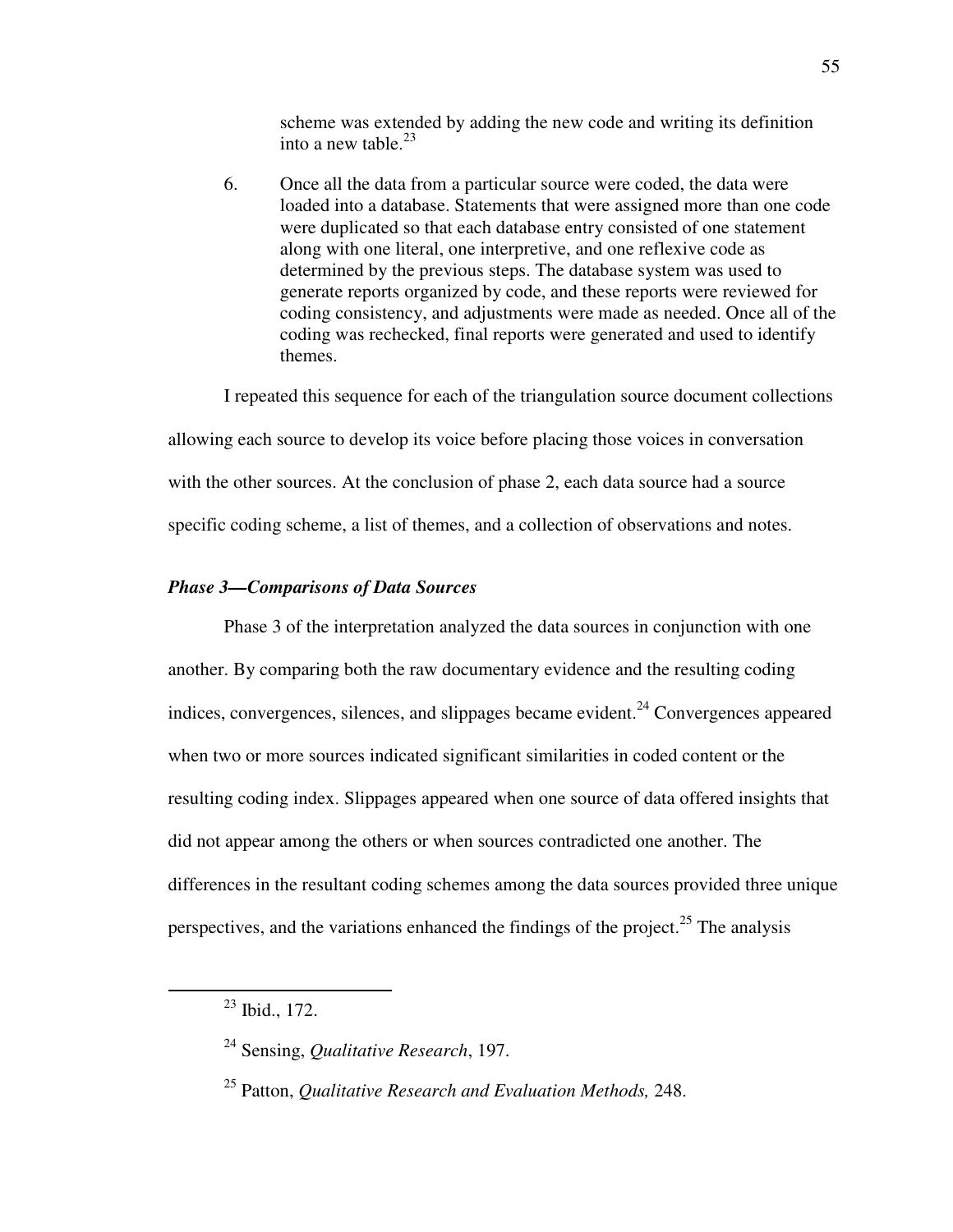looked for silences as well. Silences were missing elements of the picture or initial codes that were not assigned during the analysis.

### **Conclusion**

The combined praxis, and theological intervention initiated an influential group of CCC members in the practice of growth-focused relationships involving healthy accountability. Capturing the participants' perspectives via interviews, my perspective as field notes and supervision calls, and incorporating an outside expert via a group interview provided multiple data sources for interpretation. The findings and results appear in the next chapter.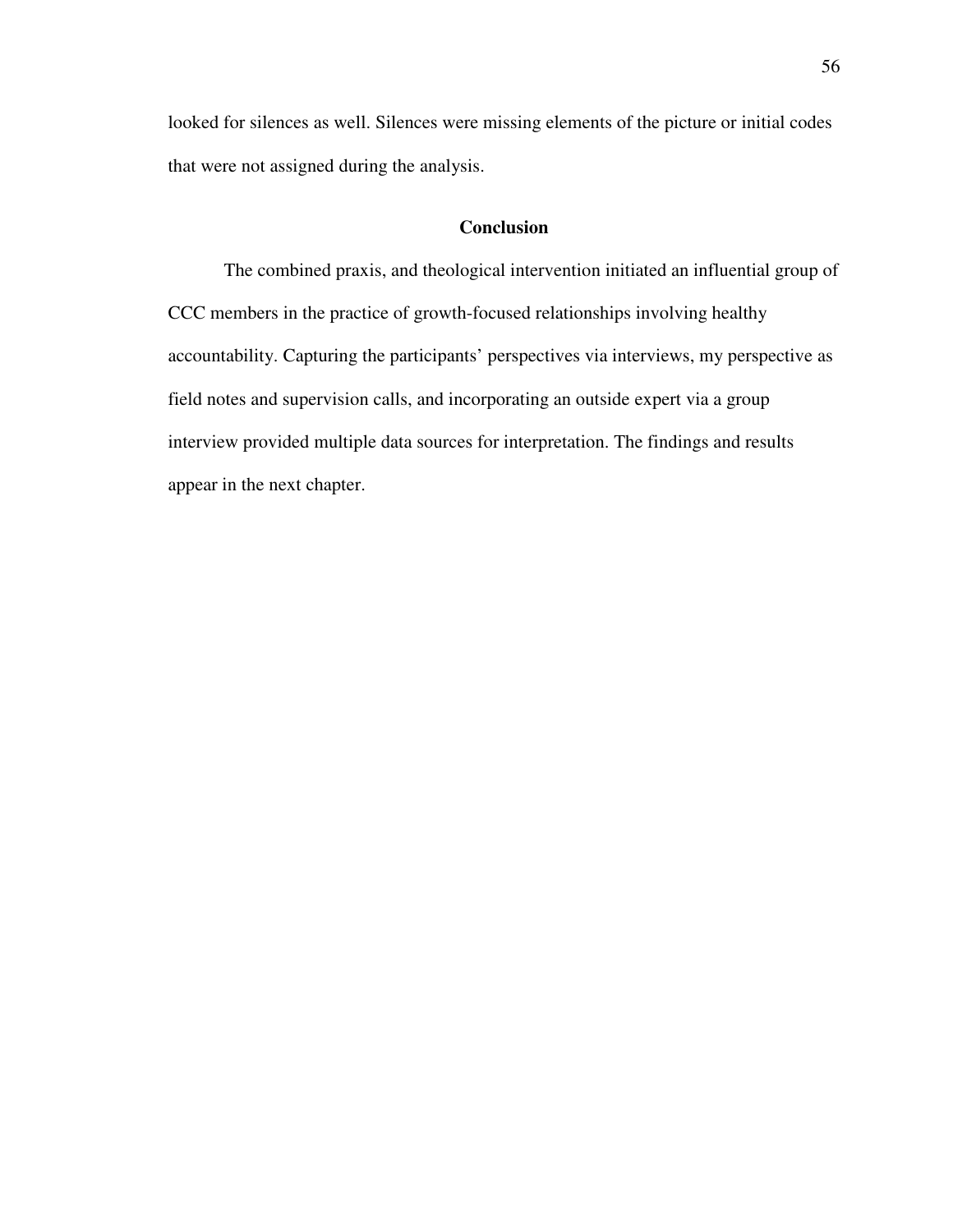# CHAPTER IV

# FINDINGS AND RESULTS

The data analysis began with independent analysis of the data sets from the insider, outsider, and researcher perspectives. The source specific analysis always began inductively using the initial coding scheme and resulted in deductive source-specific coding schemes and themes. Subsequently, these source specific findings were crosscompared to find convergences, slippages, and silences. This section presents the results of both stages of the analysis, beginning with the source specific findings and progressing to the combined results.

#### **Researcher Data Findings**

The researcher data consisted of notes from a non-participant observer during the workshop, weekly supervision call notes, and general field note observations. My analysis began with a series of immersive readings to familiarize myself with the material. Following this immersion, I read the data three more times, examining each entry and assigning codes to the data as appropriate. Each of the three readings employed a particular analytic focus: literal, interpretive, and reflexive. During each reading, I added new tags to the coding scheme to capture the unique voice of the data source. Each statement of the source material received as many codes as were warranted. The resultant coding scheme for the researcher perspective appears in appendix L.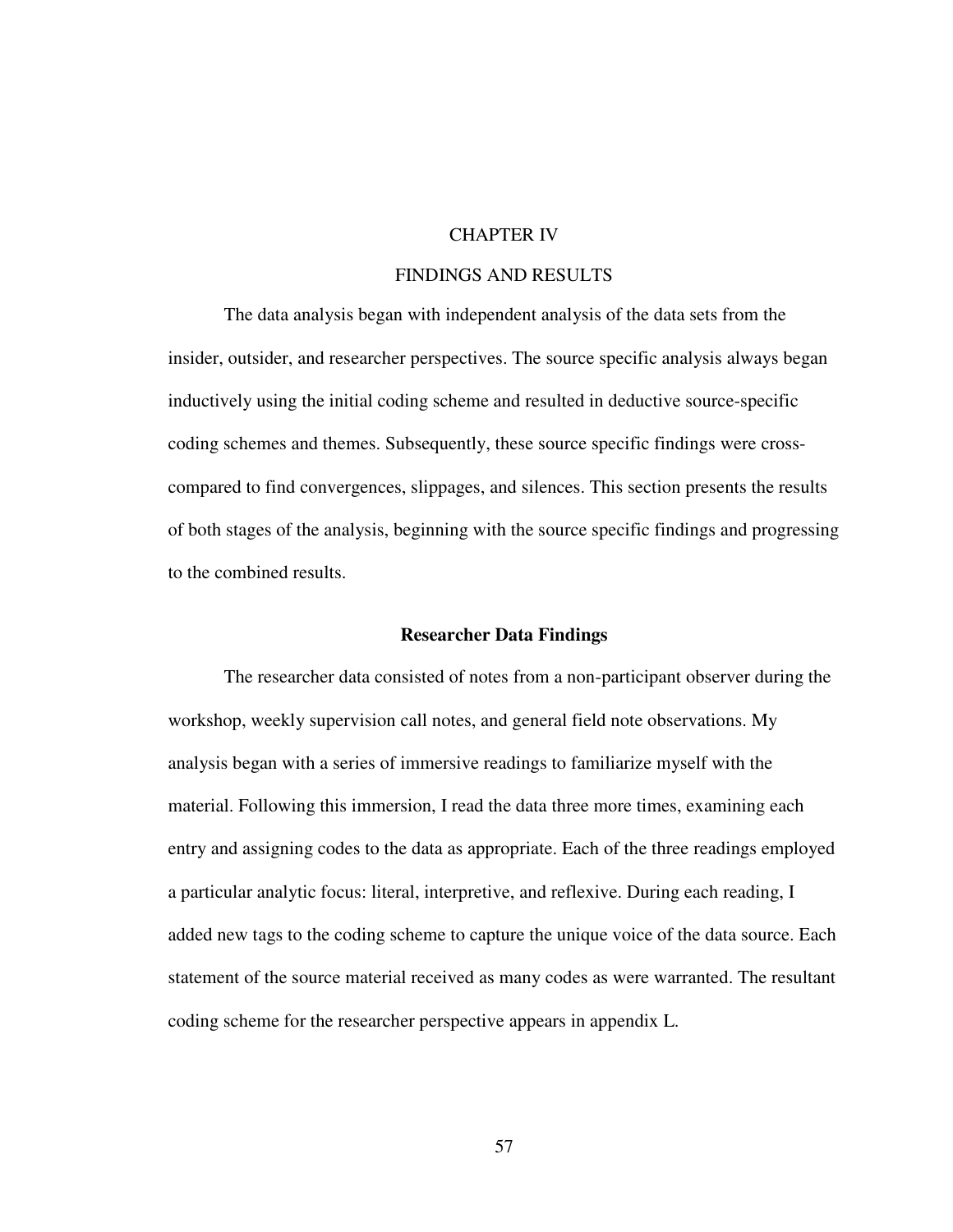Comparison of Initial to Resultant Coding Schemes

The comparison of the initial coding scheme with the resultant coding scheme illuminates important observations. Four of the initial codes do not appear in the resultant coding scheme, two of which warrant comments.

Statements about the presumption of privacy or independence (Spp)—The study presupposed that people conceive of Christian growth as a private topic; as a result they are hesitant to involve others in their growth efforts, preferring to be independent. There was no evidence of these concerns in the researcher data. Either the assumption is incorrect, the training workshop allayed the underlying concerns, or the specific concerns were not captured in the data set.

Statements about accountability as a practice (Sap)—The praxis workshop described a practice as a form of activity in which the desired ends are incorporated within the means. The researcher's notes do not contain evidence that this concept was subsequently reflected by the participants. The participants commented on the relational and pragmatic benefits of healthy accountability, but they did not express that increasing the interdependence of the Christian body is central to the idea of Christian transformation.

The resultant researcher coding scheme added thirteen codes, including the following:

| Mp              | My reaction to participant's behavior/statements                                                         |
|-----------------|----------------------------------------------------------------------------------------------------------|
| Shap            | Statements about features of the specific healthy accountability process<br>adopted for the intervention |
| S <sub>lc</sub> | Statements about limited conversation involved in applied practice of<br>healthy accountability          |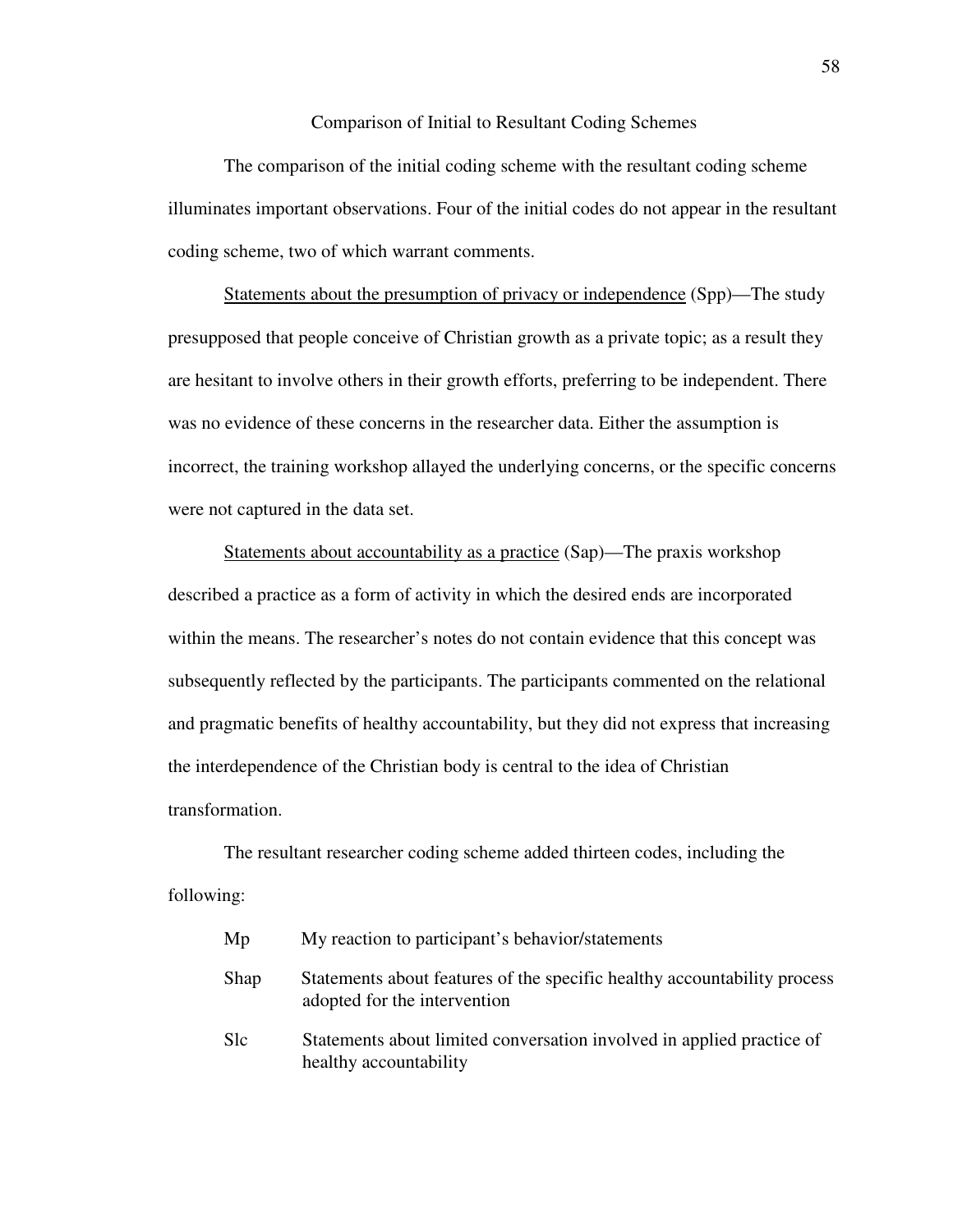| Spig  | Statements about the performance/progress made toward their growth<br>goal |
|-------|----------------------------------------------------------------------------|
| Sea   | Statements about the effectiveness of accountability                       |
| Sia   | Statements about the importance of accountability                          |
| $S+R$ | Statements about the positive desire/need for relationships                |
| Sar   | Statements that connect relationships and accountability                   |
| Scg   | Statements about the challenges of growth and reaching goals               |
| Sng   | Statements about the nature of the goals selected/pursued                  |
| $El-$ | Negative emotional language associated with growth/progress/goals          |
| $El+$ | Positive emotional language associated with growth/progress/goals          |
| Rs    | Participants' reactions to themselves                                      |

Two of the new codes capture statements about my reactions to the participants (Mp) and the participants' reactions to themselves (Rs) respectively. The remaining additions organize into three clusters. The first cluster includes codes that reflect observations about structural and procedural aspects of the praxis.<sup>1</sup> A second cluster reflects observations about personal aspects of pursuing a growth goal using healthy accountability.<sup>2</sup> These codes capture my perceptions of the participants' view of their progress, challenges, reflections, and emotions associated with growth. A third cluster represents data that connect the praxis activities with the relationships of the participants.<sup>3</sup>

<sup>&</sup>lt;sup>1</sup> Codes Shap and Slc.

<sup>&</sup>lt;sup>2</sup> Codes Spig, Sea, Sia, Scg, Sng, El+, and El-.

<sup>&</sup>lt;sup>3</sup> Codes S+R and Sar.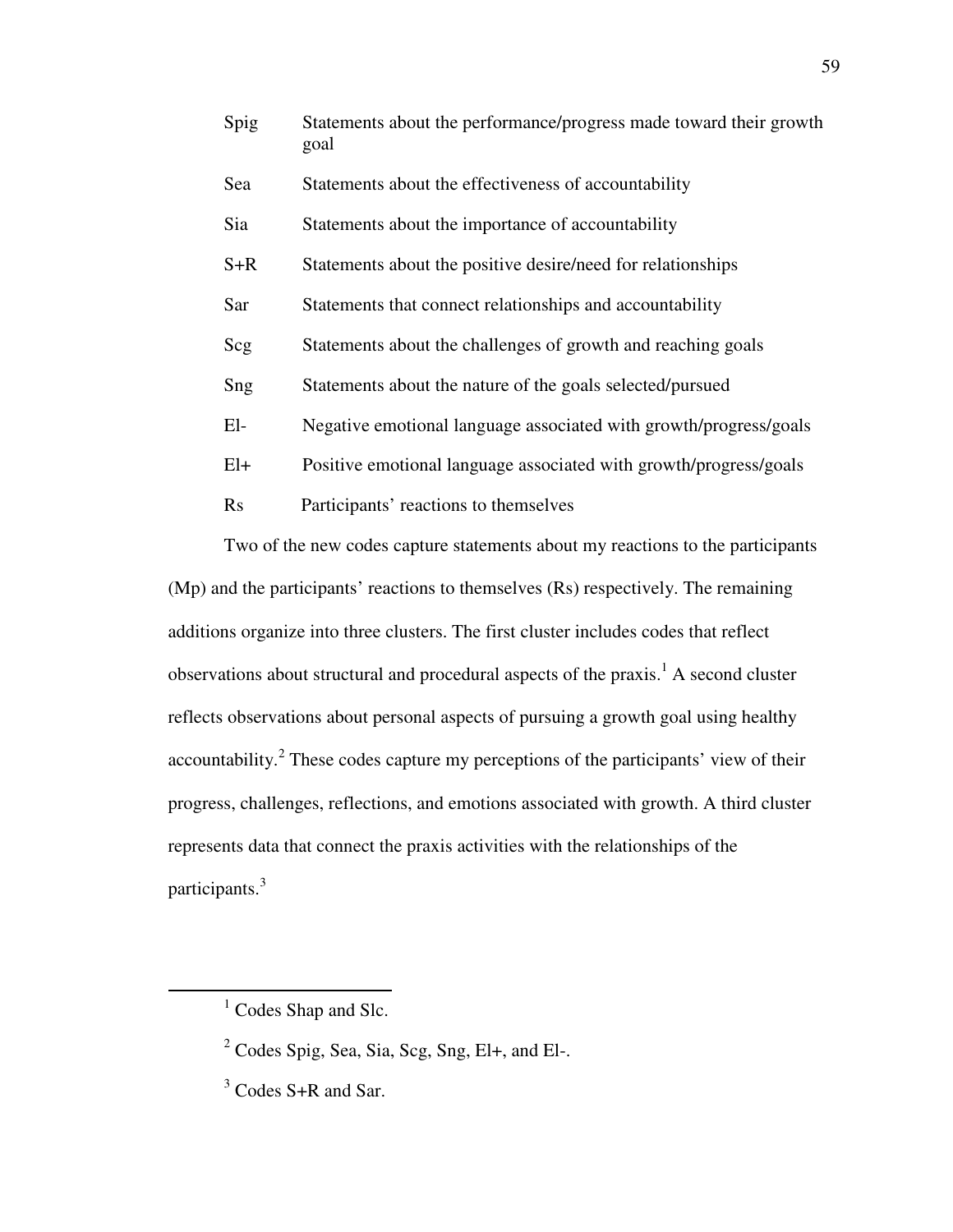#### **Observations**

The most frequent observation during the supervision calls concerned the specific procedures involved in the structured form of healthy accountability applied in the praxis.<sup>4</sup> The frequency of these comments was consistent with the structured nature of the praxis and reflects the participants' desire to follow these procedures properly.

Before the intervention, I had not anticipated that the structured nature of the specific accountability conversations employed in the praxis might inhibit the formation of relationships.<sup>5</sup> The conversational procedures employed in the praxis were designed to ensure that the specific accountability interactions were simple to train, easy to apply on a sustained basis, and remained virtuous. While these participants indicated that their conversations positively affected their relationships<sup>6</sup> and the structures were effective for keeping the process virtuous, these same structures also had the negative effect of stilting natural interactions.<sup>7</sup> The fact that the participants perceived these conversational structures as limits reveals that they had a desire for improved relationships with others in the body and viewed the opportunity to improve their relationships in a positive light.

The data reflect the inherent challenges associated with growth as well as the effectiveness of the accountability practice. Several coded comments capture both positive and negative impressions of the success participants experienced in the pursuit of their goal. The strength of the impressions, both positive and negative, indicates an

<sup>&</sup>lt;sup>4</sup> As captured in the code Shap.

<sup>&</sup>lt;sup>5</sup> Captured in codes Sar and Slc.

 $<sup>6</sup>$  As represented by codes El+, S+R, and Sar.</sup>

 $7$  As represented by Slc.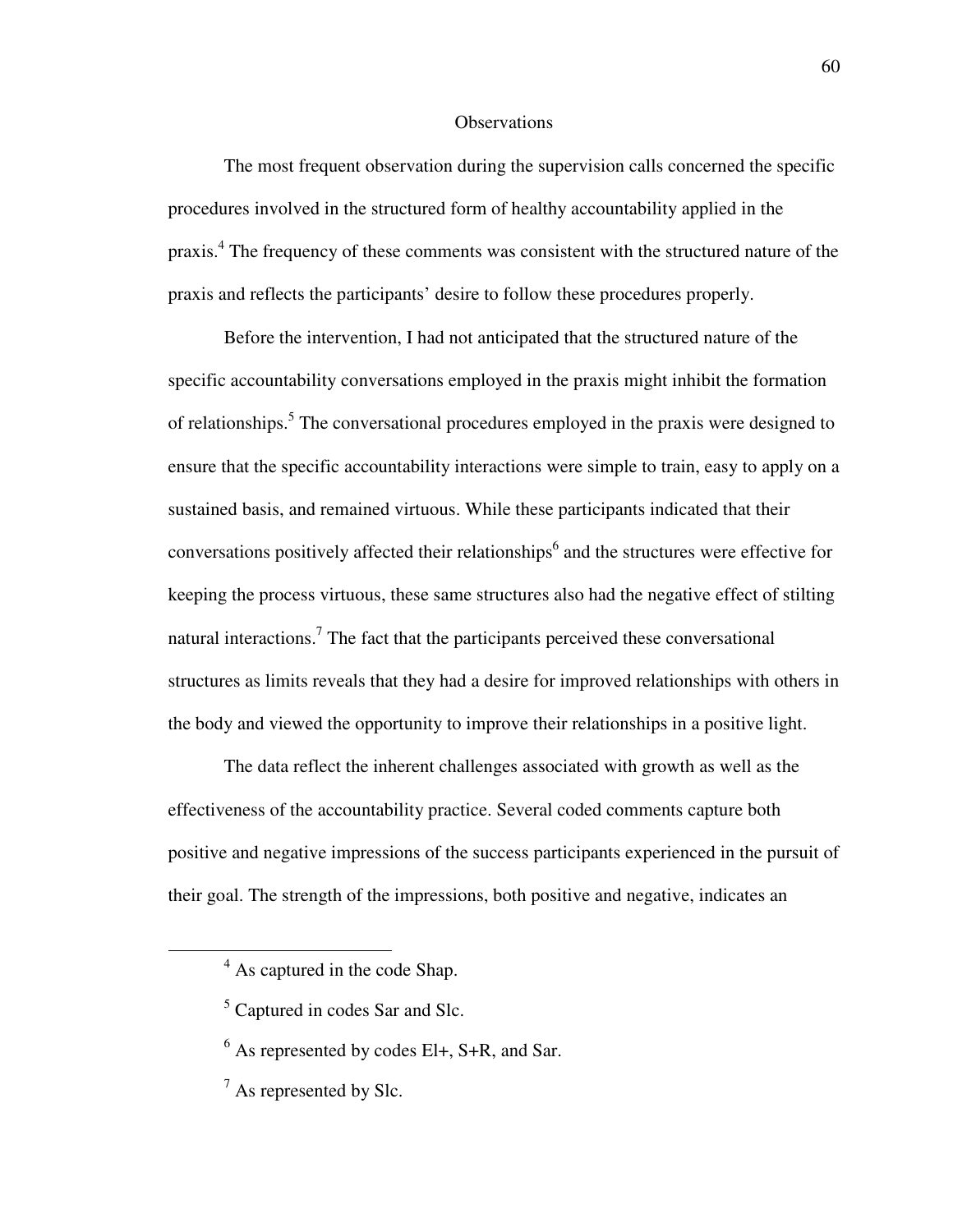underlying desire to make progress toward their growth goals.<sup>8</sup> This latent desire to grow was countered by the practical challenges of growth and internal negative emotions associated with the struggle forward. $9$  Overall, the dominant expression captured in the researchers' data supports the conclusion that healthy accountability is both important and effective.<sup>10</sup>

#### Themes

Several themes emerged from my data, including the motives for growth, the desire for relationship, expectations about progress, the effectiveness of accountability, and the impact of the particular form of accountability employed in the praxis. Discussion of these themes follows.

Motives for growth<sup>11</sup> Participants expressed their motives for growth with the vocabulary of want, need, and should. Those who expressed growth in the language of a need often expressed concerns of "not doing enough" or "not living up to God's will." Some expressed growth simply as the need to "work harder" and "do better." Others appeared motivated by a desire to avoid embarrassment. The remainder expressed their desire for growth as simply a desire for personal progress without resorting to guilt-laden language of "should "and "ought." My impression was that most participants were expressing an unspoken expectation of personal growth and progress. "Do what I am

 $\overline{a}$ 

 $11$  Code SmG.

<sup>&</sup>lt;sup>8</sup> Code Spig.

 $9^9$  Code Scg reflects the challenge of growth while code EL- captures the internal negative emotions.

<sup>&</sup>lt;sup>10</sup> Codes Sia and Sea.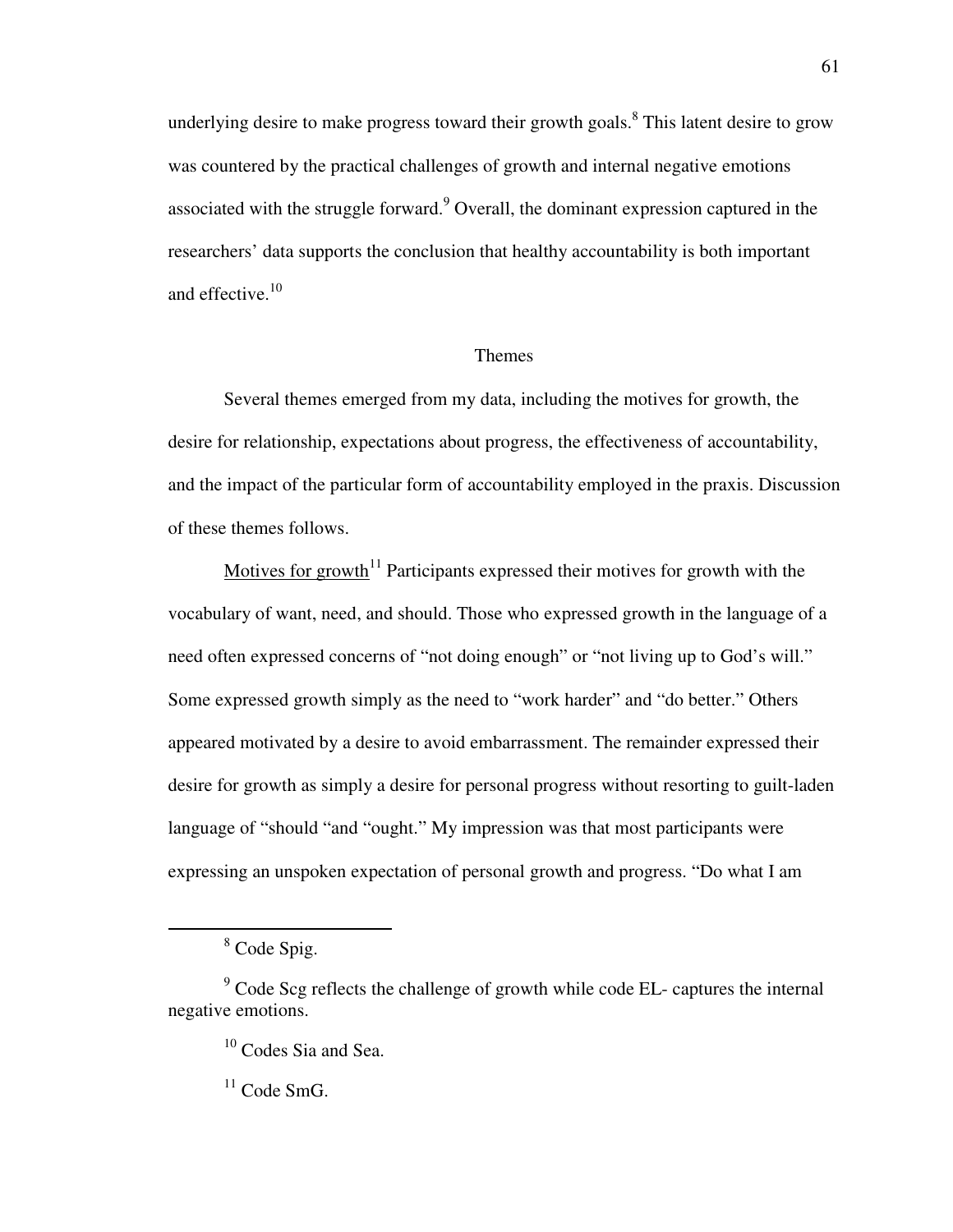supposed to do" summarizes the basic motive for growth observed in the data. This basic expression of the motive for Christian growth lacks any explicit recognition of the body nature of the church.

Desire for relationship<sup>12</sup> The participants viewed the inclusion of others in their process of growth positively. The positive view of including others captured two expectations. First, the participants expected that reaching their goals would be easier if someone was helping them. Second, many of the participants saw the opportunity to build intimacy and strengthen relationships as a positive benefit of including others in the growth process. Although the participants held a positive view about including others in their growth efforts, none of the participants expressed interrelatedness as the goal, but rather it was a serendipitous benefit.

Expectations about progress<sup>13</sup> The participants expected to make progress and were often dismayed that they failed to be successful reaching their goal. When they did not reach their goal, they often internalized this as personal failure and expressed this perceived failure using the language of guilt and shame. Their internalized perception of personal failure often failed to account for unexpected circumstances, their own unrealistic expectations, or they discounted the progress they had already achieved.

Effectiveness of accountability<sup>14</sup> The participants all expressed that the healthy accountability applied in the praxis phase was effective and important in helping them make progress toward their growth goals. Although some did not make the progress they

 $12$  Codes S+O, Slc, S+R, and Sar.

 $13$  Codes Spig and EL-.

 $14$  Codes Sea, Spig, and Sia.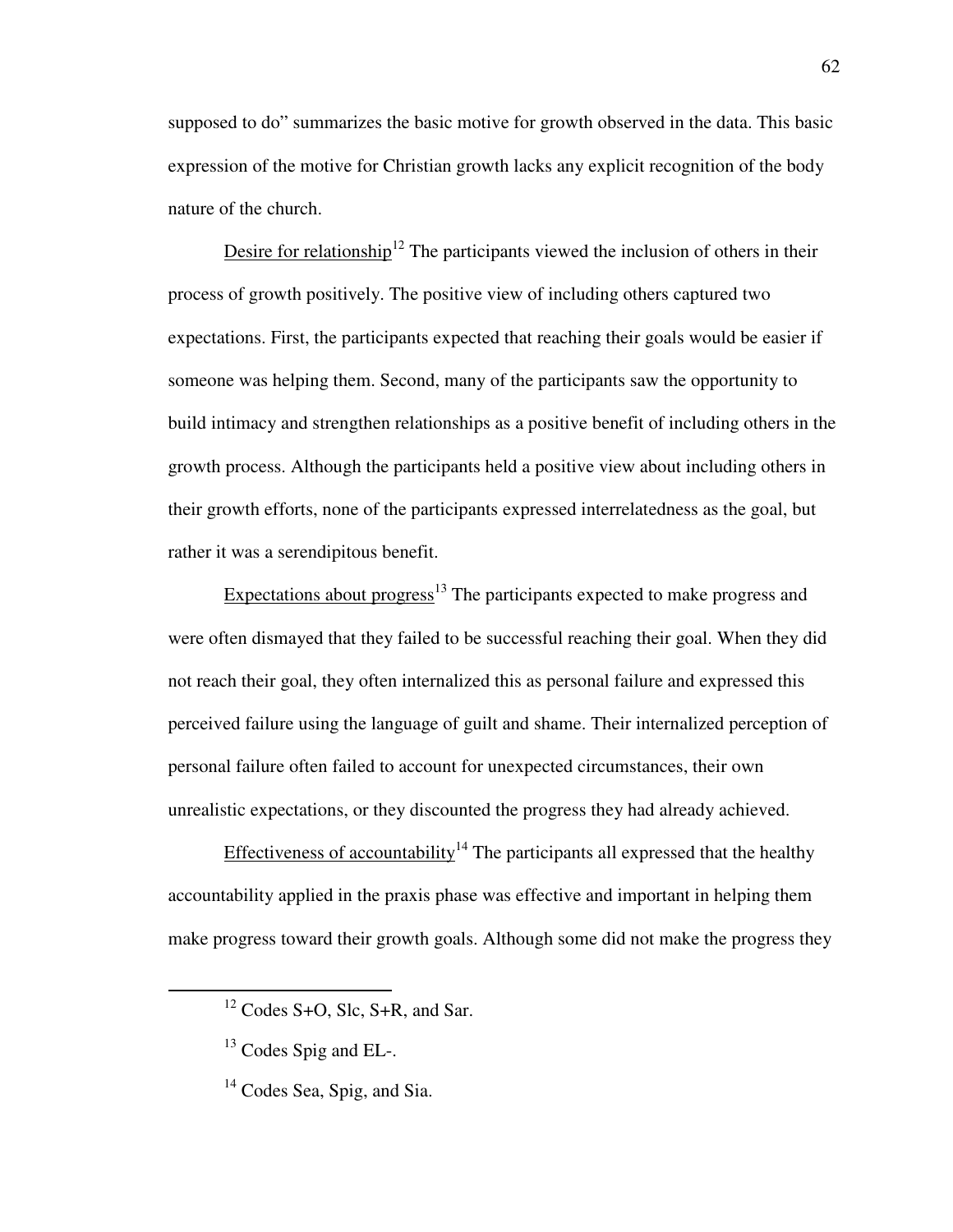had expected, they felt they made more progress with accountability than they would have on their own.

The impact of the particular form of accountability<sup>15</sup> The healthy accountability employed in the praxis limited the accountability conversations to allowing their partner to ask them one or two questions that they designed themselves during the workshop. Participants acknowledged that this process insured that the conversations remained positive and healthy, but the procedure also limited and hampered free flow relational exchanges.

#### **Insider Data Findings**

The insider data consisted of participants' responses to a phone interview conducted at the conclusion of the praxis. Repeating the process applied to my data, my analysis began with a series of immersive readings to familiarize myself with the material. Following this immersion, I read the data three more times, examining each entry and assigning codes to the data as appropriate. Each of the three readings applied a different lens: literal, interpretive, and reflexive. During each reading, I added new tags to the coding scheme to capture the unique voice of the data source. Each statement of the source material received as many codes as were warranted. The resultant coding scheme for the insider's perspective is provided in appendix M.

## Comparison of Initial to Resultant Coding Schemes

The resultant insider coding scheme differs from both the initial coding scheme and the resultant researcher coding scheme. The differences are primarily due to the

<sup>&</sup>lt;sup>15</sup> Codes Shap and Slc.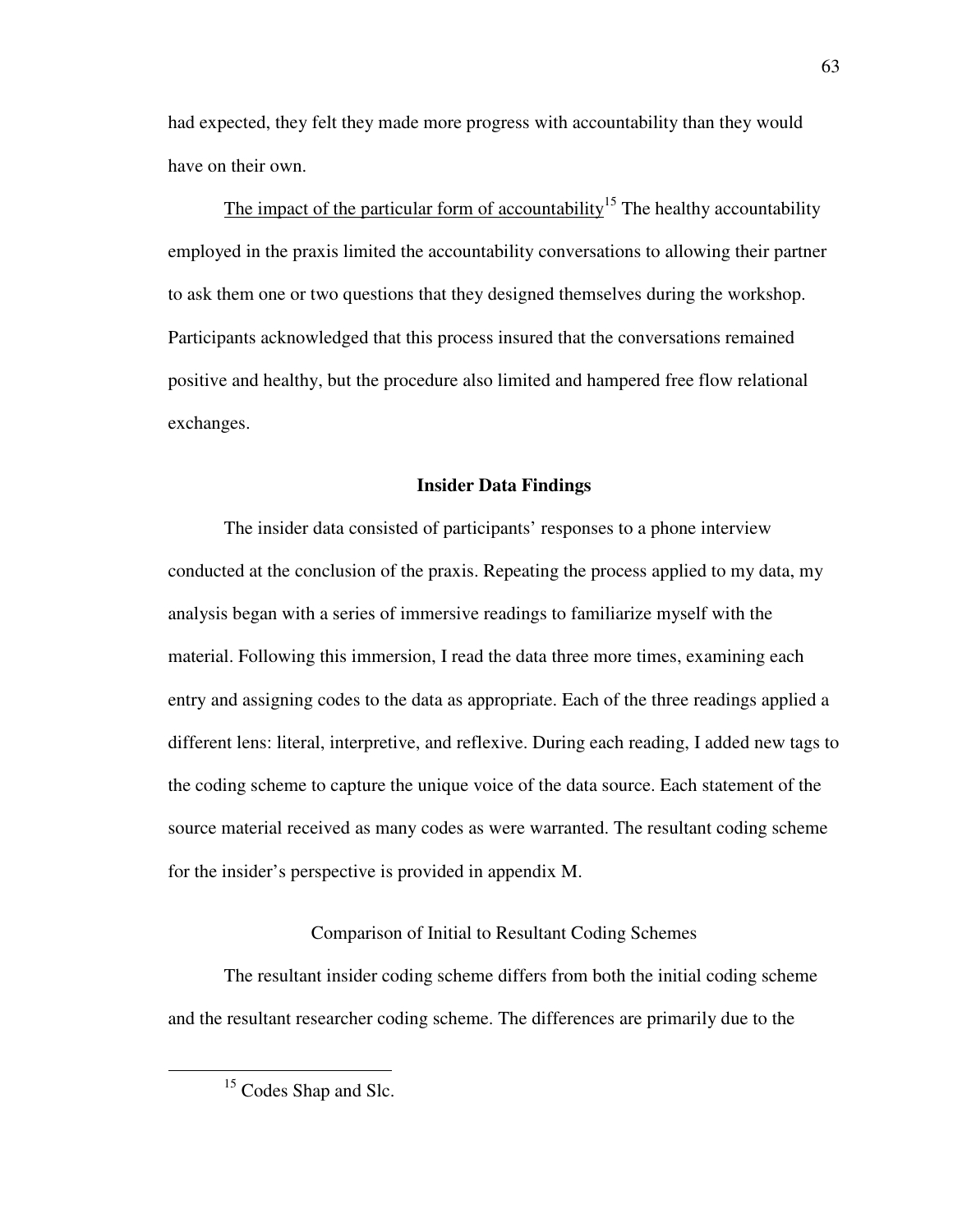particular data collection methods and the specific questions used to gather the insider data. The insider coding scheme includes eleven codes that were not anticipated in the initial coding scheme.<sup>16</sup> Five of these eleven additions were also additions to the researcher coding scheme while six are unique to the insider scheme, including the following: $17$ 

| Sgg | Statements describing the goals of Christian growth                                                 |
|-----|-----------------------------------------------------------------------------------------------------|
| Sna | Statements about negative applications of accountability                                            |
| Spn | Statements about the progressive nature of relationships/accountability                             |
| Sim | Statements about the desire/importance of mutual accountability                                     |
| Sba | Statements about the benefits of healthy accountability other than<br>reaching goals                |
| Sdi | Statements about the degree of initiation or likelihood to continue using<br>healthy accountability |

These six unique codes all exhibit a reflective tone consistent with the post-praxis context. Five codes that appear in the researcher data do not appear in this data set.<sup>18</sup>

#### **Observations**

Before discussing the major themes from the insider data, it is important to explore several general observations. The explicit expression of a presumption of privacy or independence appears as a single statement in this data set. Although limited in frequency, its appearance directly verifies the presupposition of a cultural resistance to involving others in personal growth topics. The participants' repeated emphasis on the

<sup>&</sup>lt;sup>16</sup> Codes Shap, Sar, Spig, Sea, Scg, Sgg, Sna, Spn, Sim, Sba, and Sdi.

<sup>&</sup>lt;sup>17</sup> Codes Shap, Sar, Spig, Sea, and Scg also emerged in the resultant researcher coding scheme.

 $18$  Codes El+, S+R, Sia, Sng, and El-.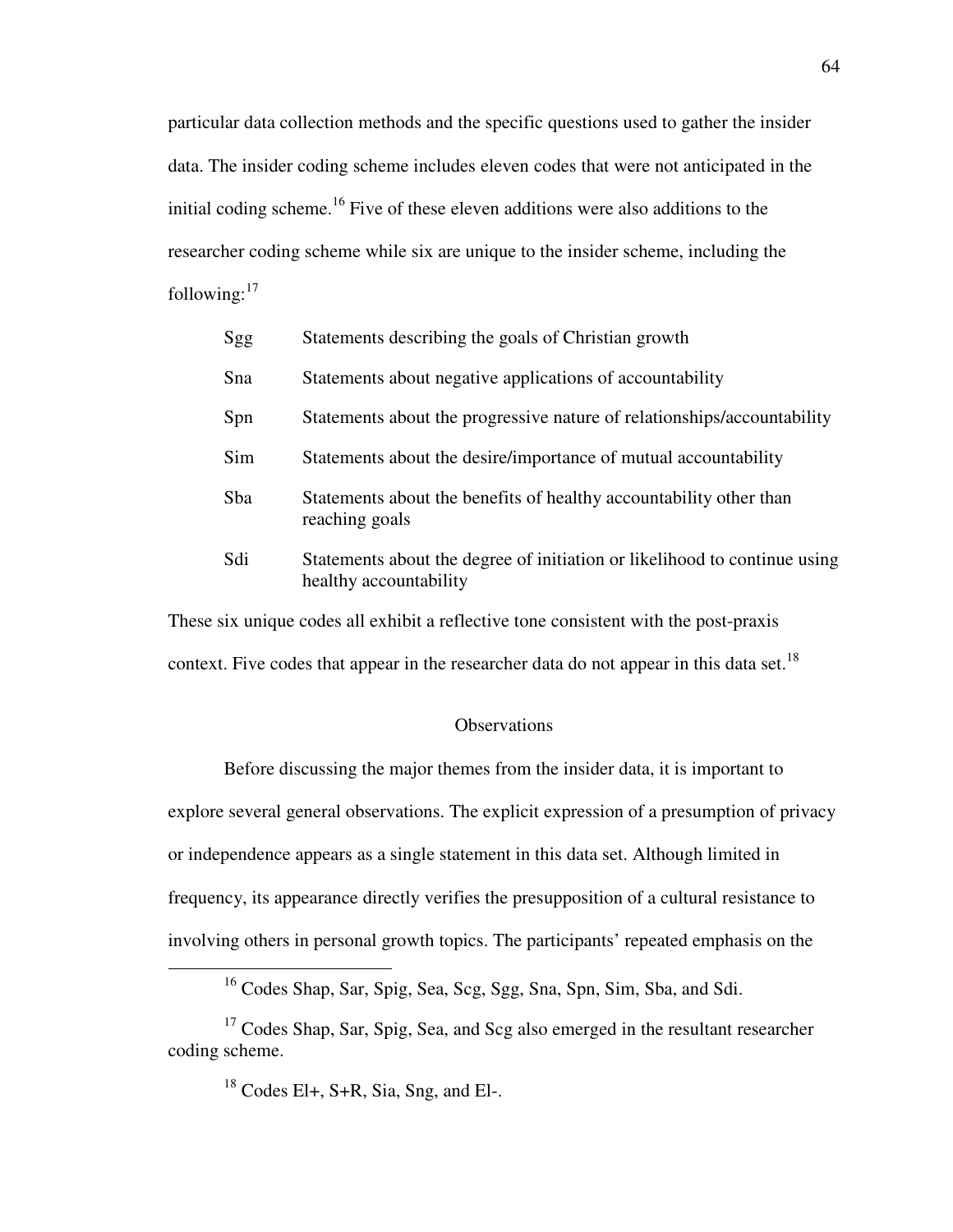need to keep accountability positive and nonjudgmental provides additional indirect support of the latent resistance to involving others in growth efforts.<sup>19</sup> Participants' positive expressions about involving others in personal growth efforts indicates that the presumption of privacy is not an expression of a lack of interest in relationships but rather a protective stance against the potential threats and risks associated with such relationships.<sup>20</sup>

Statements about accountability as a practice are absent from this data set. This silence indicates that the participants continue to view involving others in their spiritual growth as optional. While motivated to grow and interested in relationships, these participants view accountability primarily as a pragmatic tool for advancing their spiritual growth goals. In a similar vein, the theological distinction advanced in the workshop between a body seeking to become a more excellent body and a collection of people becoming better people is barely noticeable in the data.

Two participants expressed concerns about the potential to misuse accountability referencing past abuses. The theological foundations of this project presupposed the presence of these references. The impact of these historical abuses, although distant, lingers but does not appear to overpower the positive impact and benefits of healthy accountability as experienced in the praxis.

In two statements, participants reflected on the progressive nature of relationships, indicating their expectation that healthy relationships would deepen with time and practice. This, I believe, relates to the systematic extension aspect of MacIntyre's

<sup>&</sup>lt;sup>19</sup> Captured with code Svv.

 $20$  Captured with code S+O.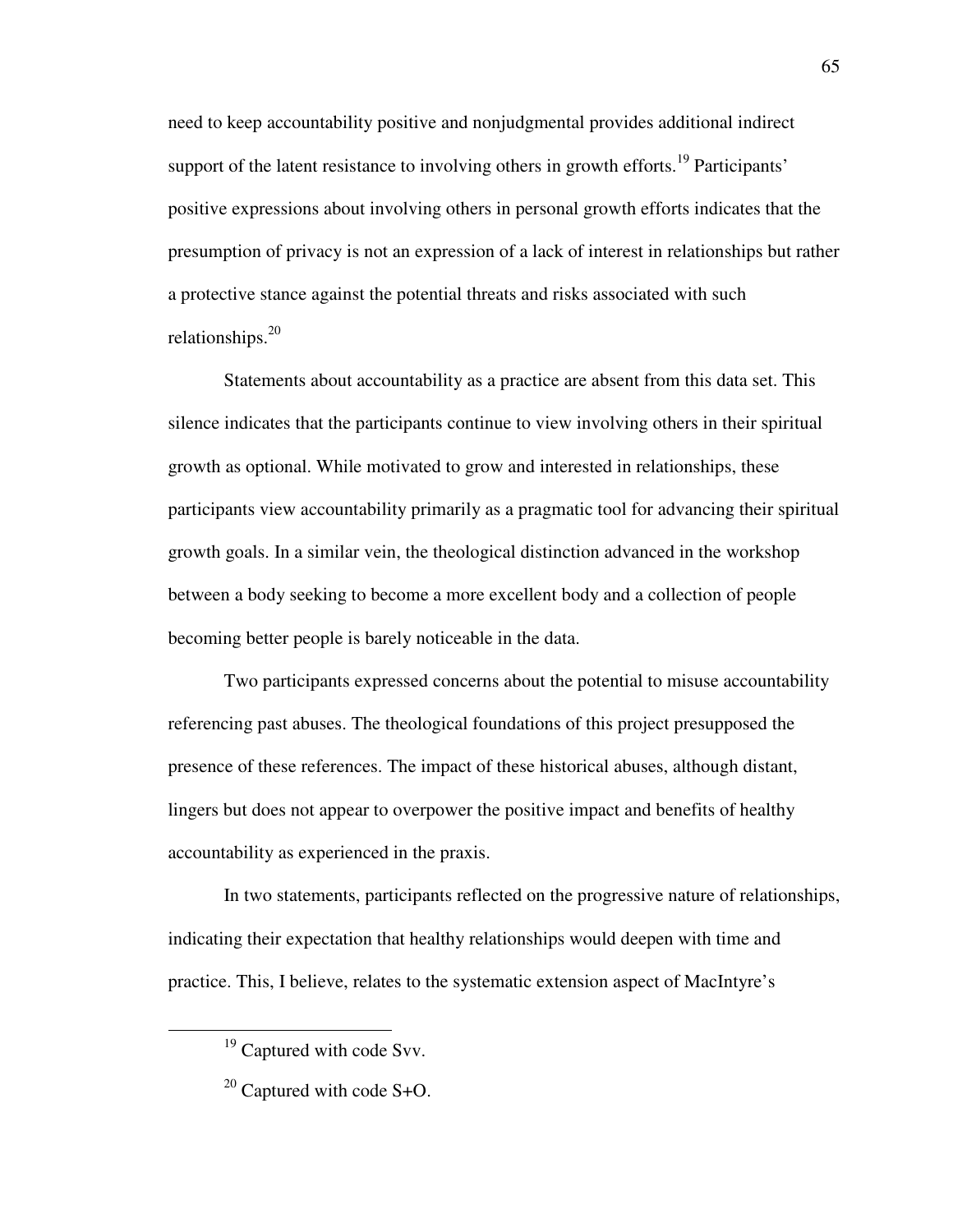definition of a practice when he says "that human powers to achieve excellence, and human conceptions of the ends and goods involved, are systematically extended."<sup>21</sup> The repeated relationship centered growth efforts will not only yield results, but will also systematically extend the conception of the goal of growth and the nature of relationships within the body. Simply talking about community or explaining the meaning of community will not achieve the desired end. It is only by actually being community that we can become a more excellent community and expand our conception of the body. The benefits of employing a virtuous form of interrelated involvement for the purposes of growth also had an impact on the participants' relationships outside the praxis pairings. This bleed-through effect further supports the effectiveness and importance of healthy accountability and demonstrates the systematic extension in action.

#### Themes

The insider data exhibited notable themes, including the goal to become Christlike, interest in relationships, the importance of virtue, the importance of mutuality, the effectiveness of healthy accountability, and the importance of training and structures. A discussion of these seven themes follows.

The goal to become Christ-like When asked for their view of the goal of Christian growth, most participants expressed that goal using the phrases "to become like Christ" or "become what God wants me to be." Sometimes their expression was mixed with a sense of the Christian mission to represent God and Christ to the world. It is notable that this expression of the goal contains little or no mention of the interrelated body aspect of Christian formation. Despite the emphasis this idea received in the workshop, that

<sup>21</sup> MacIntyre, *After Virtue*, 187.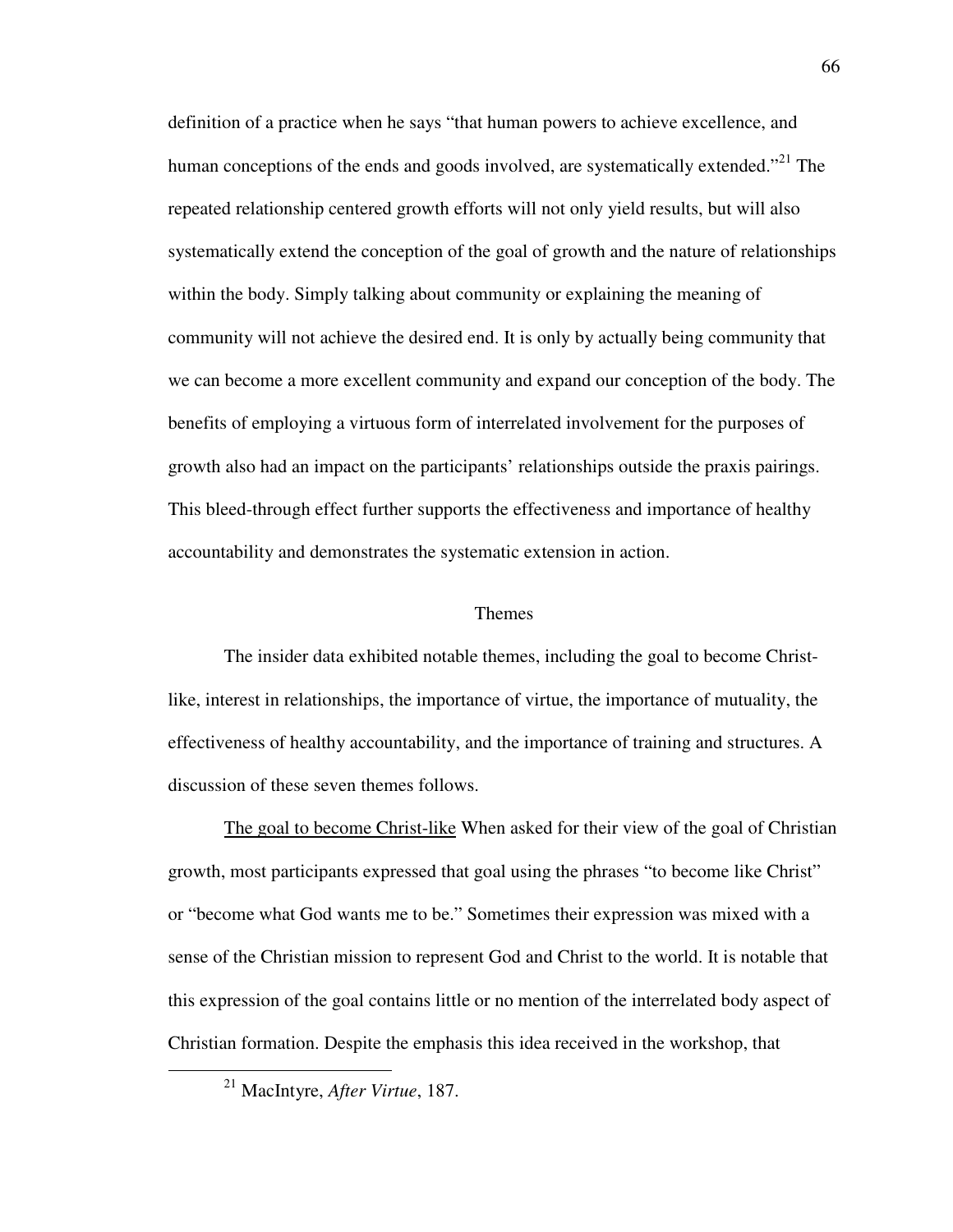singular presentation was insufficient for shaping the prevailing conception that individual morality and character-focused issues dominate Christian growth goals.

Interest in relationships The participants frequently mentioned both the importance and desirability of involving others in relationships focused on growth. Most expressed that these growth-focused relationships quell loneliness, providing encouragement, strength, and support for the journey of growth. Contrary to the idea that people prefer to grow independently, this theme indicates that these participants prefer relationship so long as those relationships are virtuous.

Importance of virtue Repeatedly the participants express the importance of virtue within accountability relationships. Their expressions took the form of vices they wanted to avoid rather than virtues to be included in growth relationships. They consistently identify criticism, blame, guilt, shame, advising, and instructing as conversational vices to avoid. This emphasis on virtue indicates that the virtue portion of the workshop and the careful procedural controls employed in the praxis were justified and effective.

Importance of a mutual relationship Participants spontaneously expressed that healthy accountability relationships needed to be mutual relationships where partners were accountable to one another. Mutual accountability was the form employed in the praxis, but the workshop training never mentioned or called attention to this aspect of the structure. The spontaneous expression of the importance of mutuality stresses its importance.

Effectiveness of accountability Participants expressed that healthy accountability was effective for helping them focus on their chosen growth goals. This sense of focus manifested itself as a desire to give a good report to their partners. The anticipated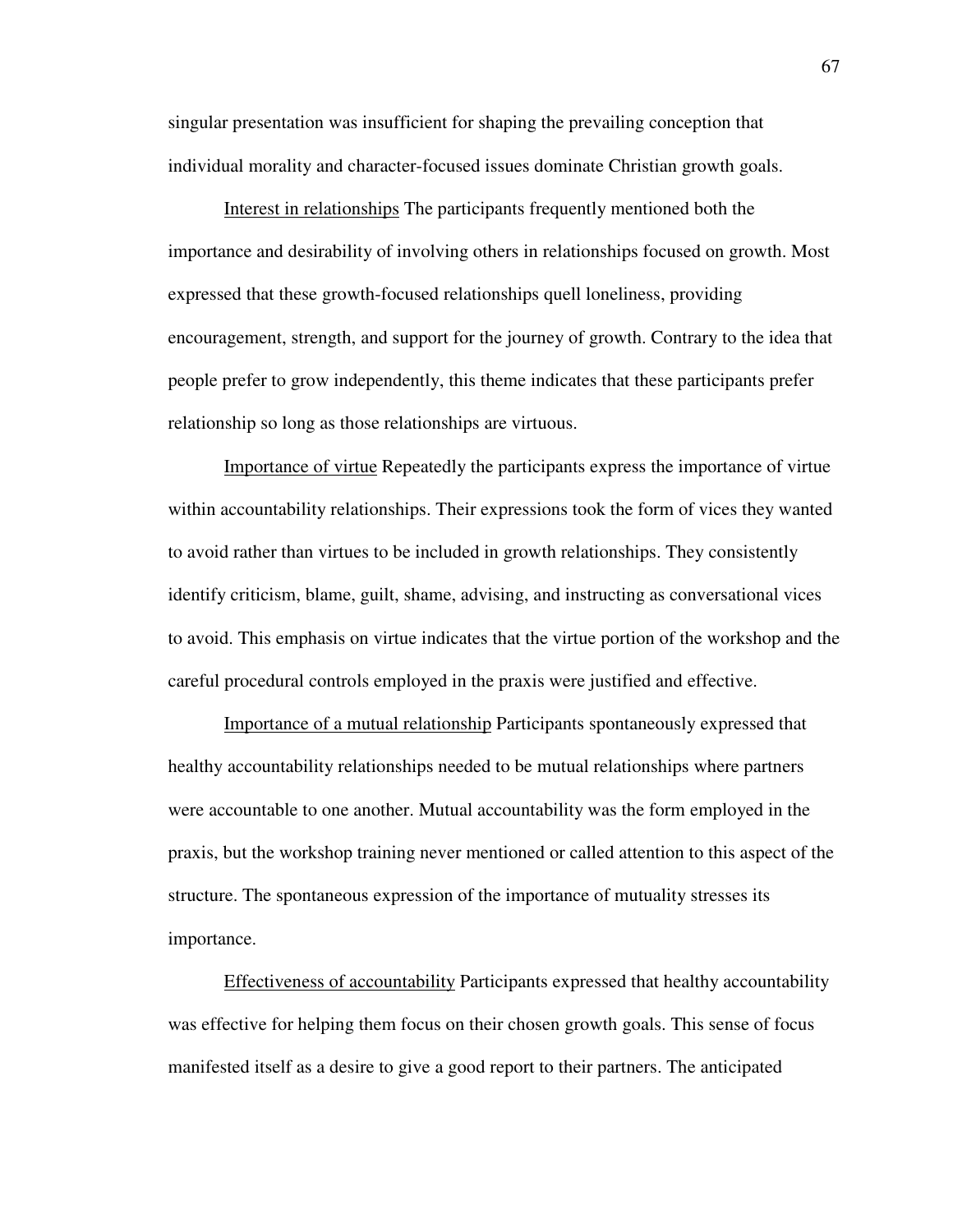accountability conversation infected their daily activities and gave them the energy needed to avoid distractions and to take action on their goals. The effectiveness described was universally pragmatic in nature. Their primary sense of success related to their achieving or making progress toward a specific growth goal. Deepening the relationships with their partners was a by-product of the pursuit of their growth goal.

Importance of training Comments stressed the importance of the initial training workshop for keeping accountability healthy and positive. In that workshop the participants learned specific conversation virtues and a procedure for healthy accountability designing the specific questions they wanted their partners to ask them during the accountability meetings. The structured conversation process provided a helpful formality that kept the conversations from devolving into guilt- or shame-based patterns.

Importance of structure The participants indicated that they found it easier to practice the weekly discipline because their practice was part of a formal study, or group structure. My weekly supervision calls introduced a double accountability layer that aided their practice. The importance of structure was further evident in the participants' hesitation to commit to continuing the process beyond the study without the support of a group structure.

## **Outsider Data Findings**

The outsider data consisted of a transcribed oral report provided by Earl Lavender, who interviewed the group at the conclusion of the study. Multiple readings of the data preceded coding the data from the three perspectives: literal, interpretive, and reflexive. The initial coding scheme categories were applied as appropriate, and new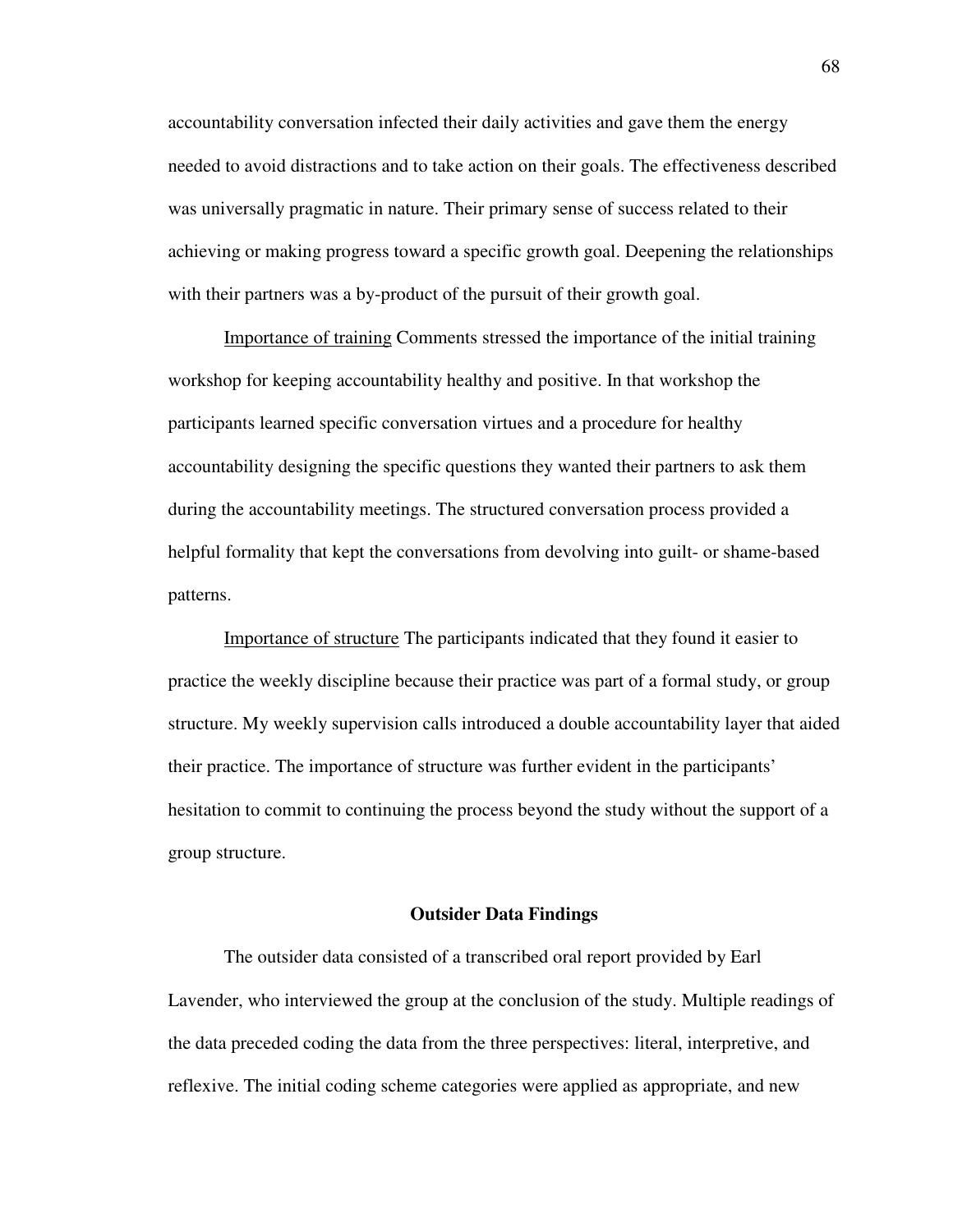codes where introduced as they emerged from the data. Each statement of the source material received as many codes as were warranted. The resultant coding scheme for the outsider's perspective appears in appendix N.

# Comparison of Initial to Resultant Coding Schemes

Because the final interview focused on global assessments of the project, several codes from the initial coding scheme did not appear in the outsider data.<sup>22</sup> These silences are not significant. Thirteen new codes extended the initial coding scheme to capture Lavender's impressions derived from the final interview. Of the thirteen additions, three appear in all three data sets,  $^{23}$  five appeared previously in the insider data,  $^{24}$  one appeared in the researcher data, $^{25}$  and four are unique to the outsider data. The unique codes include the following:

|                                                                                           | S+ha       | Positive opinions about praxis, healthy accountability                                      |  |  |
|-------------------------------------------------------------------------------------------|------------|---------------------------------------------------------------------------------------------|--|--|
|                                                                                           | <b>SiT</b> | Statements emphasizing importance of training session in praxis                             |  |  |
|                                                                                           | <b>SiS</b> | Statements about the study structure and the impact of being a study on<br>their experience |  |  |
|                                                                                           | Fut        | Suggestions for future applications, changes                                                |  |  |
| The outsider data appropriately reflect an overarching perspective and an evaluative tone |            |                                                                                             |  |  |

looking at the project as a whole.

 $\overline{a}$ 

 $^{22}$  Missing codes include Rp, Spp, Sap, SmG, Sep, SpO, and Sut.

<sup>&</sup>lt;sup>23</sup> Codes Sar, Shap, and Sea.

<sup>&</sup>lt;sup>24</sup> Codes Sdi, Sgg, Sim, Sna, and Spn.

 $25$  Code Sng.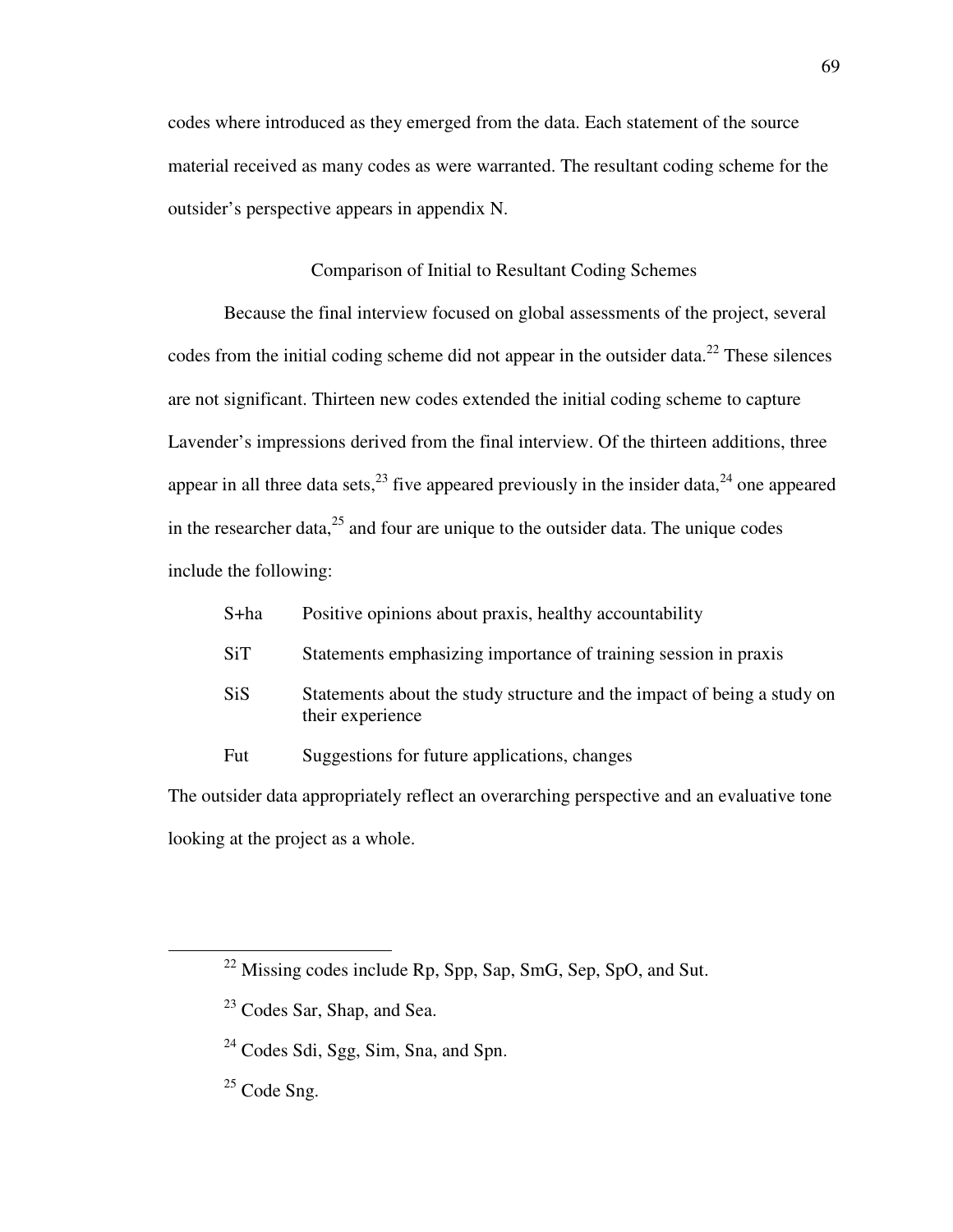#### **Observations**

The outsider's perspective indicated that healthy accountability helped the participants progress toward their growth goals by providing focus and encouragement. The positive experience of the praxis phase left each of the participants with a positive opinion about healthy accountability and significantly increased the likelihood that they would use it in the future.

Although many of the initial codes were silent in the outsider data, three of the initial codes along with the one code that also occurred in the researcher data warrant comment.

Statements/understanding of the theological presentation (Rom  $12$ )<sup>26</sup> The outside observer confirmed that the participants understood that their interrelationship was an important aspect of their life in the body. This affirms the theological presentation of the workshop and the connection of spiritual growth with a relational component.

Statements about the virtues/vices<sup>27</sup> Likewise, the outsider repeatedly mentions the importance that accountability relationships exhibit the virtue of honesty and avoid the vices of criticism, judgment, and guilt. The initial workshop highlighted these virtues, and they were a central feature of the praxis phase. The emphasis upon virtue clearly resonated with the participants.

Participants' reactions to me<sup>28</sup> The outside observer noted that while all of the participants had a very positive opinion of me, some of them also felt intimidated by the

 $\overline{a}$ 

70

<sup>26</sup> Code Sr12.

 $27$  Code Svv.

 $28$  Code Rm.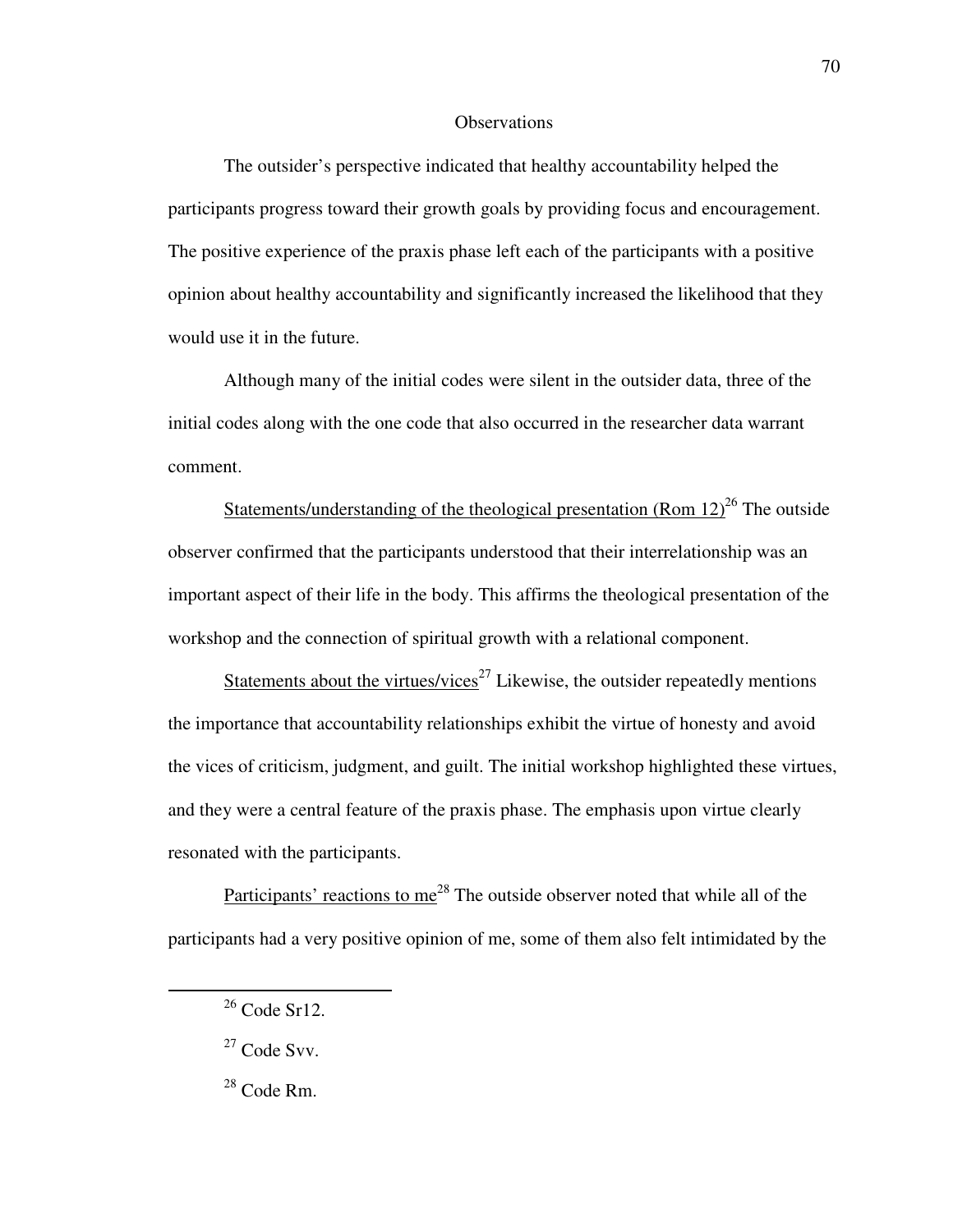questions I employed in the praxis supervision calls. Participants described the intimidation as a form of discomfort stemming from not knowing how to respond to my open questions rather than their feeling coerced or bullied. The weekly supervision calls were simple and routine check-in calls to ensure that they were properly executing the specific practice of healthy accountability initiated in the workshop. To ensure freedom and safety, I did not ask the participants about the specifics of their goals or about their progress toward those goals. Instead, the interviews focused on general process and procedural concerns. According to the outside expert, these calls had both a positive and a negative impact. On the positive side, the weekly supervision calls functioned as an additional layer of accountability, motivating the participants to carry out their peerpartner accountability agreements. On the negative side, my neutral and open-ended questions left some participants unsure of how to respond, wanting to maintain privacy while providing me with sufficient responses for the study.

Statements about the nature of the goals selected/pursued<sup>29</sup> Part of the report from the outsider revolved around the nature of the growth goals selected by some of the participants and their degree of spirituality. Although for the sake of privacy the participants were not required to disclose their growth goals as part of the study, they did voluntarily talk about them to the outside observer. Some of the goals involved the desire for more consistent Bible study, some focused on prayer, others focused on works of service or changing attitudes, and some focused on completing practical tasks. It was the opinion of the outside observer that the task-focused goals were decidedly non-spiritual in nature.

 $\overline{a}$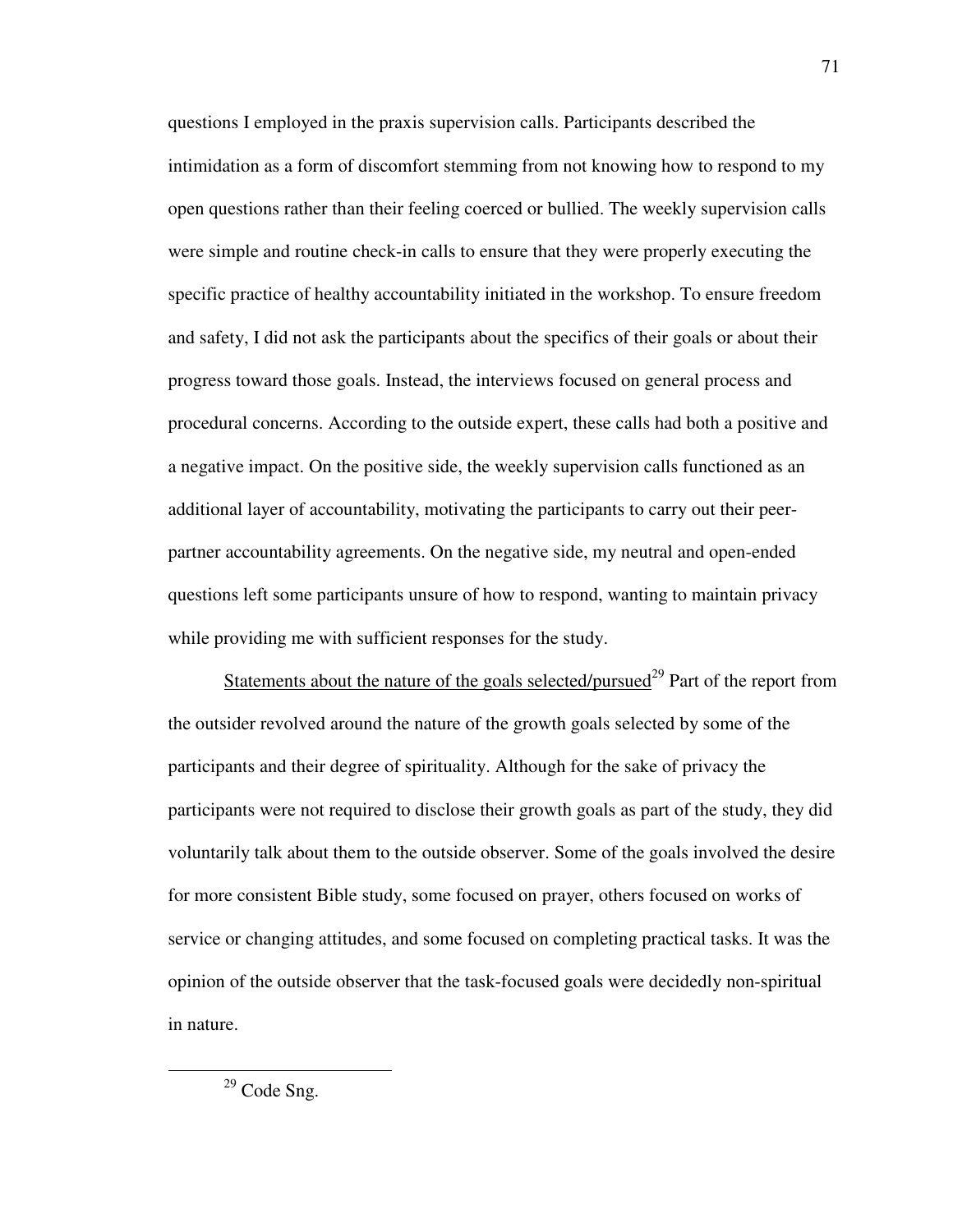#### Themes

The dominant themes of the outside expert's report includes the positive experience of the praxis, the importance of the training and practice structures, and the impact on relationships. Each of these themes are discussed below.

Positive experience of the praxis The outsider's view was that the participants had positive opinions of accountability as conducted in the praxis and taught in the workshop. This positive experience resulted from their comfort that the process was positive and virtuous and avoided the negative aspects of accountability combined with their experience of progress toward their desired goals.

Impact on relationships The outside observer noted that the participants strengthened their relationships with one another and they viewed this deepening of relationship as an important part of the practice.

Importance of training and structures Repeatedly, the outside observer referenced the importance that the participants placed on the initial training and the conversational structures used in the praxis phase. These structures were critical for the positive result, and participants deemed them necessary for future continuation of the practice with the congregation. The degree of importance placed on this is also evident in the hesitancy these participants expressed to engaging in healthy accountability with untrained partners. While they enthusiastically embraced the practice and the possible expansion to include others, they insisted that all future participants be trained in the workshop material.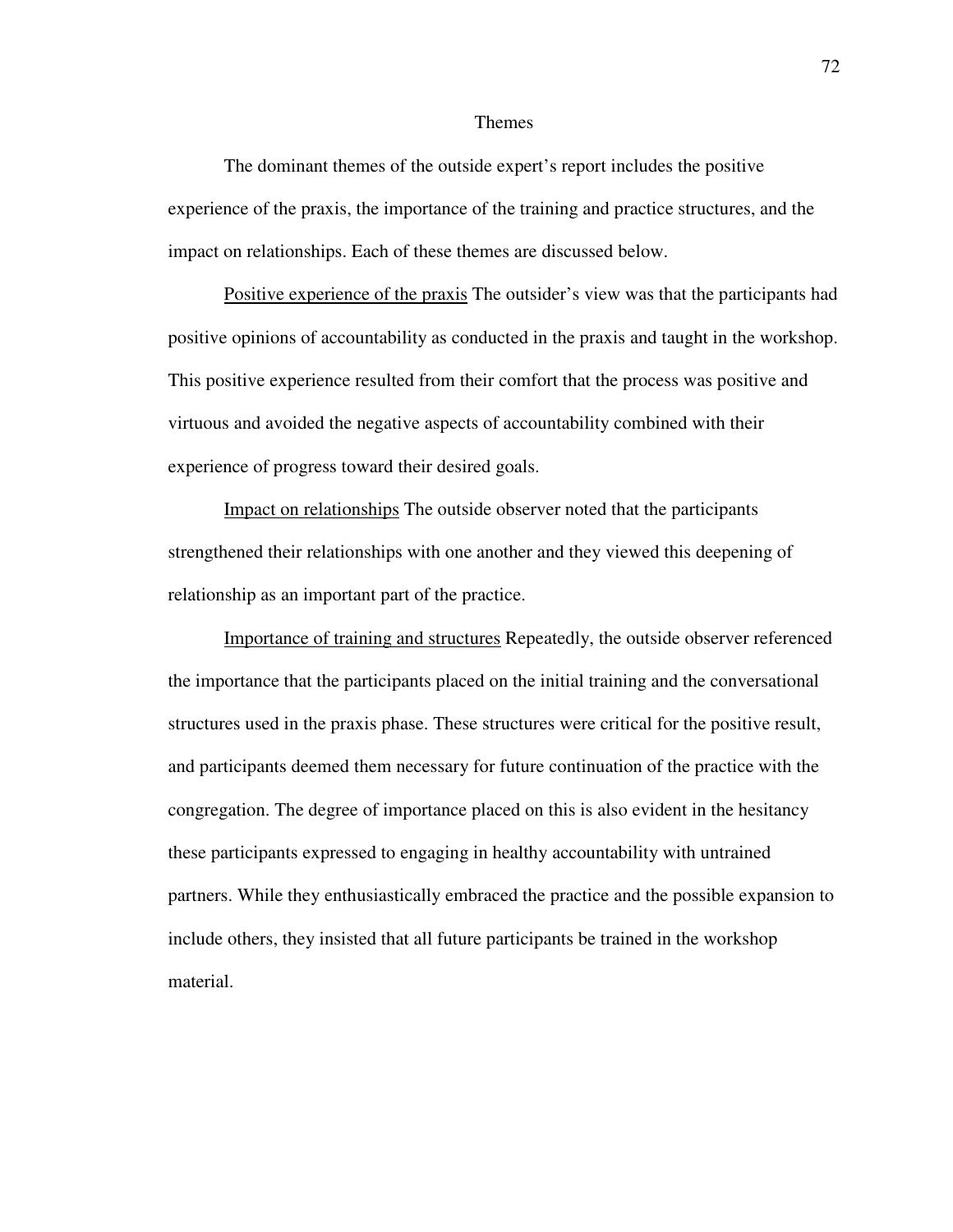#### **Inter-Source Findings**

The previous sections examined the three data sources independently, beginning with the initial coding scheme and culminating in source-specific resultant coding schemes, observations, and themes. In this section, my attention shifts to looking at the patterns among the source specific results. The comparison of the different sources highlights convergences, slippages, and silences. Before I attempted an inter-source comparison, the source-specific results required normalization to remove semantically overlapping codes variations. During the source specific analysis phase, each data source added source-specific codes to the initial coding scheme. This deductive methodology allowed each data source to determine unique resultant codes. This process, however, opens the possibility that some source-specific codes represent semantically overlapping underlying concepts. Thus when comparing the source-specific coding schemes, some of the differences are significant while others only appear significant. What functions as precision in the source-by-source analysis results in obfuscation when comparing the sources. To correct this problem, it was necessary to normalize the source-specific coding schemes before examining the data for convergence, slippages, and silences.

The normalization process began with creating a master coding scheme from the union of the source-specific schemes. This master scheme was subsequently organized into six master categories, and each of the codes from all the sources was grouped under one of the six mast categories:  $(1)$  personal reactions among participants,  $(2)$ theological/ideological perspectives, (3) specific practice of accountability used in study, (4) accountability as a healthy part of Christian life, (5) relationships, and (6) initiation.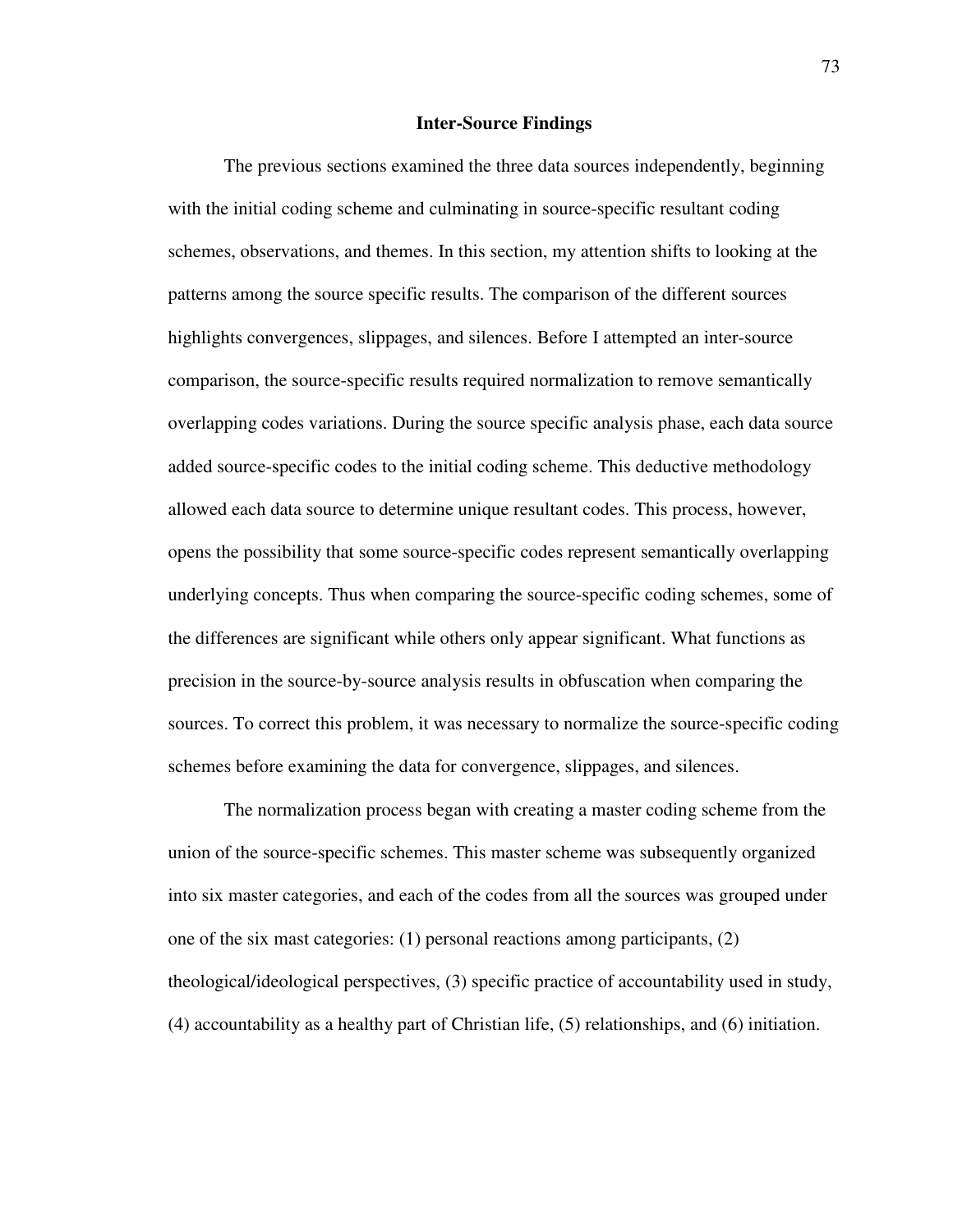This grouping preserves the source-specific distinctions while localizing similarities and highlighting the overlaps. The categorized master coding scheme appears in appendix O.

#### **Convergences**

Five convergences emerged from analyzing the categorized master coding scheme. The first two convergences emerged within the theological/ideological perspectives category that contained codes associated with the interconnectedness and interrelated nature of the body of Christ. The master coding scheme indicates that all three data sources contain findings in this category, but in uneven degrees. The researcher data indicate that five different participants questioned or commented during the Romans 12 workshop presentation. According to the data, my impression at the time was that the participants understood the material and agreed with the concepts presented. However, only one participant mentioned the Romans 12 body theology during the insider interviews, while the outsider interview shows strong support for the concepts. This variation called for closer inspection. Delving deeper into the specifics, the underlying data indicated acceptance of the idea that the church is a place of relationships, thus that relationships should naturally play a role in the growth efforts of individual members. This correlated well with Lavender's summarizing statement, "It seems like to me that everything you wanted to accomplish in terms of building community and the idea of spiritual formation by community, all of that they embraced, they thought that was right."<sup>30</sup> What is missing from this conceptualization is the ontological primacy of the body.

 $\overline{a}$ 

<sup>&</sup>lt;sup>30</sup> From transcript of Earl Lavender's oral report following his interview with the study participants, collected on 2 November 2011.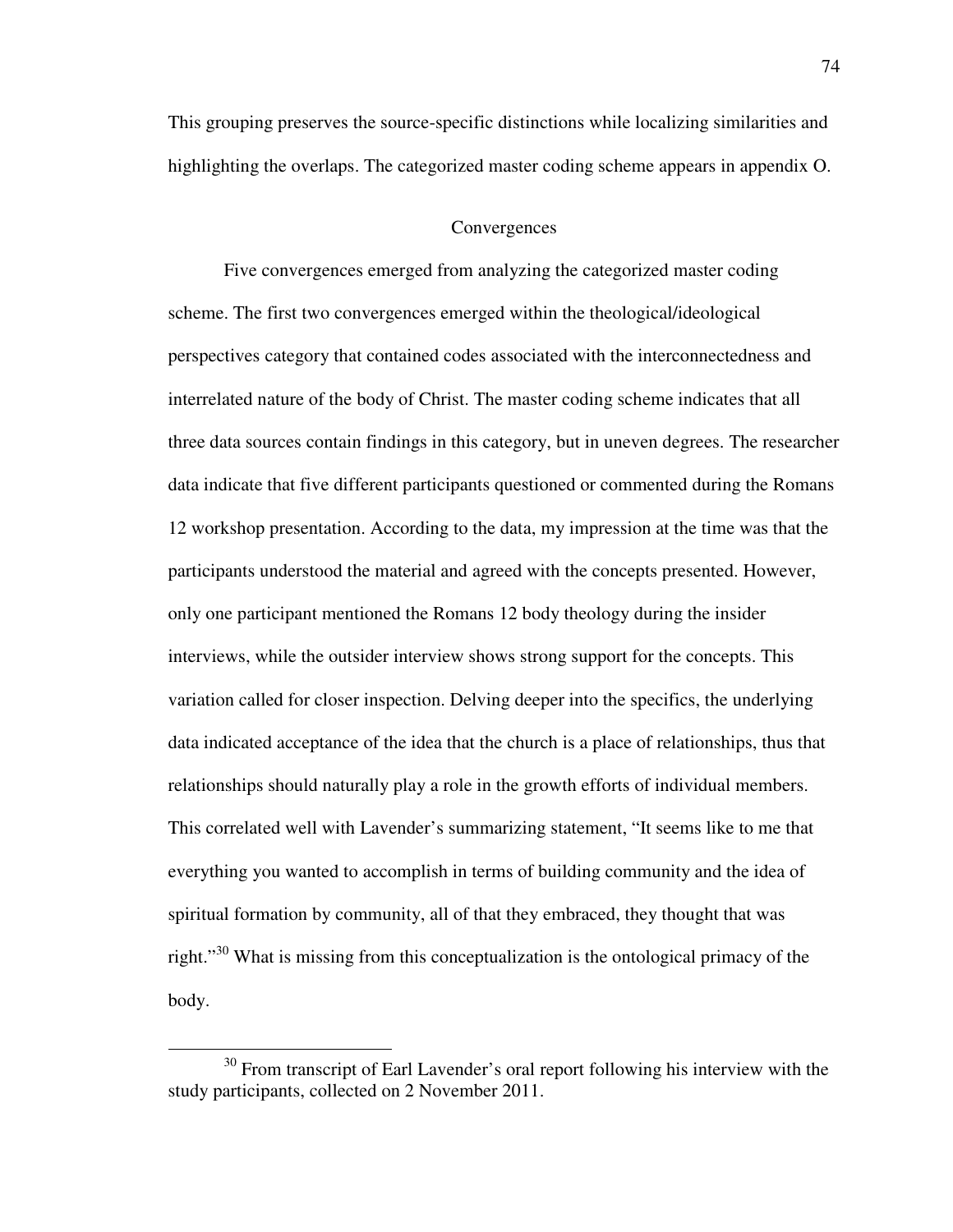The second and the most significant convergence in the category occurred around the topic of virtues and vices in growth-focused relationships. All three data sources emphasized the need for growth-focused relationships to involve honesty, trust, listening, and encouragement while avoiding guilt, judgment, criticism, advising, and lording over one another. The consistency of these sentiments reinforces the importance of these virtues, hints at what people want in relationships, and potentially explains why people hesitate to involve others in their growth efforts. The fear that these virtues will not be present is enough to inhibit the natural formation of growth-focused relationships. Several participants mentioned that the virtues presentation of the workshop challenged them to rethink their conversations and be more careful about advising and judging, saying, "This is not easy" and "Definitely have to watch your tongue." The strength of the virtue convergence masks notable slippage around particular virtues. The Romans 12 virtues of being unique creations, keeping spiritual fervor, and not being simply the means of growth are missing in the data.

The third convergence concerned the specific form of accountability employed in the praxis. From the workshop straight through to the final interview, the shape and structure of the accountability interactions garnered attention. The participants were motivated to conduct their conversations virtuously and were diligent to perform their role in the study as instructed. The workshop trained the participants to use a structured form of specific accountability where each partner designed one or two accountability questions that their peer-partner would ask them during weekly check-ups. Their instructions were to refrain from free-form conversations about their growth goals and ask only the specific accountability questions. They could celebrate the accomplishments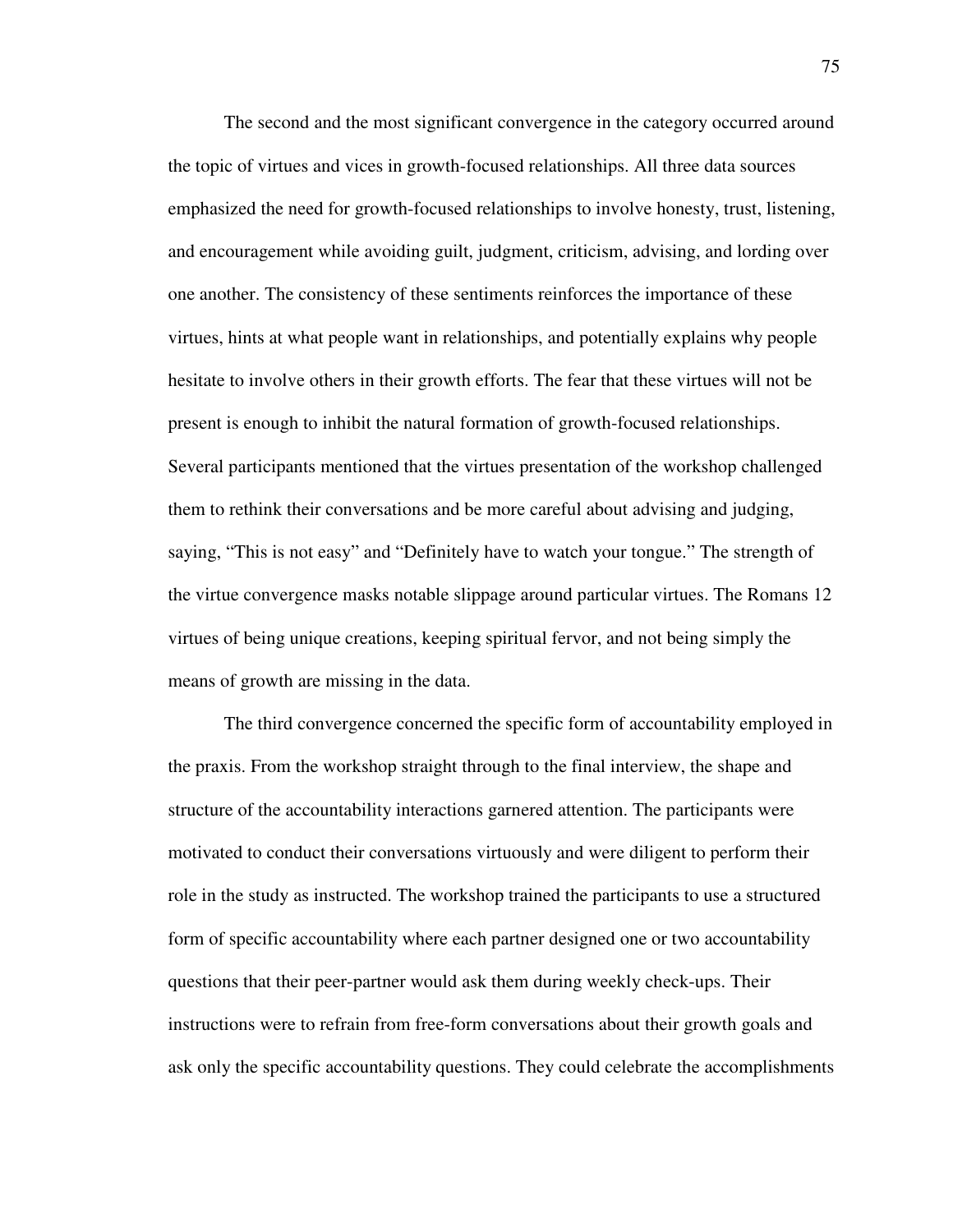and ask how their partners wanted to adjust the goal or strategy, but nothing else. Engaging in normal social exchange was allowed before or after the specific accountability conversation so long as these additions were consistent with the virtues discussed in the workshop and avoided problem-solving, making suggestions, and giving advice. This structured conversational form was employed to keep the process simple and virtuous. The structured accountability conversations had positive and negative convergences. The positive convergence affirmed that the process was relationship building, effective, efficient, and vice-free. The negative convergence was that participants felt constrained in their ability to converse freely and thereby strengthen the relationship still further.

The fourth convergence highlights the effectiveness of accountability as an accelerant for growth. Universally, the participants mentioned that the simple weekly accountability conversations with their peer-partners helped them focus on their growth goal and energized their pre-call efforts. Many reported significant progress toward their goals even during the short four-week praxis. The strength of this convergence confirms one of the foundational study premises. At the same time, while accountability was effective, the importance, or theological soundness, of the practice does not appear as a convergence.

Finally, the fifth convergence appeared within the relationship category of the master code scheme. Two codes converge across all three data sources, strengthening the conclusion that accountability conversations fostered participants' relationships with their peers.<sup>31</sup> Involving others in the spiritual growth process in healthy ways enhanced their

 $\overline{a}$ 

<sup>31</sup> Codes Sar and S+O.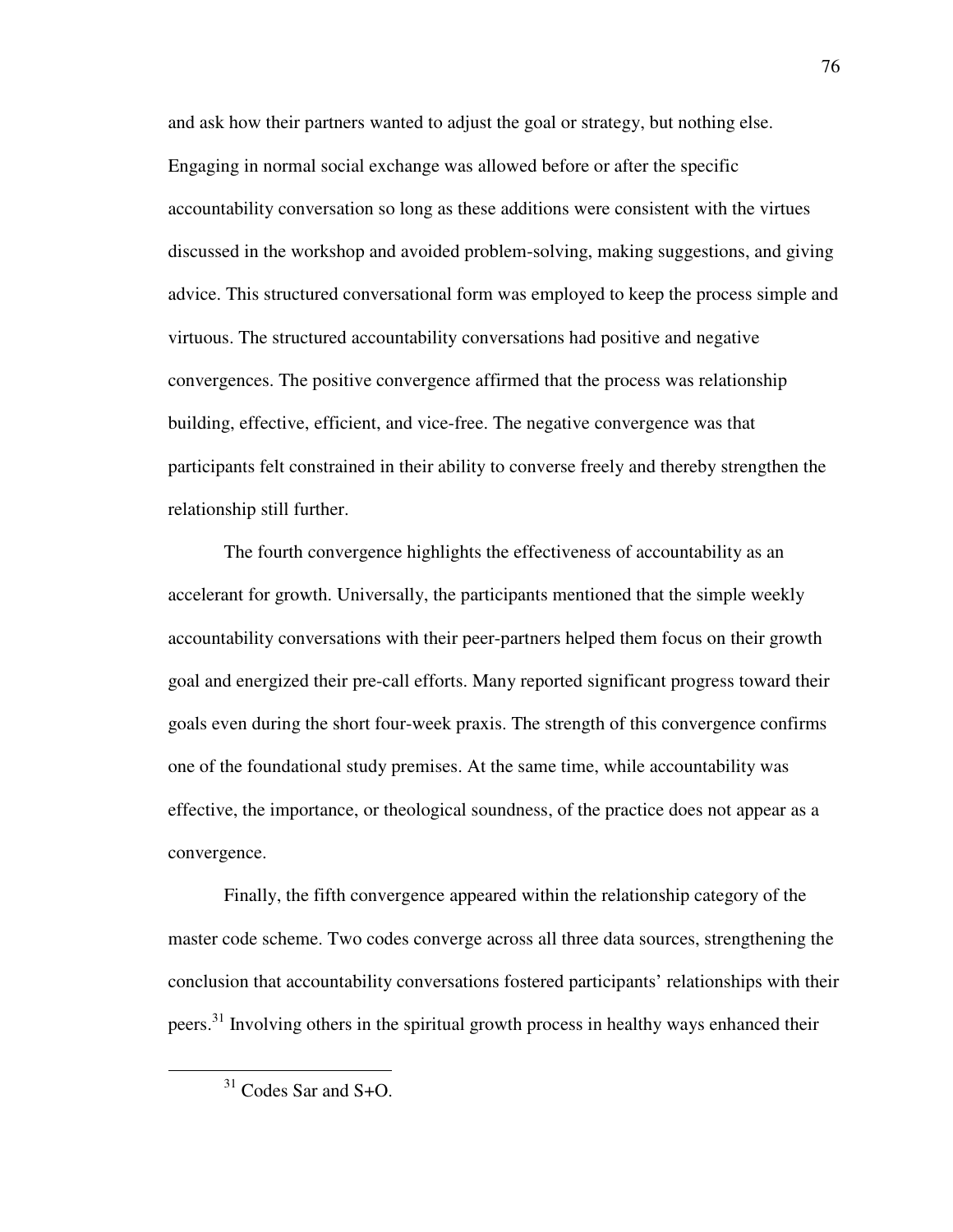growth efforts while strengthening their degree of interdependence and interrelatedness. In addition, these two codes demonstrate that the participants desired stronger relationships within the body of Christ and welcomed the structural formalities that helped them forge such relationships. Contrary to a premise of this study of a cultural bias against relational involvement in spiritual formation, these results indicate that what people resist is unwanted and unhealthy involvement of others in personal efforts, not the relationship itself.

#### Slippages

Slippages are concepts that appear in conflicting ways within the data. Slippages are more than simply the absence of an idea in a particular source. Simple absences will occur naturally from the divergent data collection methods employed among the triangulated sources. Slippages play an important role for their ability to highlight divergent views, interpretations, or understandings of the underlying reality. The analyzed data exhibit five slippages worthy of comment.

The first slippage concerns the participants' reactions to me. Coded content on this topic appears in the researcher and outsider sources, but the nature of the content from each source differs. Field notes from the workshop contain my reflections on the general lack of questions and discussion that took place in the presentation sessions. The participants exhibited energy during their peer-partner interactions and sustained attention to the presentations, but there were surprisingly few challenges, clarifications, questions, or comments. The outsider interview revealed that the participants felt intimidated during the weekly supervision phone calls of the praxis. It is possible that the lack of comments in the workshop reflects the same underlying dynamic. As already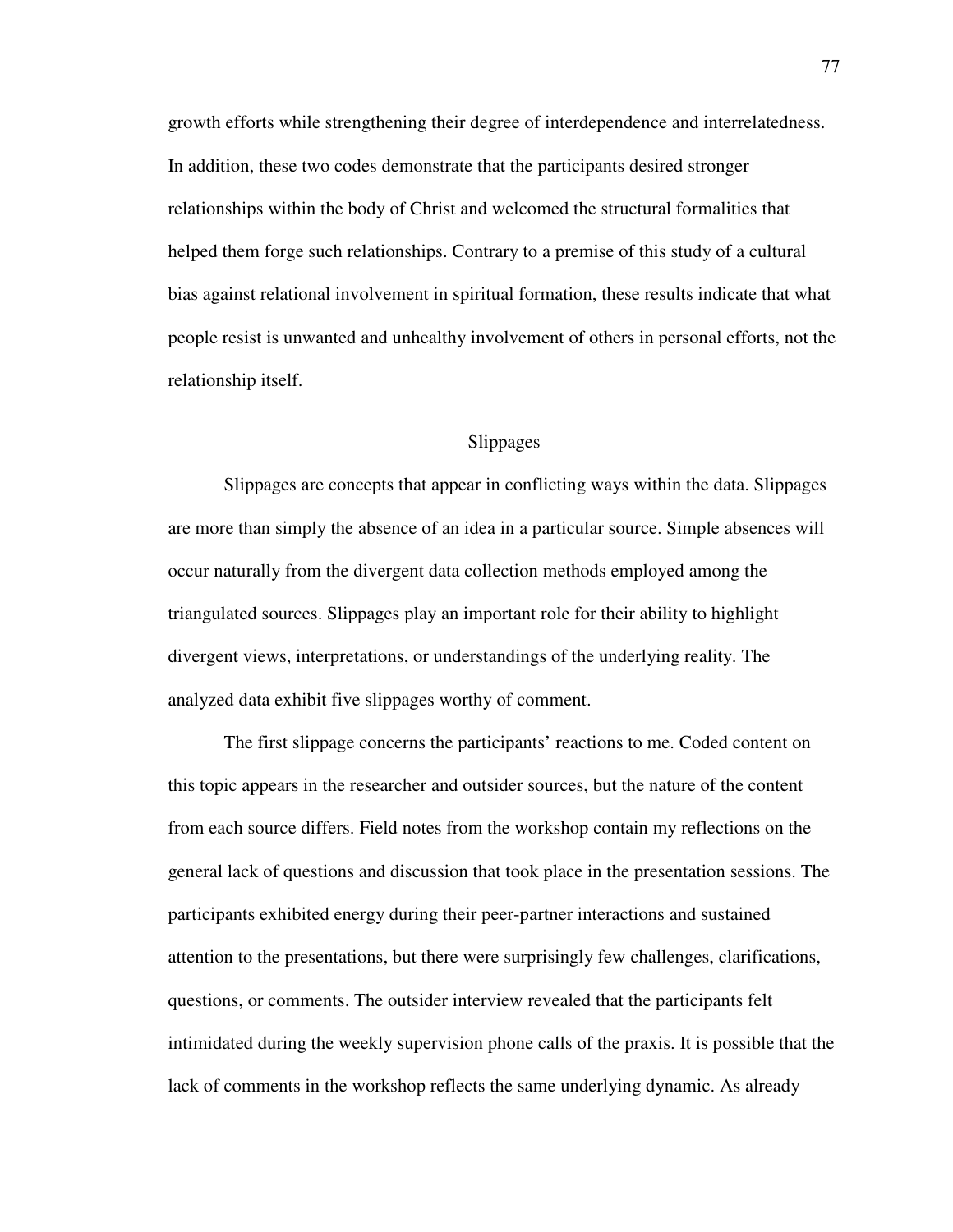mentioned in the outsider data discussion, the form of intimidation was not a fearful, uncomfortable intimidation but rather insecurity about their responses to my questions. A personal result of this finding is that I need to take this to heart and intentionally seek ways to keep my style light, accessible, and relational. The presence of this intimidation factor probably enhanced the effects of the double accountability structure of the praxis and potentially overestimates the extensibility of the results.

The second slippage appears as a tension between the participants' strong desire for virtuous peer relationship and their avirtuous treatment of themselves.<sup>32</sup> The expression of personal guilt, shame, and self-flagellating comments appeared in my notes from the weekly supervision calls. In several of these one-on-one conversations, there existed a high degree of negative inner psychology functioning as the participant's primary motives for growth. It appeared that what participants demand from their peerpartners they failed to discipline in themselves. The presence of these negatively charged internal growth motives confounds the ability of this study to understand whether the stated resistance to involving others stems primarily from their apprehension of guiltfrom-others or their apprehension of self-guilt.

The third slippage noted in the study was an observation by the outside expert concerning the nature of some of the participants' growth goals that did not appear in the other two sources. The outside expert felt that task oriented growth goals were less important and transformative than goals that involved more classic spirituality topics. In my opinion, the nature of the goal is immaterial to the focus of the study. Goal topics,

 $\overline{a}$ 

<sup>32</sup> Compare codes Svv, R+R, and S+O with codes Rs and El-.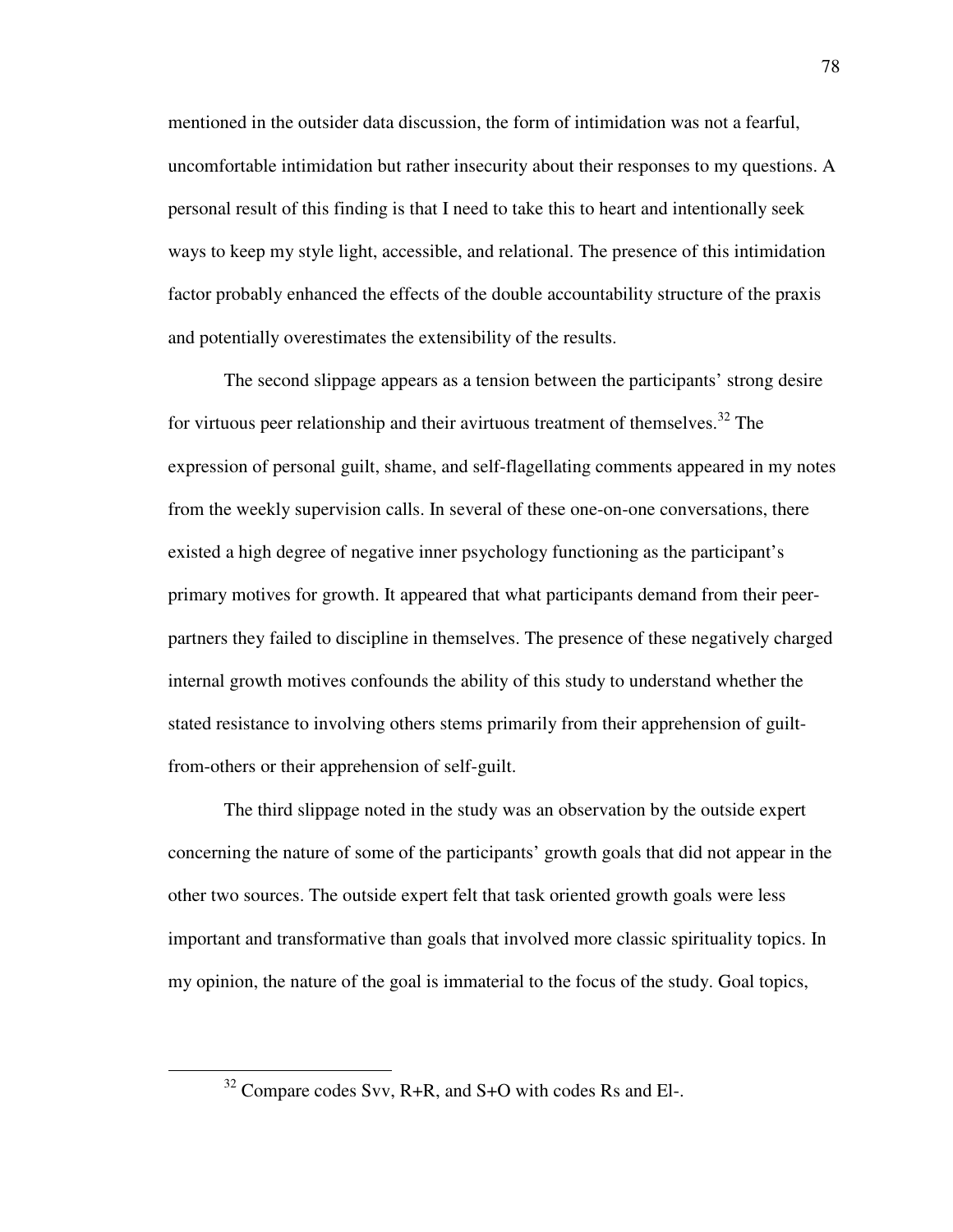like relationships, will change over time in keeping with the strength of the growthfocused relationship. Any growth goal can result in transformative spiritual formation.

The fourth, and final, slippage was the apparent tension between the strong emphasis on the need for training as captured by the outside expert's group interview and the negative comments about how the structured process taught in that training limited relationship development. This appears to be a natural and unavoidable tension. It is natural that new social patterns associated with growth-focused relationships will necessarily rely upon procedures and structures as a means of initiating the communal pattern. I would anticipate that as this style of interaction permeates the body it will progressively shed the procedural safeguards and come to rely upon social initiation into the communal pattern without the need for specialized training.

#### **Silences**

The only complete silence within these results was the absence of coded statements reflecting the idea of accountability as a practice. The workshop presentation described the idea of a practice using two key statements: "The means of becoming must equal the ends of becoming" and "To become a more excellent body we must pursue growth not as individuals, but as a body." The heavier emphasis expressed on the effectiveness of the accountability process rather than its importance combined with the absence of body concepts in the motives for growth indicate that these participants are operating with a nascent understanding of the body of Christ as a body rather than a collective. This observation correlates with MacIntyre's suggestion that practices "systematically extend"; thus it would be impossible for a group of people who have not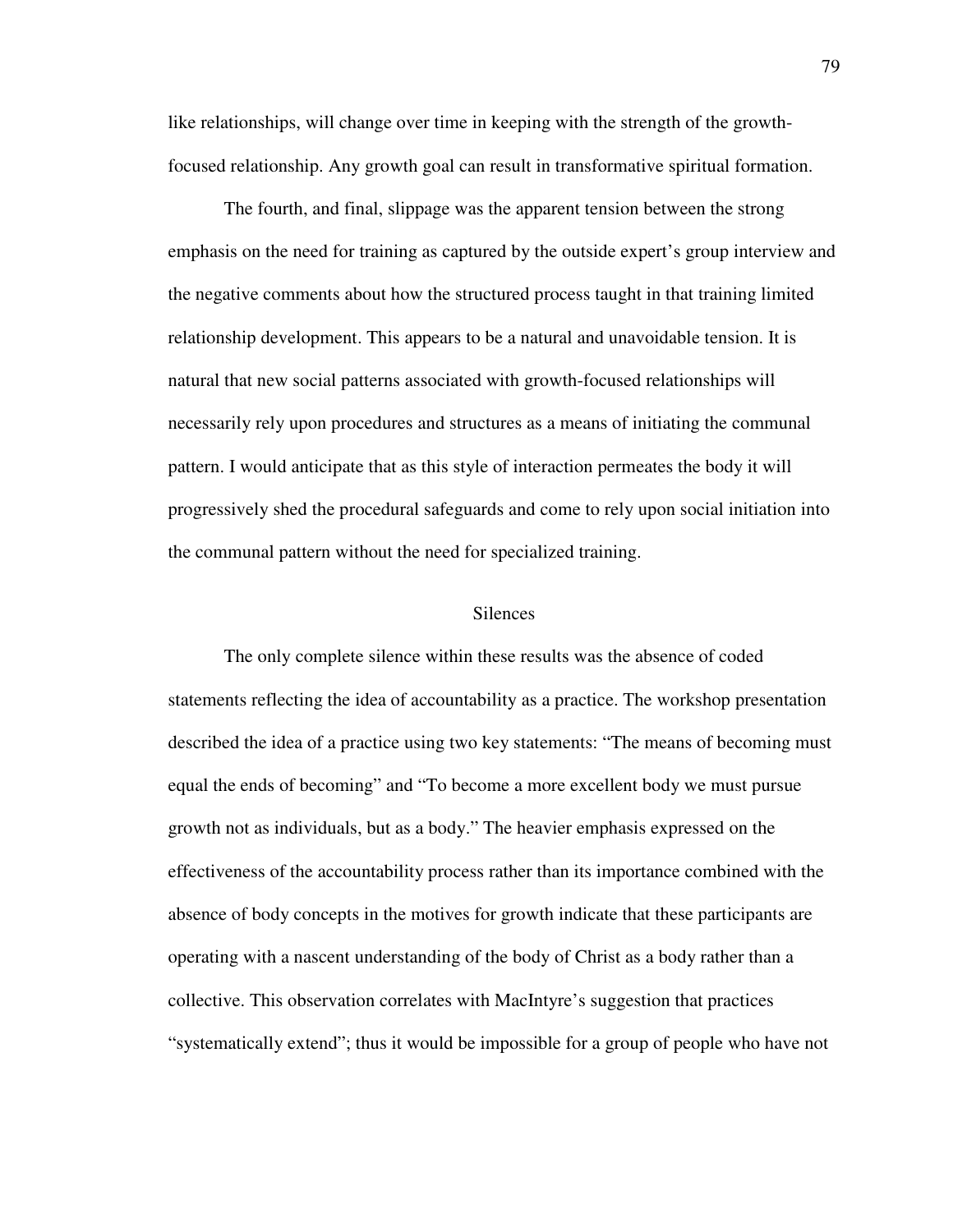practiced communal forms of spiritual formation to conceptualize the body of Christ ontologically.

#### **Summary and Conclusion**

This section reviewed the findings and results beginning with the source specific results and then progressing to the inter-source findings. Twenty-six codes were added to the initial scheme, with additions coming from all three data sources. This pattern reflects a robust triangulation of data that strengthens confidence in the stated findings. The researcher resultant scheme added thirteen codes. The researcher additions focus on procedural concerns of the accountability praxis along with the weekly struggles associated with growth. The insider scheme grew by eleven codes, six of which were unique to the insider perspective and emphasize the participants' reflections on growth and accountability. The outsider results added thirteen codes to the initial scheme, with four being unique to the outsider perspective. These additions captured the retrospective and reflective contents consistent with the timing and purpose of the outsider's interview. The unique additions from each data source are all consistent with the uniqueness of the perspectives, and all offer helpful insights for the study.

The three data sources generated thirteen themes, the majority of these arising from the insider's perspective. These themes show that the participants have been initiated into a new practice that resulted in personal growth, strengthening of relationships, and the practice of virtues. In addition, the data triangulation contributed to significant insights related to the participants' motives and goals for growth, their interest in relationships, and the importance of training and structures associated with new

80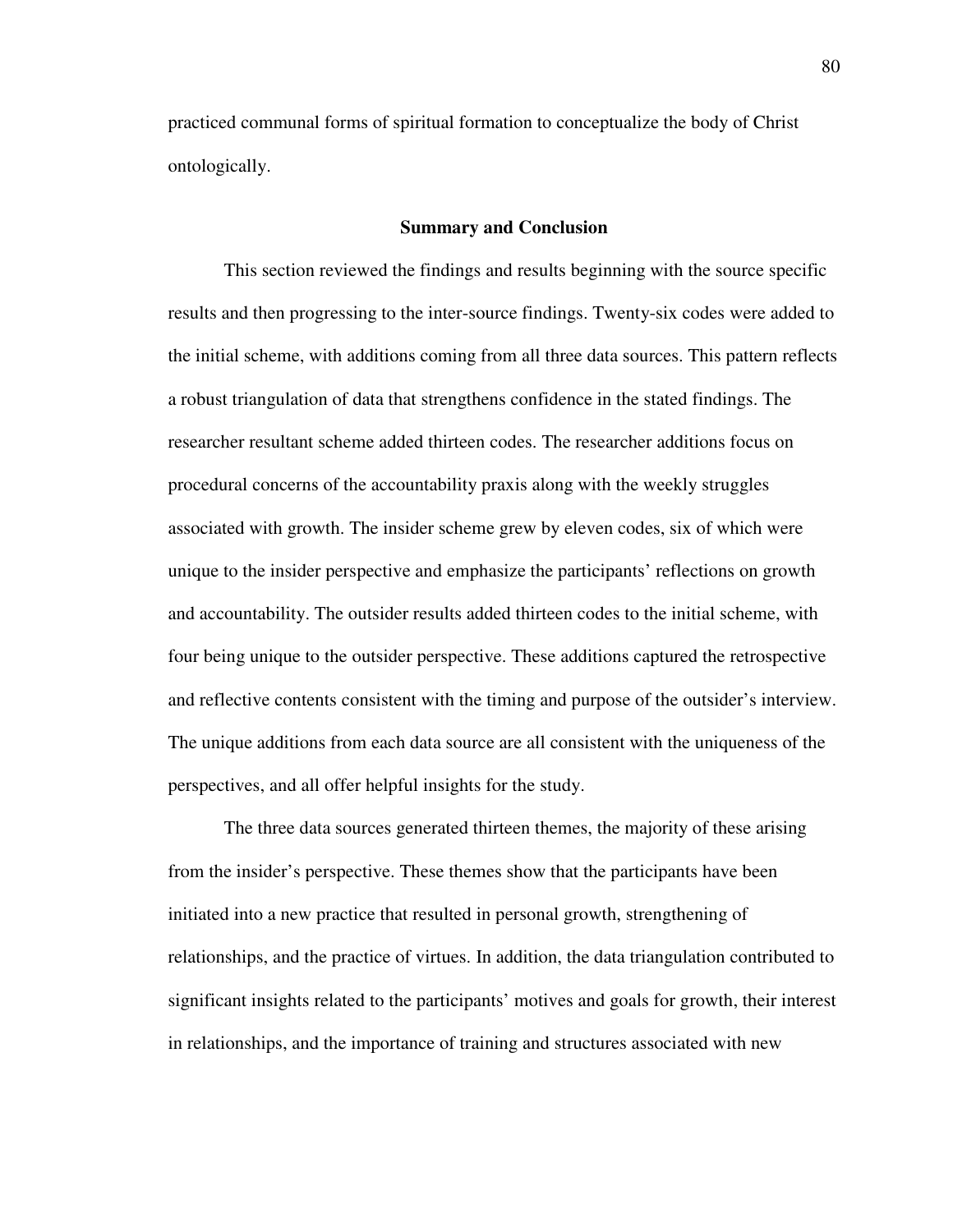practices. In total, the findings offer substantial contributions to the life of the congregation.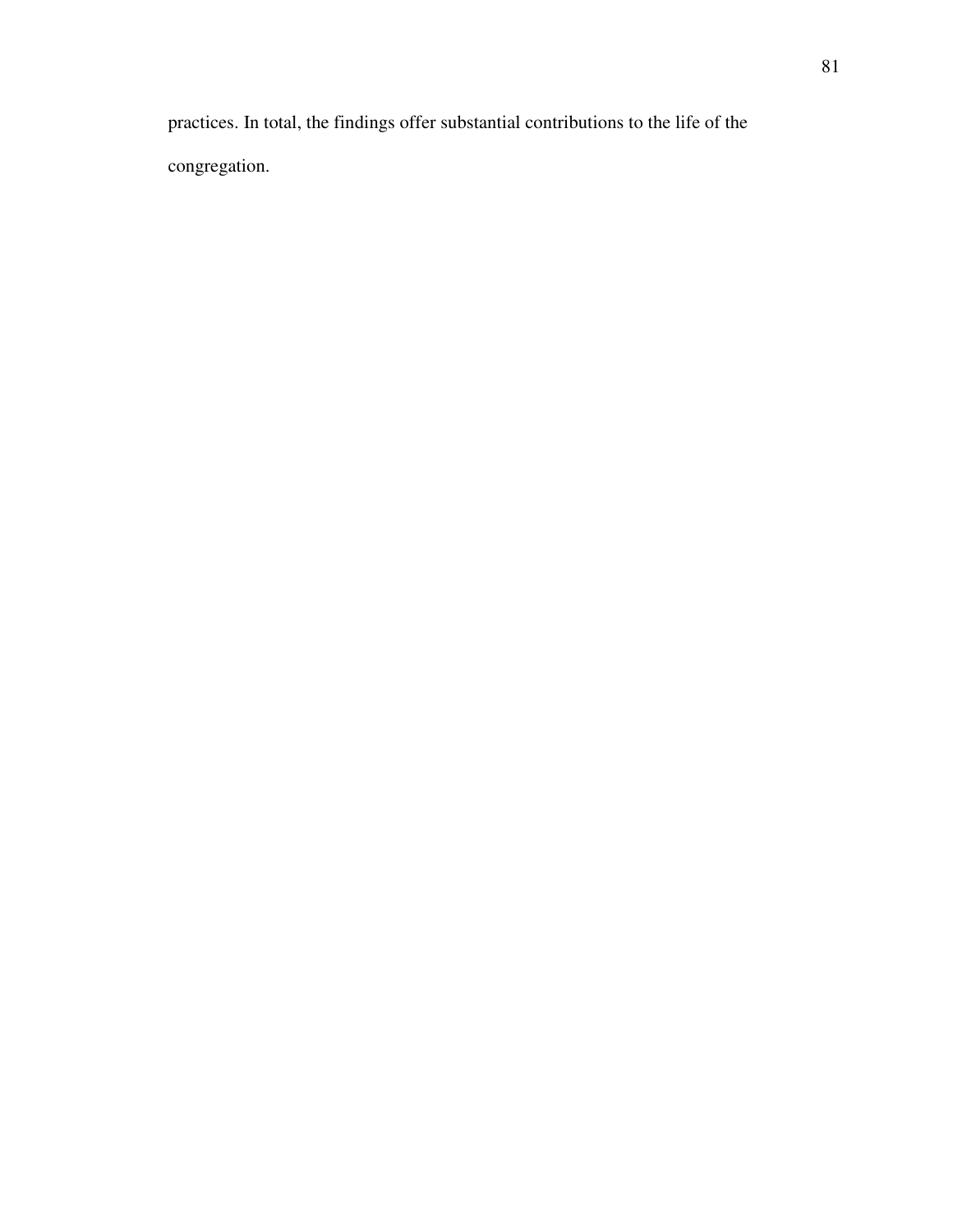# CHAPTER V

## CONCLUSIONS AND IMPLICATIONS

Having reviewed the findings in detail, I now return to the original assertions and assumptions of the project to ferret out meaningful conclusions. Following these conclusions, I will examine additional ministry and personal lessons that have resulted from the project and explore the implications of these lessons on the CCC and their potential applicability to other settings.

## **Conclusions**

The theological foundation of this study used Paul's image of a body in Romans 12 as an essential depiction of the ontological reality of the body of Christ. The inherently interrelated and interdependent qualities of a body were contrasted with the culturally prevailing collectives of groups, teams, and corporations. These cultural collectives prioritize individual existence above interdependence and imagine the collective experience as an enhancement to the individual pursuits rather than vice-versa. Combining the Romans 12 understanding of the interrelated and interdependent body with the idea of a practice led me to conclude that the correction to the present anemic understanding of community would involve both teaching and experience. Thus it would be impossible to reach the goal of an interdependent and interrelated community by simply focusing on the cognitive understandings of community. In order to understand what it means to live as community, the community must experience interrelated and interdependent practices. This project demonstrated the validity of this premise. As the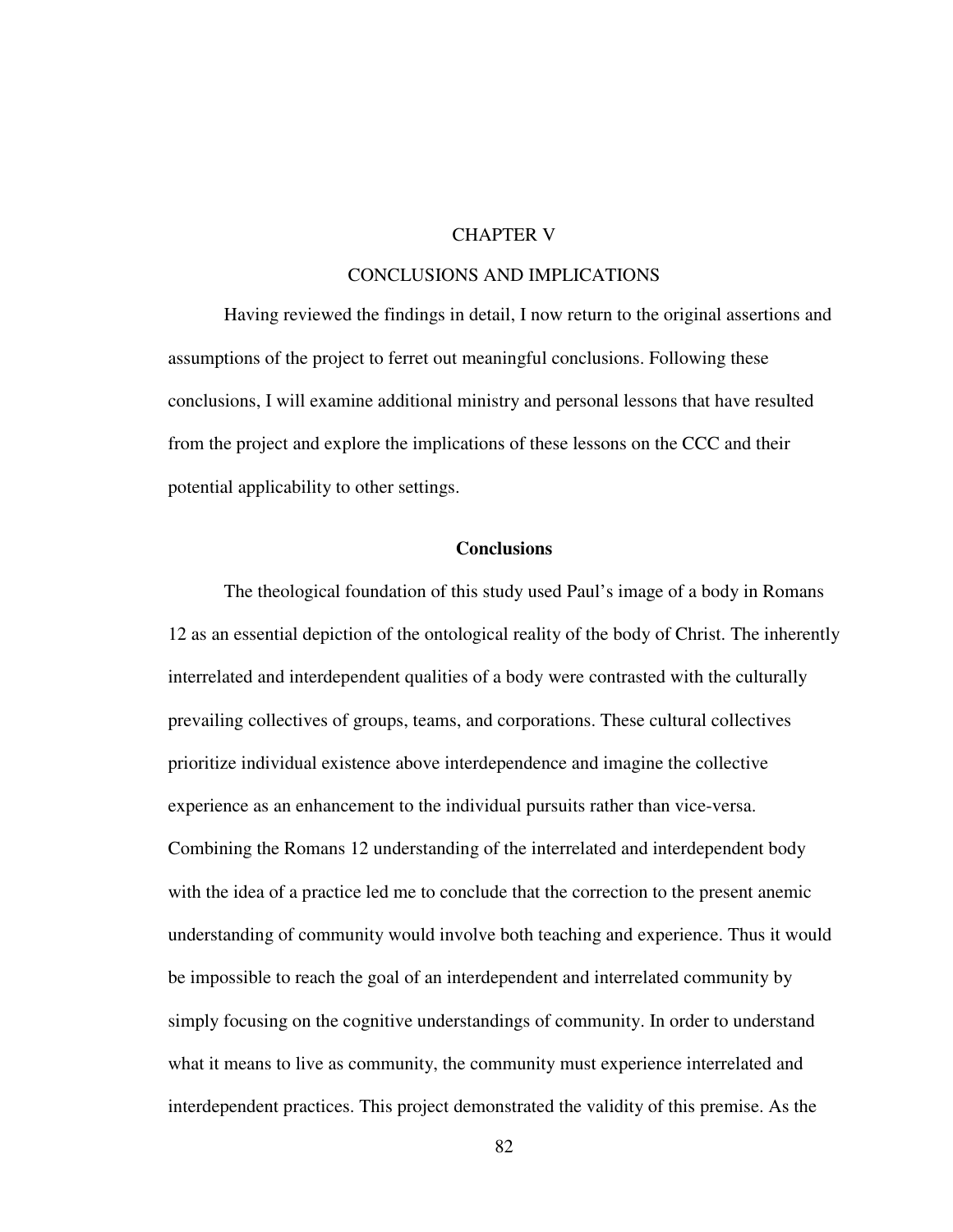discussion of the findings revealed, the praxis participants increased their level of interdependence and interrelationship by involving others in the growth process. Their positive comments about the relationships, coupled with their experience of progress toward their growth goals, confirmed the positive conclusion. While they could not articulate their experience using the language of a practice, they, nevertheless, incrementally extended their understanding of living in a body through their mutual involvement with each other in growth-focused efforts.

The earlier theological discussion argued that the praxis of growth in the average congregation revealed an underlying belief in the sufficiency of isolated private efforts for Christian growth. This assumption, I argued, fails in two significant ways. First, the assumption fails by selecting the wrong goal for growth. The common error is imagining the goal of Christian growth to be strong individual Christians rather than an interrelated and interdependent community. Second, even if the errant goal is corrected, individual efforts are inconsistent with the practice nature of realizing the body goal. Employing individual efforts for the realization of community places the "goods" of the process external to the "means." The findings of this project indicate that most of the participants continue to express the goal of Christian growth in individual terms using common phrases such as "become Christ-like." The teaching presented in the workshop phases was insufficient to change this deeply embedded belief. This negative finding is consistent with a group that is only beginning to conceptualize Christian growth in relational terms. MacIntyre's definition of a practice asserted that true practices systematically extend the understanding of the practice. Applying this definition, I would expect that the continued application of growth-focused relationships involving healthy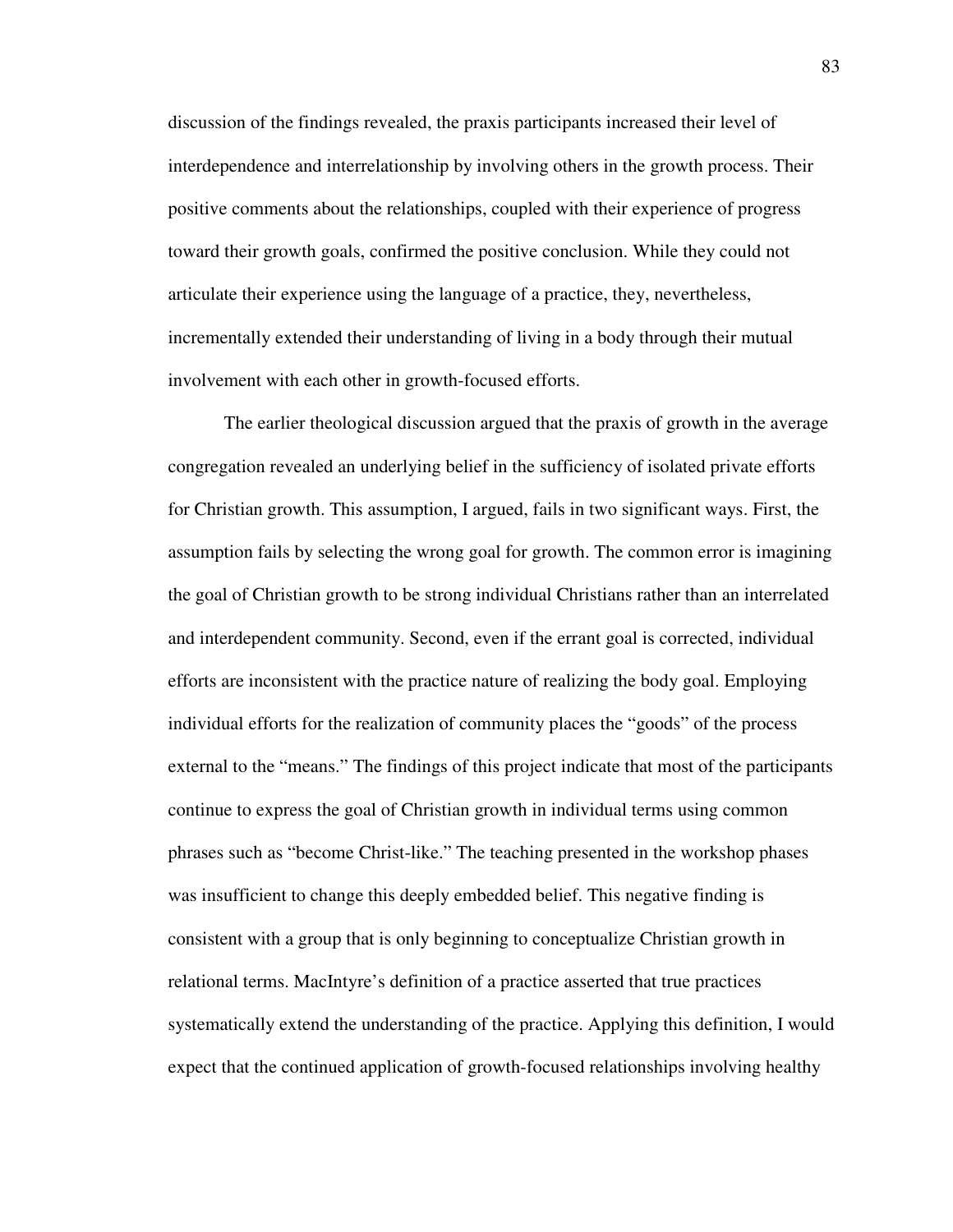accountability would, over time, shift the understanding of the goals for Christian growth. Negative experiences with growth-focused relationships threaten this systematic extension and elevate the importance of procedural structures that limit negative occurrences during the formative stages.

The initial story line of this project was to reframe the theological importance of the body away from a simple collective and toward an interrelated, interdependent body through a combination of teaching and praxis. I hoped that this combined intervention would result in the participants' becoming increasingly motivated to involve others in their personal spiritual growth efforts. The findings confirm that the workshop's teaching and the positive praxis experience have indeed increased the likelihood that these initiants will continue to involve others in their Christian growth efforts.

One final assumption made within the project needs examination. The project assumed that the prevailing emphasis on privatized growth originated from the surrounding cultural emphasis on individuality and independence. I asserted that this cultural disposition, combined with latent anxieties associated with unhealthy accountability, inhibited communal forms of Christian growth. The findings confirm the presence of significant anxieties associated with negative experiences of relational growth contexts such as guilt, shame, and control. The participants expressed these anxieties in indirect ways, stressing the need for training and process structures. Thus I conclude that there is a prevailing predisposition for individualized growth efforts and that this predisposition is related to latent anxieties that involving others in growth efforts would increase feelings of shame, guilt, or inadequacy. Some of the findings indicate that the anxieties may originate from dissatisfaction with self and only expressed as a fear of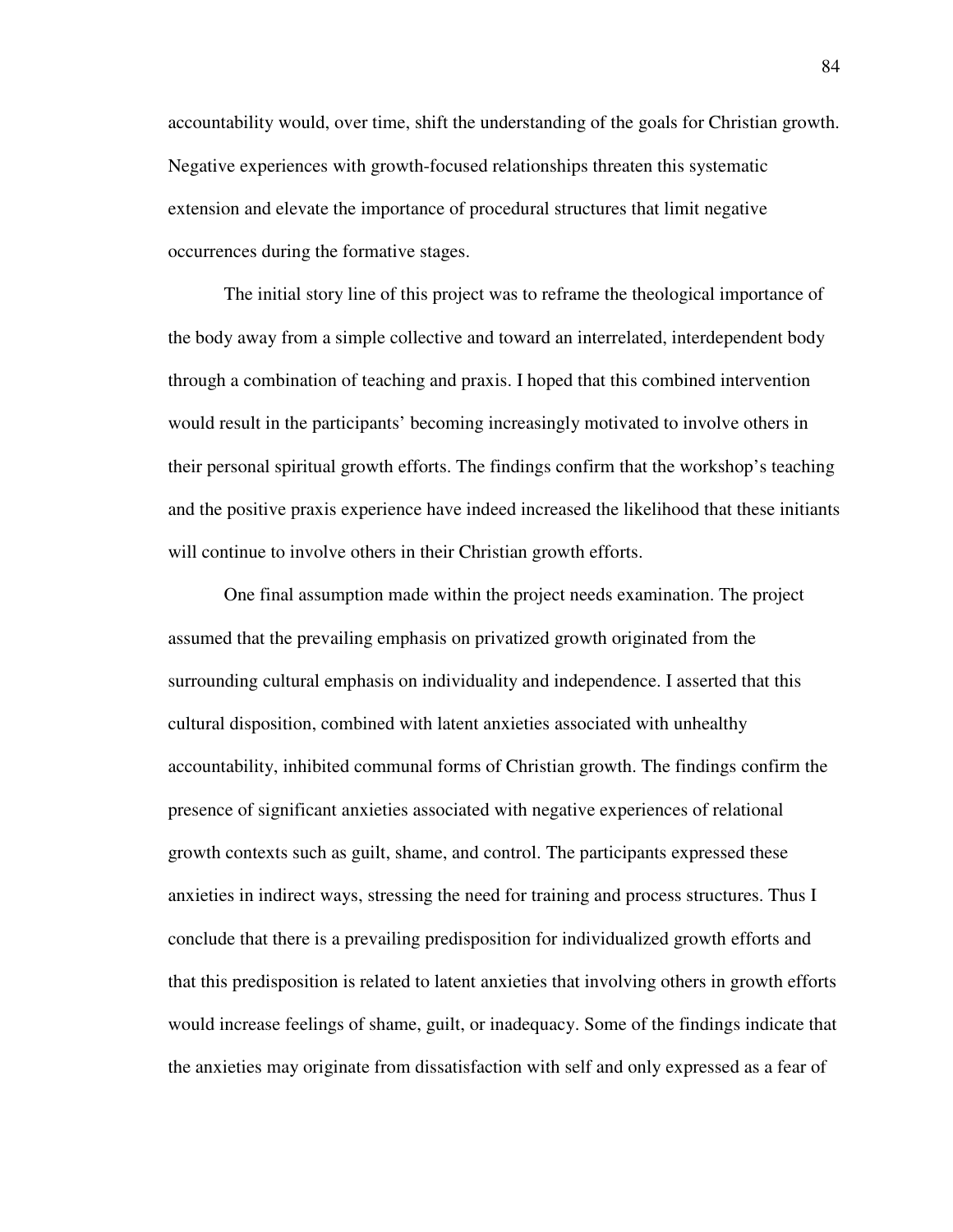others. However, there are insufficient findings from the study to isolate the source of this predisposition.

#### **Summary of Ministry and Personal Lessons**

Four particular lessons emerge from this project. Three of these lessons shape the ongoing ministry at the CCC while one of them is more personal in nature. First, I did not expect to discover a latent desire for relationship, including a positive disposition for involving others in growth initiatives. Prior to this study, I had presumed that people would hesitate and resist the relational form of spiritual formation. On the contrary, they embraced it and hoped for significant relational outcomes. The hesitancy associated with growth-focused relationships had more to do with the risk of guilt, shame, embarrassment, and rejection that would reinforce their individual inner dissatisfactions with their own Christian growth. The shift in assumptions opens the door to a more rapid expansion of the communal form of growth at the CCC than was anticipated before the study. This accelerated expansion will depend primarily upon the ministry structures to train new participants and develop effective on-going support methods to insure that the practice remains healthy and virtuous.

Secondly, it was surprising to see the degree to which the participants responded to the training and welcomed the structured forms of healthy accountability employed in the praxis. Apparently, the reward of avoiding undesirable consequences of accountability was an easy trade for the risk that the structures would limit relationship building. This learning suggests to me the importance of providing structure to the corporate process of growth. Appropriate programmatic structures may unlock additional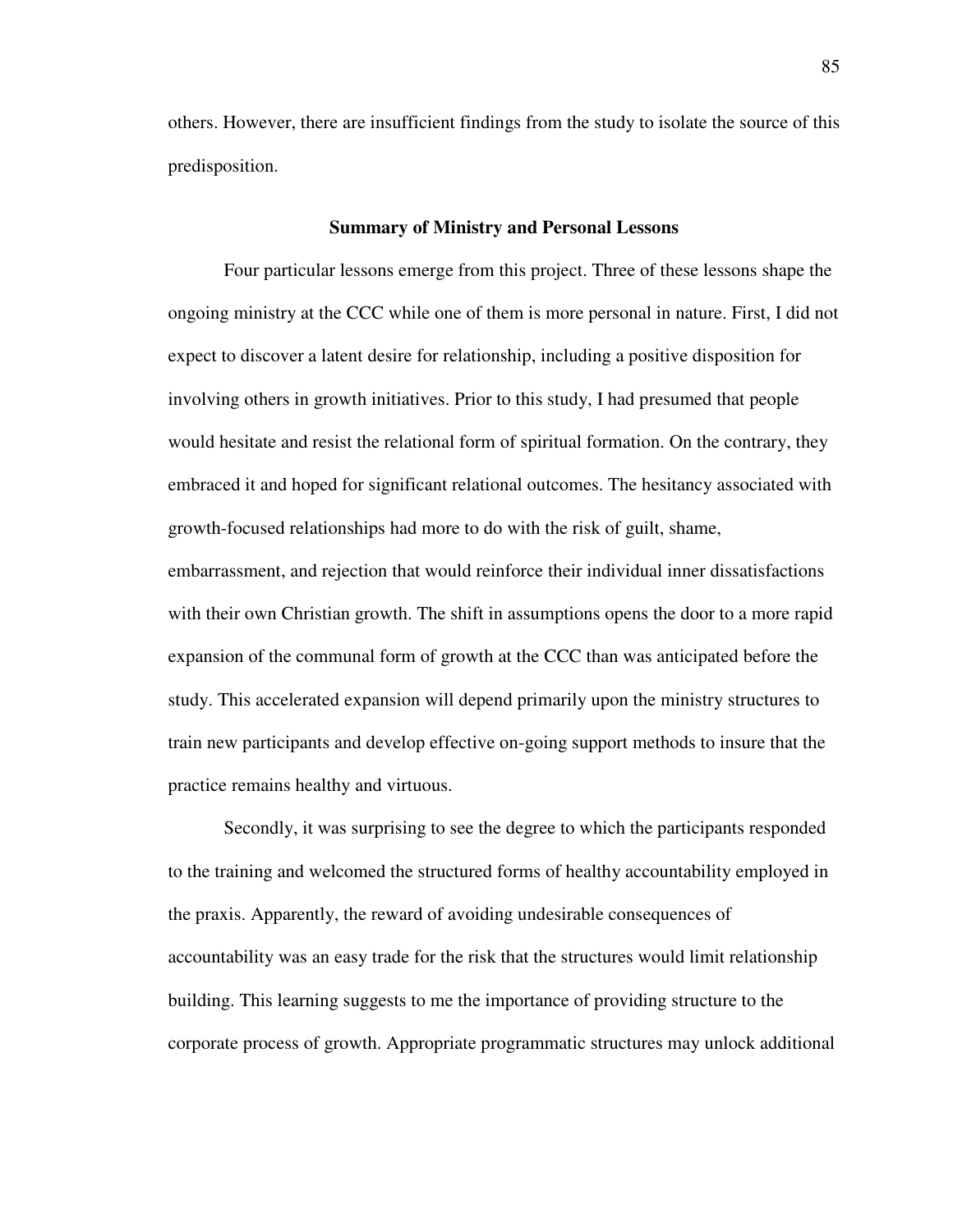latent energy that would accelerate the formation of communal aspects in other dimensions of the life of the congregation.

The third discovery is a reflection upon the participants' positive response to the praxis combined with their somewhat tentative commitment to continuing the growthfocused relationships on their own without the study structure. This reinforces the prior learning around the need for structures but also suggests that true initiation into a communal form of spiritual formation will require a more extended praxis. It is unclear how long it would take until the communal form of spiritual formation becomes socially self-sustaining within the congregation.

Finally, the project has made me more aware of how portions of the congregation perceive me. On the one hand, it is gratifying to learn how they value my contribution to the life of CCC, but on the other hand, they indicate a sense of intimidation as well. This intimidation factor is certainly not intentional and has caused me to reflect on ways that I can soften my style to minimize the negative effects of this.

#### **Implications for Ministry**

The positive results from this study suggest that continuing growth-focused relationships involving healthy accountability would benefit the congregation's development of a healthier communal identity. The progressive nature of practices suggests that the scope of healthy accountability conversations will expand as practitioners become more and more comfortable with one another and their understanding of the goal of Christian growth matures. At another level, the types of goals pursued should also systematically extend to deeper spiritual concerns over time. Although this appears to be a natural progression and is consistent with the underlying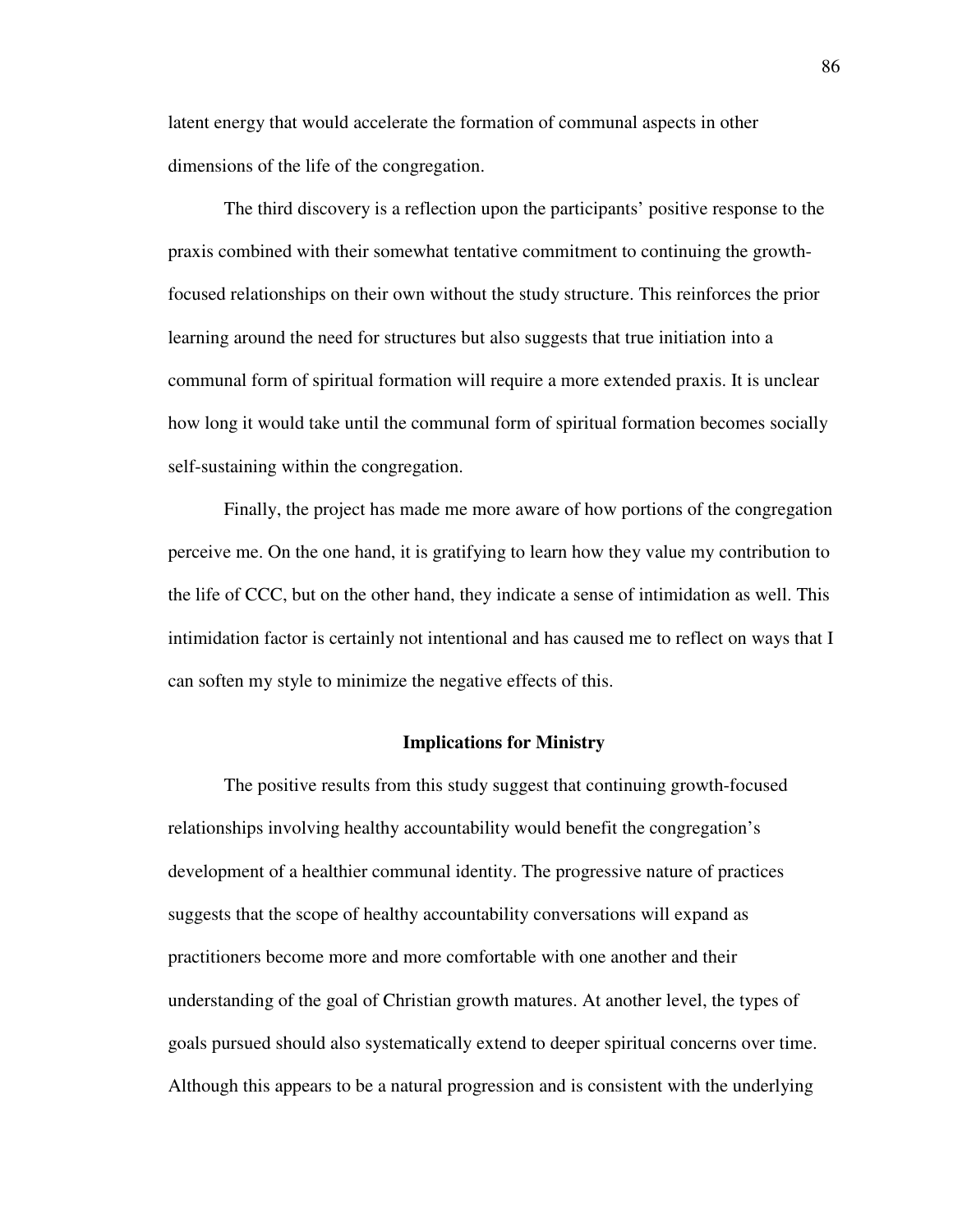theory that practices systematically extend, I hesitate to assume this progression will occur without facilitating structures. The praxis phase of this project involved a double accountability structure, which was a factor of its success. Some form of double accountability may be necessary until the practice is firmly established. Leadership can provide elements of double accountability without the formalism used in the praxis by providing training, congregational challenges, facilitation of the formation of growthfocused relationships, and incorporation of the relational dynamic into the worship. With these thoughts in mind, I want to outline a preliminary path forward for CCC.

The first priority for the continuation of this effort will be to leverage the experience of the study participants so that they serve as yeast within the broader congregation. This will take two facets. The first facet is for the praxis group to share their positive experience with the congregation via testimony or a video presentation. The offering of positive testimony will reinforce the participants' interpretation of the praxis and lay the foundation for broadening congregational involvement. A second facet of propagation must involve encouraging the study participants to continue in the practice of involving others in their growth efforts using healthy accountability. The enthusiasm expressed in the final interview for this practice indicates that the continuation has a good chance of occurring. Building upon the positive testimony of the praxis group will expand interest in healthy accountability training. Then by repeating the snowball recruiting structure, these new participants could recruit partners, extending the practice further into the congregation.

The periodic pattern of promoting, recruiting, training, and launching clusters of people will help spread the practice through the congregation. As the practice deepens

87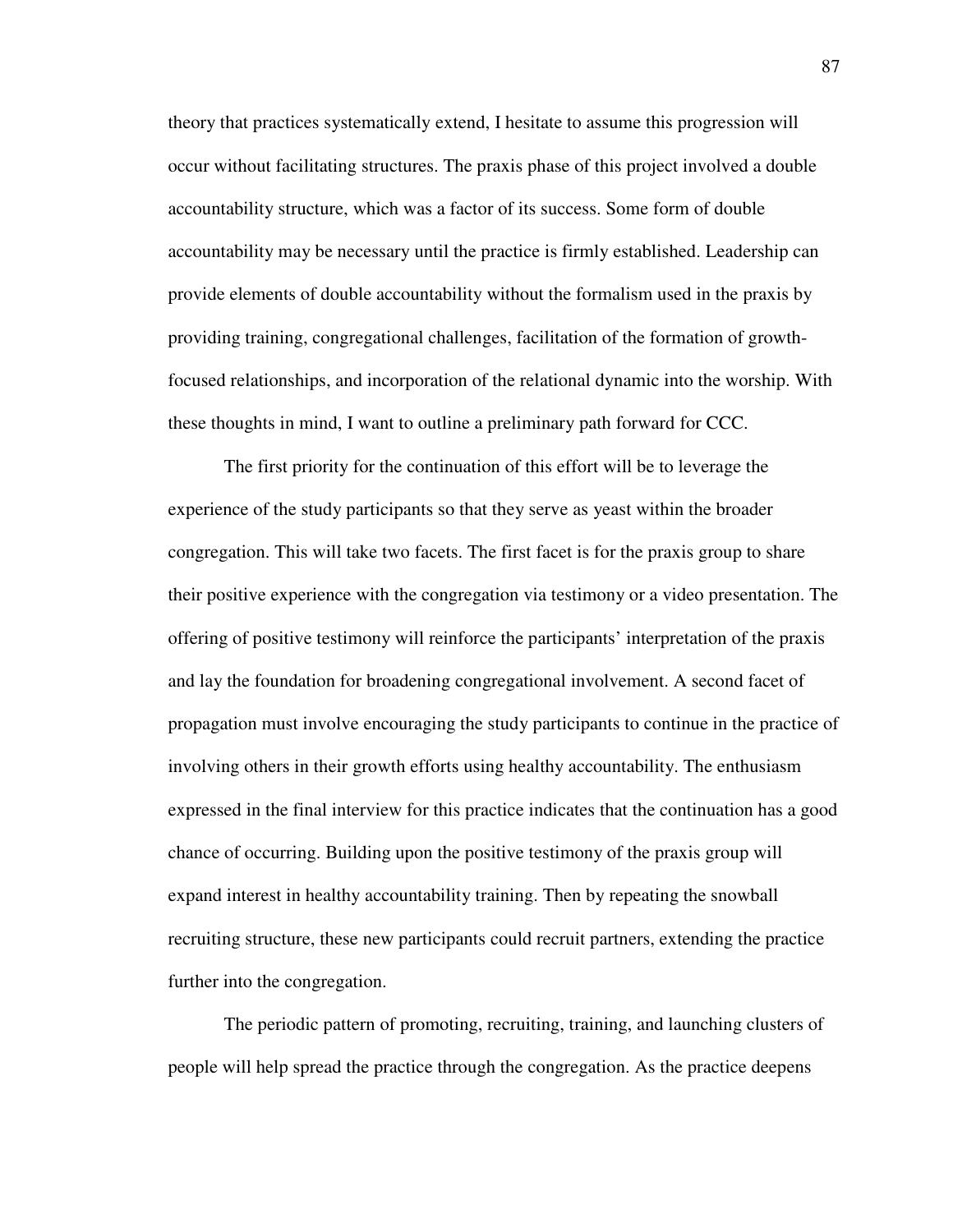within the community, it will undoubtedly evolve. Continually managing the evolving process to ensure that it remains healthy and virtuous will demand leadership attention.

#### **Generalizability**

The initiation of growth-focused relationships involving healthy accountability in the CCC was a project that grew out of the life of the congregation and was a natural extension of a long-term initiative focused on spiritual formation. This section explores the potential that such growth-focused relationships would be successful in other contexts. The leadership of the CCC has been focused on establishing spiritual formation as a central focus of the congregation for the past four years. Within that time, three topics have dominated our congregational life: the need to be intentional, the need for every Christian to grow, and the need for a theological understanding of grace. I believe that all three of these topics are prerequisites for the successful launch of growth-focused relationships involving healthy accountability in other contexts. While these subjects are prerequisites, there is no reason to believe that it requires four years of preparation in other contexts. These three core topics could be promoted via more directed and intensive training sessions or even incorporated into an extended version of the healthy accountability training workshop.

#### **Future Actions and Study**

The findings and conclusions of this study suggest the potential for several ongoing study topics. First, the results of this study seem to indicate that teaching alone will not change the understanding of the goal of Christian growth without an ongoing praxis of relational formation. This assumption warrants a longitudinal study. It would be helpful to trace how the theological perceptions of a group of people who engage in the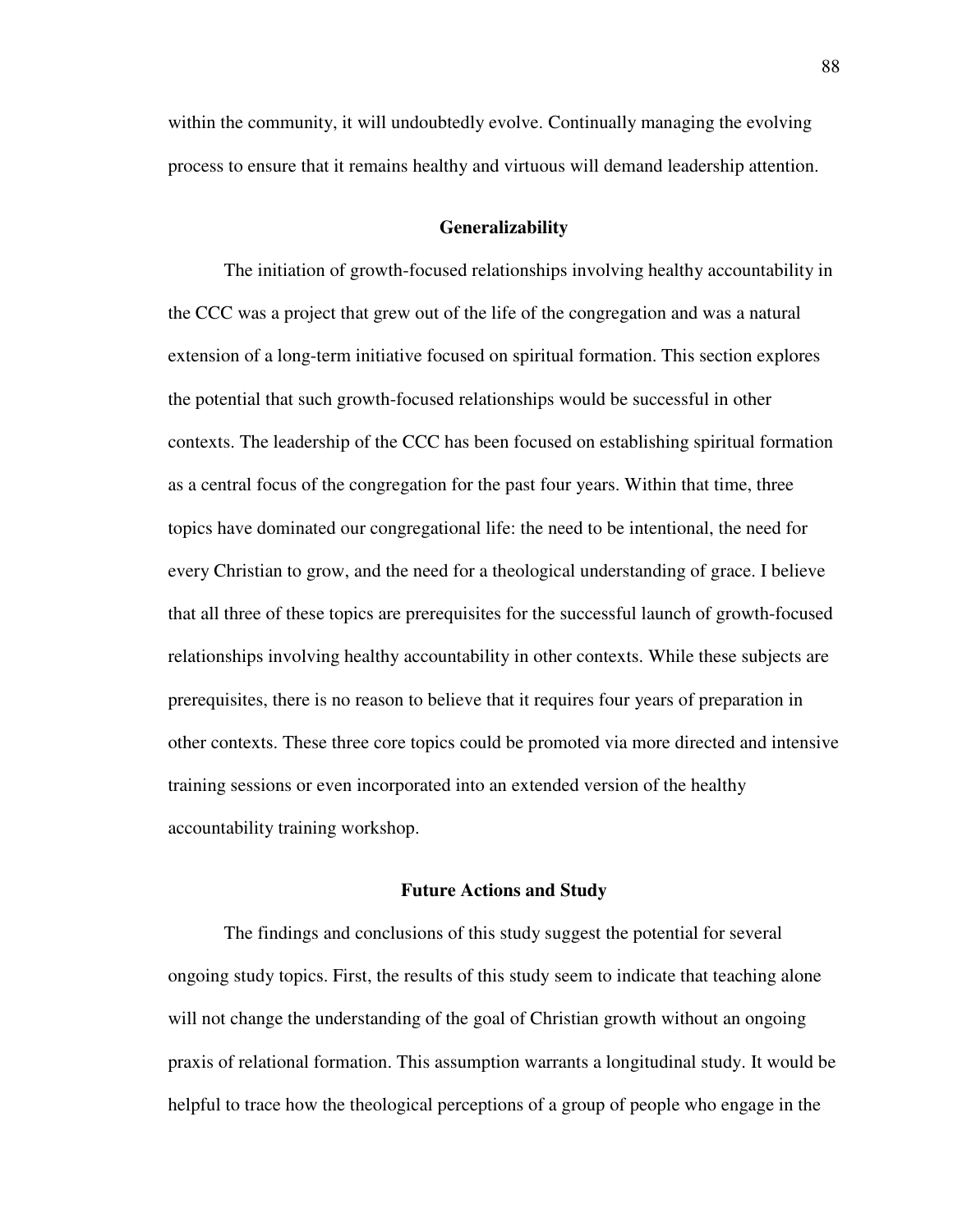ongoing practice change over the course of several years. Second, the importance of double accountability in the congregational setting was discovered by this study. There is a need to explore several different forms of double accountability to understand the practical implications of these congregational patterns. Third, the study also suggests that certain people who are predisposed to heavily judgment-focused theologies would benefit from alternative forms of accountability to prevent reinforcing their negative motives for growth. A study to examine this specific population would further refine the ministerial application of healthy accountability based upon personality variations.

## **Conclusion**

This project sought to encourage the burgeoning congregational interest in spiritual growth and steer the emerging efforts away from the default individualism using growth-focused relationships involving healthy accountability. The results confirm that the study participants had previously been inhibited from involving others in their growth efforts because they feared that these relationships would increase guilt, shame, and embarrassment. The form of accountability introduced in the praxis overcame their hesitations, enhanced their peer-partner relationships, and intensified their growth efforts. The combined theological and experiential approach used in the praxis has increased their inclination to involve others in their ongoing growth efforts. Their initiation, with the help of ongoing congregational support structures, provides a foundation for growthfocused relationships involving healthy accountability to permeate the congregation over time.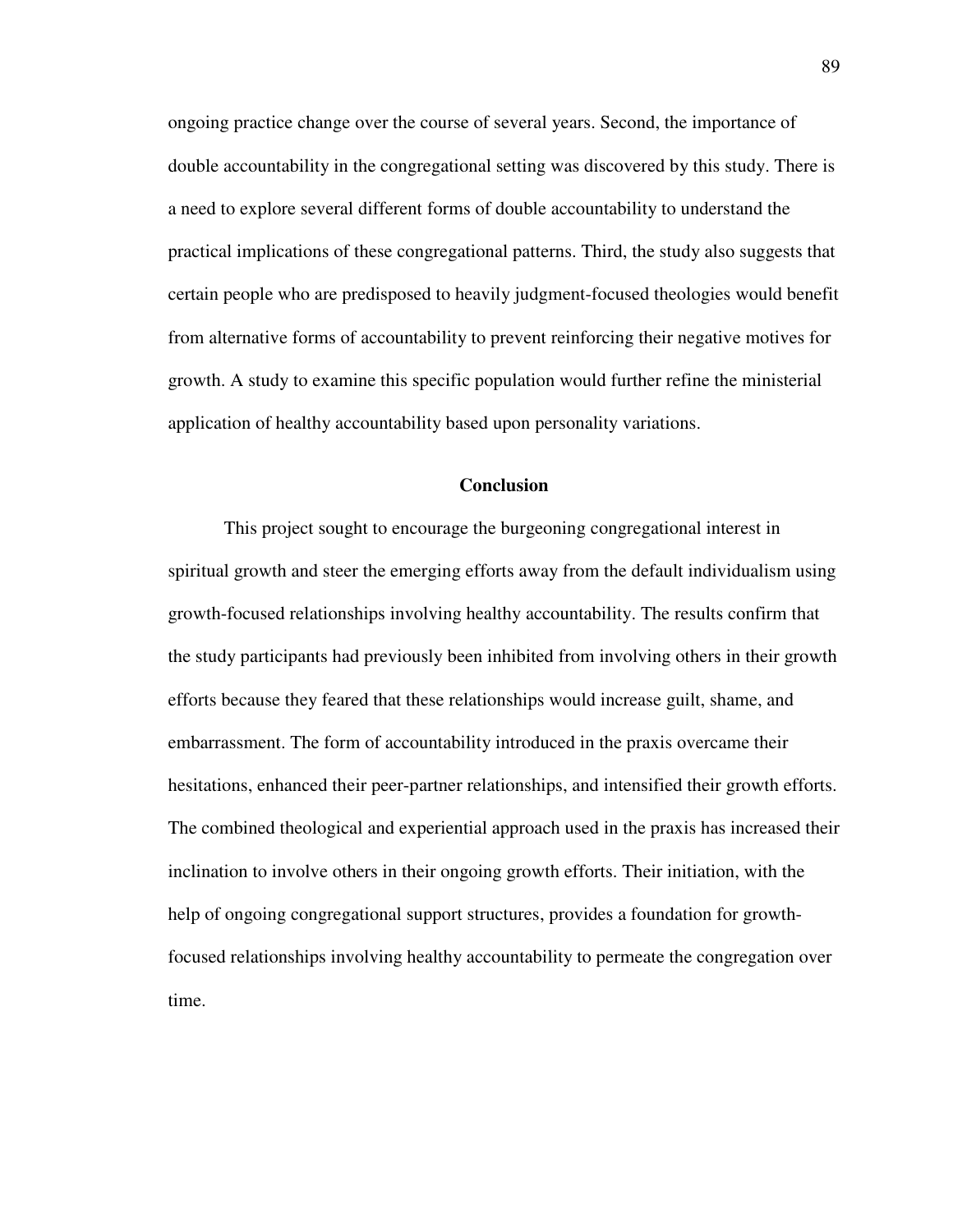## **WORKS CITED**

- Beck, Ulrich, and Elisabeth Beck-Gernsheim. *The Normal Chaos of Love*. Translated by Mark Ritter and Jane Wiebel. Malden, MA: Polity Press, 1995.
- Brownson, James V., Inagrace T. Dietterich, Barry A. Harvey, and Charles C. West. *Stormfront: The Good News of God.* Grand Rapids: Eerdmans, 2003.
- Bullard, George. "The Life Cycle and Stages of Congregational Development." *George Bullards's Journey*. Accessed June 29, 2011. http://bullardjournal.blogs.com/ bullardjournal/2008/03/the-life-cycle.html.
- Callahan, Timothy R. "'Boston Movement' Founder Quits." *Christianity Today* 47, no. 3 (March 2003): 26-27.
- Dunn, James D. G. *The Theology of Paul the Apostle.* Grand Rapids: Eerdmans, 1998.
- Dykstra, Craig, and Dorothy C. Bass. *Practicing Theology.* Grand Rapids: Eerdmans, 2002.
- Fitzmeyer, Joseph A. *Romans.* Anchor Bible 33. New York: Doubleday, 1992.
- Fricker, Miranda. *Epistemic Injustice: Power and the Ethics of Knowing.* Oxford: Oxford University Press, 2007.
- Friedman, Edwin H. *Generation to Generation: Family Process in Church and Synagogue.* New York: Guilford Press, 1985.
- Giddens, Anthony. *Modernity and Self-identity: Self and Society in the Late Modern Age.* Stanford, CA: Stanford University Press, 2006.
- Hauerwas, Stanley. *A Community of Character: Toward a Constructive Christian Social Ethic.* Notre Dame: University of Notre Dame Press, 1981.
- ———. "Discipleship as a Craft, Church as a Disciplined Community." *Christian Century* 108, no. 27 (October 2, 1991): 881-84.
- ———. *The Peaceable Kingdom: A Primer in Christian Ethics.* Notre Dame: University of Notre Dame Press, 1983.
- Hays, Richard B. *The Moral Vision of the New Testament.* New York: Harper Collins, 1996.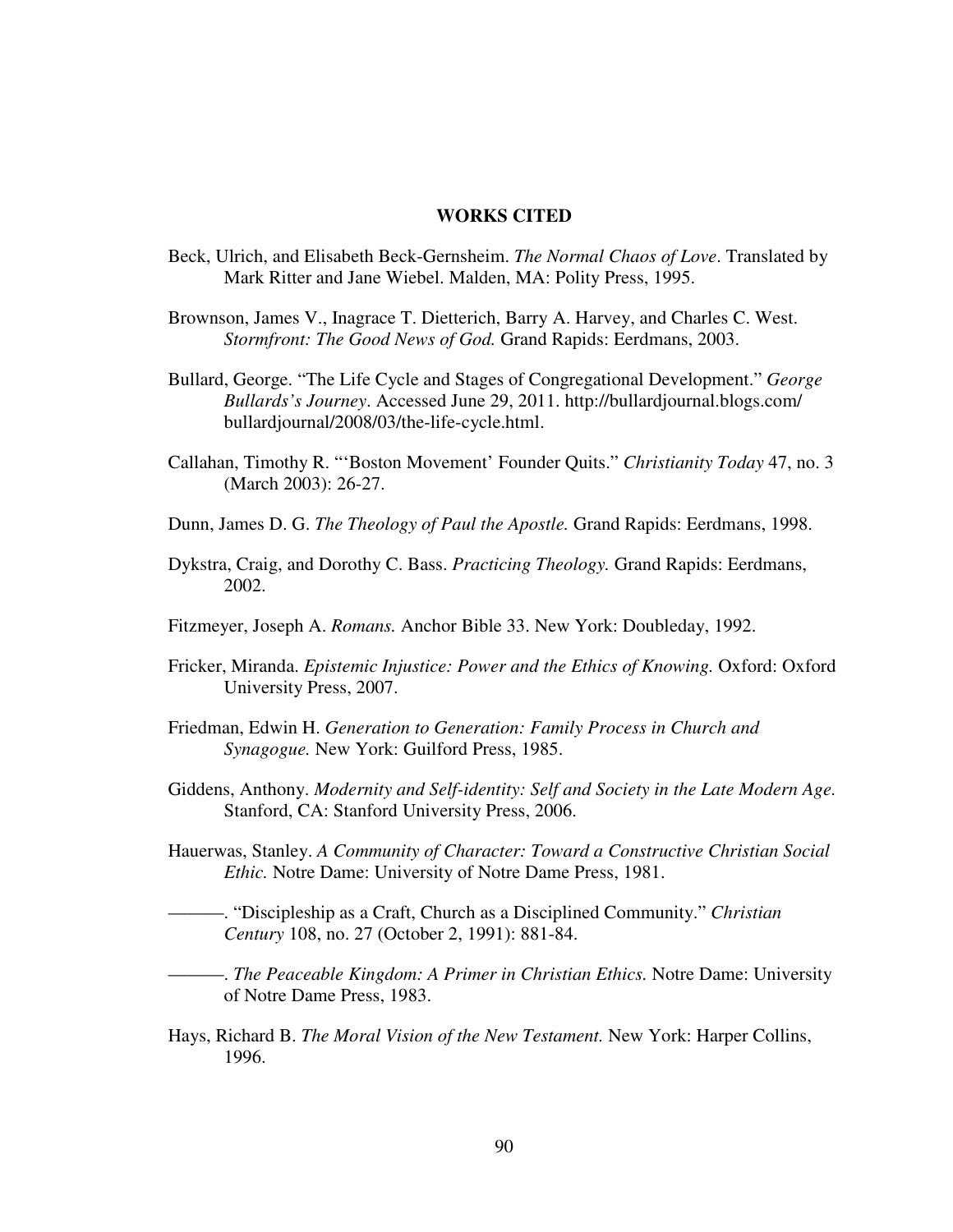- Hiebert, Edmond D. "Presentation and Transformation: An Exposition of Romans 12:1- 2." *Bibliotheca Sacra* 151 (July-September 1994): 309-24.
- Hotz, Kendra G., and Matthew T. Matthews. *Shaping the Christian Life: Worship and the Religious Affections.* Louisville: John Knox, 2006.
- Kallenberg, Brad J. *Live to Tell: Evangelism for a Postmodern Age.* Grand Rapids: Brazos, 2002.
- MacIntyre, Alasdair. *After Virtue.* 3rd ed. Notre Dame: University of Notre Dame Press, 2007.
- Mitchell, Margaret M. *Paul and the Rhetoric of Reconciliation: An Exegetical Investigation of the Language and Composition of 1 Corinthians.* Louisville: John Knox, 1991.
- Moltmann, Jürgen. *Theology of Hope.* Translated by James W. Leitch. Minneapolis: Fortress, 1993.
- Moschella, Mary Clark. *Ethnography as a Pastoral Practice: An Introduction.* Cleveland: Pilgrim Press, 2008.
- Noy, Chaim. "Sampling Knowledge: The Hermeneutics of Snowball Sampling in Qualitative Research." *International Journal of Social Research Methodology* 11 (2008): 327–44.
- Ostling, R. N., and S. S. Gregory. "Keepers of the Flock." *Time* 139, no. 20 (May 18, 1992): 62.
- Patton, Michael Quinn. *Qualitative Research and Evaluation Methods.* 3rd ed. Thousand Oaks, CA: Sage, 2002.
- Putnam, Robert D. *Bowling Alone.* New York: Simon & Schuster, 2000.
- Sensing, Tim. *Qualitative Research: A Multi-Methods Approach to Projects for Doctor of Ministry Theses.* Eugene, OR: Wipf & Stock, 2011.
- Shaffer, Stephen. *Congregational Study of the Carbondale Church of Christ.* Class project dated May 2009. Unpublished.
- Stolzfus, Tony. *Leadership Coaching: The Disciplines, Skills, and Heart of a Christian Coach.* Virginia Beach: Stolzfus, 2005.
- Stone, Bryan. *Evangelism after Christendom: The Theology and Practice of Christian Witness.* Grand Rapids: Brazos Press, 2006.
- Taylor, Steven J., and Robert Bogdan, *Introduction to Qualitative Research Methods: A Guidebook and Resource.* 3rd ed. New York: John Wiley & Sons, 1998.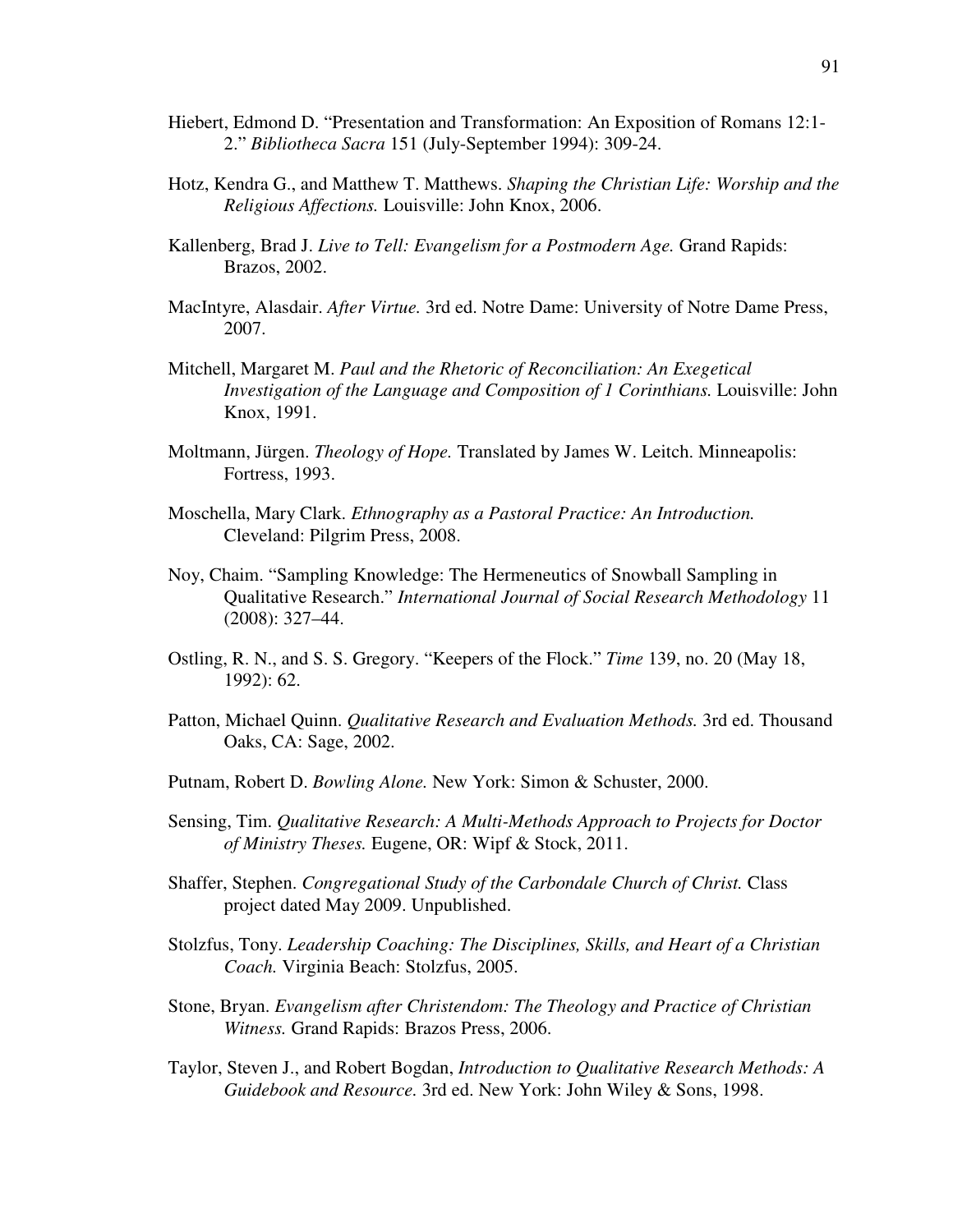- Thumma, Scott L. "Methods for Congregational Study." Pages 196-239 in *Studying Congregations: A New Handbook.* Edited by Nancy T. Ammerman, Jackson W. Carroll, Carl S. Dudley, and William McKinney. Nashville: Abingdon, 1998.
- van den Brink, Wim et al. "How to Find Future Ecstasy-users: Targeted and Snowball Sampling in an Ethically Sensitive Context." *Addictive Behaviors* 32, no. 8 (August 2007): 1705-13. *MEDLINE*, EBSCO*host* (accessed July 9, 2011).
- Volf, Miroslav. "Being as God Is: Trinity and Generosity." In *God's Life in Trinity.* Edited by Miroslav Volf and Michael Velker, 3-12. Minneapolis: Fortress, 2006.
- Witherington III, Ben. *Conflict and Community in Corinth: A Socio-Rhetorical Commentary on 1 and 2 Corinthians.* Grand Rapids: Eerdmans, 1995.
- ———. *Paul's Letter to the Romans: A Socio-Rhetorical Commentary.* Grand Rapids: Eerdmans, 2004.
- Wright, N. T. "The Letter to the Romans: Introduction, Commentary, and Reflections." Pages 393-770 in *Acts, Introduction to Epistolary Literature, Romans, 1 Corinthians.* Vol. 10 of *New Interpreter's Bible*. Edited by Leander E. Keck. Nashville: Abingdon, 2002.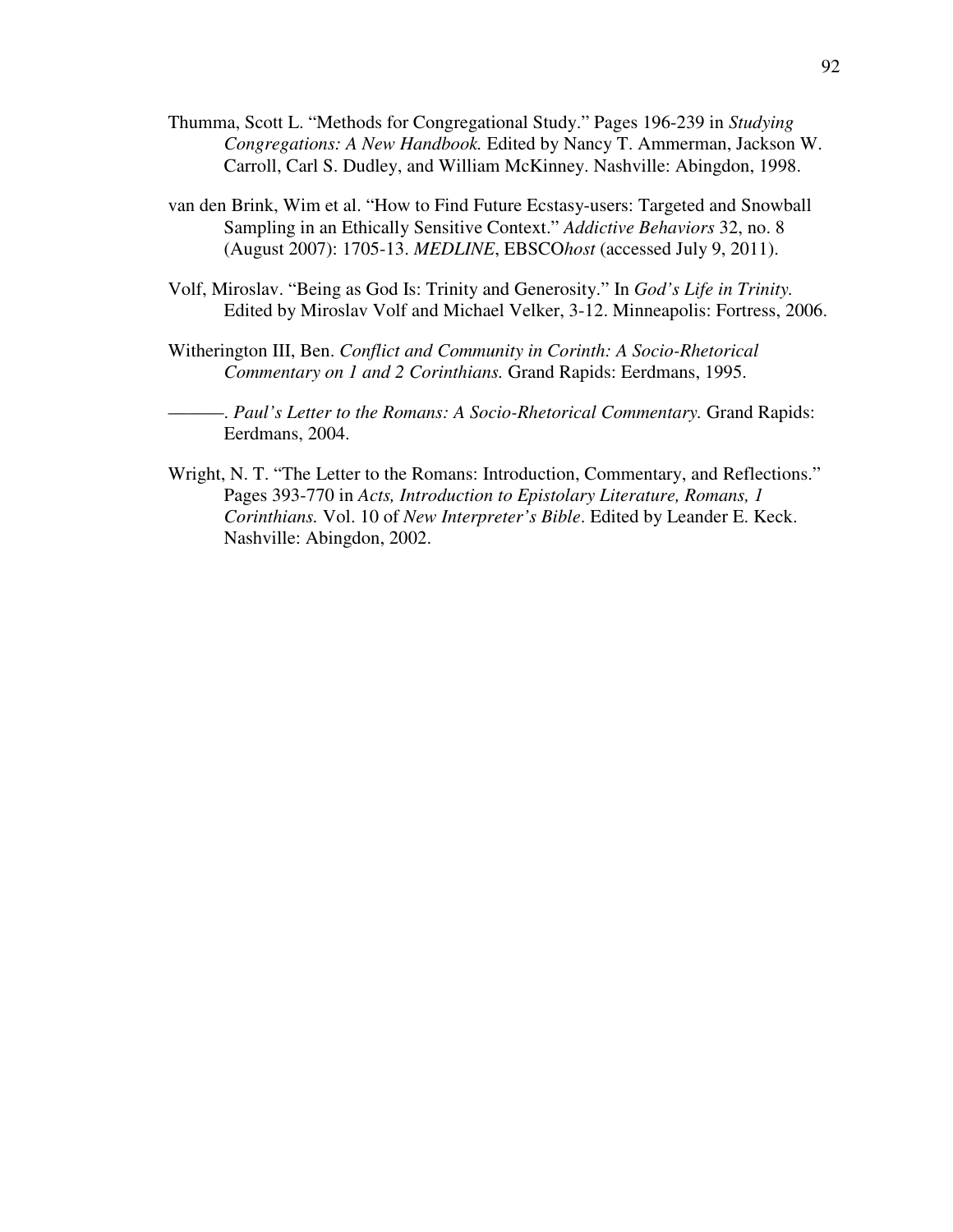## APPENDIX A

## INSTITUTIONAL REVIEW BOARD APPROVAL

Educating Students for Christian Service and Leadership Throughout the World

OFFICE OF RESEARCH AND SPONSORED PROGRAMS ACU Box 29103, Abilene, Texas 79699-9103 325-674-4920 · Fax 325-674-6785



August 22, 2011

Mr. Stephen Shaffer 288 Pump House Rd. Murphysboro, IL 62966

Mr. Shaffer,

On behalf of the Institutional Review Board I have approved your project titled Initiation of growth-focused relationships involving healthy accountability at the Carbondale Church of Christ. You are now approved for data collection and analyses. Please notify this office when you have completed your study. Should and yeocometries in the study, please inform the Office of Research promptly.

I wish you well with your work.

Sincerely,

Button

Scott Perkins, Ph.D. Director of Research Office of Research and Sponsored Programs perkinss@acu.edu 325-674-4920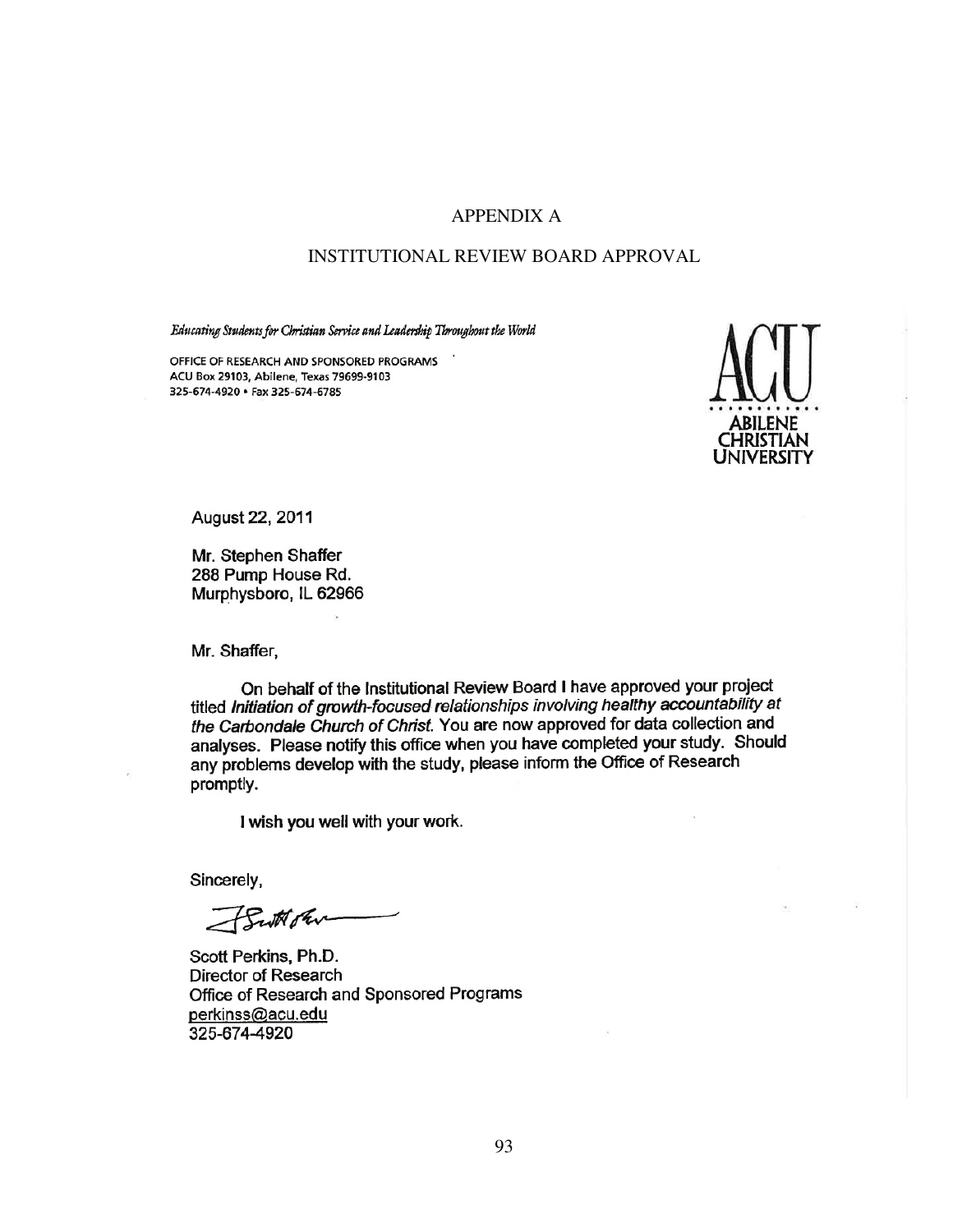## INFORMED CONSENT FORM

**Title of Project:** Initiation of growth-focused relationships involving healthy accountability at the Carbondale Church of Christ

**Principle Investigator:** Stephen L. Shaffer Abilene Christian University, Abilene, TX

**Advisors:** Tim Sensing Graduate School of Theology, Abilene Christian University

Victor McCracken College of Biblical Studies, Abilene Christian University

**Introduction:** I understand that I have been asked to participate as part of a study group in a project to initiate growth-focused relationships involving healthy accountability at the Carbondale Church of Christ

**Purpose:** The purpose of this project is to teach an influential group of participant-pairs from the congregation about the nature, role and process of spiritual growth as it relates to life in the body of Christ.

**Procedures:** The project will begin with a four-hour workshop on September 25, 2011 from 1-5 PM. Beginning on September 26, 2011, the participant pairs will practice healthy accountability with each other following an agreed upon procedure and plan that they will determine for themselves in the workshop. The accountability interactions will occur weekly and will continue for four weeks, ending on October 23, 2011. During the four weeks of healthy accountability practice, I will contact each participant each week to monitor the practice and address concerns. On October 29-30, 2011, an outside expert will conduct a group interview with the participants to evaluate the projects effectiveness. Upon signing this document, you acknowledge your understanding that your input will be solicited and incorporated into this thesis.

**Potential Risks:** There are no identifiable risks to participants in this research study. All published participant quotations will remain anonymous.

**Potential Benefits:** Your participation may benefit you by: (1) Providing a new understanding of the nature, purpose, and role of the body of Christ in the process of spiritual growth, and (2) introduce you to the safety and effectiveness of healthy accountability.

**Compensation:** There is no compensation for your participation in this research.

**Rights of Research Participants:** I have read the above. Mr. Shaffer has explained the nature of the group and has answered my questions. He has informed me of the potential risks and benefits of participating in this research. I understand that I do not have to participate in this research and can withdraw from this research project at any time. I understand that all information I provide will remain confidential. If I have any questions or concerns, I can contact Mr. Shaffer by telephone at (618) 319-3420 or by email, steve@carbondalecoc.com.

Signature of Participant\_\_\_\_\_\_\_\_\_\_\_\_\_\_\_\_\_\_\_\_\_\_\_\_\_\_\_\_\_\_\_\_\_. Date \_\_\_\_\_\_\_\_\_\_\_\_

Signature of Principle Investigator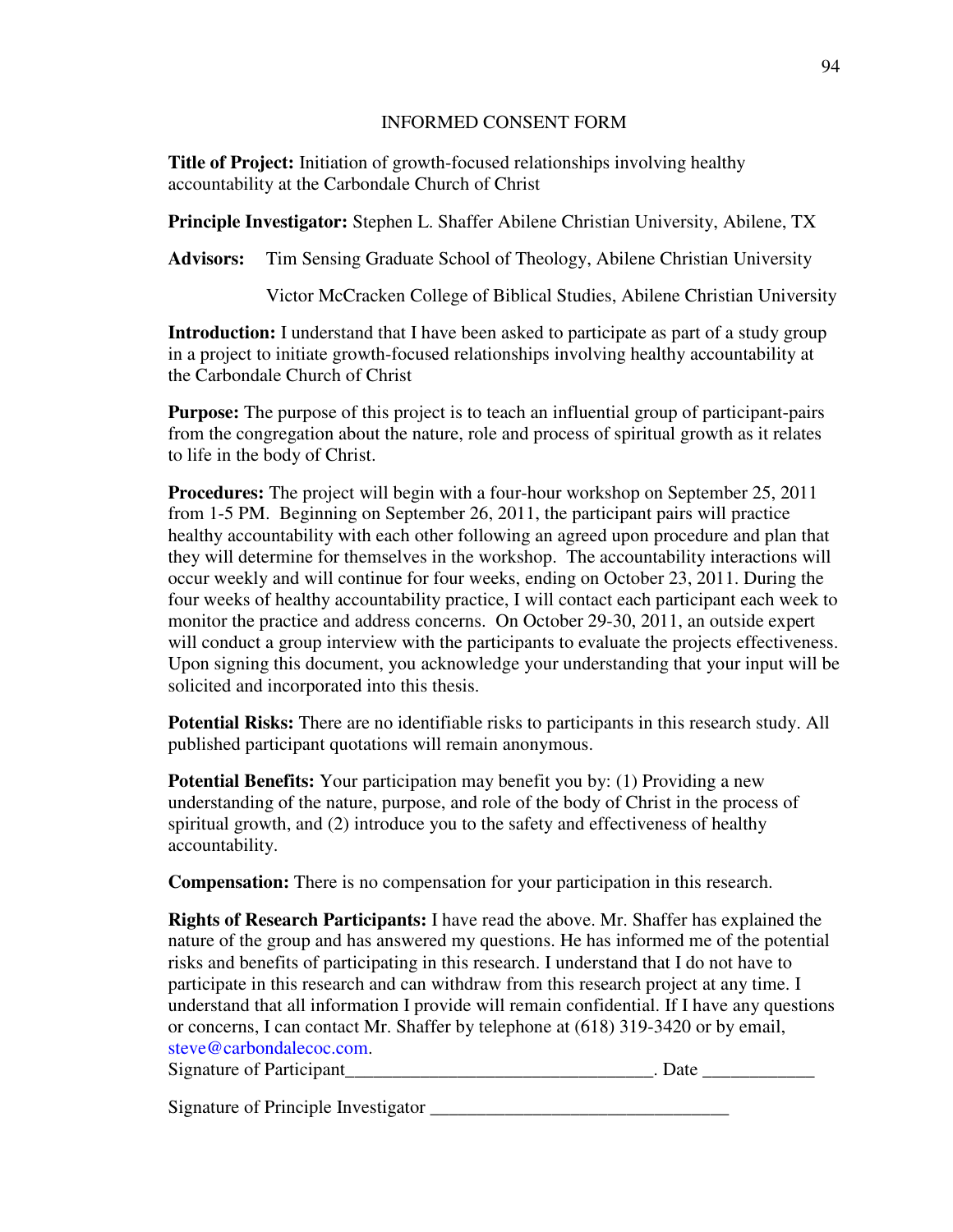## PARTICIPANT INVITATION SAMPLE

I want to invite you to participate in my DMin thesis project. My project trains people to practice *healthy* accountability as one way to fulfill our calling to be an interrelated body of Christ and to intensify our ability to grow spiritually. I am looking for 4-5 people to join the project initially and I hope you will consider being part of this initial group.

## **If you decide to participate:**

You will recruit a peer-partner; someone you are comfortable sharing growth goals with

- You and your peer-partner will participate in a 4-hour workshop on **Sunday Sept 25th** where you will: (1) Examine God's desire that we be become a body of interrelated and interdependent people, (2) Select a personal growth goal to work on during the duration of the project, (3) learn how to practice *healthy* accountability using relationship virtues derived from Romans 12, and (4) craft a healthy accountability plan for you and your partner.
- For 4 weeks after the workshop, you and your peer-partner will contact each other once per week implement your healthy accountability plan. These peer meetings occur either in person or via phone and are expected to last no more than ten minutes each.
- At the conclusion of the study, you and your peer-partner will participate in a group interview conducted on **Sunday October 30th** by an outside expert, Dr. Earl Lavender, Executive Director of the Institute for Christian Spirituality, the Director of Missional Studies and a Professor in the College of Bible at Lipscomb University.

In case you are uncomfortable with the idea of "accountability" let me clarify what I mean by "*healthy* accountability." First, let me say what it is NOT. Healthy accountability does not involve guilt, shame, embarrassment, disappointment, or rebuke. You will always be in control of the process. You will select your own growth goal, you will decide the specific question(s) your partner can ask you when you meet, and you decide when and how you and your partner will make contact each week. As a peerpartner you will be expected to faithfully meet once each week to practice your plan, ask the question(s) your partner has designed, and be a good listener. It will be a very simple process, but one that you will find really helps you stay on track.

I hope you will consider being part of this project. Please indicate your decision and return this to me.

- $\Box$  I am interested in participating
- $\Box$  I am not interested in participating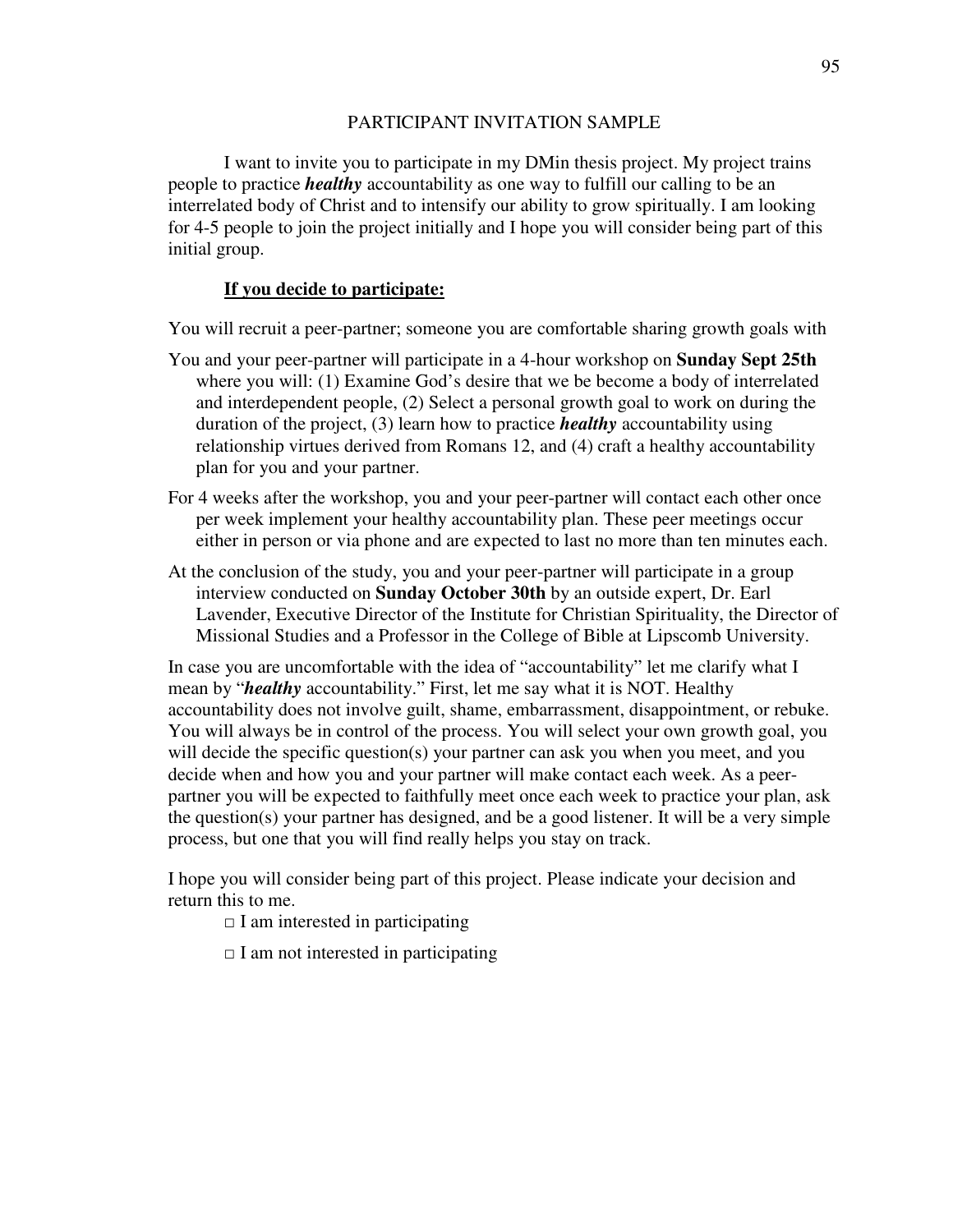## THANK YOU FOR PARTICIPATING

Thank you for agreeing to participate. The study will examine the Biblical concept of the body of Christ and how to involve others in our personal spiritual growth via healthy accountability. Since personal spiritual growth and accountability are sensitive topic areas, I want you to recruit your own partner for the study so that your peer-partner is someone you already trust. The person you recruit must meet the following qualifications:

- Someone who is already part of the Carbondale Church of Christ family
- Someone over 18 and of the same gender as you
- Someone willing to participate in the study
- Someone who can commit to attending the key events of the study:
	- Workshop-Sun Sept. 25th, 12:30-5:00 PM
	- Brief weekly peer-appointments
	- Final group interview with an outside expert on Sun Oct. 30th 12:30-3:00 PM (final times still to be determined)

I will be checking in with you between now and the first workshop on Sept. 25th to answer questions and address issues or concerns.

Again, thank you for your participation and I look forward to your contributions to this work.

Steve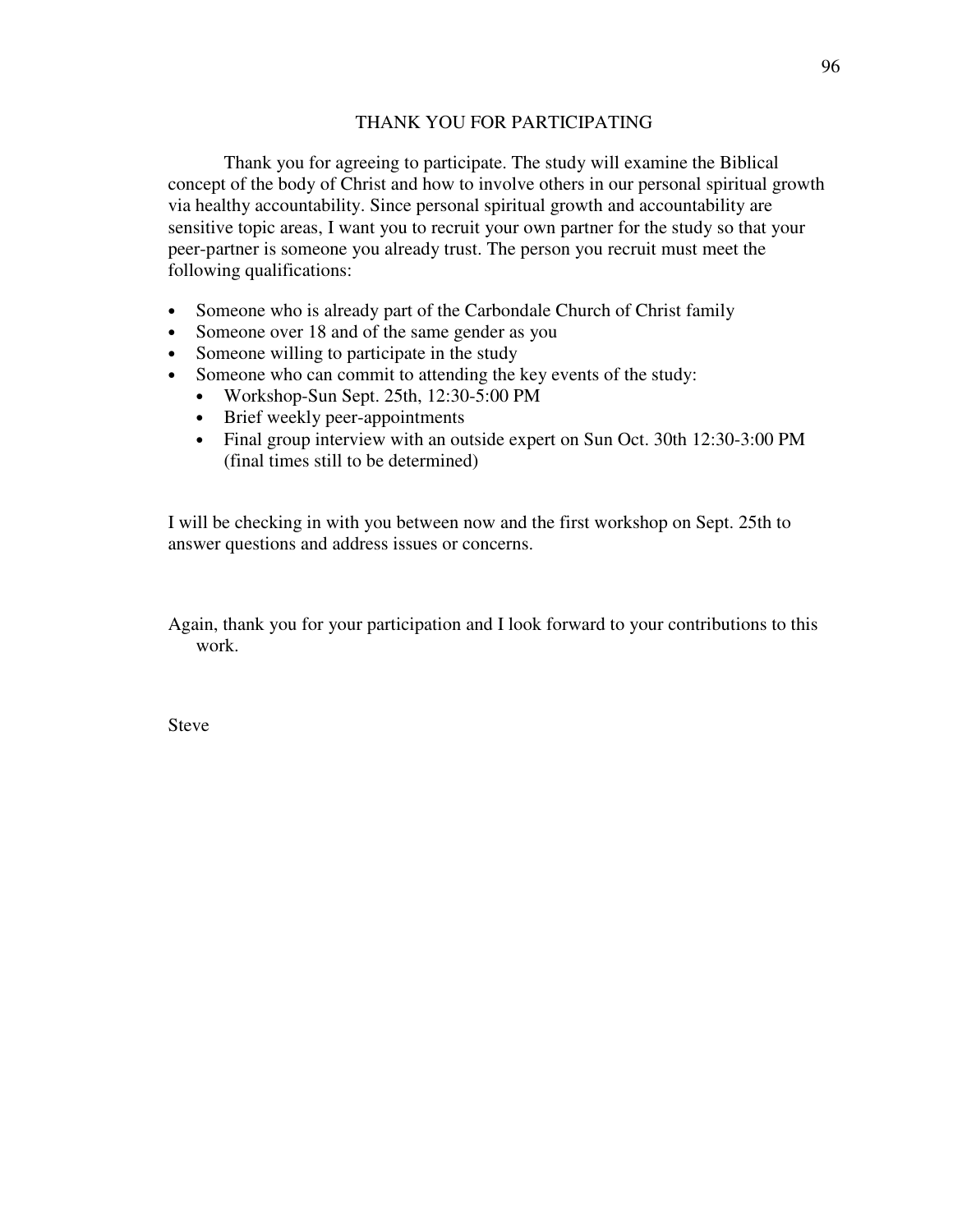# APPENDIX B

## WORKSHOP PRESENTATION OUTLINES

## **Session 1-Growing as a Body**

- I. Introduction-Study Overview
	- A. Workshop Structure
	- B. Research components & informed consent
	- C. Schedule of Events & Important dates
- II. Presentation-"Growing as a Body"
	- A. Collective Images of Romans
		- i. Jew and Gentile (1:16; 2:29)
		- ii. Abraham's offspring (4:16)
		- iii. Baptized into Christ (6:3), in Christ (8:1)
		- iv. Sons and Daughters of God (8:14), Children of promise (9:8)

B. Romans 12:1-2-"I urge you to present your bodies (plural) as a living sacrifice (singular)."

- $i.$  Present = Voluntary
- ii. Plural Individuals  $\rightarrow$  Sacrifice  $\rightarrow$  Singular Body
- iii. God's pleasure with the new "body" (12:2)
- C. Romans 12:3-8-A New Form of Collective, the Body
	- i. Biological image implies essential unity
	- ii. Identity anchored in God, not comparisons
	- iii. Unity is not the result of organization or personal goals
	- iv. No life outside the body
	- v. Interdependent, Interrelated body
	- vi. Not a collective such as a team, corporation, or family
- D. Key Features
	- i. Ontological and Progressive
	- ii. Unity and Diversity
	- iii. Assigned but involves a Personal Pursuit
	- iv. Reflects the Trinity (interrelated, interdependent)
- III. Reflection
	- A. Ask Participants to identify a list of potential growth goals that they could pursue for this study
- IV. Exercise
	- A. Select and refine goals
		- i. Which of the goals listed deepens your life within the body?

ii. Choose three or fewer goals from your list that you are most motivated to work on?

iii. Which of the goals on your list do you feel you can make progress in 4 weeks?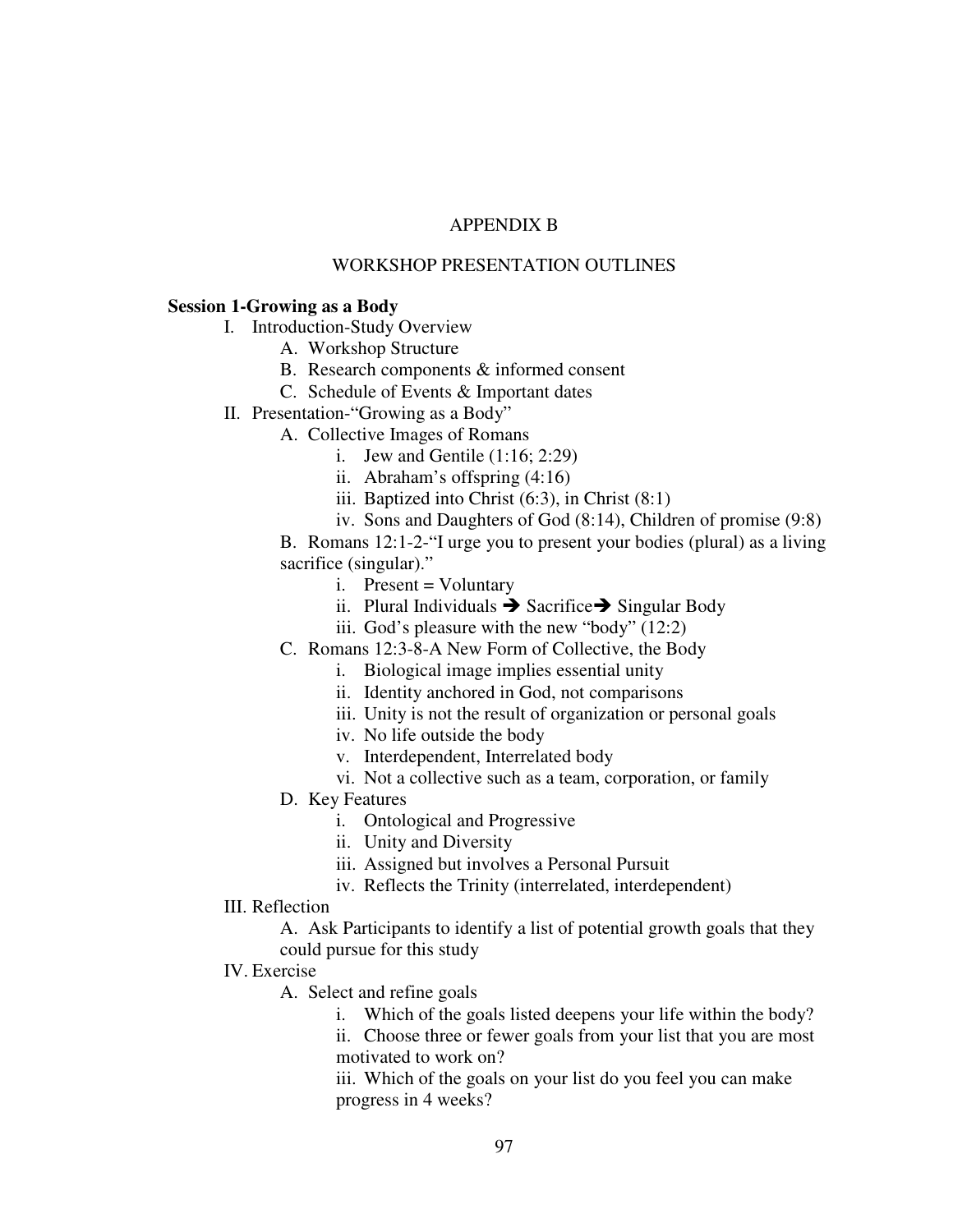B. SMART Goal worksheet

i. Explain the SMART goal worksheet and instruct participants to complete it for their selected goal.

# **Session 2-Spiritual Growth is a Community Practice**

- I. Presentation
	- A. The Idea of a Practice
		- i. The Body as *telos*
		- ii. Progressive Nature of Christian life
	- B. The Means and the Ends
		- i. The Greeks and Virtue Ethics
		- ii. Individual efforts inconsistent with Body ontology
		- iii. The Need for Living Stories
	- C. The Virtues of the Christian Body
		- i. Review and discuss, "Virtue and Vice".
		- ii. Define specific virtues from Romans 12.
- II. Reflection
	- A. Handout conversation snippet exercise and instruct participants to complete the worksheet on their own.
- III. Exercise
	- A. Participants share answers to conversation snippet exercise
	- B. Participants share their SMART growth goals with each other

# **Session 3-Healthy Accountability**

- I. Presentation-"Healthy Accountability."
	- A. Discussion of accountability experiences
		- i. What images do you associate with accountability?
		- ii. What fears, concerns, resistance do you sense?
	- B. A Healthy Accountability Practice
		- i. Discuss Keys to Healthy Accountability.
		- ii. Specific, not general
		- iii. Invited, not imposed
		- iv. Intentional and Structured
	- C. Designing Good Accountability Questions
		- v. Specific
		- vi. Open
		- vii. Celebrates partial success
- II. Reflection
	- A. Explain the Healthy Accountability agreement.
	- B. Participants complete the agreement by themselves first
- III. Exercise
	- A. Partners share, discuss, negotiate, and agree to the specifics of their accountability plan.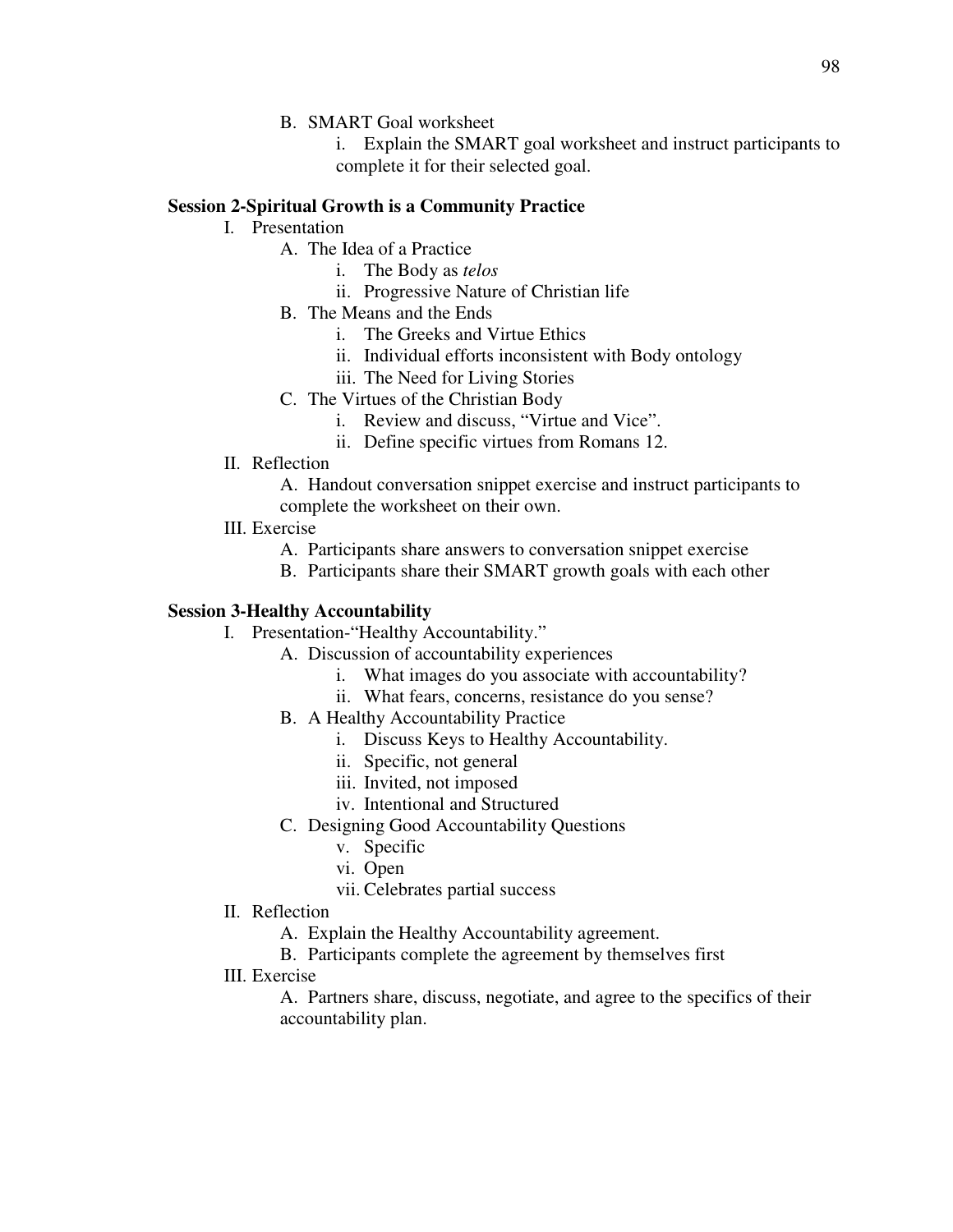# APPENDIX C

# SPIRITUAL GROWTH GOAL IDEA WORKSHEET

I. Life Categories-*"How could my life in Christ be better expressed through my…"* Work Recreation Finances Family Ministry / Church Health / Body Marriage Devotional Life Use of Gifts / Skills / Calling

II. Goal Prompts

Start / Stop a new habit Relationship with God-Memorize Scripture, Prayer, Study, Worship, Body Life Change your attitude / actions in a relationship Body Life / Life Purpose Make an important Decision Listen to God's priorities for your growth Form a relationship for Christ Community Involvement

III. Life Purpose Goals

- What are the things (gifts/skills/personality traits/passions) that you believe are God placed / God given?
- What situations, groups of people, causes are you most motivated to work on? (Where are your soapboxes, things you are willing to spend time and money to try to make a difference?)
- What would you like to say to God about how you used your gifts/skills/talents he loaned you?
- What is something you want to do, know it is within your calling to do, and keep thinking about?
- What keeps you from pursuing any of these ideas / topics

IV. Transformation-God does the transformation…our job is to remember who we already are…to remain in God's presence in the middle of the hour to hour activities.

• What one discipline or practice do you believe would help you stay aware of being "alive in Christ" and live out your Spirit driven purpose?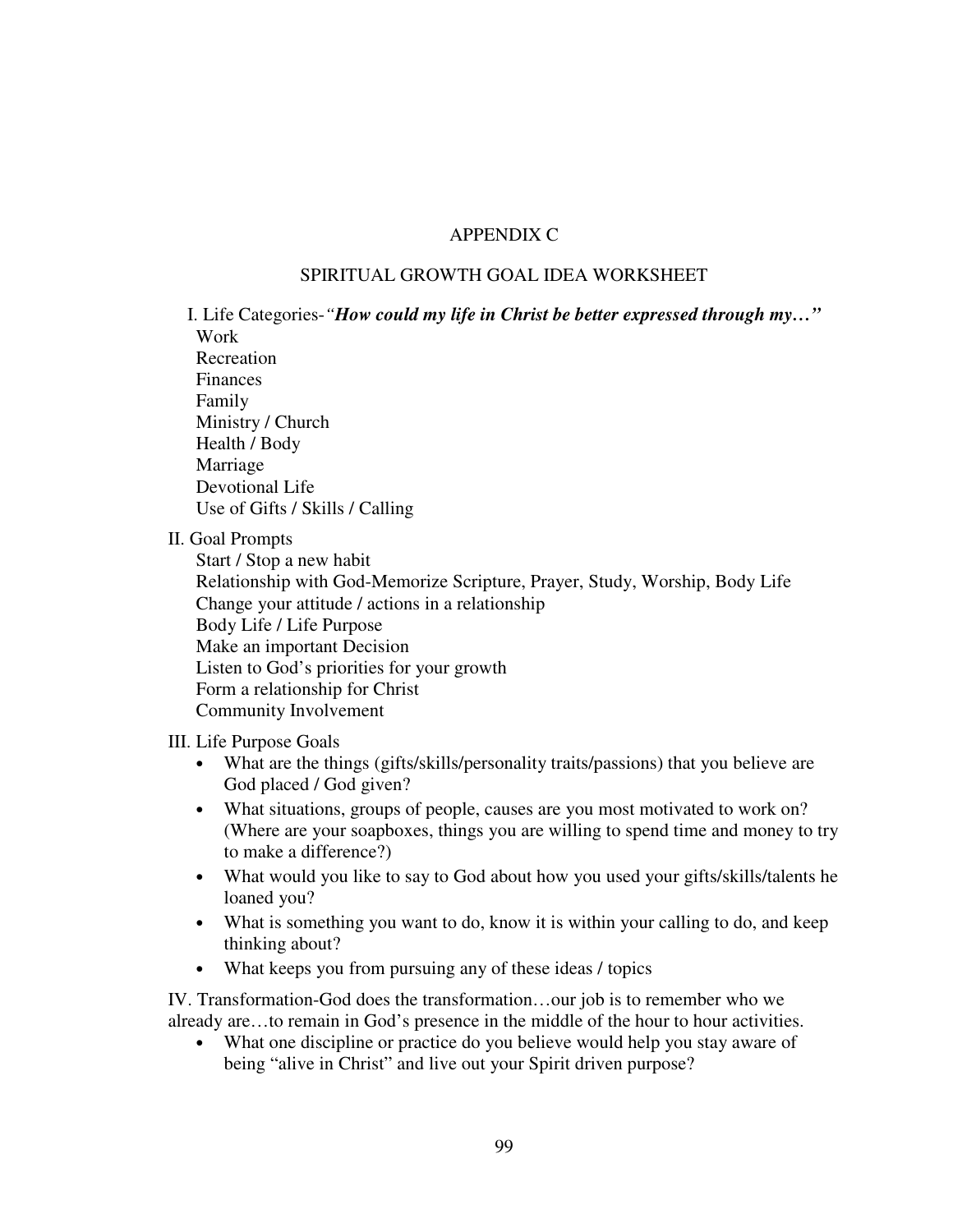# APPENDIX D

# SMART GOAL WORKSHEET

| $S$ – Specific          | Strive for clearly defined goals. Instead of "lose weight"; use "lose 5 lbs."<br>Instead of "pray more often" use "create the habit of getting up at 6AM to<br>pray"                                                                                                                                                                                                                     |
|-------------------------|------------------------------------------------------------------------------------------------------------------------------------------------------------------------------------------------------------------------------------------------------------------------------------------------------------------------------------------------------------------------------------------|
| $M$ – Measurable        | Measurable simply helps to make the goal specific. You can measure new<br>habits and new attitudes by how often you practice them. Most specific goals<br>can be improved by adding a measurable dimension. For instance, if you<br>goal is to use my gift of compassion at church (which is not very specific)<br>you can change it to say, "help at least 2 people in need each week." |
| $\bf{A}$ – Achievable   | Check your goal to insure you are being realistic. Habits take six weeks to<br>establish. Strive for goals that are challenging, but realistic so that you do<br>not feel defeated or discouraged when things take longer than expected.                                                                                                                                                 |
| $\mathbf{R}$ – Relevant | Relevance of your goal requires that you have a big picture in mind. For this<br>project, relevant means that your goal is a spiritual growth goal that<br>increases the intensity of your participation in the church as a relational<br>body.                                                                                                                                          |
| $T$ – Time Specific     | What is the duration of your goal? Instead of "lose 5lbs"; a time specific<br>goal would say, "lose 5 lbs by Dec 1st." The "5 lbs" portion makes it<br>specific and measurable, the "Dec 1st" portion makes the goal time specific                                                                                                                                                       |

Source: Adapted from Kenneth Blanchard et al., Leadership and the One Minute Manager: Increasing Effectiveness through Situational Leadership (New York: William Morrow, 1985)

\_\_\_\_\_\_\_\_\_\_\_\_\_\_\_\_\_\_\_\_\_\_\_\_\_\_\_\_\_\_\_\_\_\_\_\_\_\_\_\_\_\_\_\_\_\_\_\_\_\_\_\_\_\_\_\_\_\_\_\_\_\_\_\_\_\_\_\_\_\_\_\_

\_\_\_\_\_\_\_\_\_\_\_\_\_\_\_\_\_\_\_\_\_\_\_\_\_\_\_\_\_\_\_\_\_\_\_\_\_\_\_\_\_\_\_\_\_\_\_\_\_\_\_\_\_\_\_\_\_\_\_\_\_\_\_\_\_\_\_\_\_\_\_\_

\_\_\_\_\_\_\_\_\_\_\_\_\_\_\_\_\_\_\_\_\_\_\_\_\_\_\_\_\_\_\_\_\_\_\_\_\_\_\_\_\_\_\_\_\_\_\_\_\_\_\_\_\_\_\_\_\_\_\_\_\_\_\_\_\_\_\_\_\_\_\_\_

\_\_\_\_\_\_\_\_\_\_\_\_\_\_\_\_\_\_\_\_\_\_\_\_\_\_\_\_\_\_\_\_\_\_\_\_\_\_\_\_\_\_\_\_\_\_\_\_\_\_\_\_\_\_\_\_\_\_\_\_\_\_\_\_\_\_\_\_\_\_\_\_

\_\_\_\_\_\_\_\_\_\_\_\_\_\_\_\_\_\_\_\_\_\_\_\_\_\_\_\_\_\_\_\_\_\_\_\_\_\_\_\_\_\_\_\_\_\_\_\_\_\_\_\_\_\_\_\_\_\_\_\_\_\_\_\_\_\_\_\_\_\_\_\_

Write out your goal in the space below and refine it using each of the SMART descriptions.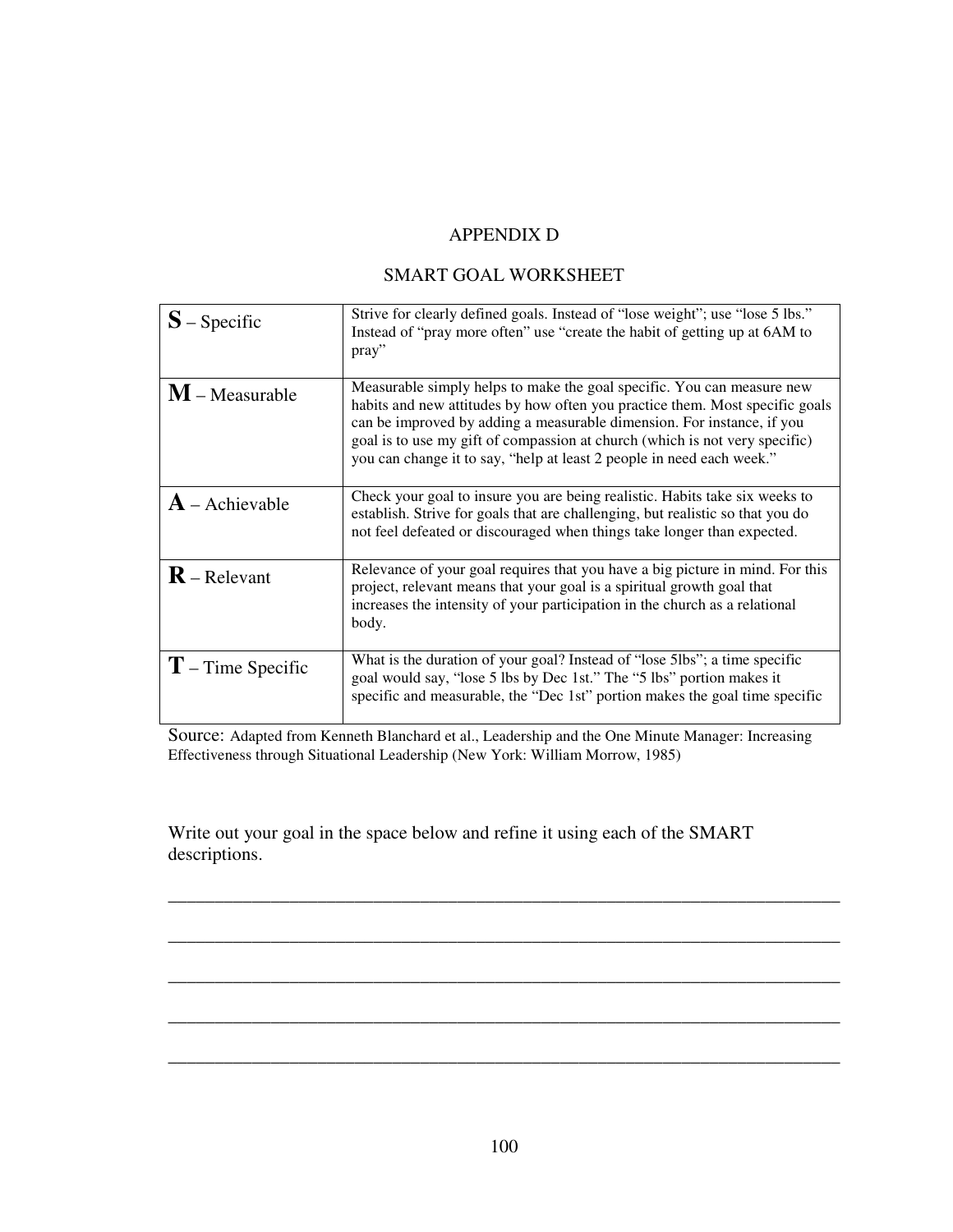## APPENDIX E

## HEALTHY ACCOUNTABILITY CONVERSATIONS

#### **Virtues and Vices**

#### As Discussed in Chapter 2, Theological Framework

**In Freedom** (F)-God allows humanity to live in freedom of will, but calls them to submit to his will in order to realize their full potential. Romans 12:1 urges, but does not force, individuals to voluntarily present their bodies as a sacrifice.

**As Unique Creations** (U)-The goal of living as a body should be that each member realizes a unique participation within the body as determined by God's choice to manifest grace in different forms. Growth-focused relationships must honor the uniqueness of each person and avoid imposing personal ideas, agendas, or designs upon the other.

**In Love** (L)-Coercive behavior modification techniques may be effective at shaping behaviors but they are counter productive in realizing the body telos because they do not reflect the nature of the goal within the means. Conditional love says to the other, "I will love you when you change" while unconditional love says, "I will love you so that you are free to change." Guilt, shame, belittling, comparisons to others or myself, minimizing the challenges involved in change, and the like are coercive behaviors.

**Devoted to One Another** (D)-Devotion characterizes the type of relationship expected within the body. Devotion transcends friendly, cordial, and even helpful or supportive. Devotion in the process of growth implies that my investment in your growth will remain solid despite diversions, lack of progress, reversals, or even limited commitment.

**Honor One Another** (H)-Willingness to respect the other's growth goals, specific plans for change, and opinions about priorities. Conversationally, over expressing opinions and giving unwanted advice dishonor the other and represents a form of epistemic injustice. Despite what I think I "know," the person with the goal, the desire to change, and the definition of success must be honored with epistemic justice.

**Keep Your Spiritual Fervor** (SF)-Spiritual fervor expresses the Spirit's desire to move ahead. In the context of spiritual growth, intentionality and intensity express spiritual fervor. Healthy accountability is one means for helping each other to maintain our focus on our self-declared growth goals.

**Joyful in Hope, Patient in Affliction, Faithful in Prayer** (HPP)-Hope is essential for spiritual growth. Without the hope of progress, growth or change there is little motive to invest the energy necessary for change. As partners in growth, we must remain patient and invest our energies in prayer for each other's growth.

**As an End and Not as a Means** (E)-Growth relationships must conceive of the other not as tools for growth but as necessary members and participants in the process. Growth-focused relationships should be enacted in such a way that strengthens the relationship while pursuing the desired growth.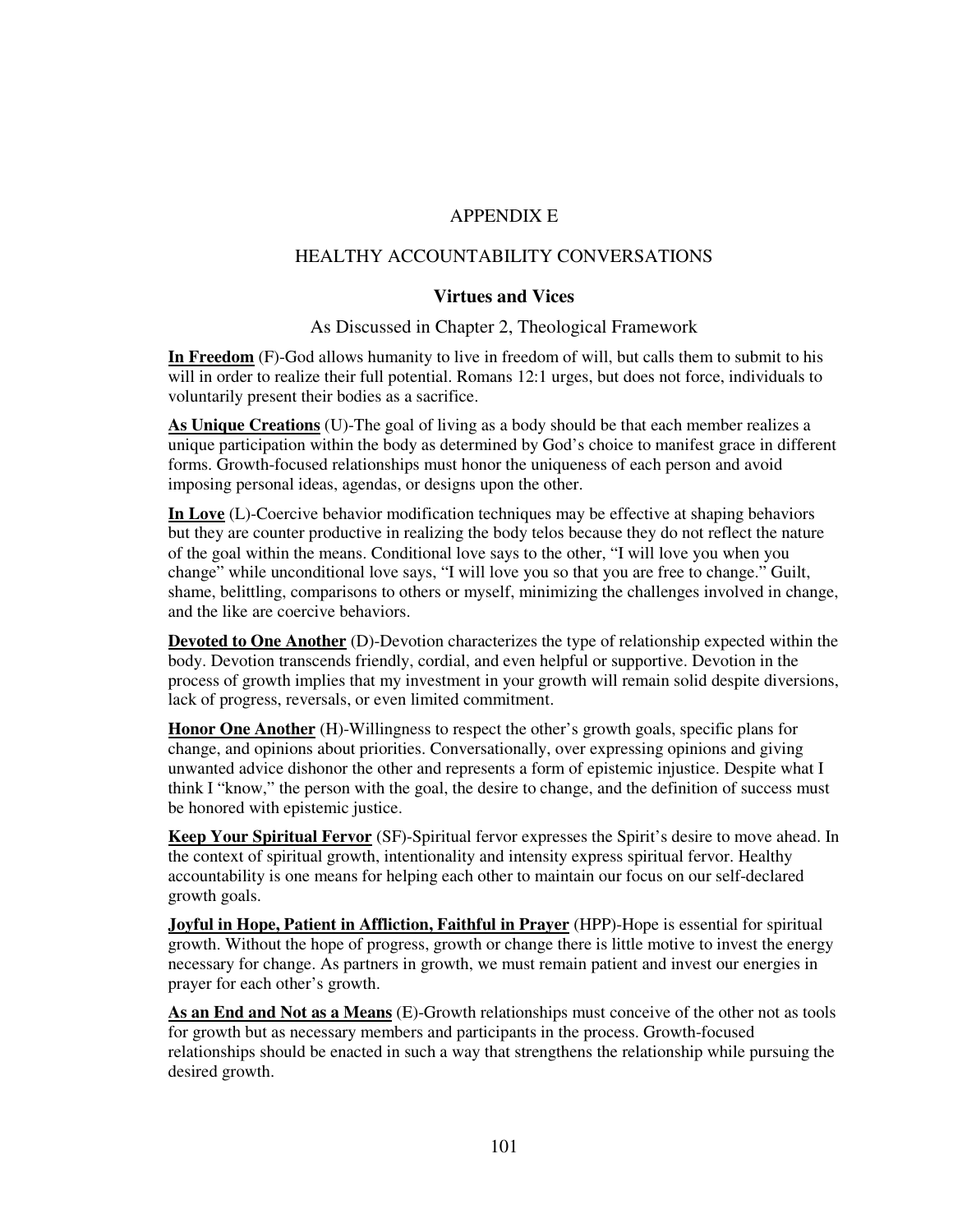| <b>Conversation Snippet</b>                                                                                                  | Identify which virtue or<br>vice each statement is an<br>example of and why |
|------------------------------------------------------------------------------------------------------------------------------|-----------------------------------------------------------------------------|
| "Did you do better this week than last week on your goal?"                                                                   | L, HPP                                                                      |
| "Don't you think it would be better if you"                                                                                  | F, H, U                                                                     |
| "Why didn't you work on your goal this week?"                                                                                | F, L                                                                        |
| "I think you should add another goal to your efforts"                                                                        | F, L, H                                                                     |
| "You are really good at ________, why don't you do<br>something in that area?"                                               | H, F                                                                        |
| "Sorry I forgot to call you last week."                                                                                      | D, SF, HPP                                                                  |
| "Did you do your best?"                                                                                                      | L, F, H                                                                     |
| "Why did you pick that goal?"                                                                                                | F, UC                                                                       |
| "Are you sure you want to work on that?"                                                                                     | H, F, L                                                                     |
| "We really need more ________ in this church. Would you<br>be willing to take on that responsibility?"                       | F, H, UC                                                                    |
| "I'm having trouble getting started on this goal. If you could<br>push me a little, I'm sure I can do the rest on my own."   | E                                                                           |
| "You have been working on the same goal for a very long"<br>time."                                                           | HPP, SF                                                                     |
| "It seems to me that you would be better off working on<br>before you work on ________. What about switching<br>your goals?" | F, H                                                                        |
| "That is a very hard thing to change. Do you think it is even<br>possible?"                                                  | HPP, H                                                                      |
| "I'll stick with you as long as you do the work."                                                                            | HPP, SF, D                                                                  |
| "I know that you can do better than that."                                                                                   | L, HPP                                                                      |

# Conversation Snippet Exercise (with answers)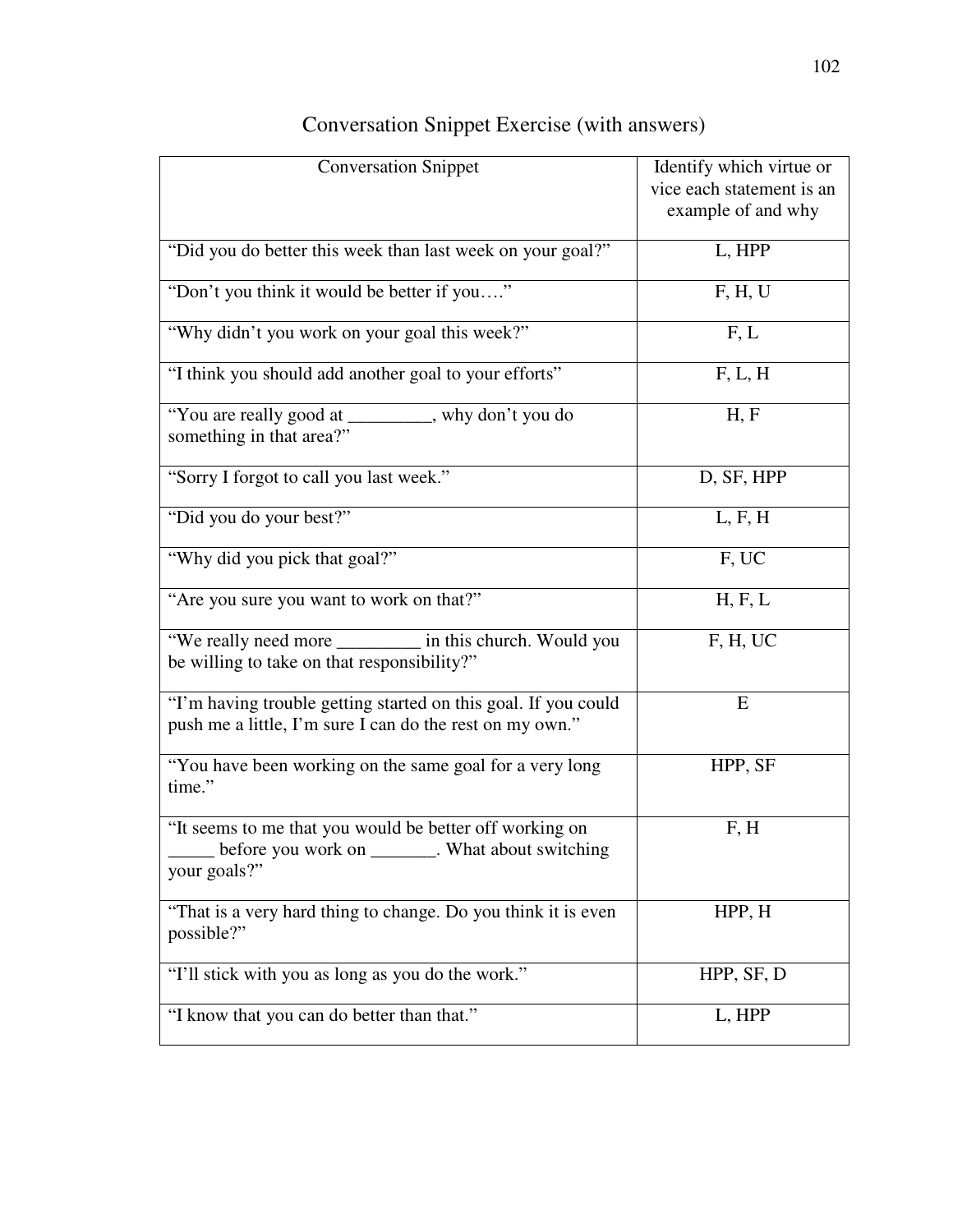### APPENDIX F

### HEALTHY ACCOUNTABILITY PRACTICE

Accountability, when enacted in healthy ways, is a powerful Christian practice that reflects the interrelated and interdependent nature of life in the body. The virtues mentioned above help to keep accountability conversations healthy. In addition, the following practical guidelines should be followed.

*Be Specific*-The accountability conversation is targeted on a specific goal not on life in general. Don't ask someone to hold you accountable in general, specify how you want them to hold you accountable.

*Give Permission*-The person seeking accountability specifically gives the person holding them accountable permission to ask a specific accountability question.

*Design the Accountability Question*-The person seeking accountability designs the question they want the person holding them accountable to ask.

*Make Specific Appointments*-The partners make a clear, definite and specific plan for when, where, and how the accountability conversation will take place. (i.e. 6pm, Fridays, by phone, I call you on your cell phone)

Source: Adapted from Stolzfus, *Leadership Coaching* (Virginia Beach: Stolzfus, 2005), 261-268.

### **Designing Accountability Questions**

Designing the accountability question requires careful attention to details. The question should be specific, open, and allow celebration of partial success.

**Specific**-The question reflects the specific and measurable aspects of the growth goal.

*Open*-The question should avoid limiting the responses to simple dichotomous alternatives such as yes/no, good/bad, ok/not ok.

*Celebrates Partial Success*-Since change and growth are difficult one way we enact the virtue of "keeping our spiritual fervor" is by celebrating progress rather than waiting for complete success.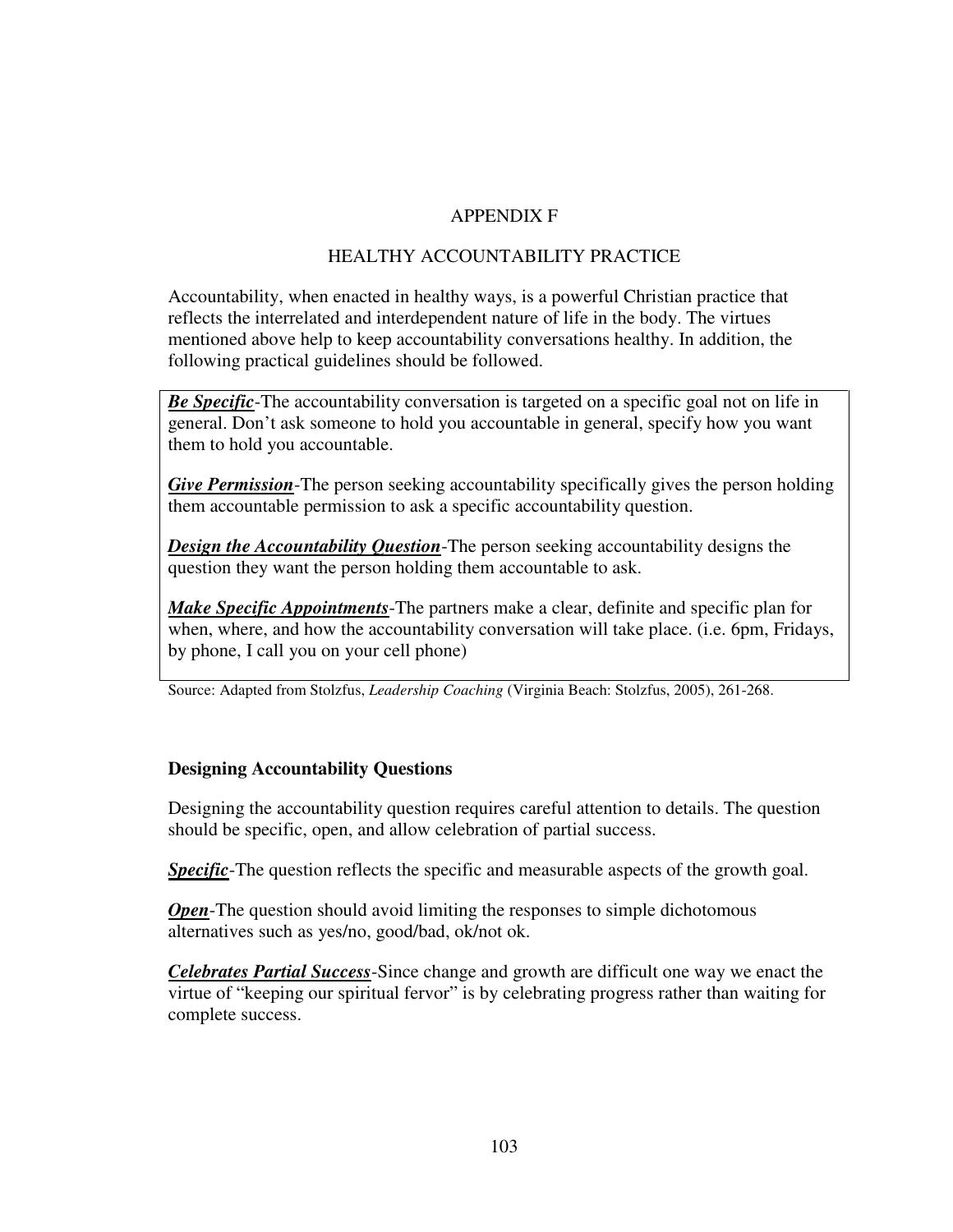#### Healthy Accountability Agreement Worksheet

Fill in the following healthy accountability agreement with your partner.

I am striving to grow spiritually. I am asking you to help me make progress reaching my SMART goal stated here:

\_\_\_\_\_\_\_\_\_\_\_\_\_\_\_\_\_\_\_\_\_\_\_\_\_\_\_\_\_\_\_\_\_\_\_\_\_\_\_\_\_\_\_\_\_\_\_\_\_\_\_\_\_\_\_\_\_\_\_\_\_\_\_\_\_\_\_\_\_ \_\_\_\_\_\_\_\_\_\_\_\_\_\_\_\_\_\_\_\_\_\_\_\_\_\_\_\_\_\_\_\_\_\_\_\_\_\_\_\_\_\_\_\_\_\_\_\_\_\_\_\_\_\_\_\_\_\_\_\_\_\_\_\_\_\_\_\_\_ \_\_\_\_\_\_\_\_\_\_\_\_\_\_\_\_\_\_\_\_\_\_\_\_\_\_\_\_\_\_\_\_\_\_\_\_\_\_\_\_\_\_\_\_\_\_\_\_\_\_\_\_\_\_\_\_\_\_\_\_\_\_\_\_\_\_\_\_\_ \_\_\_\_\_\_\_\_\_\_\_\_\_\_\_\_\_\_\_\_\_\_\_\_\_\_\_\_\_\_\_\_\_\_\_\_\_\_\_\_\_\_\_\_\_\_\_\_\_\_\_\_\_\_\_\_\_\_\_\_\_\_\_\_\_\_\_\_\_ \_\_\_\_\_\_\_\_\_\_\_\_\_\_\_\_\_\_\_\_\_\_\_\_\_\_\_\_\_\_\_\_\_\_\_\_\_\_\_\_\_\_\_\_\_\_\_\_\_\_\_\_\_\_\_\_\_\_\_\_\_\_\_\_\_\_\_\_\_

I am inviting you to hold me accountable to this goal by committing to contact me:

When \_\_\_\_\_\_\_\_\_\_\_\_\_\_\_\_\_\_\_\_\_\_\_\_\_\_\_\_\_\_\_

Where \_\_\_\_\_\_\_\_\_\_\_\_\_\_\_\_\_\_\_\_\_\_\_\_\_\_\_\_\_\_\_

How \_\_\_\_\_\_\_\_\_\_\_\_\_\_\_\_\_\_\_\_\_\_\_\_\_\_\_\_\_\_\_\_

How often

Each time you contact me, please ask me the following question:

In addition, I ask that you pray daily that I will rely upon the power of God's Spirit for progress and growth.

\_\_\_\_\_\_\_\_\_\_\_\_\_\_\_\_\_\_\_\_\_\_\_\_\_\_\_\_\_\_\_\_\_\_\_\_\_\_\_\_\_\_\_\_\_\_\_\_\_\_\_\_\_\_\_\_\_\_\_\_\_\_\_\_\_\_\_\_\_ \_\_\_\_\_\_\_\_\_\_\_\_\_\_\_\_\_\_\_\_\_\_\_\_\_\_\_\_\_\_\_\_\_\_\_\_\_\_\_\_\_\_\_\_\_\_\_\_\_\_\_\_\_\_\_\_\_\_\_\_\_\_\_\_\_\_\_\_\_ \_\_\_\_\_\_\_\_\_\_\_\_\_\_\_\_\_\_\_\_\_\_\_\_\_\_\_\_\_\_\_\_\_\_\_\_\_\_\_\_\_\_\_\_\_\_\_\_\_\_\_\_\_\_\_\_\_\_\_\_\_\_\_\_\_\_\_\_\_ \_\_\_\_\_\_\_\_\_\_\_\_\_\_\_\_\_\_\_\_\_\_\_\_\_\_\_\_\_\_\_\_\_\_\_\_\_\_\_\_\_\_\_\_\_\_\_\_\_\_\_\_\_\_\_\_\_\_\_\_\_\_\_\_\_\_\_\_\_

By signing this agreement, you are committing, in love to enact the virtues of body life by holding me accountable to my growth goal as specified above.

\_\_\_\_\_\_\_\_\_\_\_\_\_\_\_\_\_\_\_\_\_\_\_\_\_\_\_\_\_\_\_ \_\_\_\_\_\_\_\_\_\_\_\_\_\_\_\_\_\_\_\_\_\_\_\_\_\_\_\_\_\_

Person inviting accountability Person holding them accountable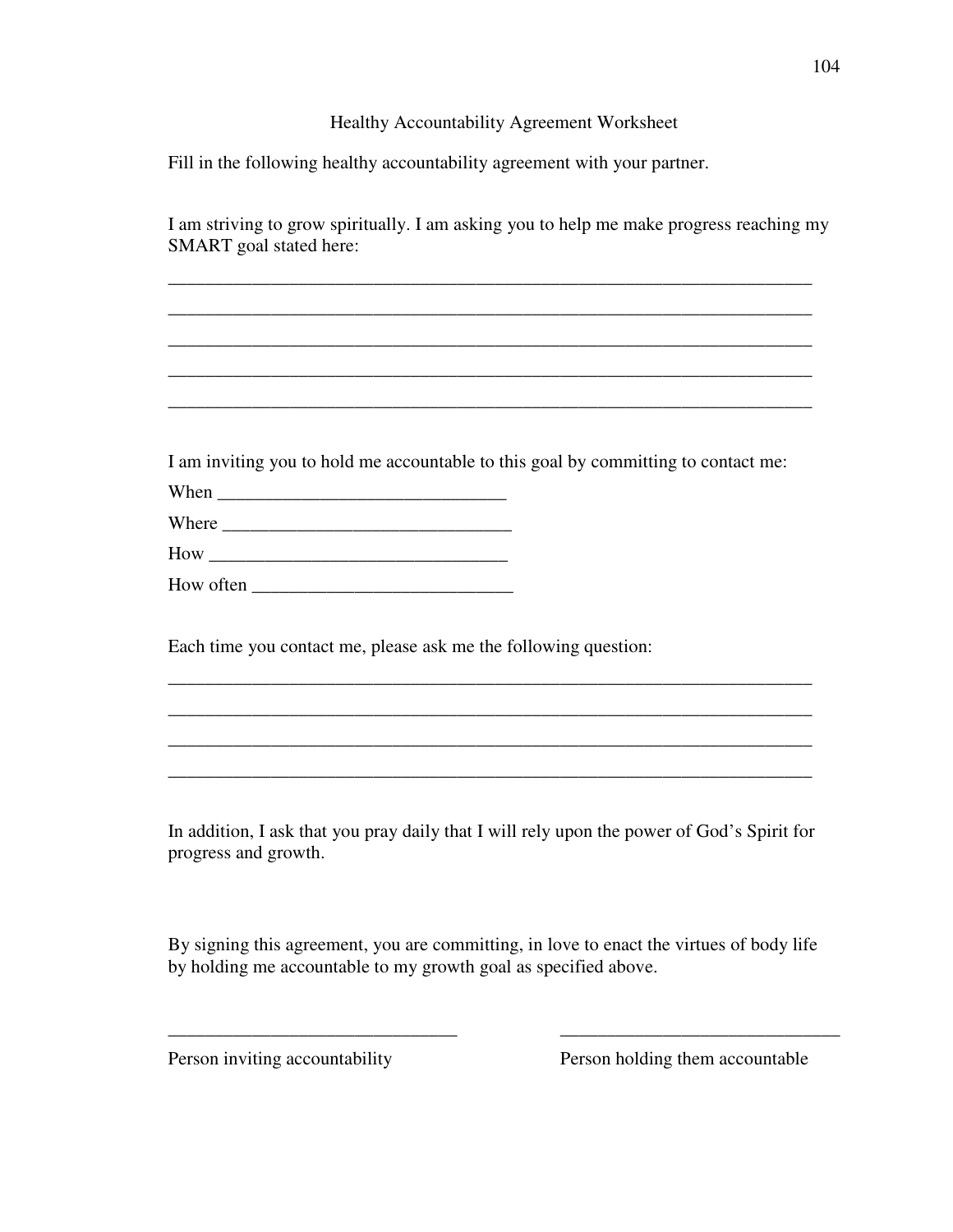### APPENDIX G

### PARTICIPANT INTERVIEW FORM

### **Participant's understanding of the goal of Christian growth.**

Question-What are the goal/goals of Christian growth?

### **Participant's understanding of growth-focused relationships as an example of the role the community plays in the growth process.**

Question-What is your understanding of the motives for growth-focused relationships?

### **Participant's understanding of the virtues and vices associated with growth-focused**

#### **relationships.**

Question-What makes/keeps growth-focused relationships healthy?

### **Participant's perceived benefits of healthy accountability.**

Question-What do you see as the benefits of healthy accountability?

### **Participant's attitudes toward healthy accountability.**

Question-What ideas do you associate with healthy accountability? Question-What is your perspective on healthy accountability?

#### **Participant's experience with the accountability process.**

Question-What was your experience with the accountability process?

#### **The likelihood that the participant will continue using healthy accountability to**

#### **sustain their spiritual growth efforts.**

Question-On a scale from 1 to 5 (1-not likely, 5-definitely), how likely are you to use healthy accountability to sustain your spiritual growth?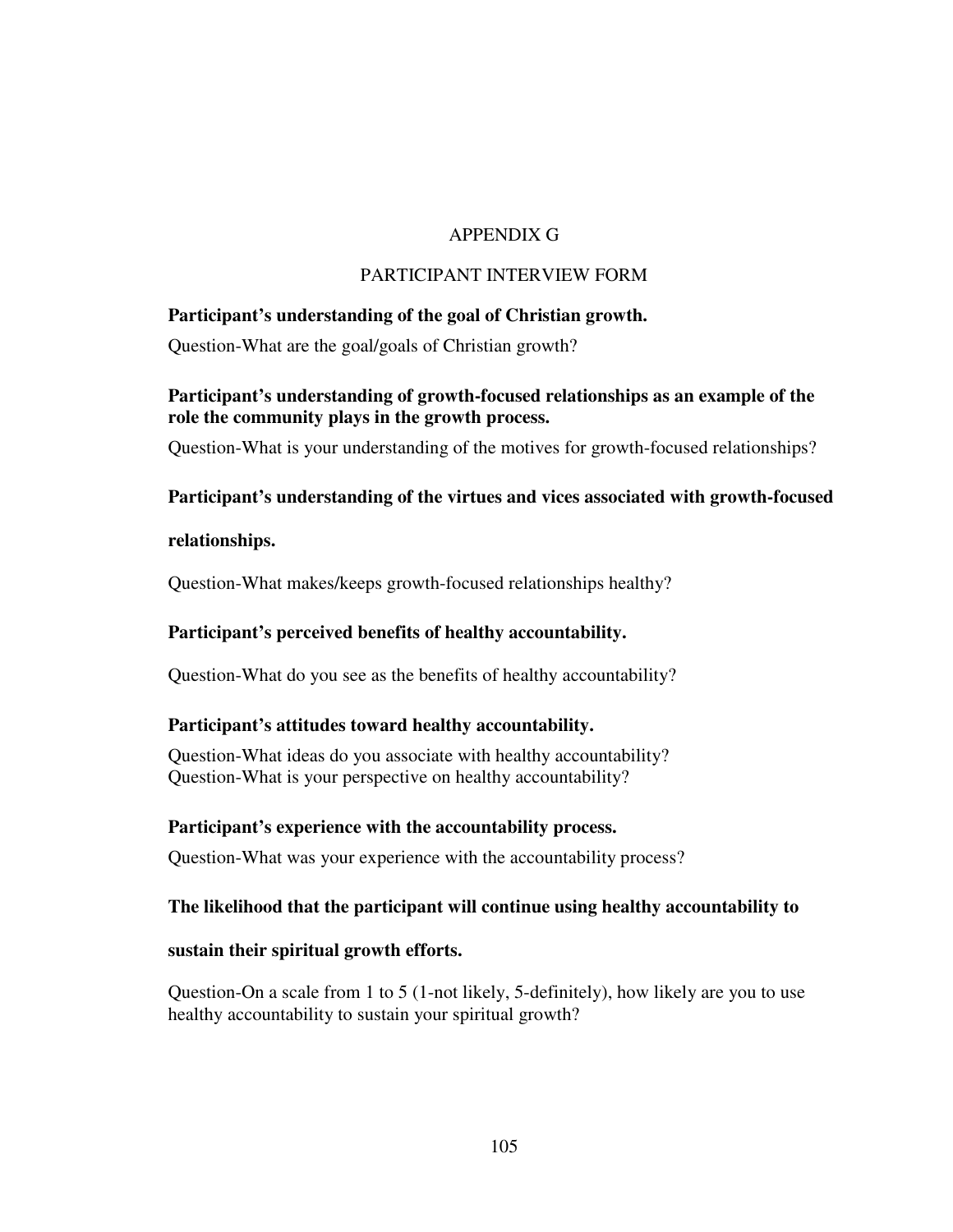### APPENDIX H

### WORKSHOP OBSERVATION PROTOCOL

As you take notes during the workshop, please keep the following in mind:

- Keep your observation notes separated from your own interpretations or comments. Place your comments and interpretations in a separate column adjacent to the observation.
- Use neutral language in your observations to avoid introducing interpretations. Instead of saying, "Mark was angry" say, "Mark's face was red and there was sweat on his forehead." Then add a comment in the separate column, Mark appears angry.
- Make note of Interactions-Who is engaged? Who is not engaged? Who is talking with whom? What are they talking about? What is the spatial arrangement of people? Make a simple diagram of the room and seating chart. When it changes make note of the change.
- Make note of the atmosphere-level of energy, mood of the room, tension, joking, who appears to have concerns outside the workshop, looking at time, attending to cell-phones/texts, etc.
- During presentations / exercises– note facial expressions, engagement with material, surprise, concern, confusion, rejection, etc.
- Questions / Comments from participants-capture verbatim. Who else appears interested in the question/comment?
- Key language usage (please make note of participant's use of any of the following by using the initials of person each time the words are expressed)

| Theological Language | <b>Accountability Language</b> |
|----------------------|--------------------------------|
| <b>Body</b>          | Personal                       |
| Gifts                | Private                        |
| Process              | Fear                           |
| Practice             | Guilt                          |
| Virtues              | Time                           |
| <b>Vices</b>         | Commitment                     |
| Growth               | Tool                           |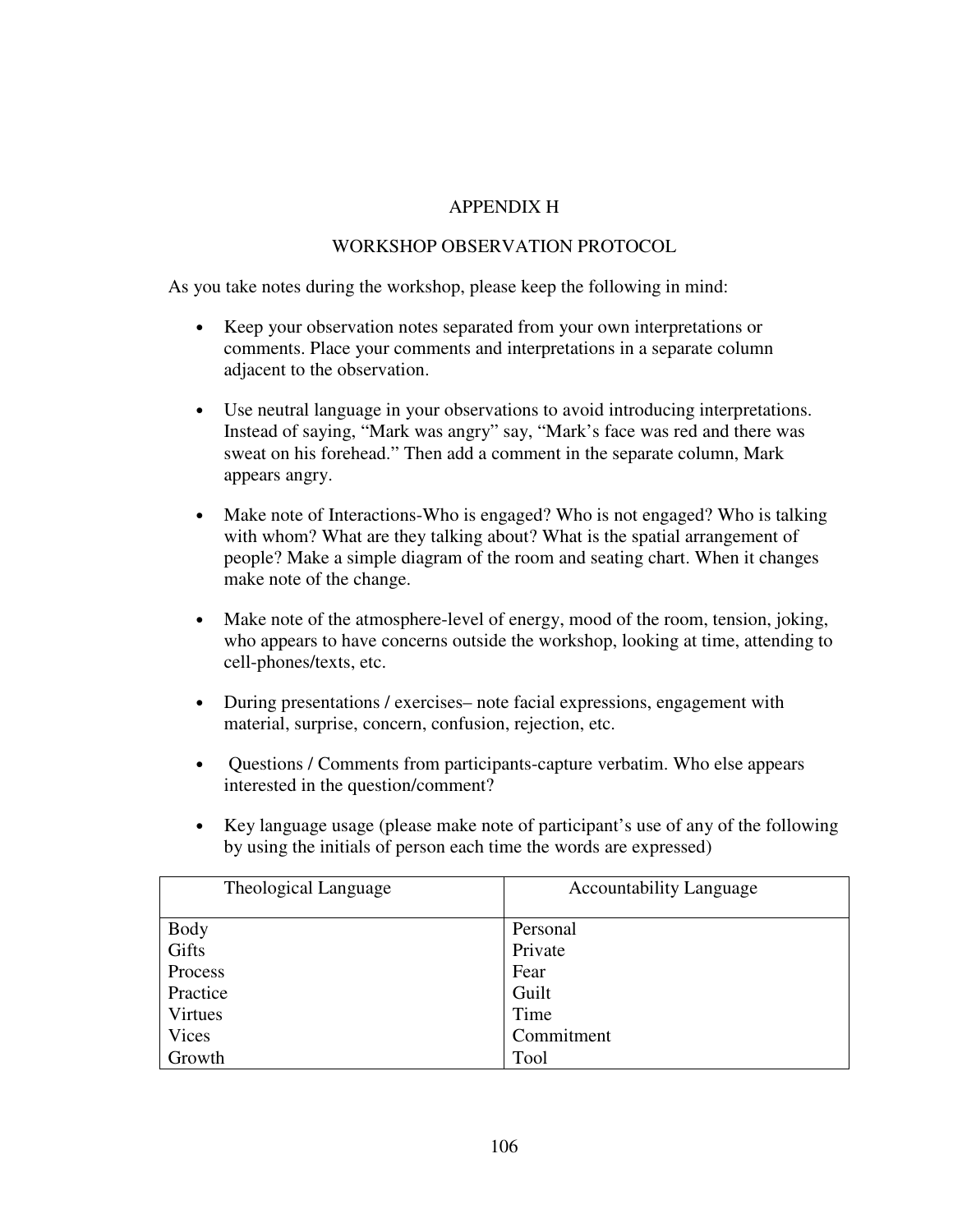## APPENDIX I

### WORKSHOP OBSERVATION NOTES WORKSHEET

Before the workshop begins:

| <b>Observations</b> | <b>Comments</b> |
|---------------------|-----------------|
|                     | Ideas / notes   |
|                     |                 |
|                     |                 |
|                     |                 |
|                     |                 |
|                     |                 |
|                     |                 |
|                     |                 |
|                     |                 |
|                     |                 |
|                     |                 |

(Draw a diagram of where people are sitting or standing before the start)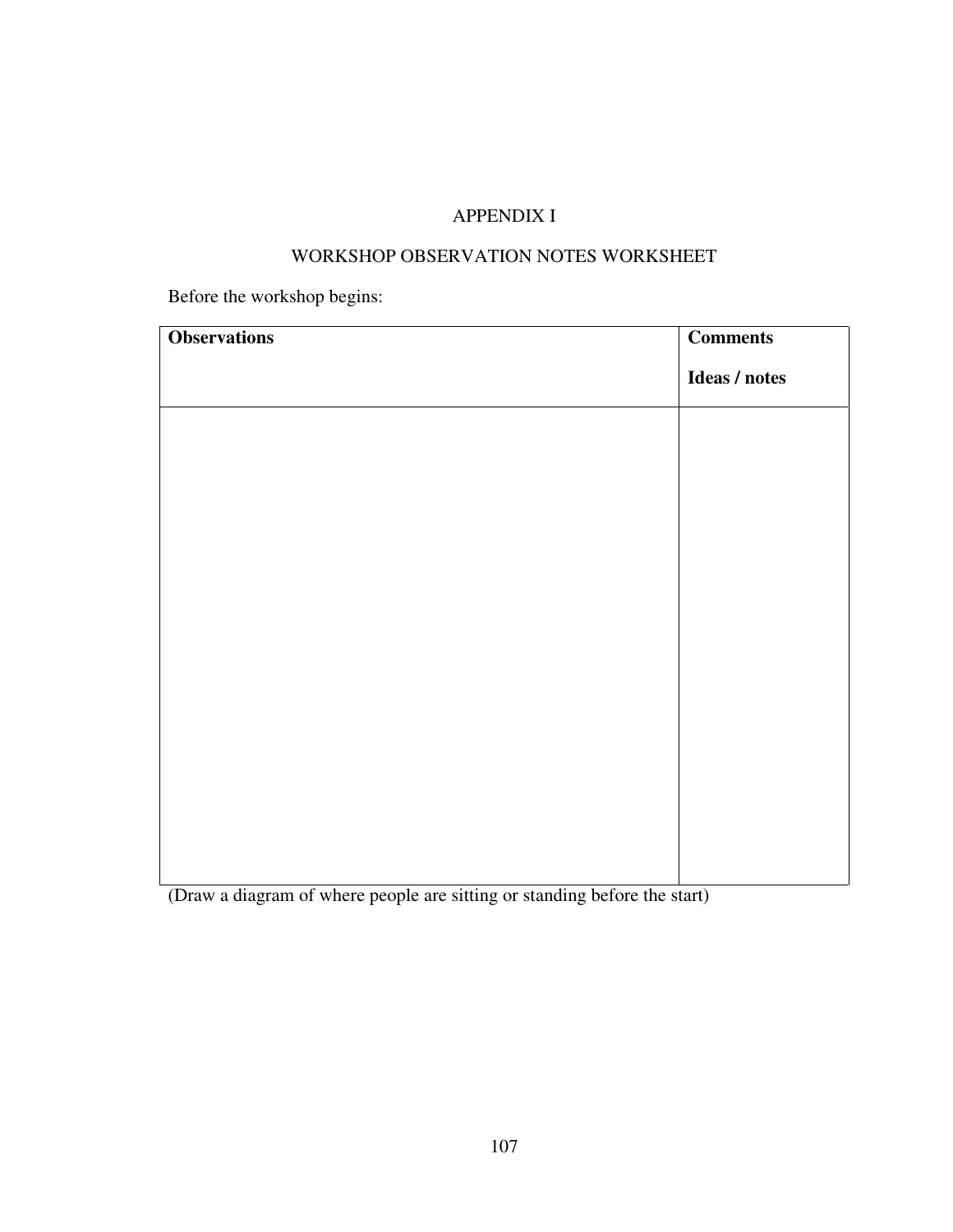Session \_\_\_ Time:\_\_\_\_\_\_\_\_\_\_\_\_\_\_\_\_\_

# (note seating / grouping arrangement at the start of session)

| <b>Observations</b> | <b>Comments</b> |
|---------------------|-----------------|
|                     | Ideas / notes   |
|                     |                 |
|                     |                 |
|                     |                 |
|                     |                 |
|                     |                 |
|                     |                 |
|                     |                 |
|                     |                 |
|                     |                 |
|                     |                 |
|                     |                 |
|                     |                 |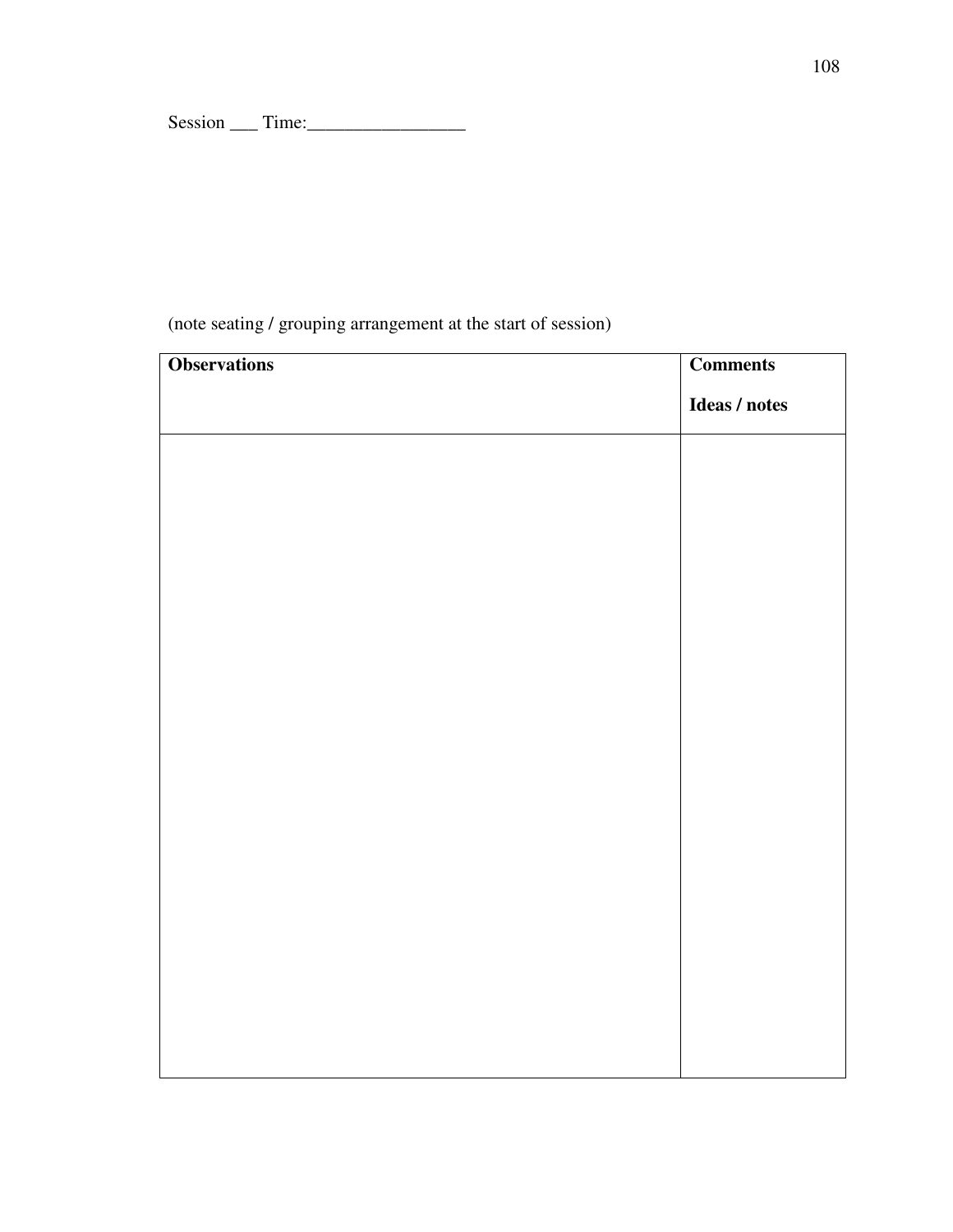# APPENDIX J

# SUPERVISION CALL NOTES WORKSHEET

| Name:                                                                                                 |
|-------------------------------------------------------------------------------------------------------|
| Study Week- 1 2 3 4<br>Date:                                                                          |
| 1. What occurred in your peer conversations this week?                                                |
| 2. What modifications did you and your peer make to your goals or<br>accountability agreement?        |
| 3. What issues or concerns do you have?                                                               |
| 4. What reflections or observations do you have about spiritual growth and<br>healthy accountability? |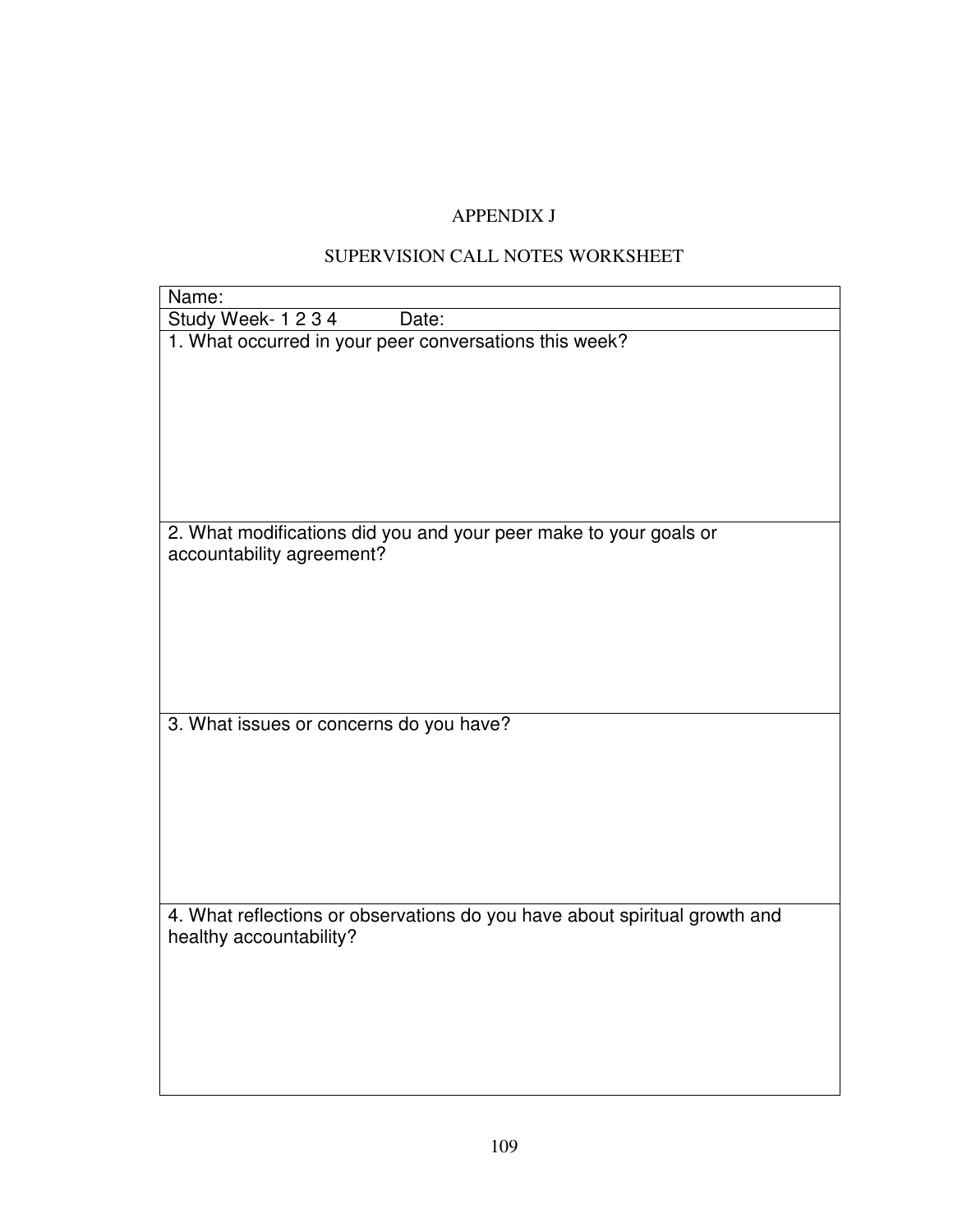# APPENDIX K

### INITIAL CODING SCHEME

| Code      | Description                                                                                                                    |
|-----------|--------------------------------------------------------------------------------------------------------------------------------|
| Rp        | Participant's reactions to other participants.                                                                                 |
| <b>Rm</b> | Participant's reactions to me.                                                                                                 |
| Spp       | Statements about a presumption of privacy or independence.                                                                     |
| Sap       | Statements about accountability as a practice.                                                                                 |
| SmG       | Statements about personal motives for growth.                                                                                  |
| Sr12      | Statements / understanding of the theological presentation (Rom 12).                                                           |
| Svv       | Statements about the virtues / vices.                                                                                          |
| Sep       | Statements about participants experience within the praxis phase.                                                              |
| Sgi       | Statements about Christian growth as an idea.                                                                                  |
| SpO       | Statements about practical aspects of involving others (time, schedule,<br>forgetfulness, etc).                                |
| $S-O$     | Statements about resistance to involving others in personal growth (guilt,<br>shame, regret, failure, success, anxious, fear). |
| Sut       | Statements implying underlying theologies (atonement, body life, growth).                                                      |
| $S+O$     | Statements about positive motivations for involving others in personal<br>growth efforts.                                      |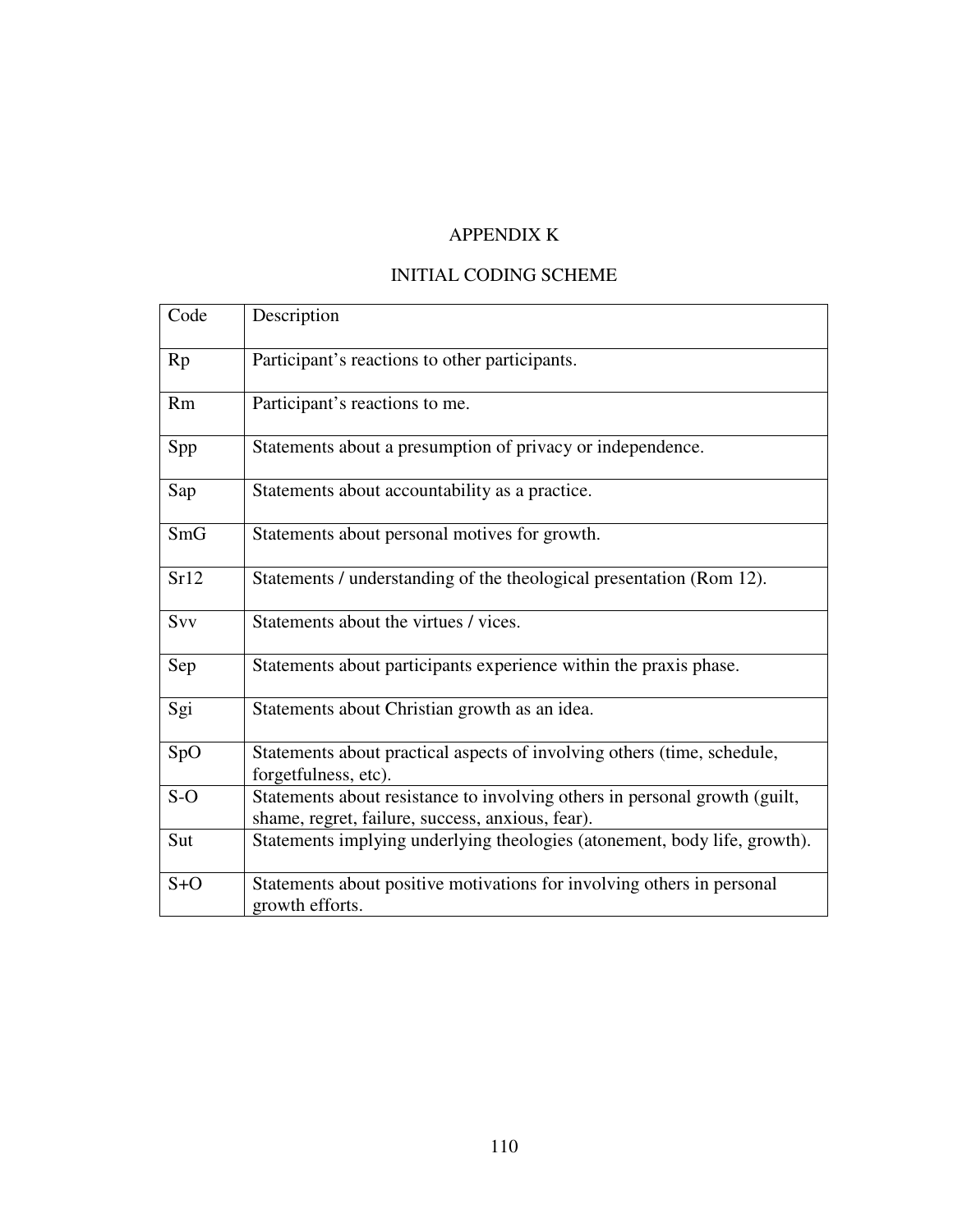# APPENDIX L

### RESULTANT CODING SCHEME—RESEARCHER'S PERSPECTIVE

| Code           | <b>Description</b>                                                                                                             |
|----------------|--------------------------------------------------------------------------------------------------------------------------------|
| <b>Rp</b>      | Participant's reactions to other participants.                                                                                 |
| Rm             | Participant's reactions to me.                                                                                                 |
| [Spp]          | Statements about a presumption of privacy or independence.                                                                     |
| [Sap]          | Statements about accountability as a practice.                                                                                 |
| <b>SmG</b>     | Statements about personal motives for growth.                                                                                  |
| Sr12           | Statements / understanding of the theological presentation (Rom 12).                                                           |
| <b>Svv</b>     | Statements about the virtues / vices.                                                                                          |
| [Sep]          | Statements about participants experience within the praxis phase.                                                              |
| [Sgi]          | Statements about Christian growth as an idea.                                                                                  |
| SpO            | Statements about practical aspects of involving others (time, schedule, etc).                                                  |
| $S-O$          | Statements about resistance to involving others in personal growth (guilt, shame,<br>regret, failure, success, anxious, fear). |
| Sut            | Statements implying underlying theologies (atonement, body life, growth).                                                      |
| $S+O$          | Statements about positive motivations for involving others in personal growth.                                                 |
| Mp             | My reaction to participant's behavior / statements                                                                             |
| Shap           | Statements about features of the specific healthy accountability process adopted for<br>the intervention                       |
| <b>Slc</b>     | Statements about limited conversation involved in applied practice of healthy<br>accountability                                |
| Spig           | Statements about the performance/progress made toward their growth goal                                                        |
| Sea            | Statements about the effectiveness of accountability                                                                           |
| Sia            | Statements about the importance of accountability                                                                              |
| $S+R$          | Statements about the positive desire/need for relationships                                                                    |
| Sar            | Statements that connect relationships and accountability                                                                       |
| Scg            | Statements about the challenges of growth and reaching goals                                                                   |
| Sng            | Statements about the nature of the goals selected/pursued                                                                      |
| $E1-$          | Negative Emotional language associated with growth/progress/goals                                                              |
| $E1+$          | Positive Emotional language associated with growth/progress/goals                                                              |
| R <sub>S</sub> | Participants reactions to themselves                                                                                           |

Note- Initial coding scheme highlighted in bold, square brackets indicates the code is empty in the resultant coding scheme.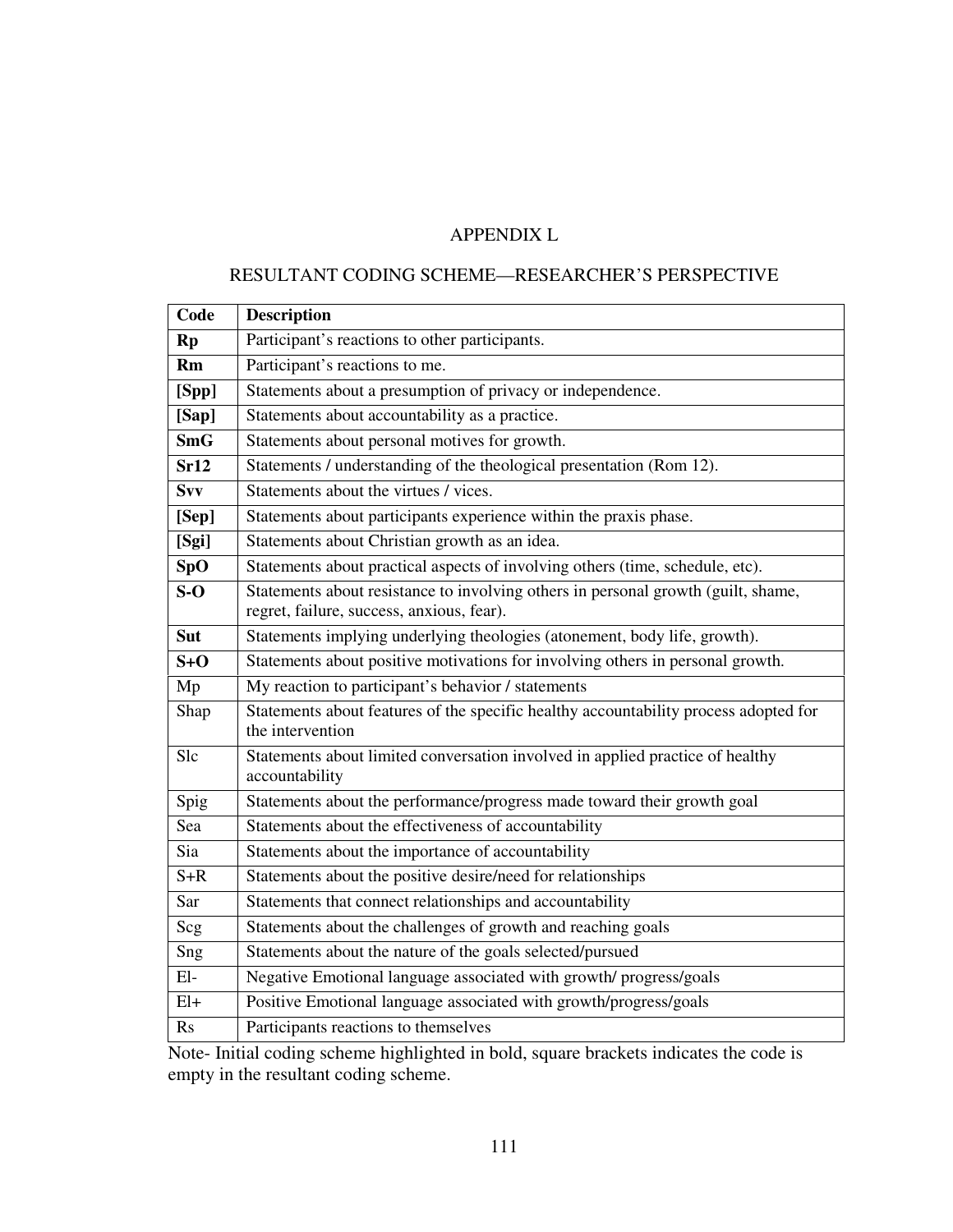# APPENDIX M

### RESULTANT CODING SCHEME—INSIDER'S PERSPECTIVE

| Code       | <b>Description</b>                                                                |
|------------|-----------------------------------------------------------------------------------|
| <b>Rp</b>  | Participant's reactions to other participants.                                    |
| [Rm]       | Participant's reactions to researcher.                                            |
| <b>Spp</b> | Statements about a presumption of privacy or independence.                        |
| [Sap]      | Statements about accountability as a practice.                                    |
| <b>SmG</b> | Statements about personal motives for growth.                                     |
| Sr12       | Statements / understanding of the theological presentation (Rom 12).              |
| Svv        | Statements about the virtues / vices.                                             |
| <b>Sep</b> | Statements about participants experience within the praxis phase.                 |
| Sgi        | Statements about Christian growth as an idea.                                     |
| SpO        | Statements about practical aspects of involving others (time, schedule,           |
|            | forgetfulness, etc).                                                              |
| $S-O$      | Statements about resistance to involving others in personal growth (guilt, shame, |
|            | regret, failure, success, anxious, fear).                                         |
| <b>Sut</b> | Statements implying underlying theologies (atonement, body life, growth).         |
| $S+O$      | Statements about positive motivations for involving others in personal growth     |
|            | efforts.                                                                          |
| Shap       | Statements about features of the specific healthy accountability process adopted  |
|            | for the intervention                                                              |
| Sar        | Statements that connect accountability and relationships in general               |
| Spig       | Statements about progress / performance of reaching their growth goal             |
| Sea        | Statements about the effectiveness of healthy accountability                      |
| Scg        | Statements about the struggles and challenges of reaching growth goals            |
|            |                                                                                   |
| Sgg        | Statements describing the goals of Christian growth                               |
| Sna        | Statements about negative applications of accountability                          |
| Spn        | Statements about the progressive nature of relationships / accountability         |
| Sim        | Statements about the desire / importance of mutual accountability                 |
| Sba        | Statements about the benefits of healthy accountability other than reaching goals |
| Sdi        | Statements about the degree of initiation or likelihood to continue using healthy |
|            | accountability                                                                    |

Note- Initial coding scheme highlighted in bold, square brackets indicates the code is empty in the resultant coding scheme.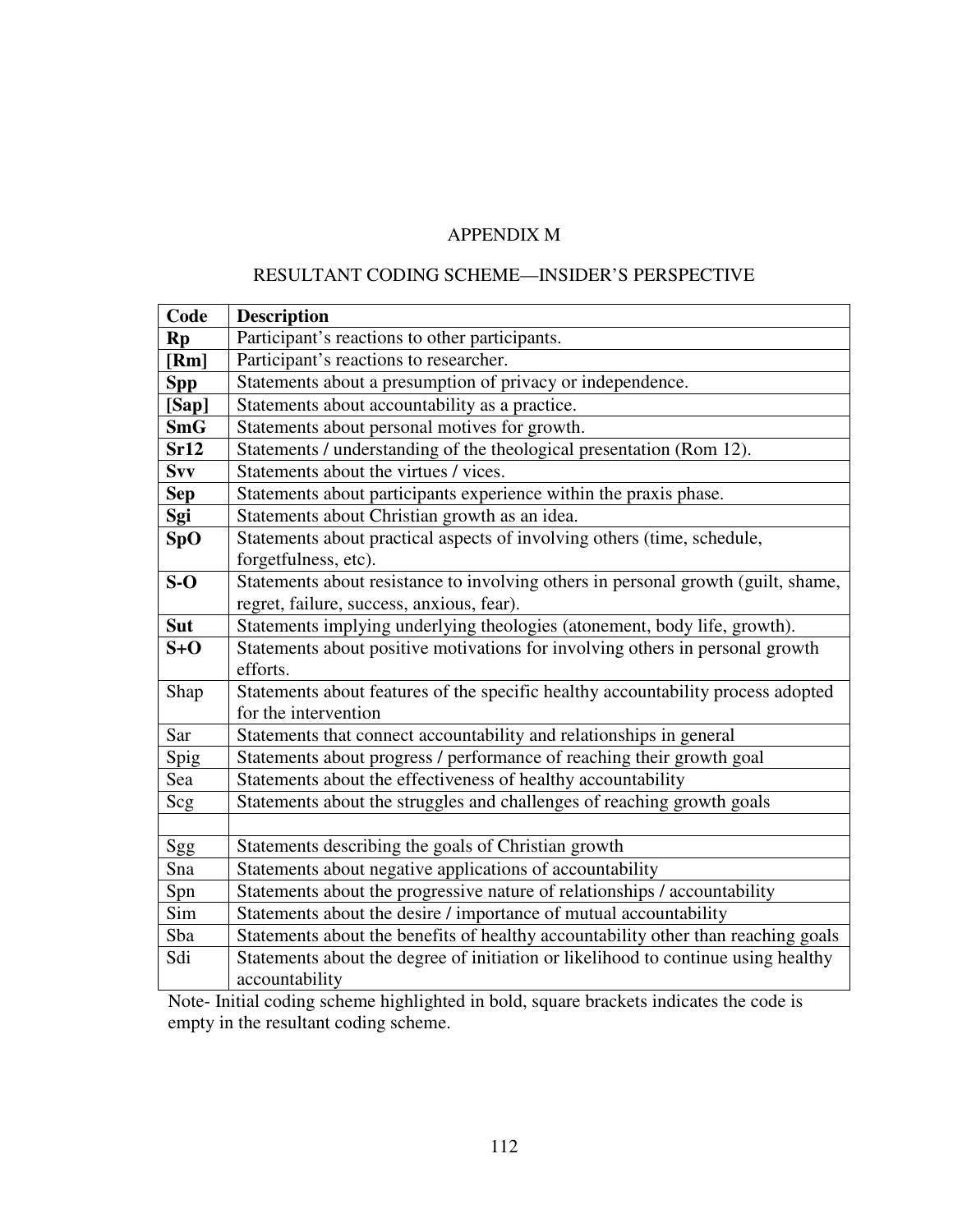# APPENDIX N

### RESULTANT CODING SCHEME—OUTSIDER'S PERSPECTIVE

| Code          | <b>Description</b>                                                            |
|---------------|-------------------------------------------------------------------------------|
| [Rp]          | Participant's reactions to other participants.                                |
| Rm            | Participant's reactions to me.                                                |
| $[{\rm Spp}]$ | Statements about a presumption of privacy or independence.                    |
| [Sap]         | Statements about accountability as a practice.                                |
| [SmG]         | Statements about personal motives for growth.                                 |
| Sr12          | Statements / understanding of the theological presentation (Rom 12).          |
| Svv           | Statements about the virtues / vices.                                         |
| [Sep]         | Statements about participants experience within the praxis phase.             |
| Sgi           | Statements about Christian growth as an idea.                                 |
| [SpO]         | Statements about practical aspects of involving others (time, schedule,       |
|               | forgetfulness, etc).                                                          |
| $[S-O]$       | Statements about resistance to involving others in personal growth (guilt,    |
|               | shame, regret, failure, success, anxious, fear).                              |
| [Sut]         | Statements implying underlying theologies (atonement, body life, growth).     |
| $S+O$         | Statements about positive motivations for involving others in personal        |
|               | growth efforts.                                                               |
| Sgg           | Statements describing the goals of Christian growth                           |
| Sna           | Statements about negative applications of accountability                      |
| Spn           | Statements about the progressive nature of relationships / accountability     |
| Sar           | Statements that connect accountability and relationships in general           |
| Sim           | Statements about the desire / importance of mutual accountability             |
| Sea           | Statements about the effectiveness of healthy accountability                  |
| Sdi           | Statements about the degree of initiation or likelihood to continue using     |
|               | healthy accountability                                                        |
| Shap          | Statements about features of the specific healthy accountability process      |
|               | adopted for the intervention                                                  |
| S+ha          | Positive opinions about praxis, healthy accountability                        |
| <b>SiT</b>    | Statements emphasizing importance of training session in praxis               |
| <b>SiS</b>    | Statements about the study structure and the impact of being a study on their |
|               | experience                                                                    |
| Sng           | Statements about the nature of the goals selected/ pursued                    |
| Fut           | Suggestions for future applications, changes, etc.                            |

Note- Initial coding scheme highlighted in bold, square brackets indicates the code is empty in the resultant coding scheme.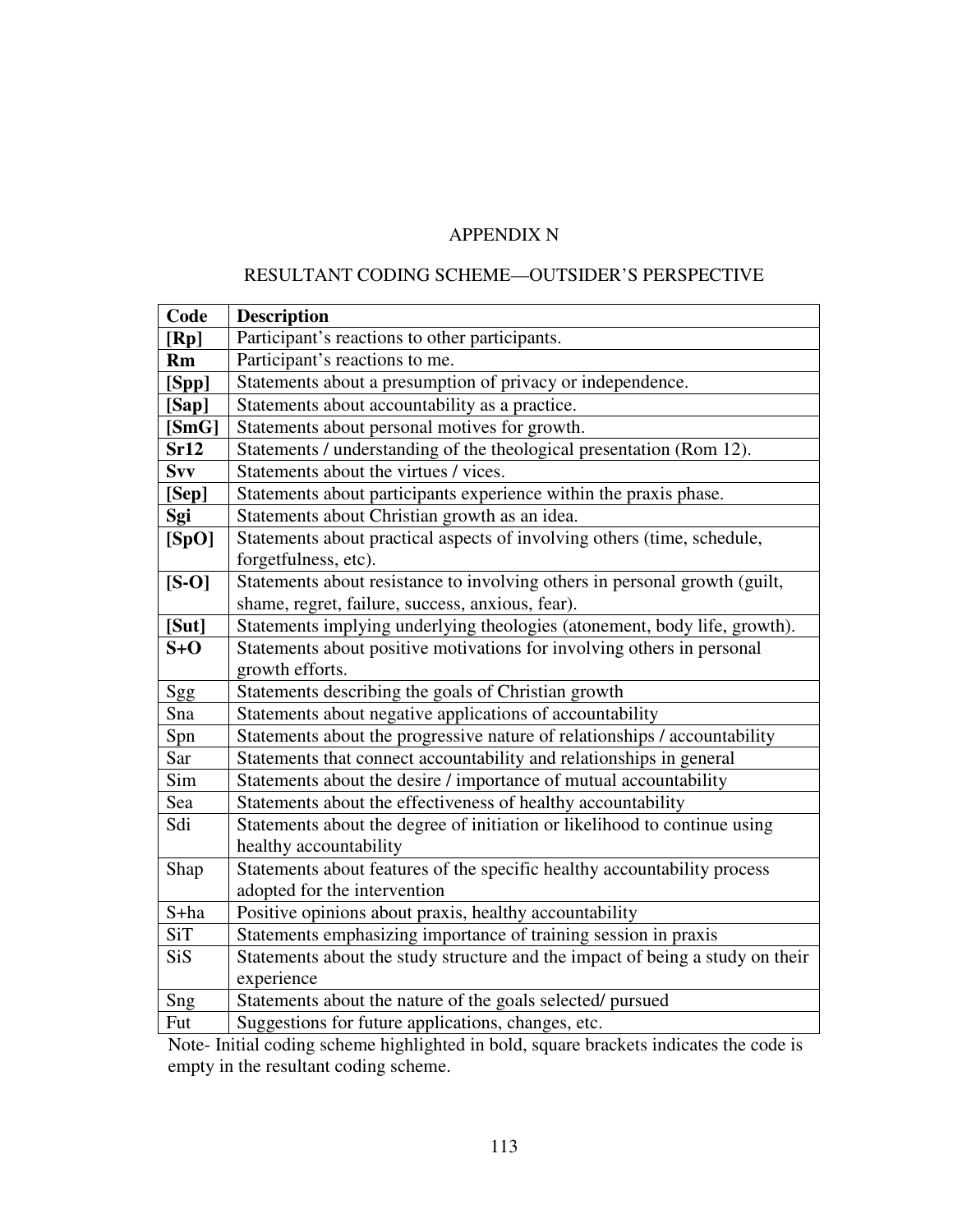# APPENDIX O

### CATEGORIZED MASTER CODING SCHEME

| Personal Reactions among participants (PRAM) |                  |                                                                                 |
|----------------------------------------------|------------------|---------------------------------------------------------------------------------|
|                                              | R <sub>D</sub>   | Participant's reactions to other participants.                                  |
|                                              | <b>Rm</b>        | Participant's reactions to me.                                                  |
|                                              | <b>Rs</b>        | Participant's reactions to self                                                 |
|                                              | M <sub>D</sub>   | My reaction to participant's behavior / statements                              |
|                                              |                  | Theological / Ideological Perspectives (TIP)                                    |
|                                              | Spp              | Statements about a presumption of privacy or independence.                      |
|                                              | Sap              | Statements about accountability as a practice.                                  |
|                                              | SmG              | Statements about personal motives for growth.                                   |
|                                              | Sr12             | Statements / understanding of the theological presentation (Rom 12)             |
|                                              | S <sub>vv</sub>  | Statements about the virtues / vices.                                           |
|                                              | <u>Sut</u>       | Statements implying underlying theologies (atonement, etc)                      |
|                                              | $Sg$ g           | Statements describing the goals of Christian growth                             |
|                                              | Sim              | Statements about the desire / importance of mutual accountability               |
|                                              | Sgi              | Statements about Christian growth as an idea.                                   |
|                                              |                  | Specific practice of accountability used in study (SPAS)                        |
|                                              | <b>Slc</b>       | Statements about limited conversation in the praxis                             |
|                                              | Shap             | Statements about the specific healthy accountability process used in the praxis |
|                                              | Sng              | Statements about the nature of the goals selected / pursued                     |
|                                              | Stg              | Statements about the type of goals chosen                                       |
|                                              | <b>SiT</b>       | Statements emphasizing importance of training session in praxis                 |
|                                              | Sep              | Statements about participants experience within the praxis phase.               |
|                                              | SiS.             | Statements about the impact of being a study on their experience                |
|                                              |                  | Accountability as a healthy part of Christian life (AHPC)                       |
|                                              | Sia              | Statements about the importance of accountability                               |
|                                              | Sna              | Statements about negative applications of accountability                        |
|                                              | El-              | Negative emotional language associated with growth/progress/relationships       |
|                                              | El+              | Positive emotional language associated with accountability                      |
|                                              | $S$ pig          | Statements about progress / performance of reaching their growth goal           |
|                                              | Sba              | Statements about the benefits of healthy accountability other than reaching     |
|                                              | Sea              | Statements about the effectiveness of healthy accountability                    |
|                                              | Scq              | Statements about the struggles and challenges of reaching growth goals          |
|                                              | S <sub>D</sub> O | Statements about practical aspects of involving others (time, schedule, etc)    |
|                                              | S+ha             | Positive opinions about praxis, healthy accountability                          |
| <b>Relationships (REL)</b>                   |                  |                                                                                 |
|                                              | $S+R$            | Statements about the positive desire/need for relationships in general          |
|                                              | Spn              | Statements about the progressive nature of relationships / accountability       |
|                                              | Sar              | Statements that connect accountability and relationships in general             |
|                                              | S-O              | Statements about resistance to involving others in personal growth (guilt,      |
|                                              | $S + O$          | Statements about positive motivations for involving others in personal growth   |
| Initiation (INIT)                            |                  |                                                                                 |
|                                              | Sdi              | Statements about the degree of initiation into healthy accountability           |
|                                              | S+ha             | Positive opinions about praxis, healthy accountability                          |
|                                              | SiT              | Statements emphasizing importance of training session in praxis                 |
|                                              | Fut              | Suggestions for future applications, changes, etc.                              |